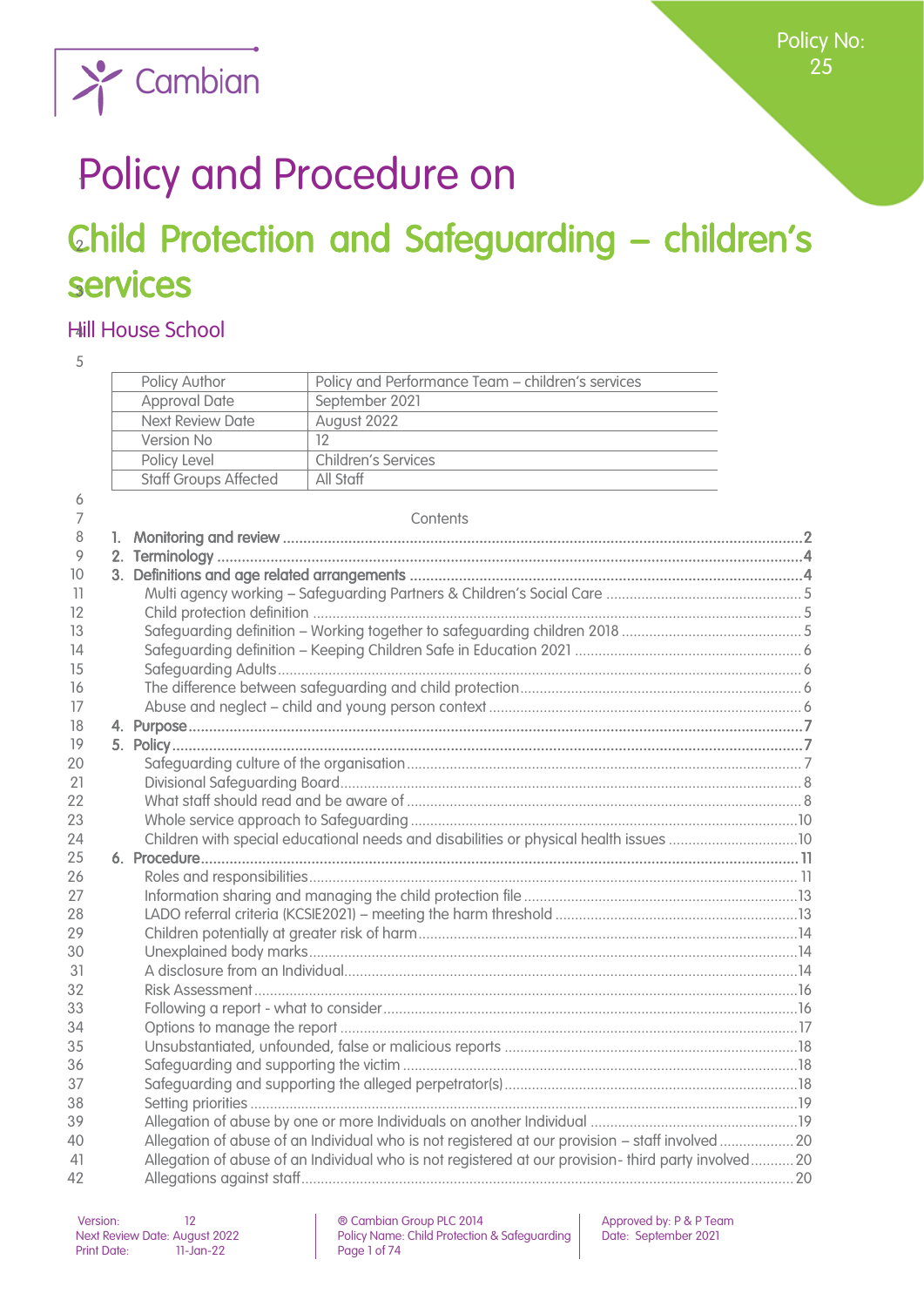# $\sum_{i=1}^{n}$  Cambian

| 44<br>Allegations against the DSL (Principal or Registered Manager or DSL as a substantive role)21<br>45<br>46<br>47<br>48<br>49<br>50<br>51<br>52<br>53<br>54<br>55<br>56<br>57<br>58<br>59<br>60<br>61<br>62<br>63<br>64<br>65<br>66<br>67<br>68<br>69<br>70<br>71<br>72<br>73<br>74<br>75<br>76<br>8. Further Safeguarding information - what everyone need to know (Appendix 11) 34<br>77<br>78<br>79<br>80<br>81<br>82<br>83<br>84<br>85<br>Appendix 8: DSL/DSL Deputy, Head/Principal (if the concern/allegation is related to staff) - actions,<br>86<br>87<br>88 | 43 |  |  |
|--------------------------------------------------------------------------------------------------------------------------------------------------------------------------------------------------------------------------------------------------------------------------------------------------------------------------------------------------------------------------------------------------------------------------------------------------------------------------------------------------------------------------------------------------------------------------|----|--|--|
|                                                                                                                                                                                                                                                                                                                                                                                                                                                                                                                                                                          |    |  |  |
|                                                                                                                                                                                                                                                                                                                                                                                                                                                                                                                                                                          |    |  |  |
|                                                                                                                                                                                                                                                                                                                                                                                                                                                                                                                                                                          |    |  |  |
|                                                                                                                                                                                                                                                                                                                                                                                                                                                                                                                                                                          |    |  |  |
|                                                                                                                                                                                                                                                                                                                                                                                                                                                                                                                                                                          |    |  |  |
|                                                                                                                                                                                                                                                                                                                                                                                                                                                                                                                                                                          |    |  |  |
|                                                                                                                                                                                                                                                                                                                                                                                                                                                                                                                                                                          |    |  |  |
|                                                                                                                                                                                                                                                                                                                                                                                                                                                                                                                                                                          |    |  |  |
|                                                                                                                                                                                                                                                                                                                                                                                                                                                                                                                                                                          |    |  |  |
|                                                                                                                                                                                                                                                                                                                                                                                                                                                                                                                                                                          |    |  |  |
|                                                                                                                                                                                                                                                                                                                                                                                                                                                                                                                                                                          |    |  |  |
|                                                                                                                                                                                                                                                                                                                                                                                                                                                                                                                                                                          |    |  |  |
|                                                                                                                                                                                                                                                                                                                                                                                                                                                                                                                                                                          |    |  |  |
|                                                                                                                                                                                                                                                                                                                                                                                                                                                                                                                                                                          |    |  |  |
|                                                                                                                                                                                                                                                                                                                                                                                                                                                                                                                                                                          |    |  |  |
|                                                                                                                                                                                                                                                                                                                                                                                                                                                                                                                                                                          |    |  |  |
|                                                                                                                                                                                                                                                                                                                                                                                                                                                                                                                                                                          |    |  |  |
|                                                                                                                                                                                                                                                                                                                                                                                                                                                                                                                                                                          |    |  |  |
|                                                                                                                                                                                                                                                                                                                                                                                                                                                                                                                                                                          |    |  |  |
|                                                                                                                                                                                                                                                                                                                                                                                                                                                                                                                                                                          |    |  |  |
|                                                                                                                                                                                                                                                                                                                                                                                                                                                                                                                                                                          |    |  |  |
|                                                                                                                                                                                                                                                                                                                                                                                                                                                                                                                                                                          |    |  |  |
|                                                                                                                                                                                                                                                                                                                                                                                                                                                                                                                                                                          |    |  |  |
|                                                                                                                                                                                                                                                                                                                                                                                                                                                                                                                                                                          |    |  |  |
|                                                                                                                                                                                                                                                                                                                                                                                                                                                                                                                                                                          |    |  |  |
|                                                                                                                                                                                                                                                                                                                                                                                                                                                                                                                                                                          |    |  |  |
|                                                                                                                                                                                                                                                                                                                                                                                                                                                                                                                                                                          |    |  |  |
|                                                                                                                                                                                                                                                                                                                                                                                                                                                                                                                                                                          |    |  |  |
|                                                                                                                                                                                                                                                                                                                                                                                                                                                                                                                                                                          |    |  |  |
|                                                                                                                                                                                                                                                                                                                                                                                                                                                                                                                                                                          |    |  |  |
|                                                                                                                                                                                                                                                                                                                                                                                                                                                                                                                                                                          |    |  |  |
|                                                                                                                                                                                                                                                                                                                                                                                                                                                                                                                                                                          |    |  |  |
|                                                                                                                                                                                                                                                                                                                                                                                                                                                                                                                                                                          |    |  |  |
|                                                                                                                                                                                                                                                                                                                                                                                                                                                                                                                                                                          |    |  |  |
|                                                                                                                                                                                                                                                                                                                                                                                                                                                                                                                                                                          |    |  |  |
|                                                                                                                                                                                                                                                                                                                                                                                                                                                                                                                                                                          |    |  |  |
|                                                                                                                                                                                                                                                                                                                                                                                                                                                                                                                                                                          |    |  |  |
|                                                                                                                                                                                                                                                                                                                                                                                                                                                                                                                                                                          |    |  |  |
|                                                                                                                                                                                                                                                                                                                                                                                                                                                                                                                                                                          |    |  |  |
|                                                                                                                                                                                                                                                                                                                                                                                                                                                                                                                                                                          |    |  |  |
|                                                                                                                                                                                                                                                                                                                                                                                                                                                                                                                                                                          |    |  |  |
|                                                                                                                                                                                                                                                                                                                                                                                                                                                                                                                                                                          |    |  |  |
|                                                                                                                                                                                                                                                                                                                                                                                                                                                                                                                                                                          |    |  |  |
|                                                                                                                                                                                                                                                                                                                                                                                                                                                                                                                                                                          |    |  |  |
|                                                                                                                                                                                                                                                                                                                                                                                                                                                                                                                                                                          |    |  |  |
| 89<br>Appendix 11. Further Safeguarding information - what everyone needs to know 51<br>90                                                                                                                                                                                                                                                                                                                                                                                                                                                                               |    |  |  |
| 91                                                                                                                                                                                                                                                                                                                                                                                                                                                                                                                                                                       |    |  |  |

# <span id="page-1-0"></span>1. Monitoring and review

93 1.1 The Cambian (the Proprietor) will undertake a formal annual review of this policy for the purpose of monitoring and of the efficiency with which the related duties have been discharaed, by no later than one 94 monitoring and of the efficiency with which the related duties have been discharged, by no later than one<br>95 vear from the date shown below, or earlier if sianificant changes to the systems and arrangements take year from the date shown below, or earlier if significant changes to the systems and arrangements take place, or if legislation, regulatory requirements or best practice guidelines so require.

97 1.2 The local content of this policy will be subject to continuous monitoring, refinement and audit by the Head of Service.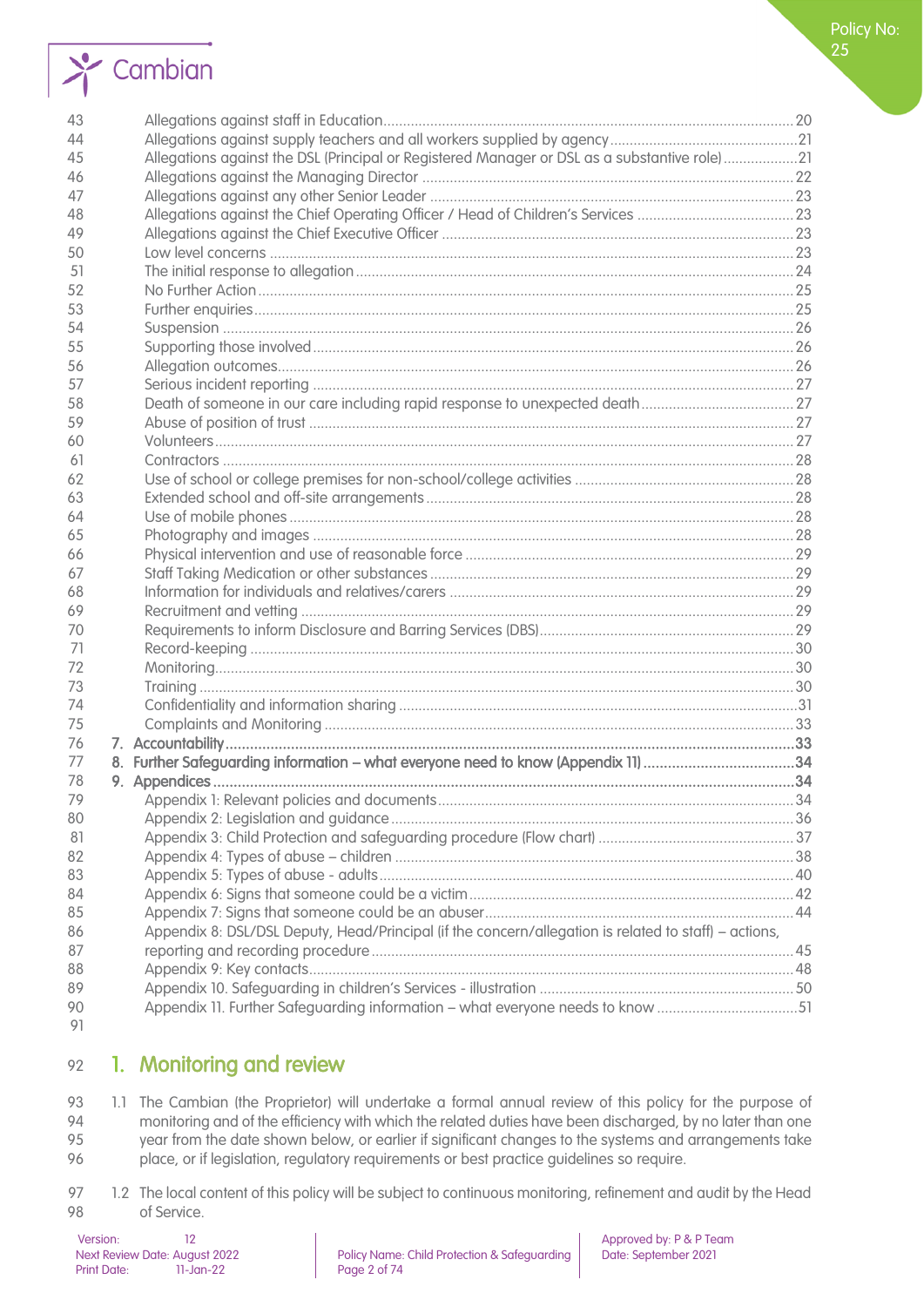

99 100 Signed:

tes

Kate Landells

Jeremy Wiles Group Executive Director- Children's Services **Principal** Date: August 2021 September 2021

<span id="page-2-0"></span>101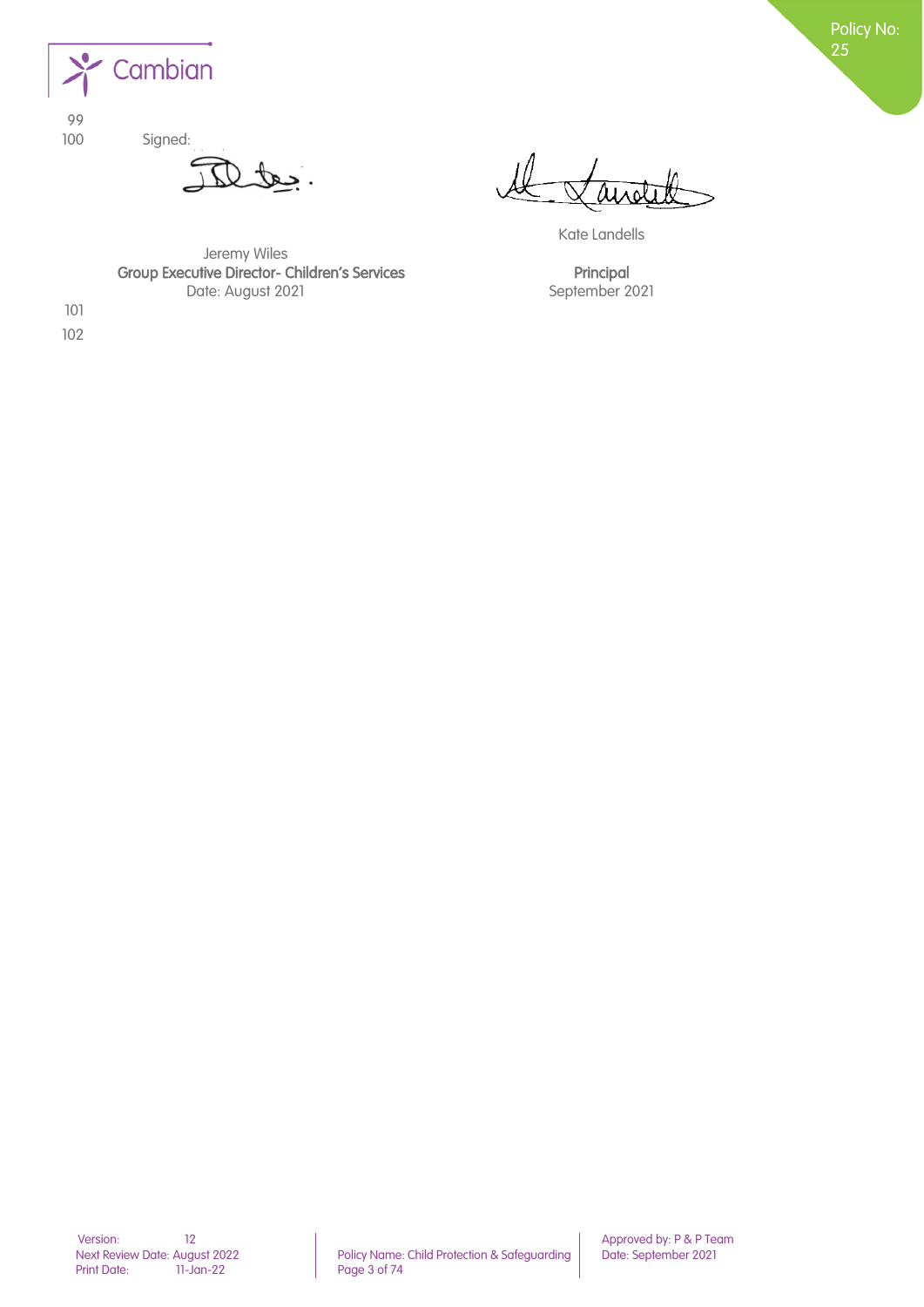

# 103 2. Terminology

104 2.1. Our aim is to use consistent terminology throughout this policy and all supporting documentation as 105 follows:

| <b>Establishment' or 'Location</b> | This is a generic term which means the Children's<br>Home/school/college.                                                                                                                                                                     |
|------------------------------------|-----------------------------------------------------------------------------------------------------------------------------------------------------------------------------------------------------------------------------------------------|
| <b>Individual</b>                  | This means any child or young person under the age of 18,<br>young adult between the ages of 18 and 25. At Hill House we<br>have children and young people residing at and/or attending<br>our home and school between the ages of 11 and 19. |
| <b>Head of Service</b>             | This is the senior person with overall responsibility for the<br>school and home. At Hill House, this is the Principal who is Kate<br>Landells and the Registered Manager who is Kirsty Marsden<br>(awaiting registration).                   |
| <b>Key Worker</b>                  | Members of staff that have special responsibility for Individuals<br>residing at or attending the Establishment.                                                                                                                              |
| Parent, Carer, Guardian            | Means parent or person with Parental Responsibility                                                                                                                                                                                           |
| <b>Regulatory Authority</b>        | Regulatory Authority is the generic term used in this policy to<br>describe the independent regulatory body responsible for<br>inspecting and regulating services.                                                                            |
| <b>Social Worker</b>               | This means the worker allocated to the individual's family. If<br>there is no allocated worker, the Duty Social Worker or Team<br>Manager is responsible.                                                                                     |
| <b>Safeguarding Authority</b>      | Children's Social Care, Safeguarding Partners, Local<br>Safeguarding Adults Board [LSAB] - England, Regional<br>Safeguarding Children's Boards [RSCB] - Wales<br>*whichever apply for the type of service and country                         |
| <b>LADO</b>                        | <b>Local Authority Designated Officer</b>                                                                                                                                                                                                     |
| <b>DSL/DSL Deputy</b>              | Designated Safeguarding Lead/Designated Safeguarding Lead<br>Deputy                                                                                                                                                                           |
| <b>Placing Authority</b>           | Placing Authority means the local authority/agency<br>responsible for placing the child or commissioning the service                                                                                                                          |
| <b>Staff</b>                       | Means full or part-time employees of Cambian, agency<br>workers, bank workers, contract workers and volunteers.                                                                                                                               |
| <b>CambianKPI</b>                  | The online in-house information system which holds data for<br>each site on quality measures.                                                                                                                                                 |

# <span id="page-3-0"></span>106 3. Definitions and age-related arrangements

107 3.1. Children and Young people are under 18. Whilst Working together to Safeguard Children (2018) applies to children and young people until they reach the age of 18, Keeping Children Safe in Education (2021) now applies to providers of post 16 education as set out in Education and Training (Welfare of Children) Act 2021.

111 3.2. Adults are over the age of 18. Over 18 year olds are covered by the Local Safeguarding Adult Boards 112 (LSABs). Government guidance can be gained from the Care Act 2014. An adult at risk of harm or abuse 113 is any person who has needs for care and support and, is experiencing or at risk of abuse or neglect; 114 and as a result of their particular care and support needs, is unable to protect themselves from either 115 the risk of, or the experience of abuse or neglect'. We refer to adult service users in our provision as 116 young adults due to the fact we provide children's services up to the age of 25.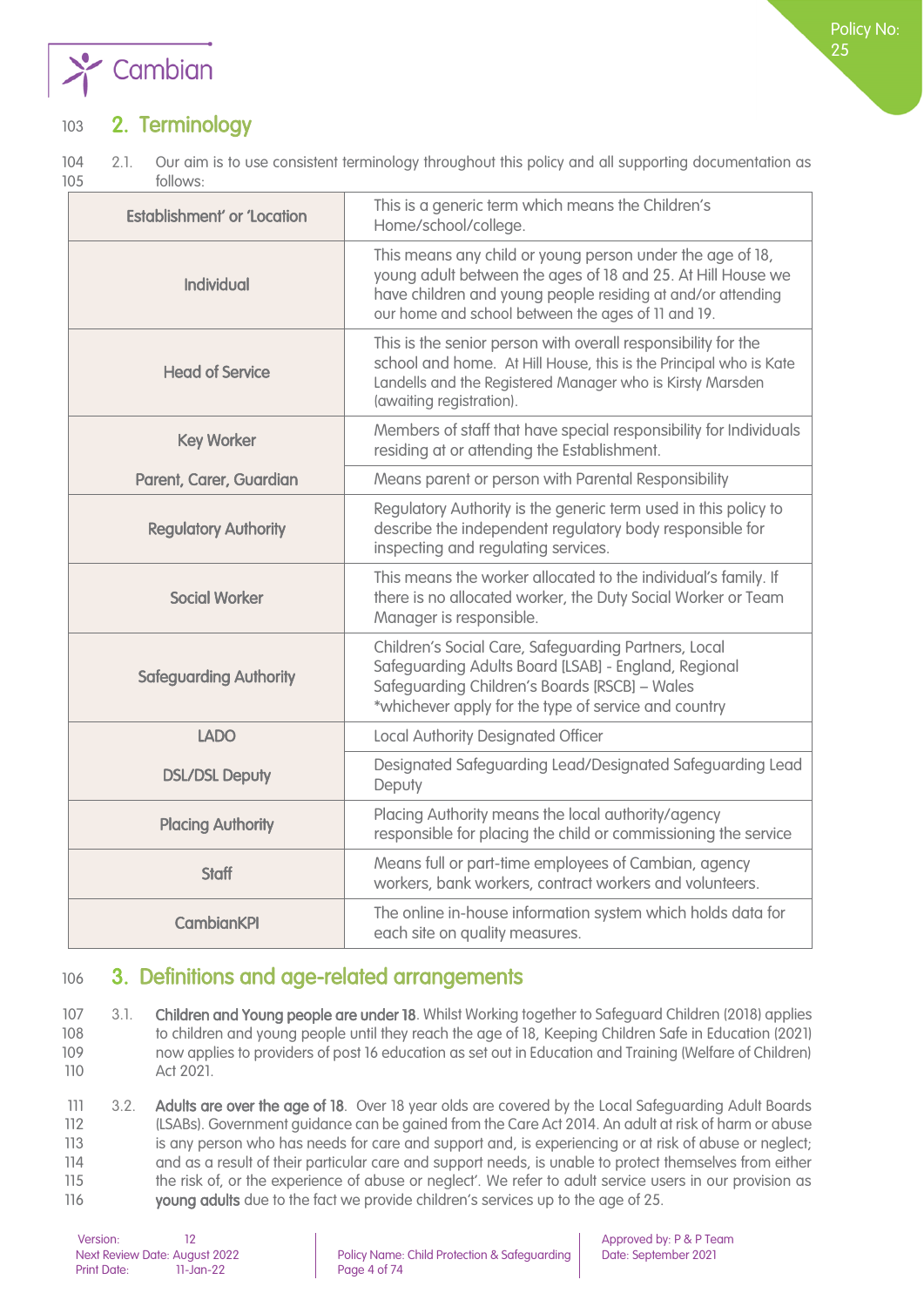

- 117 3.3. The Social Services and Well-being (Wales) Act 2014 came into force in April 2016 and it provides the 118 legal framework for social service provision in Wales. It sets out what must and should be done to 119 safeguard children and adults. At a local level regional safeguarding children's boards co-ordinate 120 and ensure the effectiveness of work to protect and promote the welfare of children.
- 121 3.4. Staff working with young adults aged 18 and over, who receive education, care and support from our 122 children's services division will follow the Adult safeguarding referral process to LSAB/MASH/Regional 123 Safeguarding Children's Boards depending on local arrangements.
- 124 3.5. This policy addresses children and young people up to the age of 18 and those over the age of 18 who 125 attend a day or residential school or college – this might be 38 or 52 weeks' provision. Some children 126 attending school or college live in children's homes or care homes across England and Wales, hence 127 the reason why this policy and procedure is more comprehensive than that of a traditional day school 128 or college. Our safeguarding responsibility extends beyond day education and often covers 24hrs 129 services regulated by various regulators across the UK.
- 130 3.6. Where we make references to schools and colleges, this also includes associated children's or care 131 homes in which children/young people live. Where we make references to children's or care homes, 132 those cover all children's/care homes including those within the children's residential care division.

#### <span id="page-4-0"></span>133Multi agency working – Safeguarding Partners & Children's Social Care

- 134 1.1. Children Social Care provide support to children in need of help and protection, including children 135 with disabilities. Services include statutory assessment and care planning for children at risk of 136 significant harm, provision for cared for children and care experienced young people, as well as 137 fostering and adoption services.
- 138 3.7. Schools and colleges have a pivotal role to play in multi-agency safeguarding arrangements. 139 Governing bodies and proprietors should ensure that the school or college contributes to multi-agency 140 working in line with statutory quidance [Working Together to Safeguard Children.](https://assets.publishing.service.gov.uk/government/uploads/system/uploads/attachment_data/file/779401/Working_Together_to_Safeguard-Children.pdf)
- 141 3.8. Locally, the three safeguarding partners (the local authority, a clinical commissioning group for an area 142 within the local authority and the chief officer of police for an area (any part of which falls) within the 143 local authority area made arrangements to work together with appropriate relevant agencies to 144 safeguard and promote the welfare of local children, including identifying and responding to their 145 needs.
- 146 3.9. It is especially important that schools and colleges understand their role in the three safeguarding 147 partner arrangements. Governing bodies, proprietors and their senior leadership teams, especially 148 their DSLs, should make themselves aware of and follow their local arrangements.
- 149 3.10. The three safeguarding partners should make arrangements to allow all schools and colleges in the 150 local area to be fully engaged, involved and included in safeguarding arrangements. It is expected 151 that, locally, the three safeguarding partners will name schools and colleges as relevant agencies and 152 will reach their own conclusions on the best way to achieve the active engagement with individual 153 institutions in a meaningful way.

#### <span id="page-4-1"></span>16hild protection definition

155 3.11. Child protection is part of the safeguarding process. It focuses on protecting individual children 156 identified as suffering or likely to suffer significant harm. This includes child protection procedures which 157 detail how to respond to concerns about a child.

#### <span id="page-4-2"></span>158 feguarding definition – Working together to safeguarding children 2018

- 159 3.12. Safequarding children and young people is the action that is taken to promote the welfare of children 160 and protect them from harm. It means:
- 161 Protecting children from abuse and maltreatment,
- 162 Preventing harm to children's health or development.
- 163 Ensuring children grow up with the provision of safe and effective care,
- 164 Taking action to enable all children and young people to have the best outcomes.

Policy No: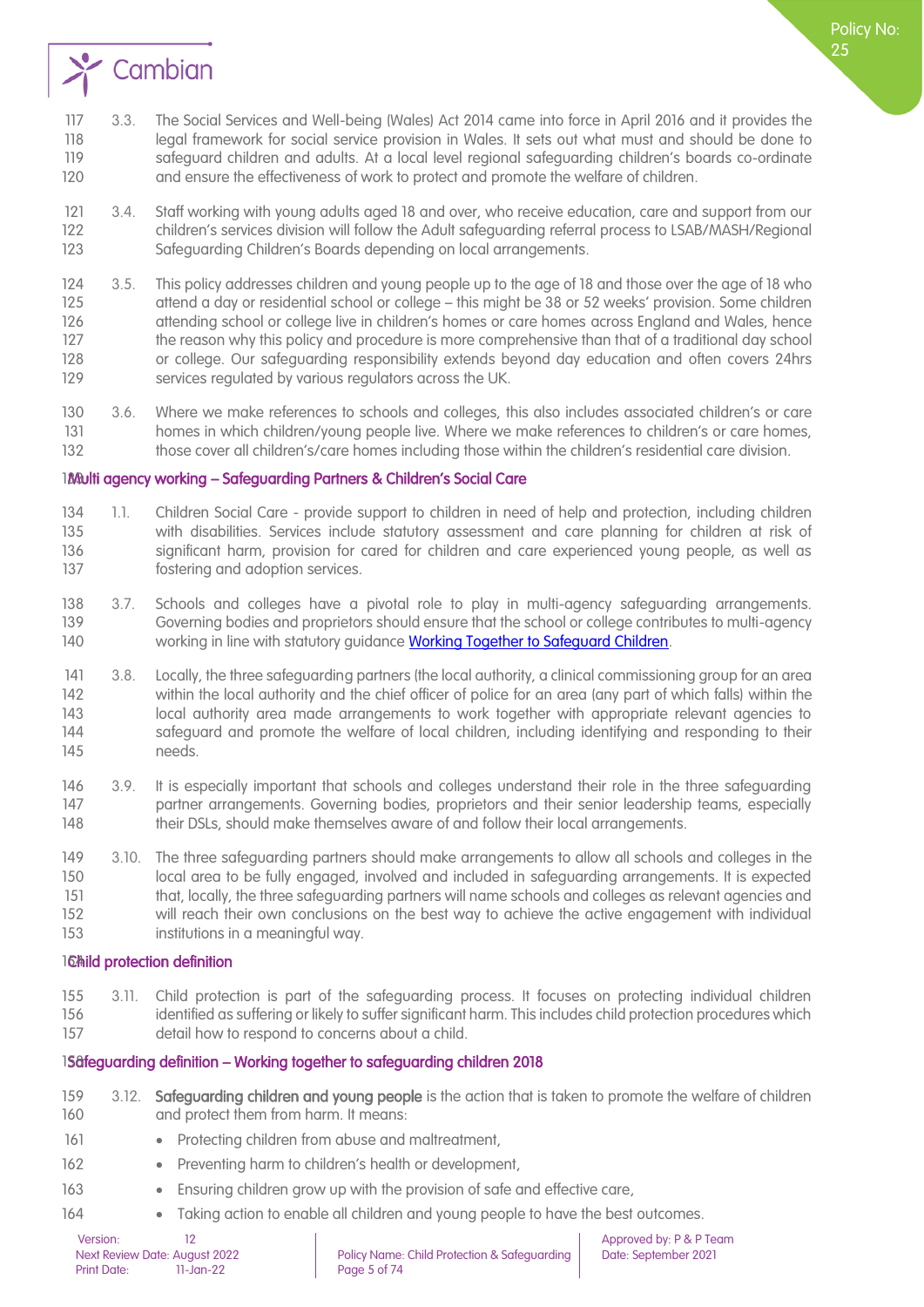

# <span id="page-5-0"></span>165 and 165 and 165 and 165 and 165 and 165 and 165 and 165 and 165 and 165 and 165 and 165 and 165 and 165 and 165 and 165 and 165 and 165 and 165 and 165 and 165 and 165 and 165 and 165 and 165 and 165 and 165 and 165 an

Cambian

- 166 3.13. Safeguarding and promoting the welfare of children is everyone's responsibility. Everyone who comes 167 into contact with children and their families has a role to play. In order to fulfil this responsibility 168 effectively, all practitioners should make sure their approach is child-centred. This means that they 169 should consider, at all times, what is in the best interests of the child.
- 170 3.14. Safeguarding and promoting the welfare of children is defined for the purposes of this guidance as:
- 171 Protecting children from maltreatment.
- 172 Preventing impairment of children's mental and physical health or development,
- 173 Ensuring that children grow up in circumstances consistent with the provision of safe and effective 174 care, and
- 175 Taking action to enable all children to have the best outcomes.

#### <span id="page-5-1"></span>1**Sáfeguarding Adults**

- 177 3.15. Safeguarding Adults means protecting an adult's right to live in safety, free from abuse and neglect.
- 178 It is about people and organisations working together to prevent and stop both the risks and experience of 179 abuse or neglect, while at the same time making sure that the adult's wellbeing is promoted including, where 180 appropriate, having regard to their views, wishes, feelings and beliefs in deciding on any action.
- 181 3.16. The statutory guidance enshrines the six principles of adults safeguarding: 182
- 183 Empowerment presumption of person led decisions and informed consent
- 184 Prevention it is better to take action before harm occurs
- 185 Proportionality proportionate and least intrusive response appropriate to the risk presented
- 186 Protection support and representation for those in greatest need
- 187 Partnerships local solutions through services working with their communities
- 188 Accountability accountability and transparency in delivering safeguarding
- 189 3.17. Caretech has Safeguarding Adults at Risk (England) and Safeguarding Adults (Wales) policies and 190 procedures which apply to its Adults' Services. Both policies can be accessed via Rezume. Services 191 operating in Wales can find their Safeguarding Regional Boards via this hyperlink which provides 192 access to local procedures for each Board [https://safeguardingboard.wales/find-your-board/.](https://safeguardingboard.wales/find-your-board/)
- <span id="page-5-2"></span>198e difference between safeguarding and child protection
- 194 3.18. In relation to children's services in practice safeguarding is the policies and practices that 195 schools/colleges/children's homes employ to keep children safe and promote their well-being. This 196 means everything from security of the buildings, to the safe recruitment of staff and everything in 197 between. **Appendix 10.** Illustrates Safeguarding in children's services.

#### <span id="page-5-3"></span>1Abuse and neglect – child and young person context

- 199 3.19. In the context of a child/young person abuse and neglect are forms of maltreatment. Somebody may 200 abuse or neglect a child/young person by inflicting harm, or by failing to act to prevent harm. 201 Children/young people may be abused in a family or in an institutional or community setting, by those 202 known to them or, more rarely, by a stranger. They may be abused by an adult or adults, or another 203 child/young person or children/young people.
- 204 3.20. Abuse could mean neglect, physical, emotional, sexual abuse, any other including combination of 205 these. The different types of abuse are explained in more detail in **Appendix 4 – Types of abuse -**206 **children.** The signs that someone could be a victim or an abuser have been explored in Appendix 6 207 **and Appendix 7.** Parents, carers and other people can harm children and young people by direct acts 208 and/or failure to provide proper care. It should also be understood that children can also be abused 209 by being sexually exploited, or subject to honour based abuse, domestic violence, forced marriage, 210 female genital mutilation and through online social media. See Appendix 11 - Further safequarding 211 information – what everyone need to know.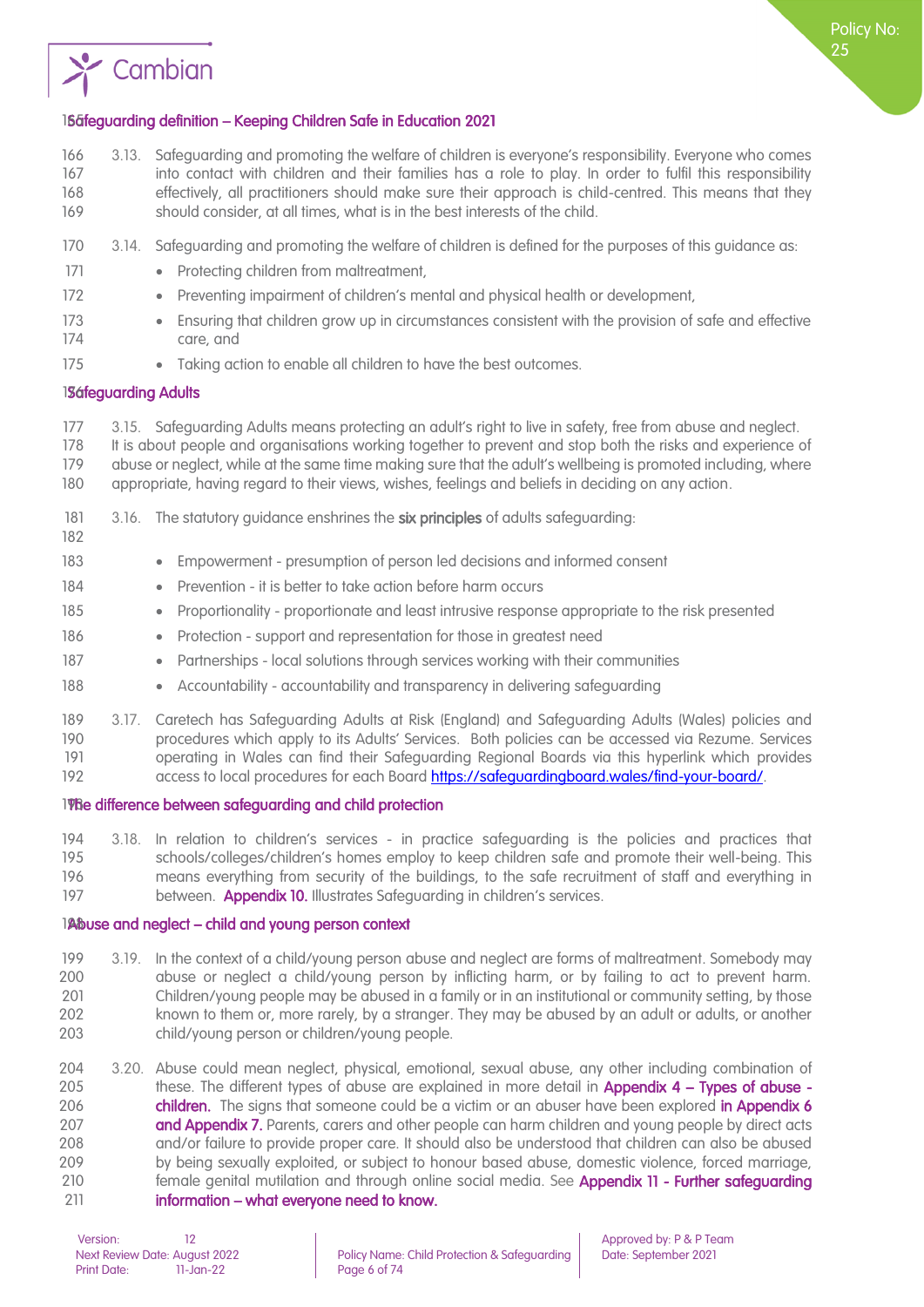

- 3.21. In the context of an adult, abuse is a violation of a person's human and civil rights by another person or persons and may result in significant harm to, or the exploitation of, the person subjected to it.
- 214 3.22. In addition to the types of abuse mentioned in **Appendix 4 Types of abuse Children**, there are other 215 forms of abuse in relation to adults explained in more detail in Appendix 5 – Types of abuse – Adults.
- 3.23. Abuse can happen anywhere: for example, in someone's own home, in a public place, in hospital, in 217 a care home, school or in a college. It can happen when someone lives alone or with others. Anyone can carry out abuse or neglect. Abuse can be intentional or unintentional, it may be a single act or 219 repeated acts.

### <span id="page-6-0"></span>4. Purpose

- 4.1. As an organisation we have a clear set of guidelines to make sure we deal with child protection and safeguarding concerns effectively.
- 223 4.2. This policy is aligned with legislation outlined in **Appendix 2 Legislation and guidance**, and it complies 224 with the statutory and best practice guidance as set out in the **25.10 Staff Safeguarding Information**<br>225 **Poster.** This policy complies with Hampshire's model safeguarding policy and locally agreed Poster. This policy complies with Hampshire's model safeguarding policy and locally agreed procedures. Printed or electronic copies of the Local Safeguarding Children's Partnerships (LSCP), Local Safeguarding Adults Board (LSAB) or Regional Safeguarding Children's Boards (Wales) procedures are available in every setting.
- 4.3. Policies and procedures for child protection and safeguarding must be undertaken in accordance with the requirements of the local authority in which the establishment is situated.
- 4.4. This policy, and supporting information in various accessible forms, is made available to all Individuals, staff and parents associated with Cambian Hill House School to ensure that everyone is clear on procedures for ensuring the protection of children and safeguarding children and young adults.
- 234 4.5. This policy and procedure must be read in conjunction with GHR 30[. Whistleblowing Policy](file://///cambianpoint/DavWWWRoot/pandp/Documents/GHR%2030%20Whistleblowing%20policy%20v2%20FINAL.pdf) and GHR 11. **Staff Code of Practice and GHR 37. Code of Conduct.**
- 236 4.6. In addition, staff should be aware of and have access to the NSPCC whistle-blowing helpline number 0800 028 0285 and the Cambian Whistleblowing service operated by EthicsPoint on 0800 086 9128. More information about EthicsPoint and how it can be contacted can be found in the Whistleblowing 239 policy.
- 240 4.7. ['When to call the police'](https://www.npcc.police.uk/documents/Children%20and%20Young%20people/When%20to%20call%20the%20police%20guidance%20for%20schools%20and%20colleges.pdf) has been produced by the National Police Chiefs Council (NPCC) to support school and college staff with when it is appropriate to contact the police.
- 4.8. This NPCC advice does not cover safeguarding incidents. Where a child is suffering, or is likely to suffer from harm, it is important that a referral to children's social care (and if appropriate the police) is made **immediately. Referrals should follow the local referral process.**

# <span id="page-6-1"></span>5. Policy

#### <span id="page-6-2"></span>296 feguarding culture of the organisation

5.1. Cambian safeguarding culture can be best described as:

248 - Proactive, being professionally curious to determine further information in the interests of the child. 249 It is essential that staff exercise professional curiosity at all times as it is likely that signs of any form of abuse including neglect will be identified when dealing with an un-associated incident. Having strong governance and leadership, raising awareness through and enhancing children's and young people's capacity around the risks and their own safety, regular reflective supervision).

253 - Reactive (taking swift actions, reducing the risk of harm to a minimum, involving other professionals in timely manner, active listening, applying theory in practice in a methodical way).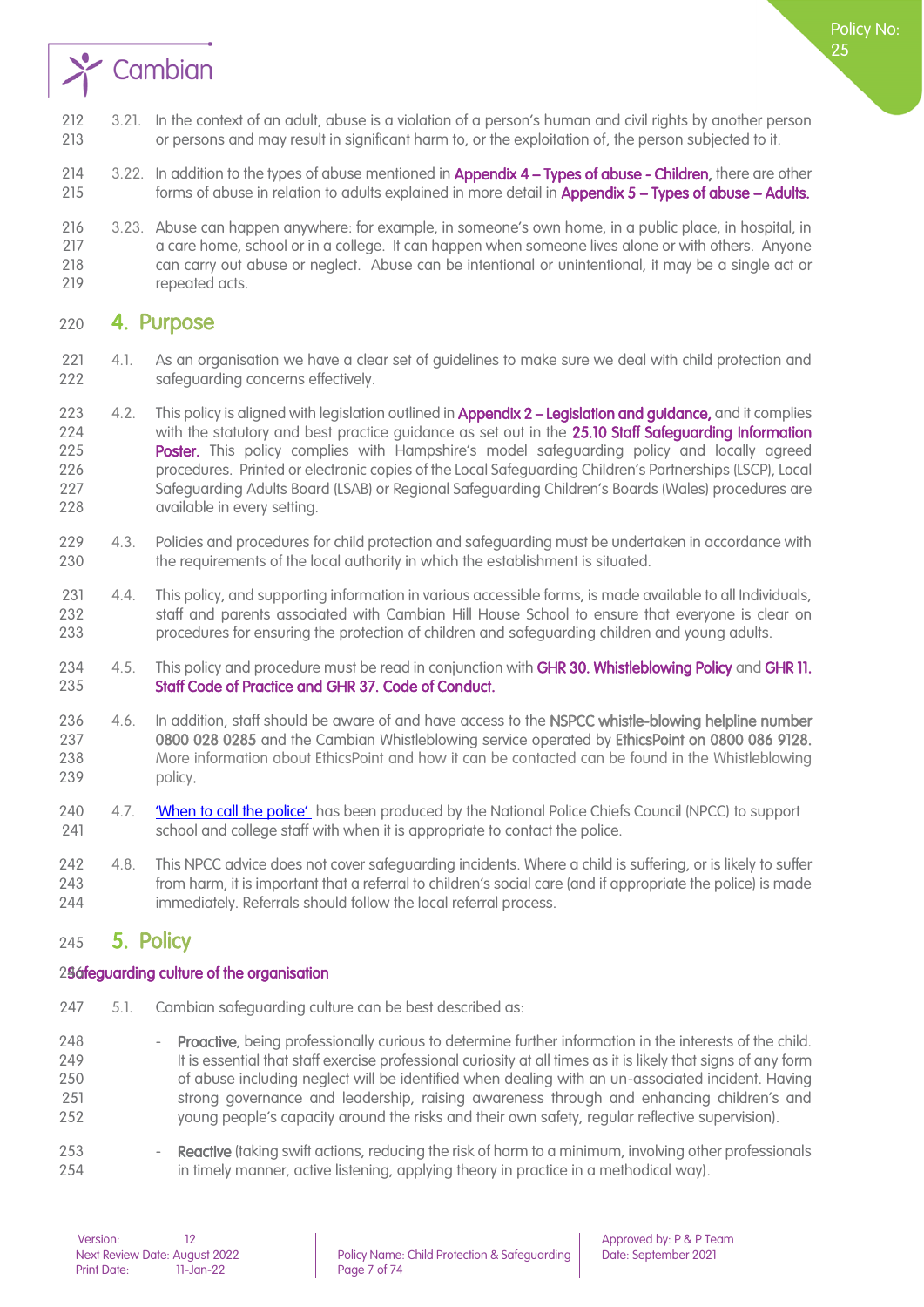

- 5.2. Child Protection and Safeguarding is everyone's responsibility. Everyone working for or visiting our locations has a responsibility to understand and implement this policy and procedure at all times.
- 5.3. All Individuals in our services have a right to feel safe, secure and be protected from harm.
- 5.4. As a provider of specialist education and care services it is imperative that all staff are aware that all 262 Individuals with Special Educational Needs (SEN) and disabilities:
- 263 Are more likely to be abused or neglected;
- May display behaviour, mood and/or injury which may relate to possible abuse and not just their SEN or a particular disability.
- 266 Have a higher risk of peer group isolation.
- Can be disproportionally impacted by things like bullying without outwardly showing any signs.
- Experience communication barriers and difficulties in overcoming these barriers.
- 5.5. The most common reason for children or young people being looked after is as a result of abuse/neglect. We will ensure all staff have the skills, knowledge and understanding to help keep children and young people safe.
- 5.6. All staff have a key role in the prevention of harm and an equal responsibility to act on any suspicion or disclosure that may indicate an Individual is at risk of harm, either in the school, college, and care 274 home or in the community, taking into account contextual safeguarding, see **Appendix 11 - Further safequarding information – what everyone need to know** which also contains information related to safeguarding issues related to individual children and young people's needs.
- 277 5.7. We have a duty to help Individuals learn how to keep themselves safe and deepen their understanding of safeguarding, through both formal curriculum and informal opportunities.
- 5.8. As an organisation we acknowledge that working in partnership with other agencies protects Individuals and reduces risk and so we will engage in partnership, working throughout the child protection process to safeguard children and will equally work through safeguarding adults' procedures as directed by local procedures.
- 5.9. A comprehensive list of all supporting documentation and related policies, procedures and guidance referred to in this document can be found in separate appendices at the end of this document.

#### <span id="page-7-0"></span>2Bivisional Safeguarding Board

 5.10. As an organisation Caretech children's services operates 3 Divisional Safeguarding Boards: Education, Residential Care and Fostering. The main purpose of each board is to ensure that all services across all divisions discharge their responsibilities effectively for assuring safe and secure services for children and young people, and manage all safeguarding risks appropriately within its own workforce, including direct employees and also the contracted workforce (supply workers/agency/contractor and subcontractors). The full terms of reference for each Board is available o[n Cambian Point.](http://cambianpoint/pandp/SitePages/Quality.aspx?RootFolder=%2Fpandp%2FShared%20Documents%2FSafeguarding%20Board%20%2D%20Terms%20of%20Reference&FolderCTID=0x01200071CCE0FFA332384082C97564DC912834&View=%7BBA919D22%2D8151%2D4161%2DA056%2DE9CA7C753908%7D)

#### <span id="page-7-1"></span>200that staff should read and be aware of

 5.11. KCSIE2021 guidance replaces Keeping Children Safe in Education 2020 updated in January 2021. The changes will come into force from September 2021. The statutory guidance should be read and followed by the Proprietor(s) of independent schools and non-maintained special schools and colleges. 297 In both instances this includes including Senior Leadership Teams.

Policy No: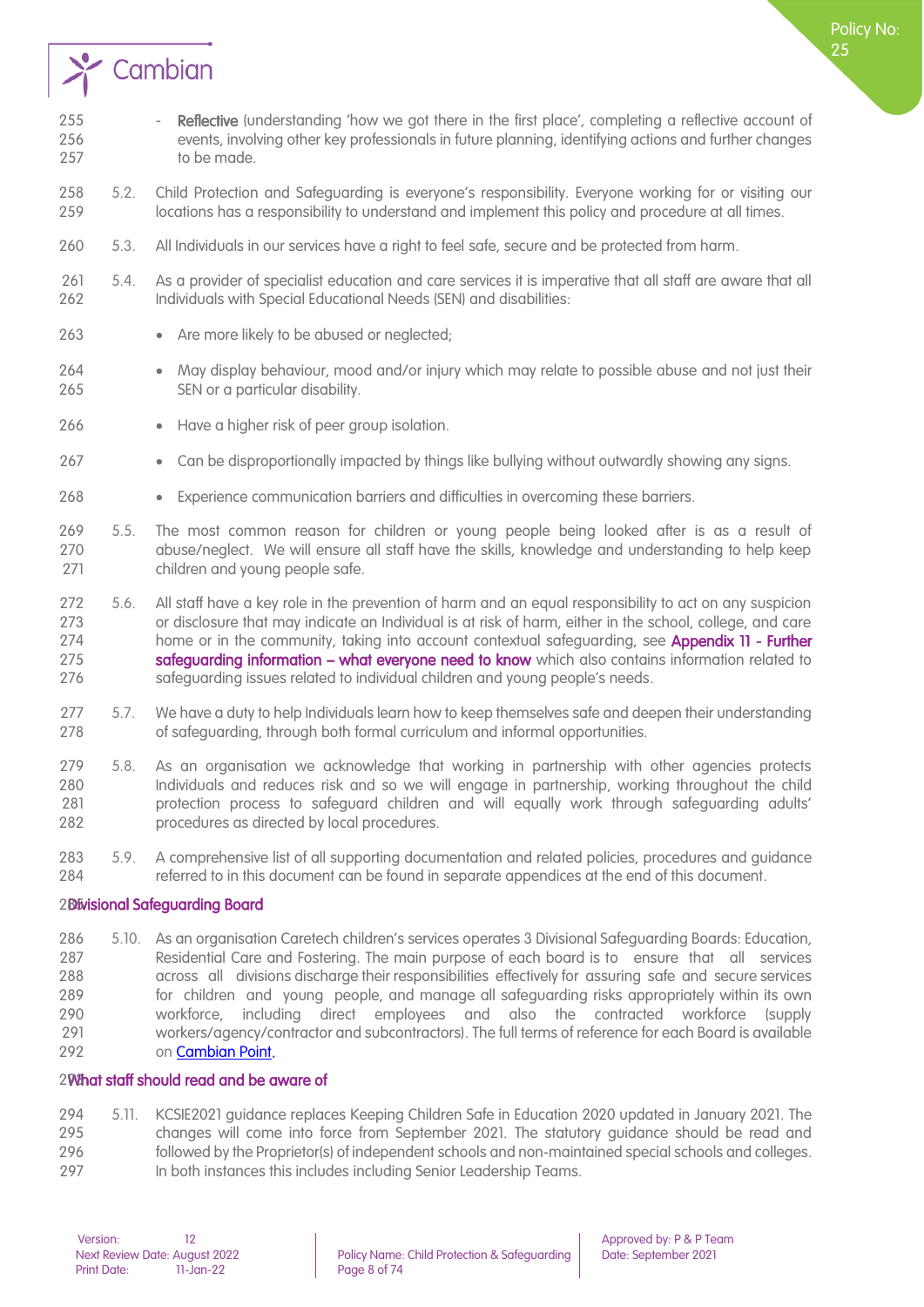

- 301 5.13. HTs / Principals and DSL (or a deputy) should read the **whole KCSIE2021 Guidance**.
- 302 5.14. The quidance also suggests that Governors and Proprietor should read **Annex A** which is a condensed version of Part one: 'Annex A can be provided (instead of Part one) to those staff who do not directly work with children, if the governing body or proprietor think it will provide a better basis for those staff to promote the welfare and safeguard children'. The Organisation maintains that all staff including 306 those supporting the school/college with frequent or less frequent visits to the site read at least Part One so all staff understand their safeguarding responsibilities.
- 5.16 The guidance should be read alongside:
- 309 statutory guidance Working Together to Safeguard Children
- 310 departmental advice [What to do if you are Worried a Child is Being Abused -](https://assets.publishing.service.gov.uk/government/uploads/system/uploads/attachment_data/file/419604/What_to_do_if_you_re_worried_a_child_is_being_abused.pdf) Advice for **[Practitioners](https://assets.publishing.service.gov.uk/government/uploads/system/uploads/attachment_data/file/419604/What_to_do_if_you_re_worried_a_child_is_being_abused.pdf)** : and:
- 312 [Part 5 of KCSIE2021](https://assets.publishing.service.gov.uk/government/uploads/system/uploads/attachment_data/file/999348/Keeping_children_safe_in_education_2021.pdf) should be read alongside the departmental advice Sexual violence and sexual [harassment between children in schools and colleges](https://assets.publishing.service.gov.uk/government/uploads/system/uploads/attachment_data/file/999239/SVSH_2021.pdf) which contains further details on: what sexual violence and sexual harassment constitutes, important context to be aware of, including; what is consent, power imbalances, and developmental stages, harmful sexual behaviour (HSB), including that a child displaying HSB may be an indication that they are a victim of abuse themselves, related legal responsibilities for schools and colleges, advice on a whole school or college approach to preventing child on child sexual violence and sexual harassment, and more detailed advice on responding to reports of sexual violence and sexual harassment, including safeguarding and supporting both the victim(s) and alleged perpetrator(s).
- 5.15. In July 2021 DSL (or a deputy) within Education division, Heads/Principals, Representative from Children's residential care (Senior Managers), Representatives from Business Support Functions and Directors attended KCSiE2021 webinar provided by the Safeguarding Network. Following the webinar, recording of session and the additional learning resources have been shared with the participants to support dissemination to their teams.
- 5.16. Caretech/Cambian schools and colleges are members of the Safeguarding Network and should plan how the learning will take place with their staff, organise KCSiE2021 knowledge check (via Safeguarding Network) and ensure that the record of completed knowledge check is stored on MYRUS - the Organisation's Learning and Development platform .
- 5.17. The Heads/Principals and DSL should ensure that mechanisms are in place to assist staff to understand and discharge their role and responsibilities as set out in Part one of KCSIE2021 guidance. Schools and colleges and their staff are an important part of the wider safeguarding system for children. This system 333 is described in the statutory quidance [Working Together to Safeguard Children.](https://assets.publishing.service.gov.uk/government/uploads/system/uploads/attachment_data/file/942454/Working_together_to_safeguard_children_inter_agency_guidance.pdf)
- 5.18. All staff should be aware of systems within their school or college which support safeguarding and these should be explained to them as part of staff induction. This should include the:
- Child protection and safeguarding policy
- 337 Behaviour Support policy
- 338 Anti bullving policy
- 339 Whistleblowing policy, Code of conduct and Code of Practice policy
- Missing from Care policy, local procedure for children missing from education
- 341 Role of the DSL (including the identity of the DSL and any deputies)
- 342 Have Access to policies and a copy of Part one of KCSIE2021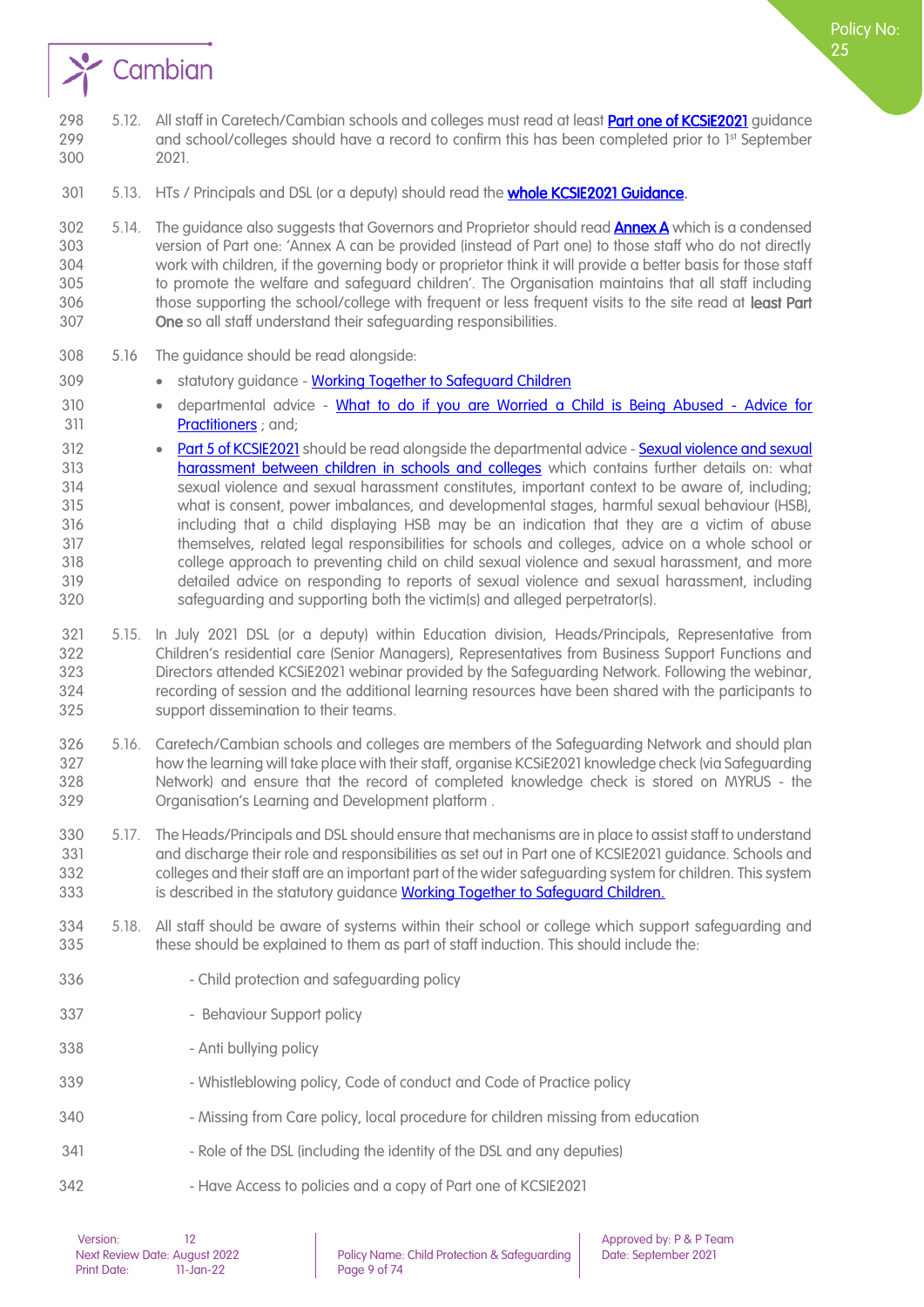

Policy No:

- 5.19. All staff should be aware of the process for making referrals to children's social care and for statutory assessments under the Children Act 1989, especially section 17 (children in need) and section 47 (a child suffering, or likely to suffer, significant harm) that may follow a referral, along with the role they might be expected to play in such assessments.
- 5.20. Schools concerned about a child's welfare should refer their concern to local authority children's social care. Where a child is suffering, or is likely to suffer from harm, it is important that a referral to children's social care (and if appropriate the police) is made immediately. Referrals should follow the local referral process. Children's homes/care homes should follow their referral process as per their local procedure and contact Safeguarding Partner/Safeguarding Board as per their local Safeguarding procedure.
- 5.21. All staff should know what to do if a child tells them he/she is being abused, exploited or neglected. Staff should know how to manage the requirement to maintain an appropriate level of confidentiality. This means only involving those who need to be involved, such as the DSL (or a deputy) and children's social care. Staff should never promise a child that they will not tell anyone about a report of any form of abuse, as this may ultimately not be in the best interests of the child.
- 5.22. Staff should not assume a colleague, or another professional will take action and share information that might be critical in keeping children safe. They should be mindful that early information sharing is vital for the effective identification, assessment, and allocation of appropriate service provision, whether this is when problems first emerge, or where a child is already known to local authority children's social care (such as a child in need or a child with a protection plan).

#### <span id="page-9-0"></span>365Whole service approach to Safeguarding

- 5.23. The proprietor and service (school/college/home) leaders should ensure they facilitate a whole school or college approach to safeguarding. This means ensuring safeguarding and child protection are at the forefront and underpin all relevant aspects of process and policy development. Ultimately, all systems, processes and policies should operate with the best interests of the child at their heart.
- 5.24. Where there is a safeguarding concern, the proprietor and service leaders should ensure the child's wishes and feelings are taken into account when determining what action to take and what services to provide. Systems should be in place, and they should be well promoted, easily understood and easily accessible for children to confidently report abuse, knowing their concerns will be treated seriously, and knowing they can safely express their views and give feedback.

#### <span id="page-9-1"></span>375Children with special educational needs and disabilities or physical health issues

Version: 12 12<br>Next Review Date: August 2022 Policy Name: Child Protection & Safeguarding Date: September 2021 5.25. Children with special educational needs or disabilities (SEND) or certain health conditions can face additional safeguarding challenges. There might be some additional barriers when recognising abuse and neglect in this group of children. These can include: **• assumptions that indicators of possible abuse such as behaviour, mood and injury relate** 380 to the child's/young person's condition without further exploration; • these children/young people being more prone to peer group isolation or bullying (including prejudice-based bullying) than other children/young people; • the potential for children/young people with SEND or certain medical conditions being disproportionally impacted by behaviours such as bullying, without outwardly showing any signs; and • Communication barriers and difficulties in managing or reporting these challenges. 5.26. SEN division and other services where children have/may have SEND should consider extra pastoral support and attention for these children, along with ensuring any appropriate support for 389 communication is in place. Further information can be found in the Department's: **SEND Code of** [Practice 0 to 25 and Supporting Pupils at School with Medical Conditions.](https://www.gov.uk/government/publications/send-code-of-practice-0-to-25)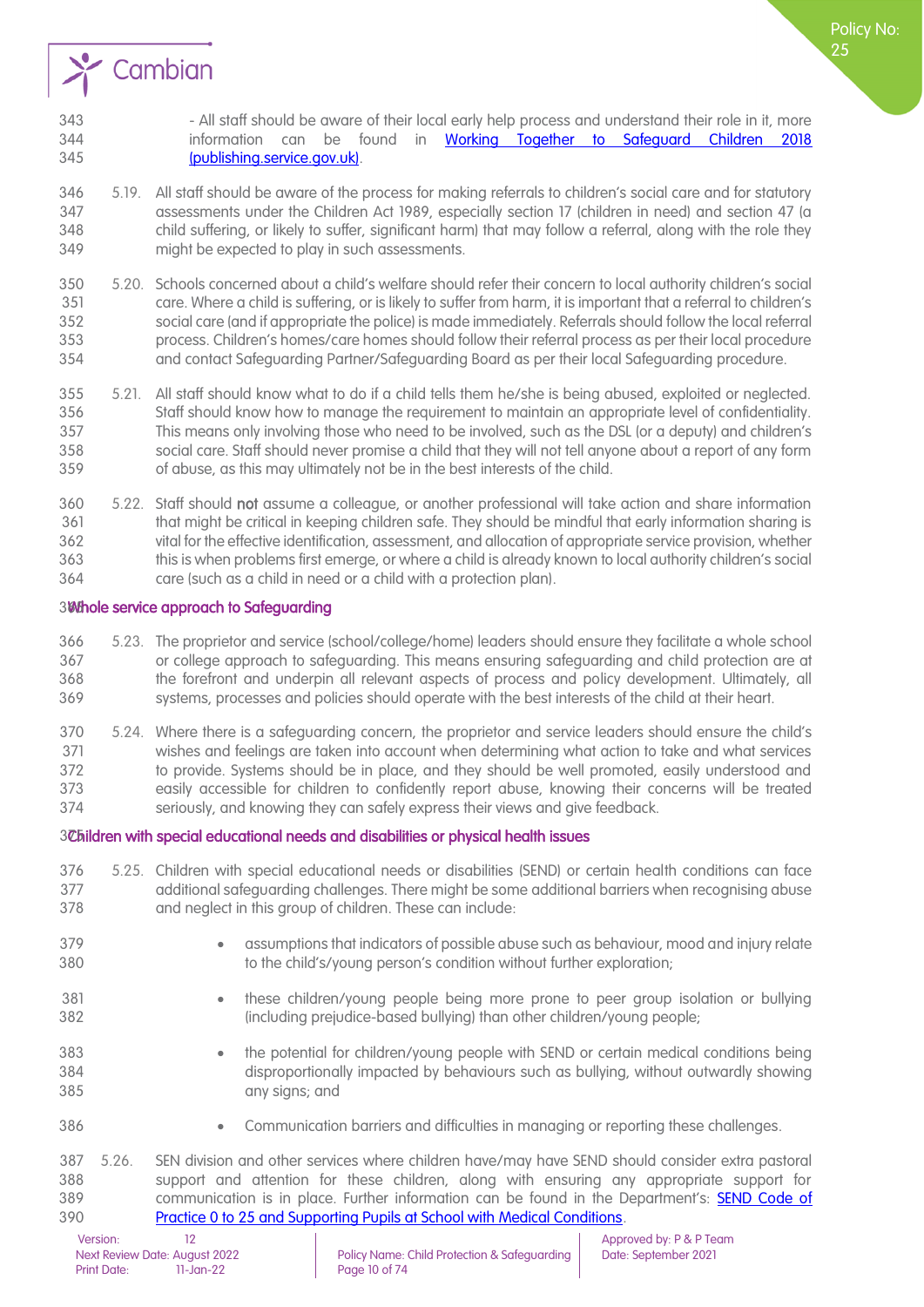

# <span id="page-10-0"></span>6. Procedure

#### <span id="page-10-1"></span>3Roles and responsibilities

- 6.1. All employees, volunteers, consultants, agency staff, sub-contractors, partner organisations and 394 visitors are obliged to follow this policy and maintain an environment that prevents exploitation and<br>395 a buse and which encourages reporting of breaches of this policy using the appropriate procedures. abuse and which encourages reporting of breaches of this policy using the appropriate procedures.
- 396 6.2. Managers at all levels are responsible for ensuring volunteers, consultants, agency staff, sub- contractors, partner organisations and visitors are aware of the policy and are supported to implement and work in accordance with it, as well as creating a management culture that encourages a focus on safeguarding. They must ensure that they are responsive, acting immediately if they become aware of any safeguarding concerns, and supportive towards employees or volunteers who complain about breaches in this policy.
- 6.3. The DSL is responsible for handling reports and/or concerns, about the protection of children, young people and adults, appropriately and in accordance with the procedures that underpin this policy.
	- Name: Louisa Burden Contact: 07584 020825 [louisa.burden@cambiangroup.com](mailto:louisa.burden@cambiangroup.com)
- 6.4. Our DSL is Louisa Burden who is a senior member of our leadership team. The role of the DSL is to: • Ensure this child protection and safeguarding policy and local arrangements are known, understood and used appropriately by the staff. 408 • Act as a source of support, advice and expertise for all staff, provide support to staff to carry out 409 their safeguarding duties. 410 • Act as a point of contact with the Safeguarding Authority. • Take lead responsibility for referring and managing safeguarding issues and cases, unless management of a particular case is passed on to a more senior member of the organisation – see section of allegations (those meeting harm threshold and those which don't meet LADO criteria). • Liaise with staff (especially teachers, pastoral support staff, school nurses, IT Technicians, senior mental health leads and special educational needs coordinators (SENCOs) or the named person with oversight for SEN in a college and Senior Mental Health Leads) on matters of safety and safeguarding and welfare (including online and digital safety) and when deciding whether to make a referral by liaising with relevant agencies so that children's needs are considered holistically. • Liaise with the senior mental health lead and, where available, the Mental Health Support Team, where safeguarding concerns are linked to mental health. • Refer all cases of suspected abuse or allegations of abuse to the Local Safeguarding Authority (child or adult) and where appropriate - Local Authority Designated Officer (LADO). • Liaise with the head teacher or principal (if they are not the DSL themselves) to inform him or her of issues, especially ongoing enquiries under section 47 of the Children Act 1989 and police investigations.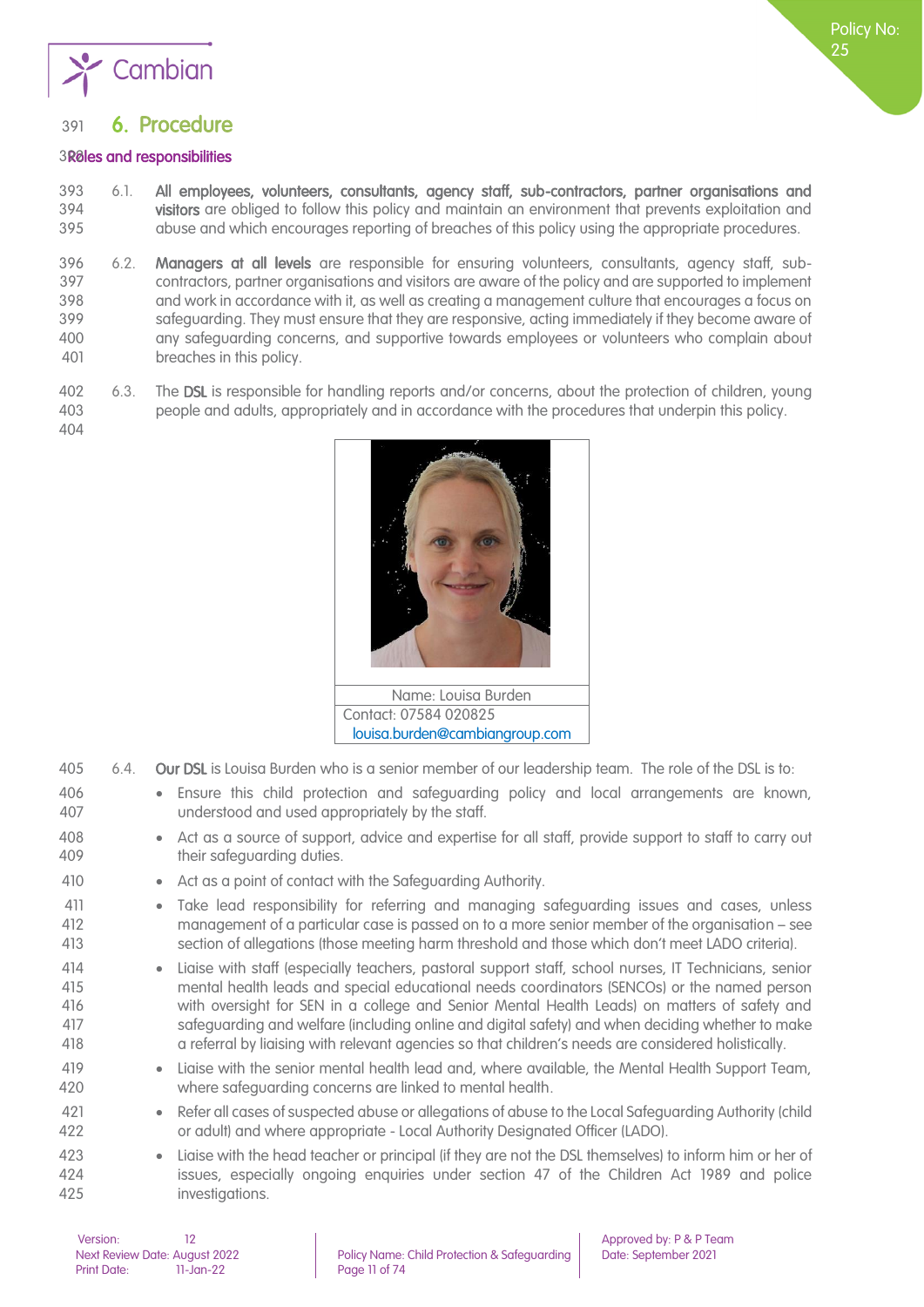

- As required, liaise with the "case manager" and the local authority designated officer(s) (LADO) for child protection concerns in cases which concern a staff member. • Refer cases to the Channel programme where there is a radicalisation concern as required. • Refer cases where a person is dismissed or left due to risk/harm to a child/young person to the Disclosure and Barring Service as required; and • Refer cases where a crime may have been committed to the Police as required. • Act as a source of advice, support and expertise within the location when deciding to make a referral by liaising with relevant agencies. • Help promote educational outcomes by sharing the information about the welfare, safeguarding and child protection issues that children are experiencing, or have experienced, with teachers and school and college leadership staff. • Identify staff safeguarding training needs and organise training for their staff. • Participate in local safeguarding boards when required. • Evaluate and contribute to high standards of safeguarding practice at the location. • Work to ensure that the wellbeing of children and young people is in constant focus and that they **are guarded from harm or abuse.**  • Ensure the child protection and safeguarding policy is available publicly and parents/those with parental responsibility are aware of the fact that referrals about suspected abuse or neglect may be made and the role of the school/college/home in this. • Understands the relevant data protection legislation and regulations, especially The Data Protection Act 2018.
- 6.5. More details about the role of the DSL including their availability, management of referrals, information 448 sharing, working with others, raising awareness and other can be found in [KCSIE 2021 Annex C](https://assets.publishing.service.gov.uk/government/uploads/system/uploads/attachment_data/file/999348/Keeping_children_safe_in_education_2021.pdf) – Role [of the DSL.](https://assets.publishing.service.gov.uk/government/uploads/system/uploads/attachment_data/file/999348/Keeping_children_safe_in_education_2021.pdf)
- 6.6. Designated Deputy will act up in the absence of the DSL and compliment their ongoing work where asked do to so. There are arrangements for covering the role of the DSL when Louisa Burden is unavailable. Our larger provisions such as schools and college will have an internal Safeguarding Team lead by a DSL with a number of deputies where required. Our Designated Deputies are Kate Landells, Kirsty Marsden, and Greg Jagger.



| Name: Kate Landells   | Name: Kirsty Marsden                                                                            | Name: Greg Jagger     |
|-----------------------|-------------------------------------------------------------------------------------------------|-----------------------|
| Contact: 07834 328501 | Contact: 07917 152596                                                                           | Contact: 07917 653701 |
|                       | kate.landells@cambiangroup.com   kirsty.marsden@cambiangroup.com   greg.jagger@cambiangroup.com |                       |

 6.7. All staff are required to be aware of and alert to the signs of abuse and neglect. All cases of suspected abuse and neglect should be given the highest priority.

458 6.8. All staff will be given a copy of the Hill House Safeguarding and Child Protection Guidance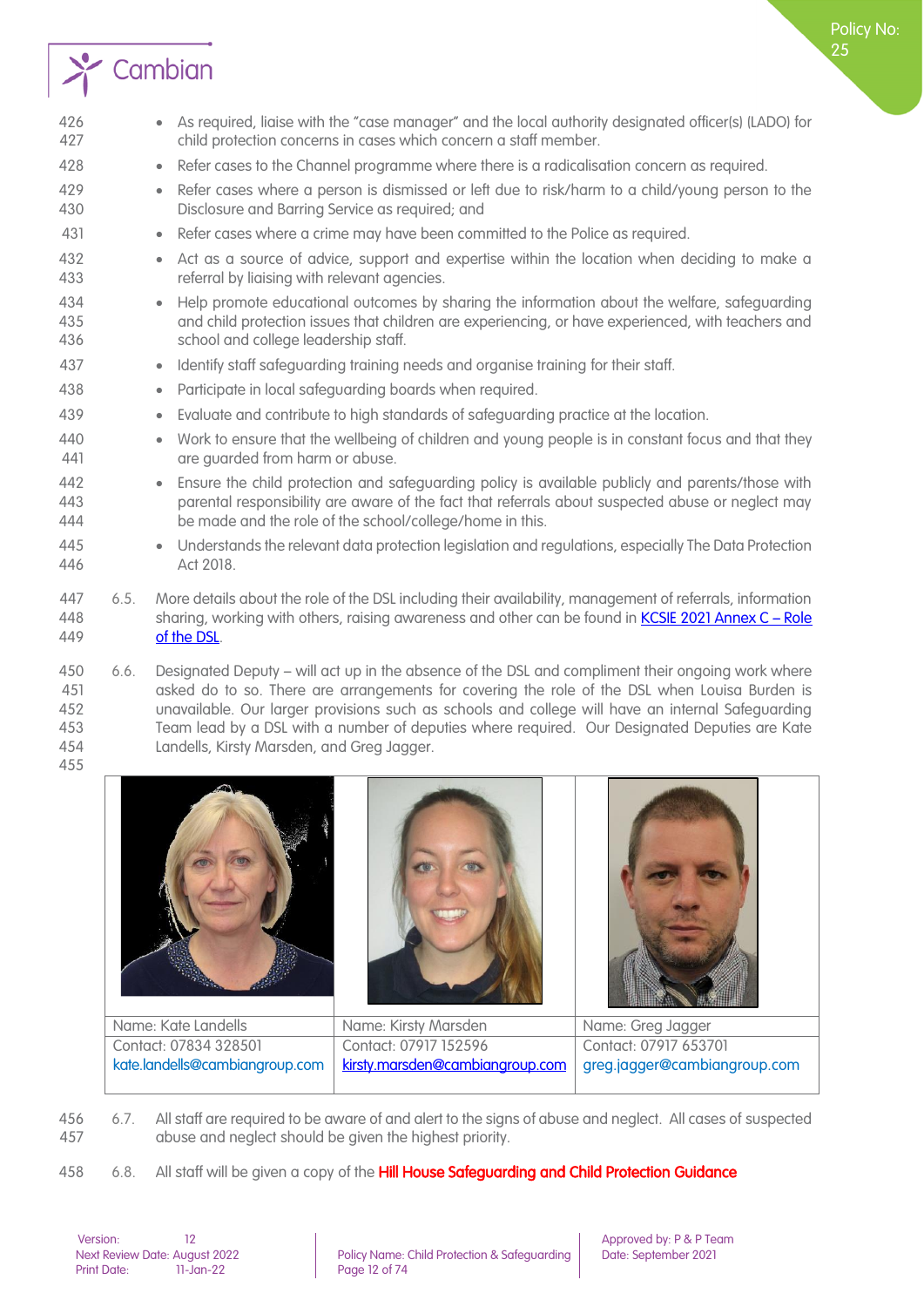

459 6.9. There is Appendix 3. Child Protection and safeguarding flowchart procedure, which sets out clear steps to be followed when dealing with particular allegations, incidents or suspected physical injuries. Staff must use the correct forms when recording and managing concerns and allegations regarding the abuse of individuals. Education services must use Behaviour Watch system: Concern/Safeguarding function to record concerns. Where, throughout this policy, references are made to the 'concern form' 464 this means either 25.04 Concern form which is a word document (part of this policy) or the Behaviour Watch – Concern/Safeguarding functionality where the system is being used.

#### <span id="page-12-0"></span>4bformation sharing and managing the child protection file

467 6.10. The DSL is responsible for ensuring that child protection files are kept up to date. Information should be kept confidential and stored securely. It is good practice to keep concerns and referrals in a separate child protection file for each child. Schools and colleges should use the Behaviour Watch system - Concern/Safeguarding function to record all concerns and to generate Safeguarding Tracking Packs per child/young person as necessary.

- 6.11. Records should include:
- **•** a clear and comprehensive summary of the concern;
- 
- **•** details of how the concern was followed up and resolved;
- 
- a note of any action taken, decisions reached and the outcome
- 6.12. They should ensure the file is only accessed by those who need to see it and where the file or content within it is shared, this happens in line with information sharing advice as set out in Part one of KCSIE2021. Schools and colleges using Behaviour Watch must set up their system Group purposes in line with Behaviour Watch guidance. Behaviour Watch 'Safeguarding Group' controls who can view and report on Concern/SG slips and 'Not Safeguarding Group' is an opposite Group to restrict who can complete certain sections within the Concern/SG slips.
- 482 6.13. Where reasonably possible, schools and colleges hold more than one emergency contact number for each pupil or student. This goes beyond the legal minimum. It is good practice to give the school or college additional options to make contact with a responsible adult when a child missing education is also identified as a welfare and/or safeguarding concern.

#### <span id="page-12-1"></span>4BADO referral criteria (KCSIE2021) – meeting the harm threshold

- 6.14. This is about managing cases of allegations that might indicate a person could pose a risk of harm if they continue to work in regular or close contact with children in their present position, or in any capacity with children in a school or college. This guidance should be followed where it is alleged that anyone working in the school or college that provides education for children under 18 years of age, including supply teachers and volunteers has:
- A person(s) behaved in a way that has harmed a child, or may have harmed a child, and/or,
- A person(s) possibly committed a criminal offence against or related to a child, and/or,
- A person(s) behaved towards a child or children in a way that indicates he or she may pose a risk of harm to children; and/or,
- A person(s) behaved or may have behaved in a way that indicates they may not be suitable to work with children
- 6.15. The harm test is explained on the [Disclosure and Barring service website on GOV.UK. Section 31\(9\) of](https://www.legislation.gov.uk/ukpga/1989/41/section/31)  [the Children Act 1989 as amended by the Adoption and Children Act 2002.](https://www.legislation.gov.uk/ukpga/1989/41/section/31)

 6.16. The last bullet point above includes behaviour that may have happened outside of school or college that might make an individual unsuitable to work with children, this is known as transferable risk. Where appropriate an assessment of transferable risk to children with whom the person works should be undertaken. If in doubt seek advice from the local authority designated officer (LADO).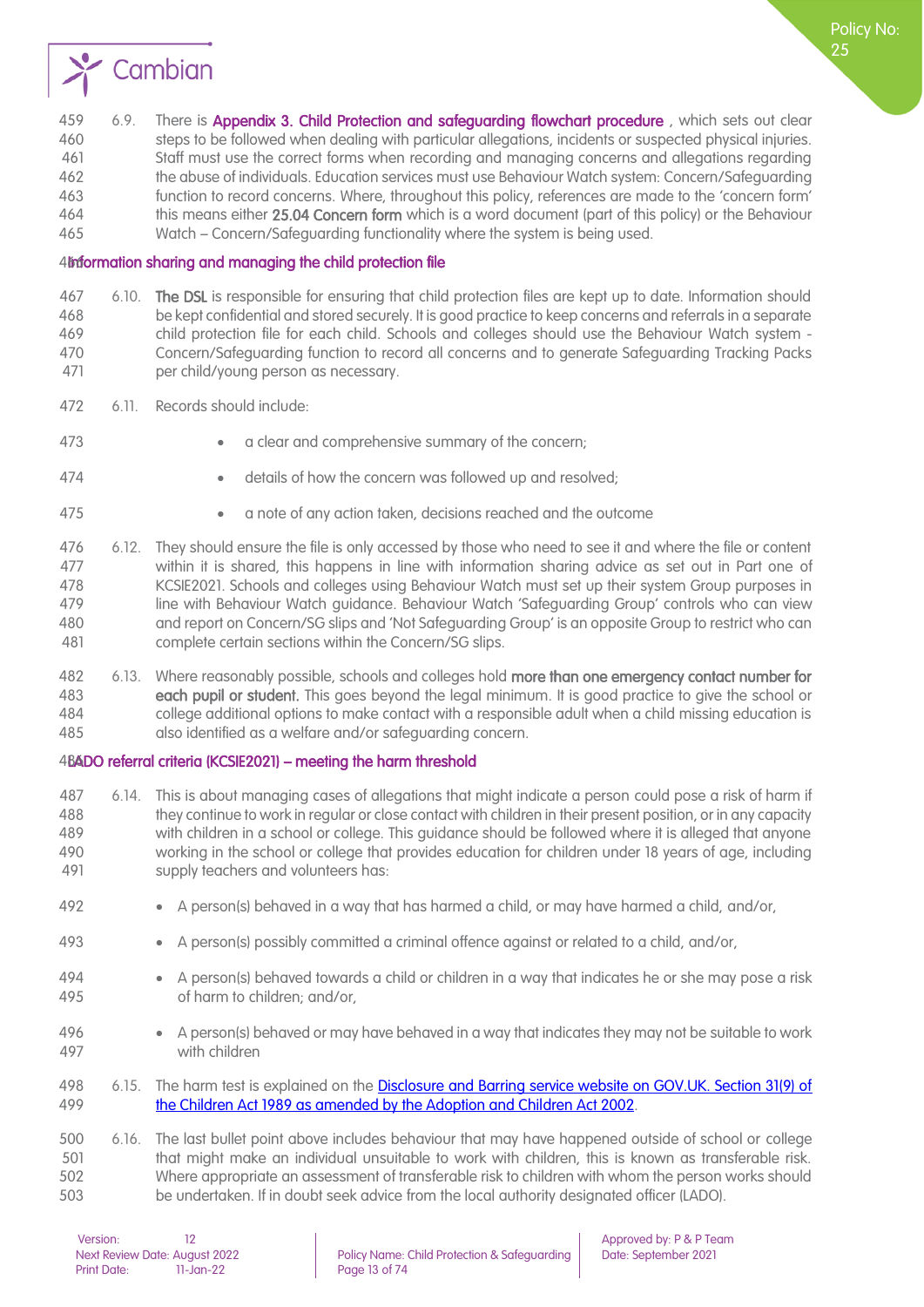

#### <span id="page-13-0"></span>50 bildren potentially at greater risk of harm

- 6.18. Many children and young people in our services (Education and care) organisation have an allocated social worker due to safeguarding or welfare needs.
- 6.19. Children may need this help due to abuse, neglect and complex family circumstances. A child's experiences of adversity and trauma can leave them vulnerable to further harm, as well as educationally disadvantaged in facing barriers to attendance, learning, behaviour and mental health.
- 6.20. Local authorities should share the fact a child has a social worker, and the DSL should hold and use 515 this information so that decisions can be made in the best interests of the child's safety, welfare and educational outcomes. This should be considered as a matter of routine. There are clear powers to share this information under existing duties on both local authorities and schools and colleges to safeguard and promote the welfare of children.
- 6.21. Where children need a social worker, this should inform decisions about safeguarding (for example, responding to unauthorised absence or missing education where there are known safeguarding risks) and about promoting welfare (for example, considering the provision of pastoral and/or academic support, alongside action by statutory services). Schools/colleges must follow missing from education protocol agreed with their LA.

#### <span id="page-13-1"></span>5D hexplained body marks

- 6.22. Whilst Individuals are in our care there may be occasions where minor injuries occur such as bruises, swellings, cuts and scratches which by and large will be as a result of daily activities or for some Individuals as a result of self-injurious behaviour. However, all marks or physical changes must be recorded appropriately using (number to be added) weekly body chart. A Concern form must be completed for all unexplained marks and physical changes and passed to the DSL (or a deputy) along with copies of the last 3 days of Daily Diary notes and Activity Records. Parents/carers and social workers should always be kept informed. Concern log should be updated with concern and relevant reference number provided to concern.
- 533 6.23. The flowchart provided in 25.14 Guidance for Investigating Unexplained Body marks indicates the correct course of action for dealing with unexplained body marks.
- 6.24. The DSL will assign a manager to investigate the concern to ascertain the reason for the marks and if no reasonable explanation can be given the DSL must contact the Safeguarding Authority/LADO for further advice and mutual conclusion as to whether the matter should be treated as a Safeguarding Concern.
- 6.25. If the concern is considered to be a safeguarding concern, then safeguarding tracking pack must be opened and safeguarding process followed.
- 6.26. If the concern is considered not to be a safeguarding concern, then the concern investigation outcome must be shared with social worker and parents.

#### <span id="page-13-2"></span>5A3 disclosure from an Individual

 6.27. Staff must follow the process outlined in Appendix 3. Child Protection and safeguarding flowchart procedure.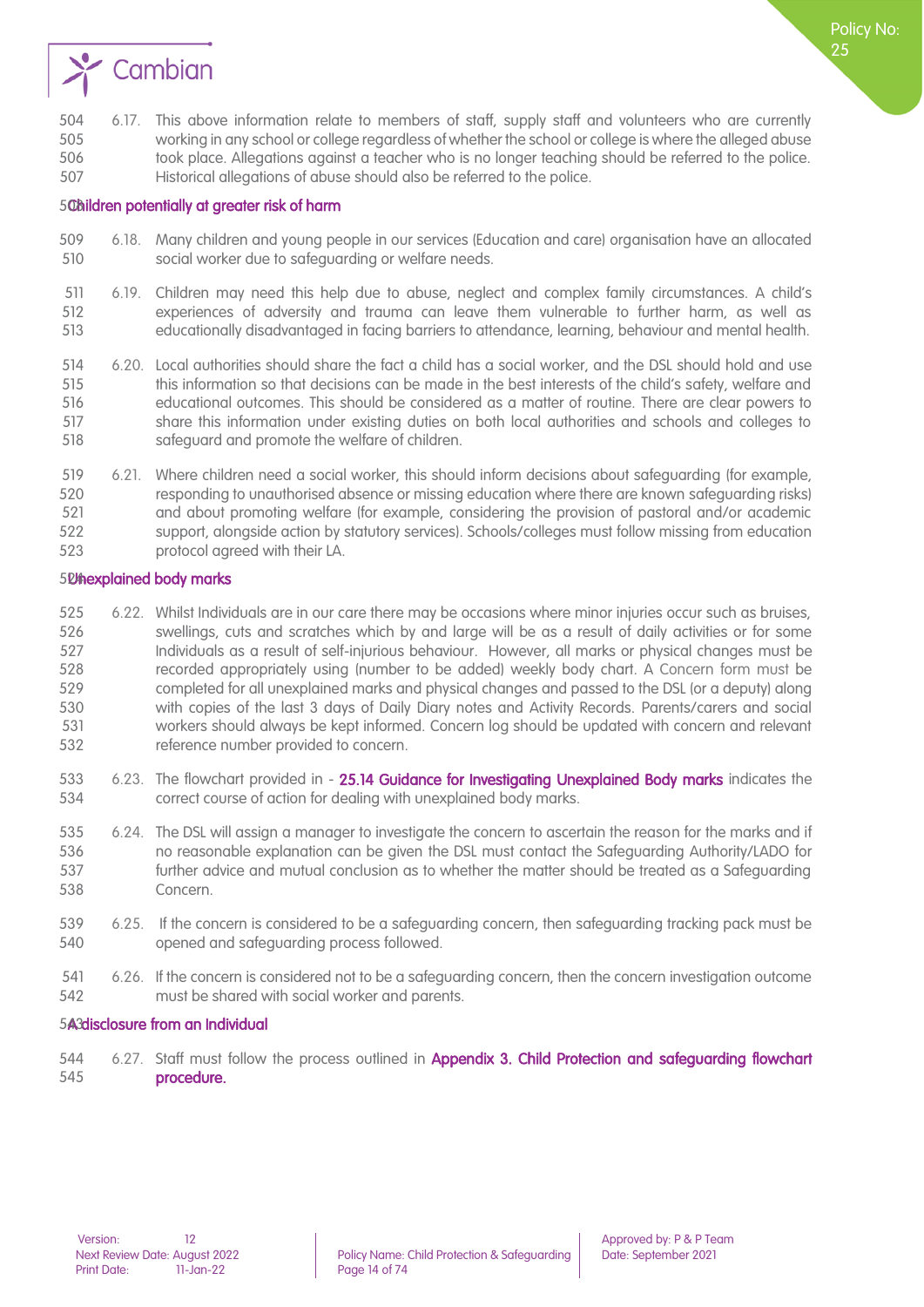

- 6.29. In case of reports of sexual violence and sexual harassment between children and young people, these are extremely complex to manage. It is essential that victims are protected, offered appropriate support and every effort is made to ensure their education and care is not disrupted. It is also important that other children, young people and staff are supported and protected as appropriate.
- 6.30. The service's initial response to a report from a child is incredibly important. How the staff respond to a report can encourage or undermine the confidence of future victims of sexual violence and sexual harassment to report or come forward.
- 6.31. If the child/young person make a disclosure Listen to what they have to say and take them seriously. Reassure them but do not promise to keep it a secret. Not promising confidentiality at this initial stage as it is very likely a concern will have to be shared further (for example, with the DSL and Safeguarding Authority) to discuss next steps. Staff should only share the report with those people who are necessary in order to progress it. It is important that the victim understands what the next steps will be and who the report will be passed to.
- 6.32. Reflect back, using the child's language, being non-judgmental, being clear about boundaries and how the report will be progressed, don't ask leading questions and only prompt the child where necessary with open questions – where, when, what, etc. It is important to note that whilst leading questions should be avoided, staff can ask children if they have been harmed and what the nature of 571 that harm was.
- 6.33. Recognise that a child is likely to disclose to someone they trust: this could be anyone on the school or college staff. It is important that the person to whom the child discloses recognises that the child has placed them in a position of trust. They should be supportive and respectful of the child.
- 6.34. Consider the best way of making a record of the report. Best practice is to wait until the end of the report and immediately write up a thorough summary. This allows the staff member to devote their full 577 steps of the child and to listen to what they are saying. It may be appropriate to make notes during 578 the report (especially if a second member of staff is present). However, if making notes, staff should be conscious of the need to remain engaged with the child and not appear distracted by the note taking. Either way, it is essential a written record is made using Concern form which is part of this policy. The written record must be fully completed within maximum of 24 hours of the disclosure, but verbal report to the DSL must be completed within an hour from the moment of the disclosure being made.
- 6.35. Only recording the facts as the child presents them. The notes should not reflect the personal opinion of the note taker. Staff should be aware that notes of such reports could become part of a statutory assessment by Safeguarding Authority and/or part of a criminal investigation.
- 6.36. In cases where either a child/young person informs the staff that an act of FGM however described – has been carried out on her, or where the staff observes physical signs on a girl appearing to show that an act of FGM has been carried out these situations, the DSL must be informed, who will trigger child protection/safeguarding procedures described in this policy and contact the Police. If a child/young person is at immediate risk – the Police (999) must be contacted immediately. If a 591 child/young person required medical attention follow steps identified in 'Setting priorities' section below.
- 6.37. Remember, do not:
- 594 Investigate the incident
- 595 Ask leading questions
- Get the young person to repeat the disclosure over and over

Policy No: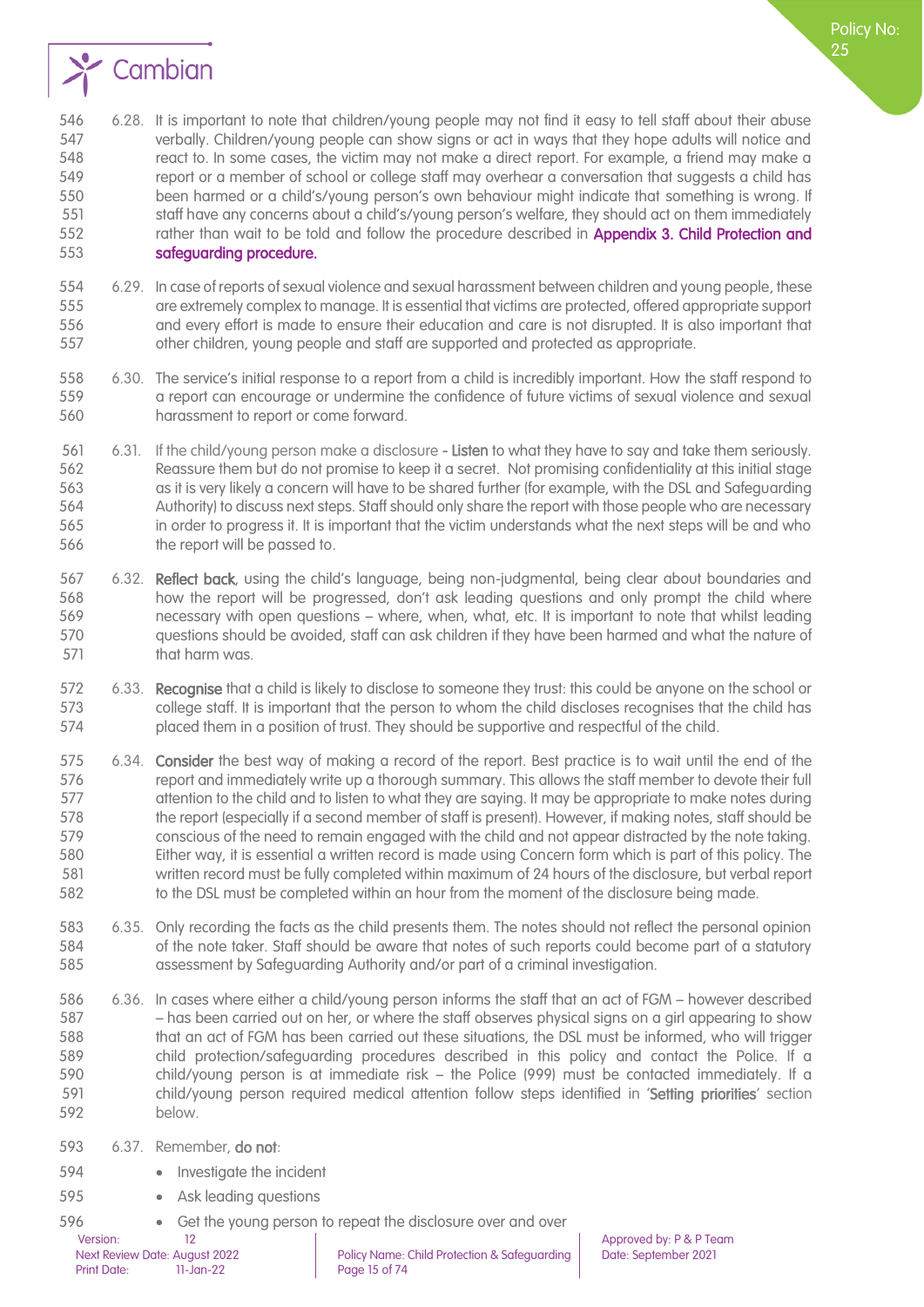

- Make assumptions or offer alternative explanations
- Approach/inform the alleged abuser
- 6.38. The procedure for reporting concern is described in Appendix 8. DSL/DSL Deputy actions, reporting and recording procedure.
- 6.39. All staff know that they can contact the Local Authority direct should that be necessary. Where a safeguarding issue is raised for a young adult, the matter should be dealt with by the Local Safeguarding Adult Board. Where someone is over 18 but still receiving children's services, the matter should be dealt with by the local Safeguarding Adult Board.
- 6.40. For allegation made against a staff member or senior managers/directors follow relevant allegations procedures described later on in this policy.
- 6.41. Where contact is made with the Local Authority in which Cambian Hill House School is geographically located, contact will also be made with the individual's own Local Authority and also the child/young person's social worker. This will be completed by one of the members of the school/college/home's safeguarding team.
- 6.42. In the case of serious harm, and/or the Individual is in immediate danger the local Police should be informed immediately a and they can take immediate protective action as necessary.
- 6.43. If a member of staff feels their concerns are not being taken seriously then they are to inform a more senior manager, a Director of the Company or contact Ofsted/CQC/CIW/Estyn, the local safeguarding boards, the police or the Whistleblowing Hotline – on 0800 086 9128.

#### <span id="page-15-0"></span>616Risk Assessment

- 6.44. When there has been a report of sexual violence, the DSL (or a deputy) should make an immediate risk and needs assessment. Where there has been a report of sexual harassment, the need for a risk assessment should be considered on a case-by-case basis. The risk and needs assessment should consider:
- 621 the victim, especially their protection and support,
- whether there may have been other victims,
- 
- the alleged perpetrator(s); and
- all the other children, (and, if appropriate, adult students and staff) at the school or college especially, and any actions that are appropriate to protect them from the alleged perpetrator(s), or from future harms.
- 6.45. Risk assessments should be recorded (written or electronic) and should be kept under review. At all times, staff should be actively considering the risks posed to all their pupils and students and put adequate measures in place to protect them and keep them safe. The DSL (or a deputy) should ensure they are engaging with Safeguarding Authority and specialist services as required. Where there has been a report of sexual violence, it is likely that professional risk assessments by social workers and or sexual violence specialists will be required. The above school or college risk assessment is not intended to replace the detailed assessments of expert professionals. Any such professional assessments should be used to inform the school's or college's approach to supporting and protecting their pupils and students and updating their own risk assessment.

#### <span id="page-15-1"></span>6B6llowing a report - what to consider

- 6.46. Important considerations will include:
- the wishes of the victim in terms of how they want to proceed. This is especially important in the context of sexual violence and sexual harassment. Victims should be given as much control as is reasonably possible over decisions regarding how any investigation will be progressed and any support that they will be offered. This will however need to be balanced with the school's or college's duty and responsibilities to protect other children;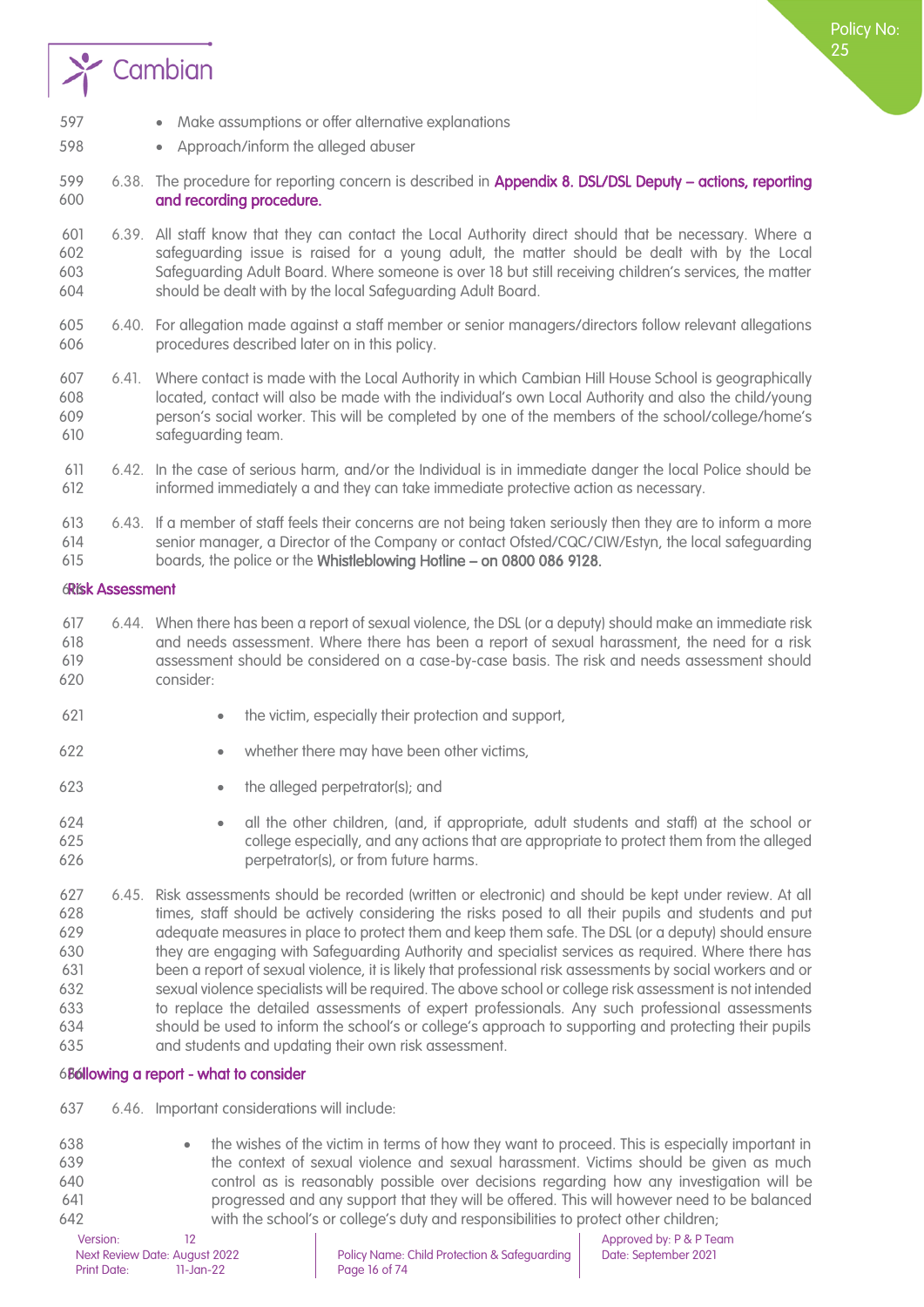

- the ages of the children involved;
- **the developmental stages of the children involved;**
- any power imbalance between the children. For example, is the alleged perpetrator(s) significantly older, more mature or more confident? Does the victim have a disability or learning difficulty?
- if the alleged incident is a one-off or a sustained pattern of abuse (sexual abuse can be accompanied by other forms of abuse and a sustained pattern may not just be of a sexual nature);
- that sexual violence and sexual harassment can take place within intimate personal relationships between peers;
- are there ongoing risks to the victim, other children, adult students or school or college staff; and
- other related issues and wider context, including any links to child sexual exploitation and child criminal exploitation.

 6.47. As always when concerned about the welfare of a child, all staff should act in the best interests of the child. In all cases, schools and colleges should follow general safeguarding principles as set out throughout this guidance. Immediate consideration should be given as to how best to support and protect the victim and the alleged perpetrator(s) (and any other children involved/impacted).

#### <span id="page-16-0"></span>663Options to manage the report

- 6.48. It is important that schools and colleges consider every report on a case-by-case basis. When to inform the alleged perpetrator(s) will be a decision that should be carefully considered. Where a report is going to be made to Safeguarding Authority and/or the police, then, as a general rule, the school or college should speak to the relevant agency and discuss next steps and how the alleged perpetrator(s) will be informed of the allegations. However, as per general safeguarding principles, this does not and should not stop the school or college taking immediate action to safeguard their children, where required.
- 6.49. There are four likely scenarios for schools and colleges to consider when managing any reports of sexual violence and/or sexual harassment. It will be important in all scenarios that decisions and actions are regularly reviewed and that relevant policies are updated to reflect lessons learnt. It is particularly important to look out for potential patterns of concerning, problematic or inappropriate behaviour. Where a pattern is identified, the school or college should decide on a course of action. Consideration should be given as to whether there are wider cultural issues within the school or college that enabled the inappropriate behaviour to occur and where appropriate extra teaching time and/or 677 staff training could be delivered to minimise the risk of it happening again. The four scenarios are:
- 
- Manage internally; In some cases of sexual harassment, for example, one-off incidents, 679 the school or college may take the view that the children concerned are not in need of early help or that referrals need to be made to statutory services and that it would be appropriate to handle the incident internally, perhaps through utilising their behaviour policy and by providing pastoral support.
- Early help: In line with the above, the school or college may decide that the children involved do not require referral to statutory services but may benefit from early help. Early help means providing support as soon as a problem emerges, at any point in a child's life. Providing early help is more effective in promoting the welfare of children than reacting later. Early help can be particularly useful to address non-violent HSB and may prevent escalation of sexual violence. It is particularly important that the DSL (and their deputies) know what the Early Help process is and how and where to access support.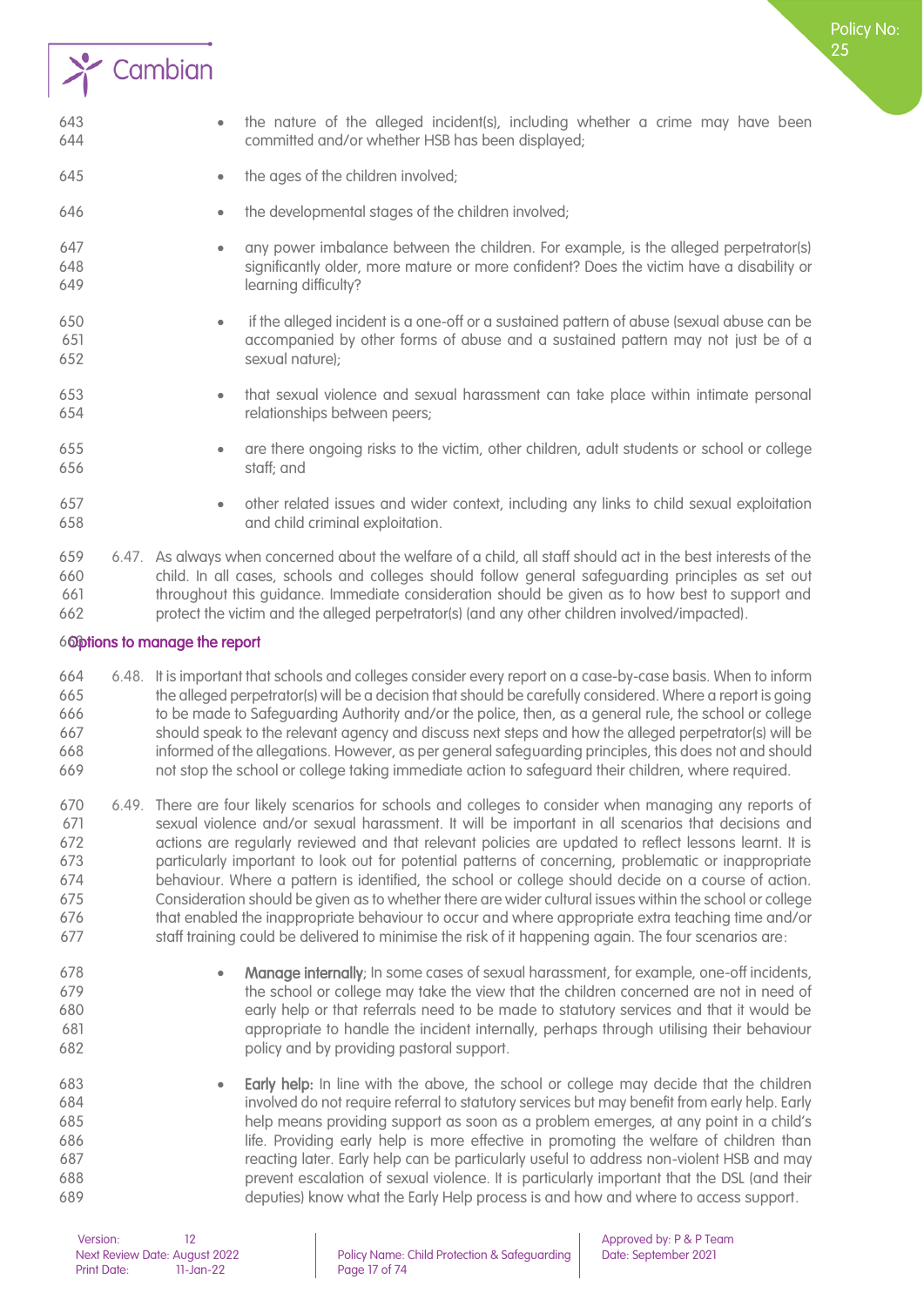

 • Reporting to the Police - any report to the police will generally be in parallel with a referral to children's social care (as above. It is important that the DSL and their deputies) are clear about the local process for referrals and follow that process.

Policy No:

 6.50. More information about the four areas listed above, considering bail conditions, managing any delays 700 in the criminal process and the end of criminal process can be found in [KCSIE2021 Part 5 para 452.](https://assets.publishing.service.gov.uk/government/uploads/system/uploads/attachment_data/file/999348/Keeping_children_safe_in_education_2021.pdf)

#### <span id="page-17-0"></span>70 Musubstantiated, unfounded, false or malicious reports

- 6.51. If a report is determined to be unsubstantiated, unfounded, false or malicious, the DSL should consider whether the child and/or the person who has made the allegation is in need of help or may have been abused by someone else and this is a cry for help. In such circumstances, a referral to Safeguarding authority may be appropriate.
- 6.52. If a report is shown to be deliberately invented or malicious, the school or college, should consider whether any disciplinary action is appropriate against the individual who made it as per their own behaviour policy.

#### <span id="page-17-1"></span>78@feguarding and supporting the victim

- 6.53. The needs and wishes of the victim should be paramount (along with protecting the child) in any response. It is important they feel in as much control of the process as is reasonably possible. Wherever possible, the victim, if they wish, should be able to continue in their normal routine. Overall, the priority should be to make the victim's daily experience as normal as possible, so that the school or college is 714 a safe space for them.
- 6.54. Consider the age and the developmental stage of the victim, the nature of the allegations and the potential risk of further abuse. Schools and colleges should be aware that, by the very nature of sexual violence and sexual harassment, a power imbalance is likely to have been created between the victim and alleged perpetrator(s).
- 6.55. The victim should never be made to feel that they are the problem for making a report or made to feel ashamed for making a report. This has been made clear throughout this policy and procedure.
- 6.56. Consider the proportionality of the response. Support should be tailored on a case-by-case basis. The support required regarding a one-off incident of sexualised name-calling is likely to be vastly different from that for a report of rape.
- 6.57. Services should be aware that sexual assault can result in a range of health needs, including physical, mental, and sexual health problems and unwanted pregnancy. Children and young people that have a health need arising from sexual assault or abuse can access specialist NHS support from a Sexual Assault Referral Centre (SARC). SARCs offer confidential and non-judgemental support to victims and survivors of sexual assault and abuse. They provide medical, practical, and emotional care and advice to all children and adults, regardless of when the incident occurred.
- 6.58. More information about Early help, Children and young people's Independent Sexual Violence Advisors 731 and ChISVAs services (where available), CAMHS and other can be found i[n KCSIE 2021 Part 5 para 456.](https://assets.publishing.service.gov.uk/government/uploads/system/uploads/attachment_data/file/999348/Keeping_children_safe_in_education_2021.pdf)

#### <span id="page-17-2"></span>7Safeguarding and supporting the alleged perpetrator(s)

 6.59. Advice about safeguarding and supporting the alleged perpetrators is also set out in departmental advice: [Sexual violence and sexual harassment between children at schools and colleges.](https://www.gov.uk/government/publications/sexual-violence-and-sexual-harassment-between-children-in-schools-and-colleges) The following principles are based on effective safeguarding practice and should help shape any decisions 736 regarding safeguarding and supporting the alleged perpetrator(s):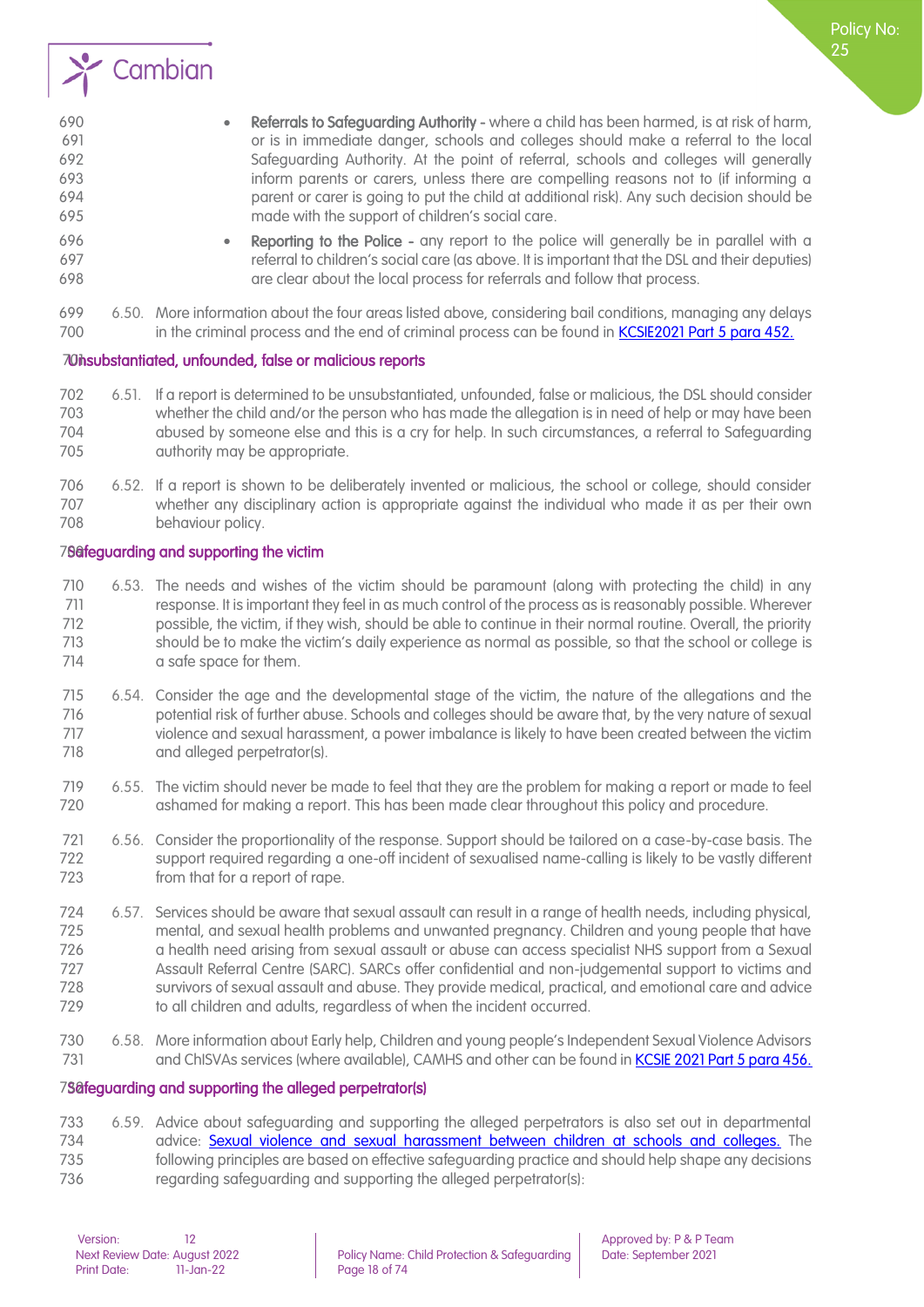

Policy No:

- Consider the age and the developmental stage of the alleged perpetrator(s), the nature of the allegations and frequency of allegations. Any child will likely experience stress as a result of being the subject of allegations and/or negative reactions by their peers to the **allegations against them.**
- Consider the proportionality of the response. Support (and sanctions) should be considered on a case-by-case basis. The alleged perpetrator(s) may potentially have unmet needs (in some cases these may be considerable) as well as potentially posing a risk of harm to other children. HSB in young children may be (and often are126) a symptom of either their own abuse or exposure to abusive practices and or materials.
- It is important that the perpetrator(s) is/are also given the correct support to try to stop them re-offending and to address any underlying trauma that may be causing this behaviour. Addressing inappropriate behaviour can be an important intervention that helps prevent problematic, abusive and/or violent behaviour in the future.
- Advice on behaviour and discipline in schools is clear that teachers can discipline pupils whose conduct falls below the standard which could be reasonably expected of them. If 758 the perpetrator(s) is to be excluded the decision must be lawful, reasonable and fair.
- 6.60. More information in relation to this section can be found in [KCSIE 2021 Part 5 para 464.](https://assets.publishing.service.gov.uk/government/uploads/system/uploads/attachment_data/file/999348/Keeping_children_safe_in_education_2021.pdf)

#### <span id="page-18-0"></span>75etting priorities

- 6.61. The priority, at all stages throughout the child protection or safeguarding process, is the interests and safety of the individual.
- 6.62. Where appropriate, any concerns will be discussed with the Individual's family / carers and where possible their agreement with be sought to making a referral to the Local Authority. However, where there is a conflict of interests between the Individual and parent/guardian, the interests of the Individual must take priority and Cambian Hill House School reserves the right to contact the Individual's local authority, Social Care or the Police, without notifying parents/carers if this is in their best interests.
- 6.63. If an urgent medical attention or advice is required and GP/speciality doctor is not available, staff MUST use the NHS 111 service. NHS 111 is available 24 hours a day, 7 days a week.
- 6.64. If the situation is life threatening, staff must call 999 immediately and ask for an ambulance. 771 Alternatively, if it's assessed to be in the best interest of the child/young person - the DSL MUST take 772 the Individual to the Accident and Emergency Unit at the nearest hospital, having first notified the Local Authority/Police, remembering that every reasonable effort should be made to inform the parents/carers as soon as possible.
- 6.65. If the suspected abuse is sexual, then the medical professional must determine if the medical examination should be delayed until the Local Authority and the Police can liaise with the hospital. There is a possibility that the needs of the young person are such that medical attention is the priority, in such case medical professional's judgment must be followed. There must at all times be an Appropriate adult (parent guardian or a social worker) with the individual whether from the Individual's care home/school/college, the Local Authority or the Police, if the parents/carers are not included. This 781 section must be read in conjunction with our 29. Child Sexual Exploitation policy.
- 6.66. Cambian will provide an advocate to each Individual where appropriate, if they are unable to speak for themselves without support or an Independent Mental Capacity Advocate (IMCA) if subject to MCA. 784 Further information on MCA are available in our 13. [Mental Capacity and Consent](file://///cambianpoint/DavWWWRoot/pandp/Documents/13.00%20-%20Mental%20Capacity%20and%20Consent.docx) policy.

## <span id="page-18-1"></span>785Allegation of abuse by one or more Individuals on another Individual

Next Review Date: August 2022 Policy Name: Child Protection & Safeguarding Date: September 2021<br>Print Date: 11-Jan-22 Page 19 of 74 Page 19 of 74

Version: 12 12<br>Next Review Date: August 2022 Policy Name: Child Protection & Safeguarding Date: September 2021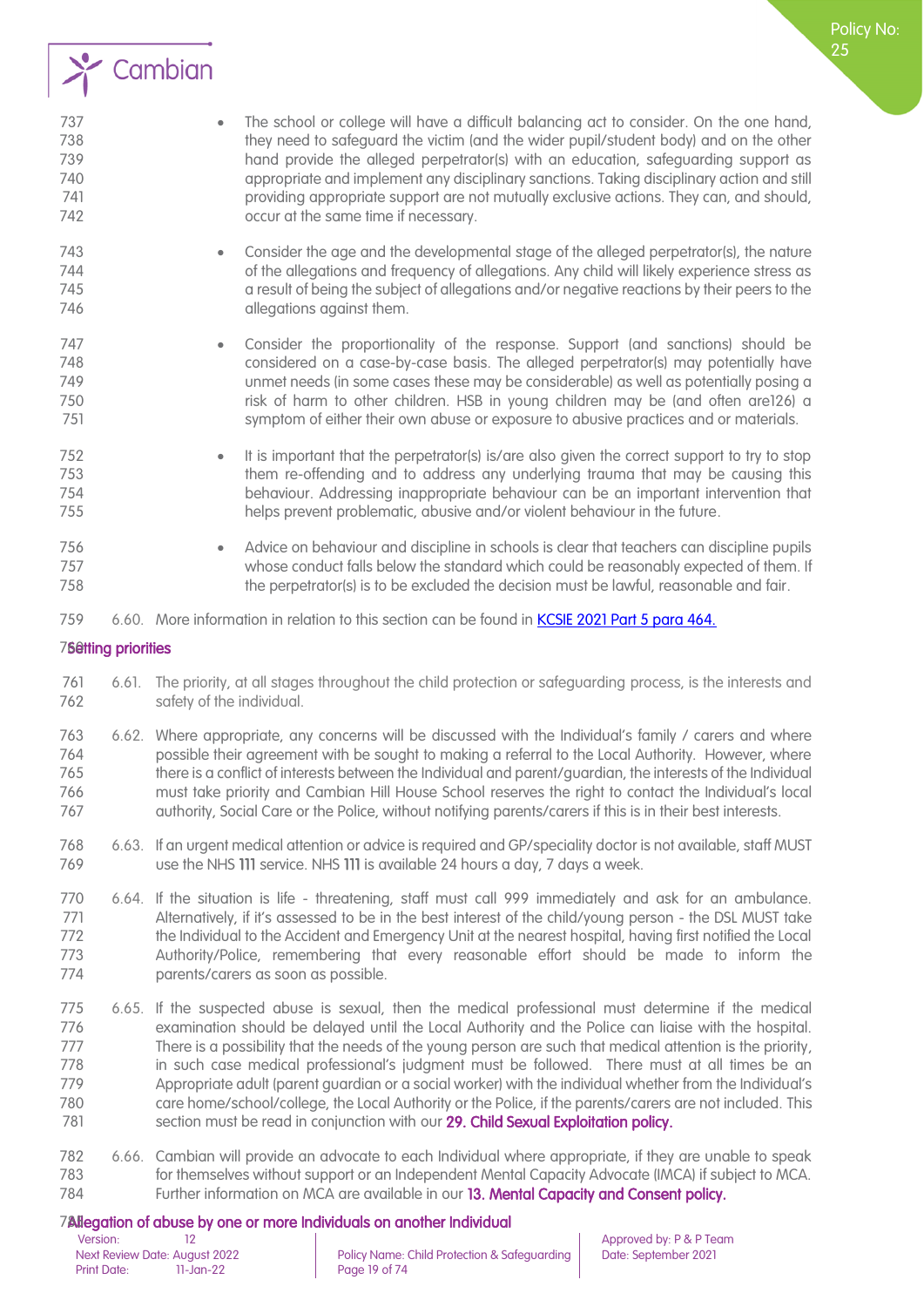

#### <span id="page-19-0"></span>790Allegation of abuse of an Individual who is not registered at our provision – staff involved

 6.68. If we were given information that suggested that someone who does not reside at or attends our location has been abused by one of our members of staff, the DSL would immediately report this to the Local Authority and LADO. The Head of Service must be kept informed and HR Business Partner consulted. Should the staff member be involved we would then formally advise the member of staff of the allegation, making it clear that we would not play any part in the investigatory process. The employee would be advised of the possibility of facing suspension, re-assignment to other duties (to manage any perceived risks) etc., in exactly the same way as if the allegation had involved an Individual at our home/school/college. However, HR Business Partner must be consulted before any action is 799 taken. If the allegation is subsequently proved to be unfounded, he or she would be given full support in resuming their career. Should we be asked by LADO/Safeguarding authority to be involved in any 801 potential investigations or parts of it, a HR Business Partner will have to be consulted first. At this point an assessment will need to be made to identify what detail (if any) can be disclosed to a member of staff involved.

#### <span id="page-19-1"></span>804 legation of abuse of an Individual who is not registered at our provision-third party involved

| 805 | 6.69. If we were given information that suggested that someone who does not reside at or attends our  |
|-----|-------------------------------------------------------------------------------------------------------|
| 806 | location has been abused by a third party (known or unknown to the provision), the DSL would          |
| 807 | immediately report this to the Local Authority and Police. The Head of Service must be kept informed. |
| 808 | DSL will follow advice provided by the leading agency and report back to the Head of Service who will |
| 809 | explore any associated risk/s in relation to the provision.                                           |

#### <span id="page-19-2"></span>8Allegations against staff

- 6.70. All allegations must be reported to the DSL (Louisa Burden) or in their absence to a DSL Deputy see your local Safeguarding poster. Also, where appropriate - HR Business Partner must be consulted.
- 6.71. When an allegation is made against a member of staff, set procedures must be followed, see the 814 flow chart in Appendix 3. Child Protection and safeguarding procedure (Flow chart).
- 6.72. Staff MUST act on every allegation, all repeated allegations must be treated as new and carefully assessed and investigated. Staff who are the subject of an allegation have the right to have their case dealt with fairly, quickly and consistently and to be kept informed of its progress.
- 818 6.73. Staff should refer to the 25.08. Guidance for staff who have the allegation made against them provided for what to do in the event an allegation is made against them.

#### <span id="page-19-3"></span>82 Meadtions against staff in Education

- 6.74. The staff in this section include teachers and TAs, supply teachers, other staff, volunteers and contractors. KCSIE2021 splits the type of allegations into two groups:
- 
- 823 Allegations that may meet the harms threshold (see LADO referral criteria (KCSIE2021) meeting the harm threshold of this policy)
- 
- Allegation/concerns that do not meet the harms threshold referred in the guidance and **this policy as 'low level concerns'.**

 6.75. This is about managing cases of allegations that might indicate a person would pose a risk of harm if 828 they continue to work in regular or close contact with children in their present position, or in any capacity with children in a school or college. The KCSiE2021 guidance should be followed where allegations are made against anyone working in the school or college that provides education for children under 18 years of age, including supply teachers and volunteers.

Policy No: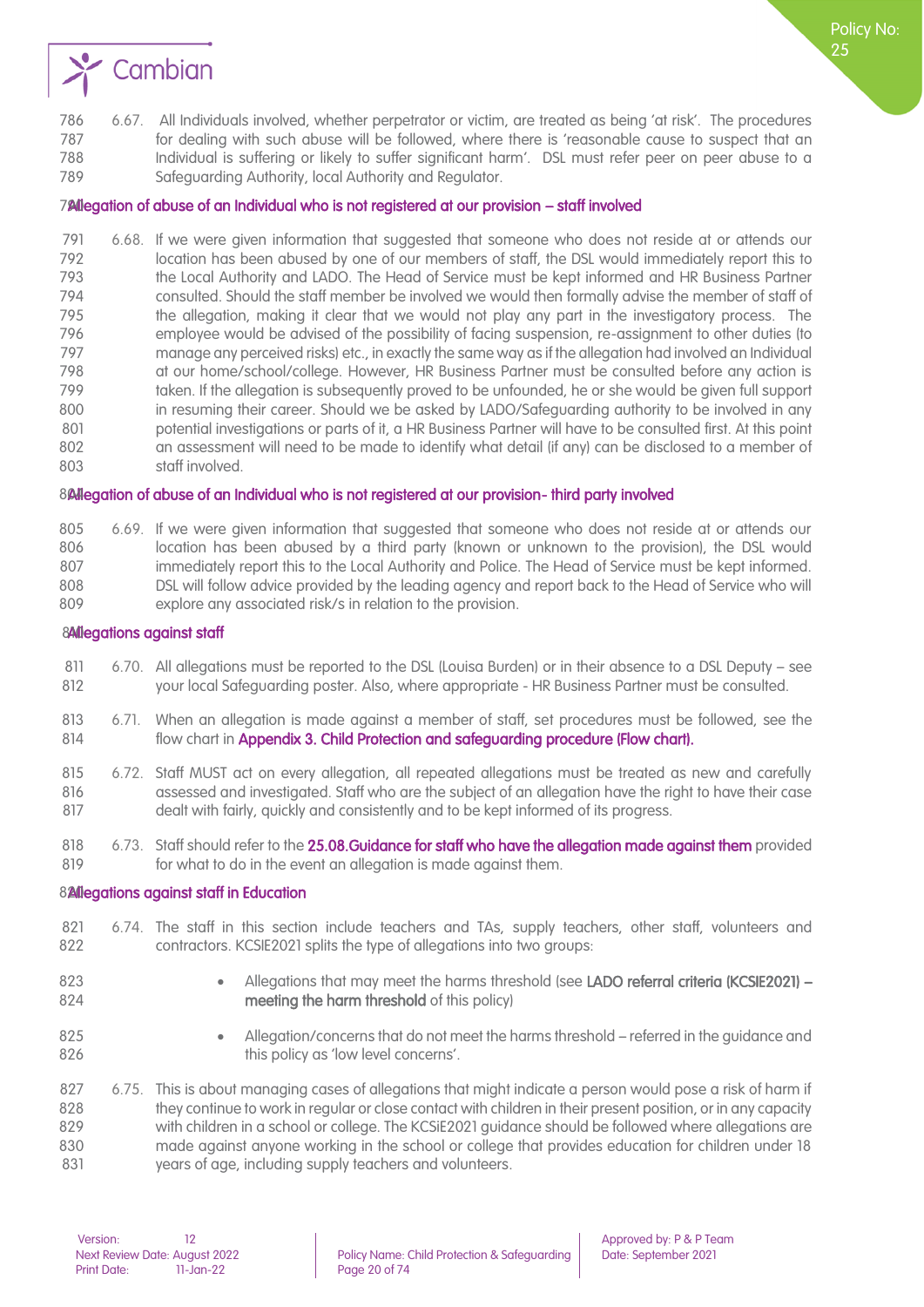

- 6.76. The information above relate to members of staff, supply staff, volunteers and contractors who are currently working in any school or college regardless of whether the school or college is where the alleged abuse took place. In Education allegations against people listed above should be referred to 835 the Head/Principal who is often the DSL, however where the Head/Principal is not the DSL, allegations 836 against staff including supply, volunteers and contractors must be referred to the Head/Principal. This 837 is because the concern/allegation may align with other performance or personal related issues the Head/Principal might already be aware of, whereas the DSL may not be. The Principal/Head should ensure the DSL is briefed as appropriate and will then decide who the case should be led by – the DSL 840 or themselves. Allegations against a teacher who is no longer teaching should be referred to the police 841 and HR Business Partner advised.
- 6.77. Where an adult makes an allegation to a school or college that they were abused as a child, the individual should be advised to report the allegation to the police. Non recent allegations made by a child, should be reported to the LADO in line with the local authority's procedures for dealing with non-845 recent allegations. The LADO will coordinate with children social care and the police. Abuse can be 846 reported no matter how long ago it happened.
- 6.78. Where a teacher's employer, including an agency, dismisses or ceases to use the services of a teacher because of serious misconduct, or might have dismissed them or ceased to use their services had they not left first, they must consider whether to refer the case to the Secretary of State (via the Teaching Regulation Agency). Details about how to make a referral to the Teaching Regulation Agency can be found on GOV.UK.

#### <span id="page-20-0"></span>8. 8 8 allegations against supply teachers and all workers supplied by agency

- 6.79. In some circumstances schools and colleges will have to consider an allegation against an individual not directly employed by them, where its disciplinary procedures do not fully apply because agencies will have their own policies and procedures; for example, supply teachers or contracted staff provided by an employment agency or business.
- 6.80. Whilst The Organisation's schools and colleges are not the employer of supply teachers, they should ensure allegations are dealt with properly. In no circumstances should a school or college decide to cease to use a supply teacher due to safeguarding concerns, without finding out the facts and liaising with the LADO to determine a suitable outcome. Schools and colleges must also consult HR Business Partner who may advise further. Governing bodies and proprietors should discuss with the supply agency or agencies where the supply teacher is working across a number of schools of colleges, whether it is appropriate to suspend the supply teacher, or redeploy them to another part of the school or college, whilst they carry out their investigation.
- 6.81. Agencies should be fully involved and co-operate with any enquiries from the LADO, police and/or children's social care. The school or college will usually take the lead because agencies do not have direct access to children or other school of college staff, so they will not be able to collect the facts when an allegation is made, nor do they have all the relevant information required by the LADO as part of 869 the referral process.
- 6.82. When using a supply agency, schools and colleges should inform the agency of its process for 871 managing allegations but also take account of the agency's policies and investigatory process and 872 their duty to refer to the DBS as personnel suppliers. This should include inviting the agency's human resource manager or equivalent to meetings and keeping them up to date with information about its policies. It is important we not blur the lines of employment, so in case there is any confusion, HR Business Partner should be consulted.
- 

#### <span id="page-20-1"></span>877 Ballegations against the DSL (Principal or Registered Manager or DSL as a substantive role)

- 6.83. All allegations must be reported to:
- 879 Education division: Regional Education Lead (Simon Brown), unless within residential education Registered Manager is the DSL in which case the matter will be referred to the Head/ Principal. For 881 the DSL fulfilling the role as their substantive role, all allegations must be reported to the Principal/Head.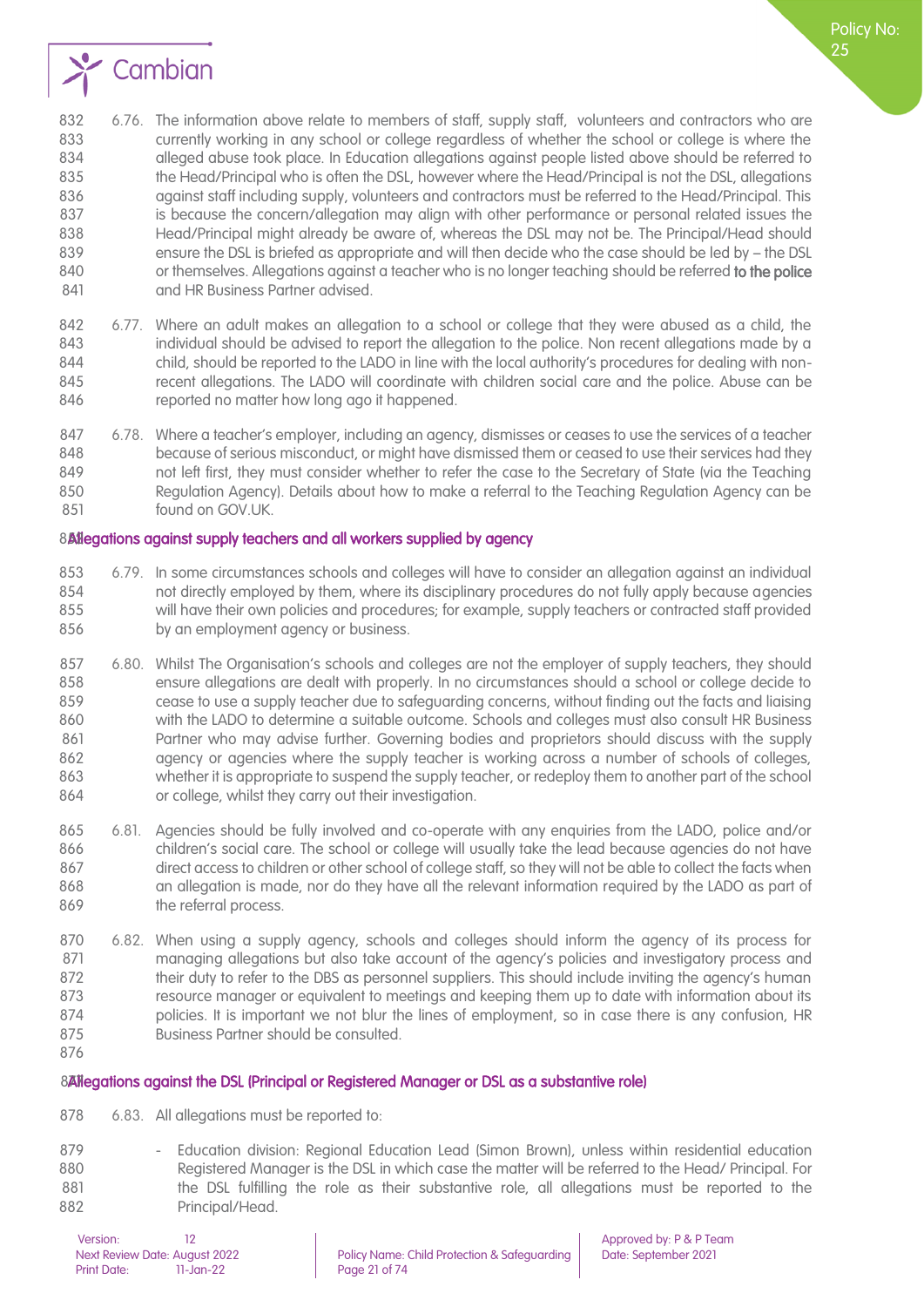

- 883 Children's residential care division: Regional Manager (Hayley Lukaszewski), unless Regional Manager is the DSL in which case the matter will be referred to the Managing Director.
- 6.84. Depending on the division and who is the service DSL, people notified of allegation made (see above) will then refer the matter to the LADO and notify their line manager:
- 887 Education division: Regional Education Lead (Simon Brown) or
- 888 Managing Director for Education (Andrew Sutherland). In Independent schools the Proprietor must 889 also be notified.
- 890 Children's residential care division: Managing Director (Andrew Sutherland)
- 6.85. The person who referred the matter to the LADO in line with agreed course of action will make a decision about who will lead the case including management investigation – should the allegation threshold be met. The appropriate HR Business Partner should be notified, so they can advise and where required - support the investigation.
- 6.86. In residential education associated with children's homes/care homes the Responsible/Nominated Individual MUST also be notified.
- 6.87. Services using Behaviour Watch system allegations made against the DSL or DSL Deputy who have full access to the system including Concern/Safeguarding function, should not be initially entered to the system, but recoded on the policy associated Concern form and Safeguarding Tracking Pack as they would have been prior to implementation of the Behaviour Watch. This is to ensure that no one, including those who are part of the service's Safeguarding Team are able to see the details of their own case which could have a detrimental impact on the investigation itself and the outcome of it. However, once the case has been concluded, a decision should then be made about whether or not the detail related to the case should be retrospectively entered in to Behaviour Watch or kept in the original format. Such a decision should be made by the Case Manager, Managing Director and a member of HR Team. Should a decision be made to keep it in the original format, a Concern/SG slip in 907 the Behaviour Watch must still be retrospectively opened and a note added to reflect that there was an allegation made against the DSL/DSL Deputy but without specifying any further detail about the character of the allegation. Instead a reference number of the case and location of the pack related to 910 the case is provided. This action will ensure that the case has been captured in the system which will then allow the service to generate a log with accurate numbers of concerns and safeguarding cases for the service.

#### 9Allegations against the Regional Manager/other Regional staff

- 6.88. Any allegations linked to the site, must be reported to the DSL of the site (In Education the Head/Principal) who will make the initial referral to the LADO. Following this, the allegation should be passed to the identified senior person to follow through with the LADO and subsequently act in line with agreed course of action. This means that the DSL will retain the responsibility to report the initial concern, but will have no further part in the process regarding gathering any information or, should it be required, in the actual investigation in relation to a senior member.
- 6.89. Allegations not linked to specific site must be reported to Managing Director who will refer the matter 921 to the LADO and act in line with agreed course of action.
- 6.90. The appropriate HR Business Partner should be notified, so they can advise and where required support the investigation.

#### <span id="page-21-0"></span>924 Alegations against the Managing Director

 6.91. Any allegations linked to the site, must be reported to the DSL of the site (In Education – the Head/Principal) who will make the initial referral to the LADO. Following this, the allegation should be passed to the identified senior person to follow through with the LADO and subsequently act in line with agreed course of action. This means that the DSL will retain the responsibility to report the initial concern, but will have no further part in the process regarding gathering any information or, should it be required, in the actual investigation in relation to a senior member.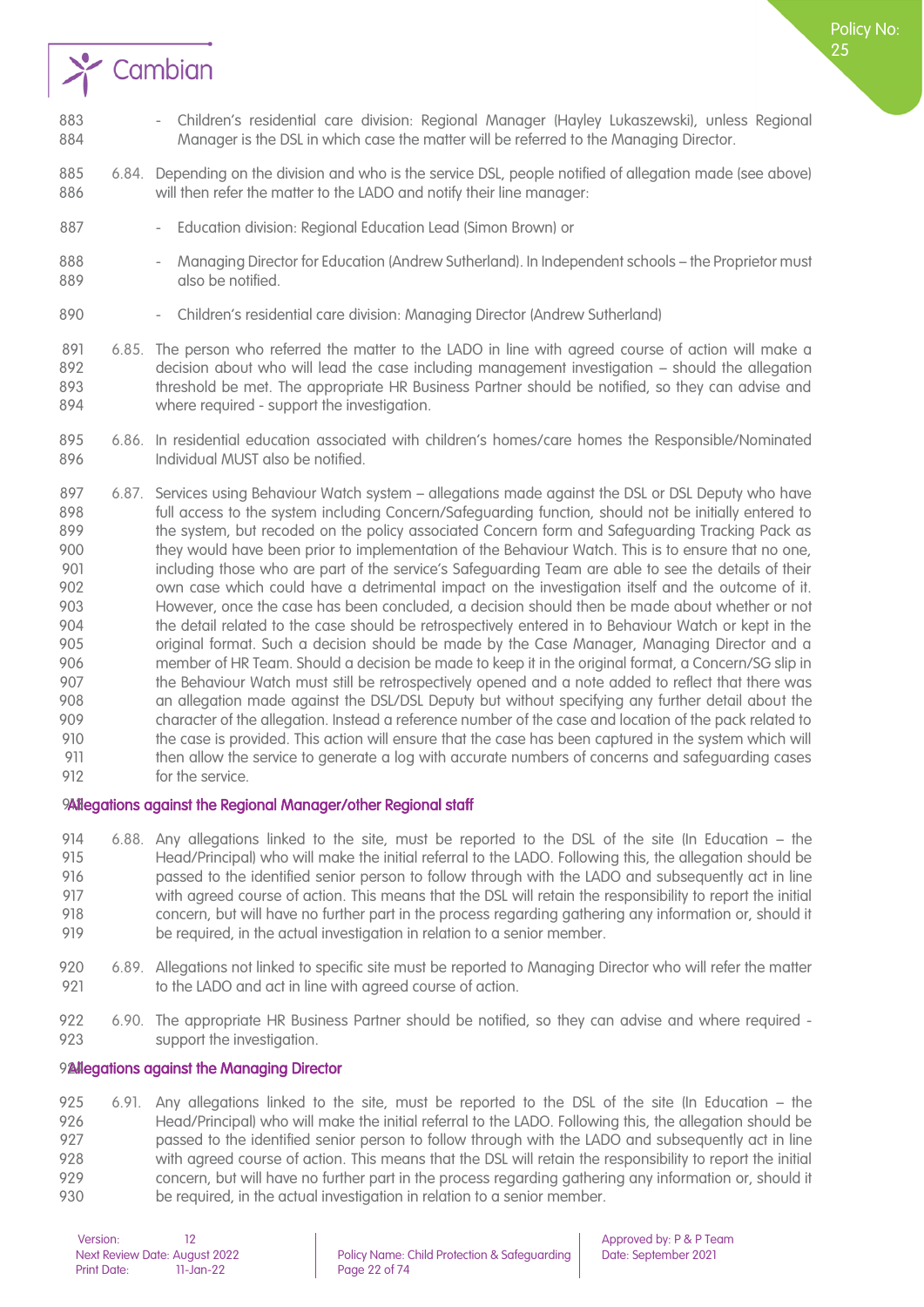

6.93. The Head of HR should be notified, so they can advise and where required - support the investigation.

#### <span id="page-22-0"></span>924 Alegations against any other Senior Leader

- 6.94. Any allegations linked to the site, must be reported to the DSL of the site (In Education the Head/Principal) who will make the initial referral to the LADO. Following this, the allegation should be passed to the identified senior person to follow through with the LADO and subsequently act in line with agreed course of action. This means that the DSL will retain the responsibility to report the initial concern, but will have no further part in the process regarding gathering any information or, should it be required, in the actual investigation in relation to a senior member.
- 6.95. Allegations not linked to specific site must be reported to the person's (whom allegation is made 942 against) line manager who will refer the matter to the LADO and act in line with agreed course of action.
- 6.96. The Head of HR should be notified, so they can advise and where required support the investigation.

#### <span id="page-22-1"></span>9Allegations against the Chief Operating Officer / Head of Children's Services

- 6.97. Any allegations linked to the site, must be reported to the DSL of the site (In Education the Head/Principal) who will make the initial referral to the LADO. Following this, the allegation should be passed to the identified senior person to follow through with the LADO and subsequently act in line with agreed course of action. This means that the DSL will retain the responsibility to report the initial concern, but will have no further part in the process regarding gathering any information or, should it be required, in the actual investigation in relation to a senior member.
- 6.98. Allegations not linked to specific site must be reported to the Chair of the Care Governance Committee 952 - Moira Livingstone - who will refer the matter to the LADO and act in line with agreed course of action.
- 6.99. The Head of HR should be notified, so they can advise and where required support the investigation.

#### <span id="page-22-2"></span>**Allegations against the Chief Executive Officer**

- 6.100. Any allegations linked to the site, must be reported to the DSL of the site (In Education the Head/Principal) who will make the initial referral to the LADO. Following this, the allegation should be passed to the identified senior person to follow through with the LADO and subsequently act in line with agreed course of action. This means that the DSL will retain the responsibility to report the initial concern, but will have no further part in the process regarding gathering any information or, should it be required, in the actual investigation in relation to a senior member.
- 6.101. Allegations not linked to a specific site must be reported to the Chair of the Care Governance Committee 962 - Moira Livingstone who will refer the matter to the LADO and act in line with agreed course of action.
- 6.102. The Head of HR should be notified, so they can advise and where required support the investigation.

#### <span id="page-22-3"></span>96<sub>64</sub>w level concerns

- 6.103. As part of their whole school approach to safeguarding, schools and colleges should ensure that they promote an open and transparent culture in which all concerns about all adults working in or on behalf 967 of the school or college (including supply teachers, volunteers and contractors) are dealt with promptly 968 and appropriately.
- 6.104. Creating a culture in which all concerns about adults (including allegations that do not meet the harms 970 threshold are shared responsibly and with the right person, recorded and dealt with appropriately, is 971 critical. If implemented correctly, this should encourage an open and transparent culture; enable schools and colleges to identify concerning, problematic or inappropriate behaviour early; minimise 973 the risk of abuse; and ensure that adults working in or on behalf of the school or college are clear about professional boundaries and act within these boundaries, and in accordance with the ethos and values of the institution.

Policy No: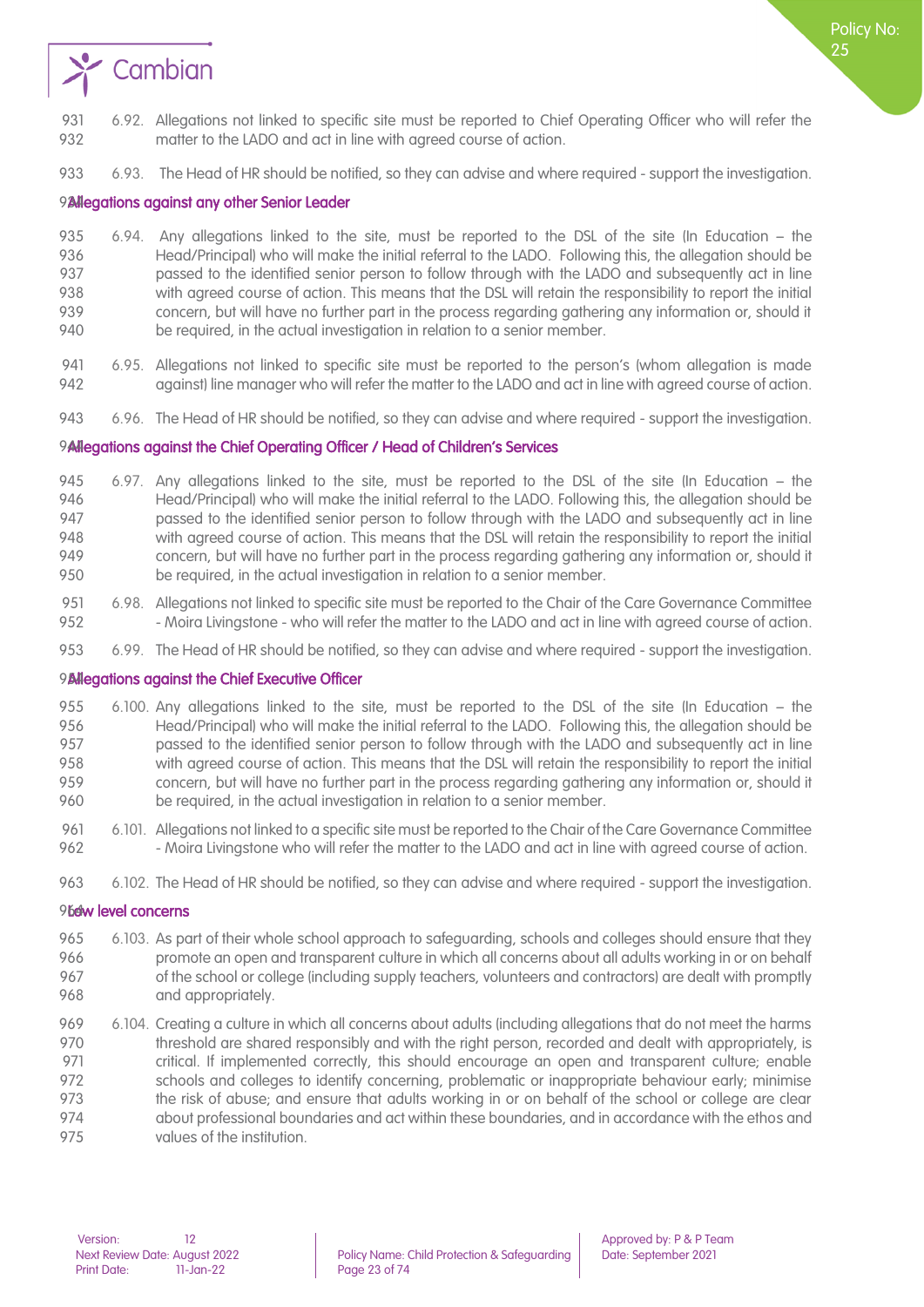

- 6.106. A low-level concern is any concern no matter how small, and even if no more than causing a sense 981 of unease or a 'nagging doubt' - that an adult working in or on behalf of the school or college may have acted in a way that:
- is inconsistent with the staff code of conduct, including inappropriate conduct outside of work; and
- does not meet the allegations threshold or is otherwise not considered serious enough to consider a referral to the LADO
- 6.107. Examples of such behaviour could include, but are not limited to:
- **•** being over friendly with children;
- **•** having favourites;
- taking photographs of children on their mobile phone (this depend on the circumstances, so it would require DSL assessment and LADO advice)
- engaging with a child on a one-to-one basis in a secluded area or behind a closed door; or,
- using inappropriate sexualised, intimidating or offensive language.
- 6.108. Such behaviour can exist on a wide spectrum, from the inadvertent or thoughtless, or behaviour that may look to be inappropriate, but might not be in specific circumstances, through to that which is ultimately intended to enable abuse.
- 998 6.109. It is crucial that any such concerns, including those which do not meet the harm threshold (see Part **Four - Section one**), are shared responsibly and with the right person, and recorded and dealt with appropriately. Ensuring they are dealt with effectively should also protect those working in or on behalf of schools and colleges from potential false allegations or misunderstandings.

#### <span id="page-23-0"></span>100<sub>0</sub> 100<sub>0</sub> initial response to allegation

- 6.110. Where the school or college identifies a child/young person has been harmed, that there may be an immediate risk of harm to a child/young person or if the situation is an emergency, they should contact the Safeguarding Authority and as appropriate the police immediately as per the processes. There are 1006 two aspects to consider when an allegation is made:
- 1007 Looking after the welfare of the child the DSL is responsible for ensuring that the child is not at risk and referring cases of suspected abuse to the local authority children's social care as described in Part one of this guidance.
- Investigating and supporting the person subject to the allegation the case manager 1011 should discuss with the LADO, the nature, content and context of the allegation, and **agree a course of action.**
- 6.111. When dealing with allegations, schools and colleges should:
- **•** apply common sense and judgement
- 1015 deal with allegations quickly, fairly and consistently; and
- provide effective protection for the child and support the person subject to the allegation.

Policy No: りに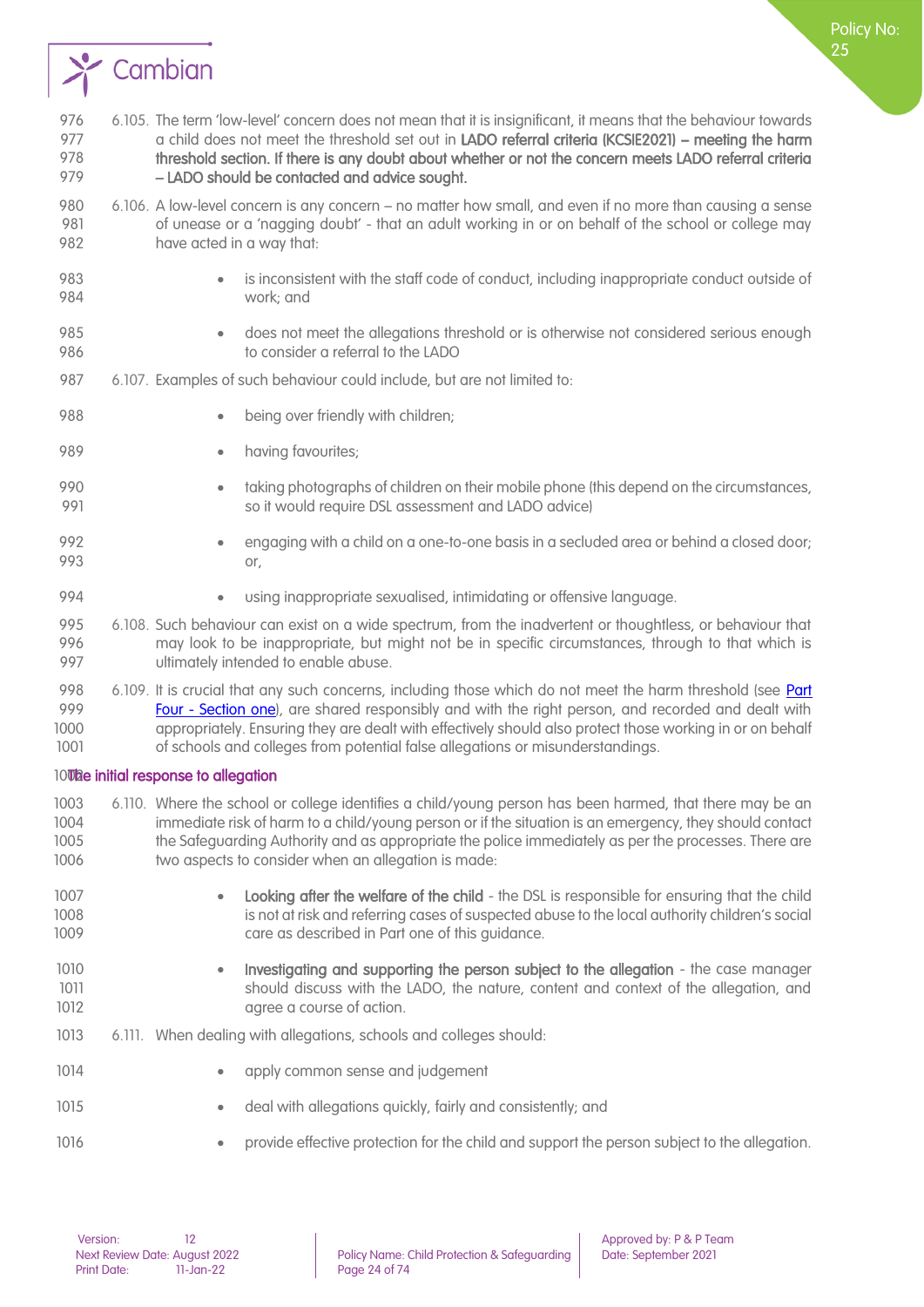

 6.112. Schools and colleges should ensure they understand the local authority arrangements for managing allegations, including the contact details and what information the LADO will require when an 1019 allegation is made. Before contacting the LADO, schools and colleges should conduct basic enquiries in line with local procedures to establish the facts to help them determine whether there is any foundation to the allegation, being careful not to jeopardise any future police investigation. For example:

- was the individual in the school or college at the time of the allegations?
- 
- 
- 1024 did the individual, or could they have, come into contact with the child?

**•** are there any witnesses? and,

- 1026 was there any CCTV footage?
- 6.113. These are just a sample of example questions. Services should be familiar with what initial information the LADO will require. This information can be found in local policy and procedural guidance provided by the LADO service. Any enquiries of this nature must be carefully recorded and dated so they can be shared with the HR department to support any investigation.
- 6.114. When to inform the individual of the allegation should be considered carefully on a case by case basis, with guidance as required from the LADO, and if appropriate Safeguarding Authority and the police.
- 6.115. If there is cause to suspect a child is suffering, or is likely to suffer significant harm, a strategy discussion involving the police and/or children's social care will be convened in accordance with the statutory 1035 guidance Working Together to Safeguard Children.
- 6.116. Where it is clear that an investigation by the police or Safeguarding Authority is unnecessary, or the 1037 strategy discussion or initial assessment decides that is the case, the LADO should discuss the next steps with the case manager (A 'case manager' will the person leading any investigation. This will be either the DSL/DSL Deputy which is often the Principal/Head/Registered Manager or, where the case manager is the subject of an allegation, it will be the Proprietor or a Director nominated by them). A LADO should be informed who will lead investigation to ensure there is no conflict of interest or any other concerns related to the choice of the case manager.

#### <span id="page-24-0"></span>1043No Further Action

- 6.117. Where the initial discussion initial discussion leads to no further action, the case manager and the LADO should:
- 
- **•** record the decision and justification for it; and,
- 
- 
- 1047 agree on what information should be put in writing to the individual concerned and by whom.

#### <span id="page-24-1"></span>10<sub>H9</sub>rther enquiries

- 6.118. Where further enquiries are required to enable a decision about how to proceed, the LADO and case manager should discuss how and by whom the investigation will be undertaken. In straightforward cases, the investigation should normally be undertaken by a senior member of the school's or college's staff.
- 6.119. Where there is a lack of appropriate resource within the school or college, or the nature or complexity of the allegation requires it, the allegation will require a senior member of the off-site team: Regional Manager (Education or Care), a Director, HR Business Partner or an independent investigator if appropriate.
- 6.120. The case manager should monitor the progress of cases to ensure that they are dealt with as quickly as possible in a thorough and fair process. Reviews should be conducted at fortnightly or monthly intervals, depending on the complexity of the case.

Policy No: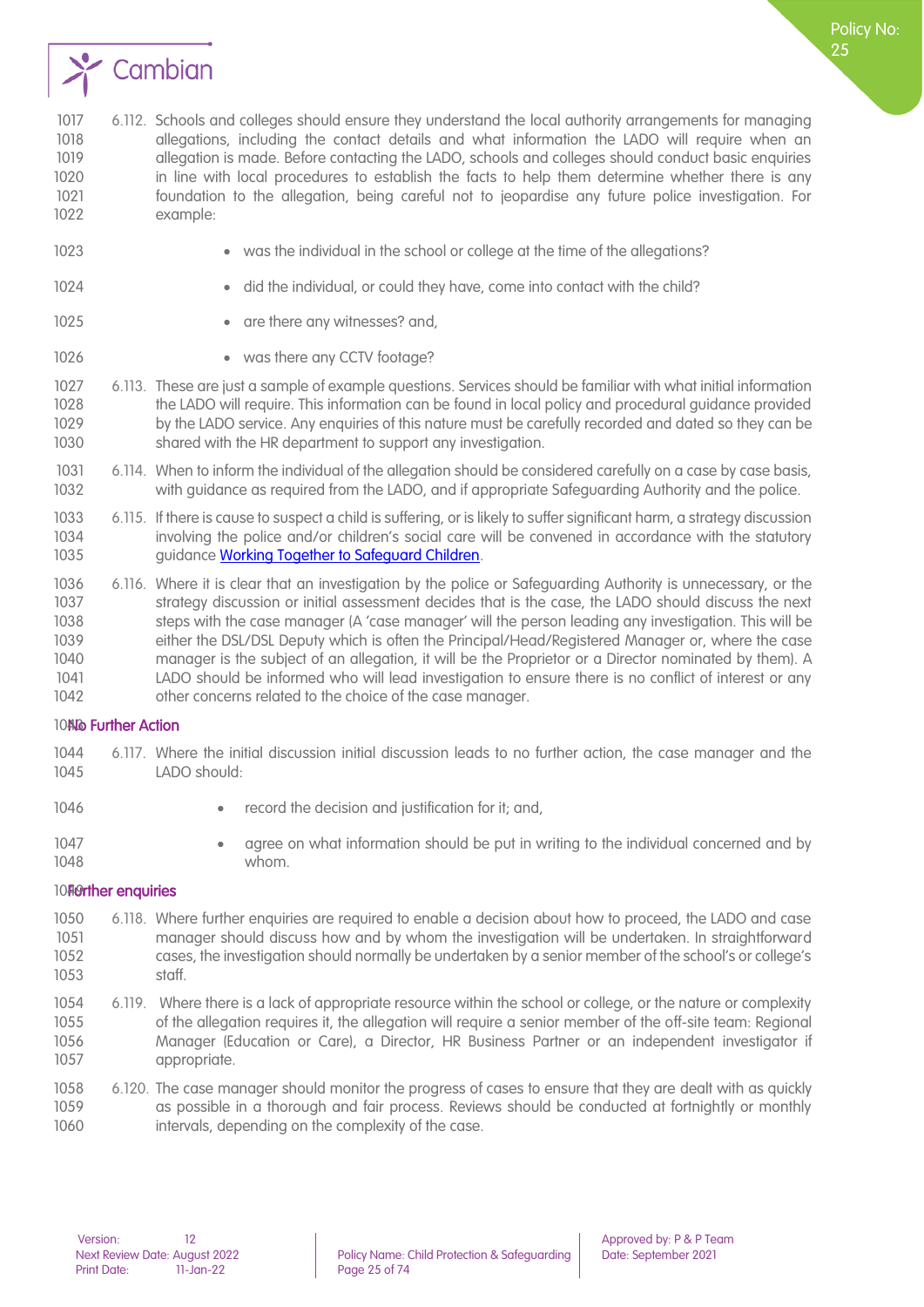

 6.121. Wherever possible, the first review should take place no later than four weeks after the initial assessment. Dates for subsequent reviews, ideally at fortnightly intervals, should be set at the review meeting if the investigation continues. The LADO will provide advice and guidance to schools and colleges when considering allegations against adults working with children. The LADO's role is not to investigate the allegation, but to ensure that an appropriate investigation is carried out, whether that is by the police, children's social care, the school or college, or a combination of these.

#### <span id="page-25-0"></span>10**S<sub>U</sub>spension**

 6.122. Suspension should not be an automatic response when an allegation is reported. All options to avoid suspension should be considered prior to taking that step. The case manager must consider carefully whether the circumstances warrant suspension from contact with children at the school or college, or 1071 until the allegation is resolved. It should be considered only in cases where there is cause to suspect a child or other children at the school or college is/are at risk of harm, or the allegation could be considered as gross or serious misconduct. Prior to any suspension, the case manager must consult with their HR Business Partner and the LADO, as well as the police and Safeguarding Authority where they have been involved. More information on suspension and associated process can be found in [KCSIE 2021 Part 4 page 86](https://assets.publishing.service.gov.uk/government/uploads/system/uploads/attachment_data/file/999348/Keeping_children_safe_in_education_2021.pdf) – 87.

#### <span id="page-25-1"></span>10Supporting those involved

 6.123. [The welfare of a child/young person id paramount \(how children should be protected and supported](https://assets.publishing.service.gov.uk/government/uploads/system/uploads/attachment_data/file/999348/Keeping_children_safe_in_education_2021.pdf)  1079 is set out throughout KCSIE2021 guidance) and this will be the prime concern in terms of investigating an allegation against a person in a position of [trust. However, when an allegation or safeguarding](https://assets.publishing.service.gov.uk/government/uploads/system/uploads/attachment_data/file/999348/Keeping_children_safe_in_education_2021.pdf)  [concern is being investigated it is likely to be a very stressful experience for the adult subject of the](https://assets.publishing.service.gov.uk/government/uploads/system/uploads/attachment_data/file/999348/Keeping_children_safe_in_education_2021.pdf)  [investigation, and potentially for the family members. It is important that an employer offers](https://assets.publishing.service.gov.uk/government/uploads/system/uploads/attachment_data/file/999348/Keeping_children_safe_in_education_2021.pdf)  [appropriate welfare support at such a time and recognises the sensitivity of the situation. Information](https://assets.publishing.service.gov.uk/government/uploads/system/uploads/attachment_data/file/999348/Keeping_children_safe_in_education_2021.pdf)  [is confidential and should not ordinarily be shared with the other staff or with children or parents who](https://assets.publishing.service.gov.uk/government/uploads/system/uploads/attachment_data/file/999348/Keeping_children_safe_in_education_2021.pdf)  [are not directly involved in the investigation. More about employers duty of care to their employees can](https://assets.publishing.service.gov.uk/government/uploads/system/uploads/attachment_data/file/999348/Keeping_children_safe_in_education_2021.pdf)  1086 be found in **KCSIE2021 part 4/Duty of care.** 

 6.124. Staff whom allegation/s have been made against must always be supported and if suspended they will receive a support person (nominated contact), any suspension is not an indication of guilt.

#### <span id="page-25-2"></span>**Allegation outcomes**

- 6.125. The definitions that should be used when schools and colleges determine the outcome of an allegation 1091 are set out below:
- 
- 1092 Substantiated: there is sufficient evidence to prove the allegation;
- 1093 Malicious: there is sufficient evidence to disprove the allegation and there has been a deliberate act to deceive or cause harm to the person subject of the allegation;
- 1095 False: there is sufficient evidence to disprove the allegation;
- Unsubstantiated: there is insufficient evidence to either prove or disprove the allegation. The term, therefore, does not imply guilt or innocence; or
- Unfounded: to reflect cases where there is no evidence or proper basis which supports **the allegation being made.**
- 6.126. It should be noted that these definitions are available to support the decision-making process. However, in certain cases, in the absence of any substantiating evidence, the Company may still progress through the formal disciplinary procedure if there are reasonable grounds to do so, or there is a reasonable belief that an employee has committed an act of misconduct.
- 6.127. Ultimately the options open to the school or college depend on the nature and circumstances of the allegations and the evidence and information available. This will range from taking no further action, to dismissal or a decision not to use the person's services in future. Suspension should not be the 1107 default position, an individual should be suspended only if there is no reasonable alternative (see **paragraphs 361-368 on suspension**).
-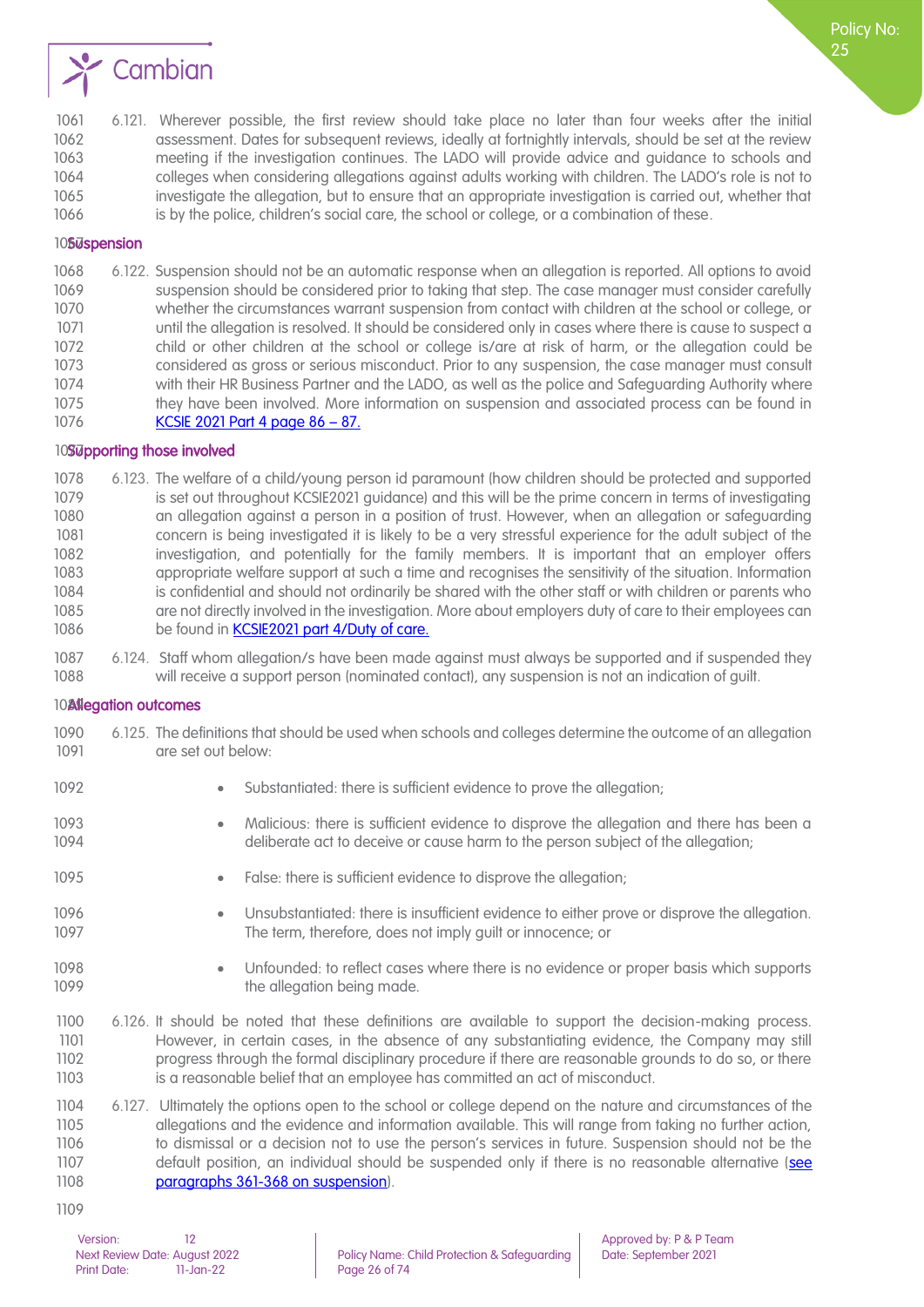

#### <span id="page-26-0"></span>118erious incident reporting

1111 6.128. In addition to all regulatory reporting requirements, all serious incidents will be escalated and reported 1112 as outlined in 35. SUI Part 1 – Risk Categories - Reference form and SUI Part 2 –Briefing form.

#### <span id="page-26-1"></span>1Death of someone in our care including rapid response to unexpected death

- 1114 6.129. In case of unexpected death of a child/young person/adult in Cambian services all staff to follow the 1115 rapid response process described below:
- 1116 Call the Ambulance and Police
- 1117 Unless the 999 operator tells you to, do not touch the person, do not move anything around them 1118 which may form part of forensic evidence. Police will make a decision about the forensic 1119 examinations and appropriate security of the scene.
- 1120 DSL will contact Safeguarding Authority and follow the Serious Untoward Incidents (SUI) reporting 1121 procedure. The DSL will contact the Managing Director of the division they work in and verbally 1122 inform them of what happened before completing SUI Part 2.
- 1123 DSL will contact Children's/Adults Social Care Team
- 1124 Where there is a suicide/suspected suicide then Child & Adolescent Mental Health Services 1125 (CAMHS) should also be notified by the Safeguarding Authority.
- 1126 6.130. Once the above rapid steps have been taken, further steps described below must be followed.
- 1127 6.131. In the event of the death of an Individual in one of our homes/schools/colleges we must notify the 1128 following within 24 hours:
- 1129 Chief Operating Officer, Managing Director, Responsible/Nominated Individual, Regional Manager 1130 **following the 35.01. Caretech Children's services SUI process.**
- 1131 Next of kin/parents/carer of the deceased.
- 1132 Where the death of an individual occurs in an education location the assistance of the local police 1133 and social services department should be sought in informing the parents/guardians.
- 1134 The appropriate regulatory body: e.g. Ofsted, CQC, CIW, Estyn
- 1135 Ministry of justice if applicable.
- 1136 The placing authority/authorities.
- 1137 The local authority responsible for Social Services and Education (where the death takes place in a 1138 registered school) within whose area the education location is situated.
- 1139 The District Health Authority within whose area the education location is situated.
- 1140 The Department for Education, (where the death takes place in a registered school).
- 1141 The Health and Safety Executive.

#### <span id="page-26-2"></span>11Abuse of position of trust

 6.132. All staff are aware that inappropriate behaviour towards those in our care is unacceptable. In addition, staff should understand that, under the Sexual Offences Act 2003, it is an offence for a person over the 1145 age of 18 to have a sexual relationship with a person under the age of 18, where that person is in a position of trust, even if the relationship is consensual. This means that any sexual activity between a member of the staff and a young person under 18 may be a criminal offence, even if that young person is over the age of consent.

#### 11**¥**<sup>Bitors</sup>

1150 6.133. All authorised visitors will be required to sign in and out, and wear a visitor or identity badge at all 1151 times. All unauthorised visitors will be challenged by staff and reported to the home 1152 manager/head/principal before entry is authorised.

#### <span id="page-26-3"></span>1193**Solunteers**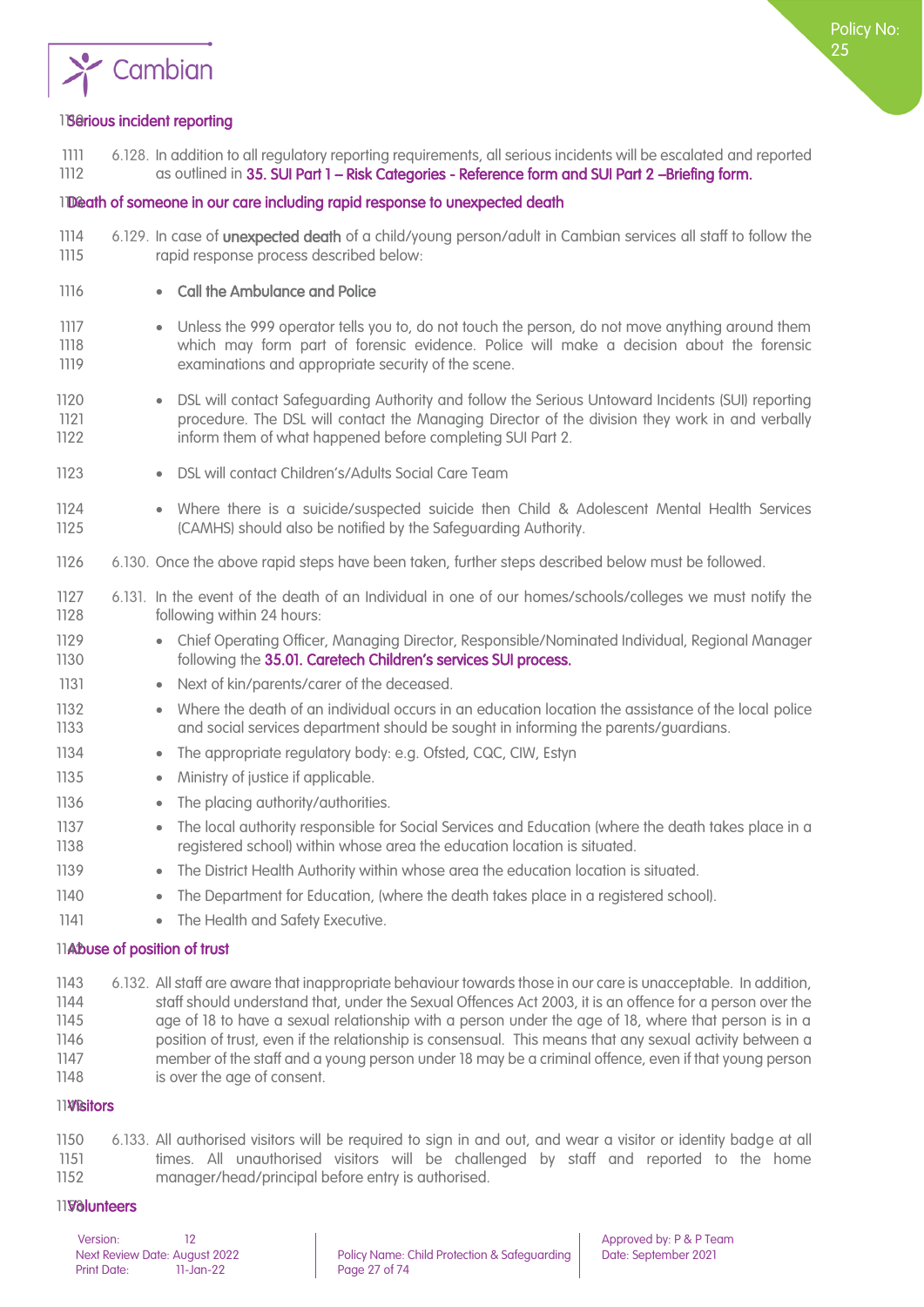

- 6.134. Volunteers undergo checks commensurate with their work in the home/school/college and contact
- with children, young people and adults i.e. if they are in regulated activity or not.

#### <span id="page-27-0"></span>1166ntractors

 6.135. We will check the identity of all contractors working on site and requests the full range of DBS and other required checks where they work in regulated activity or unsupervised in accordance with the latest government guidance.

#### <span id="page-27-1"></span>1160se of school or college premises for non-school/college activities

 6.136. Where governing bodies or proprietors hire or rent out school or college facilities/premises to organisations or individuals (for example to community groups, sports associations, and service providers to run community or extra-curricular activities) they should ensure that appropriate 1164 arrangements are in place to keep children safe. More information can be found in **KCSIE2021 Part 2 para [155 & 156.](https://assets.publishing.service.gov.uk/government/uploads/system/uploads/attachment_data/file/999348/Keeping_children_safe_in_education_2021.pdf)** 

#### <span id="page-27-2"></span>*Extended school and off-site arrangements*

- 6.137. Where extended off-site activities are provided by and managed by us, our safeguarding policy and procedures apply. If other organisations provide services or activities on our site we will check that they have appropriate policies and procedures in place, including safer recruitment procedures and clarify whose procedure is to be followed if there are concerns. There will be clear communication channels 1171 to ensure the DSL is kept appropriately informed.
- 6.138. When our Individuals are doing off-site activities, including day and residential visits and work related activities, we will risk assess and check that effective safeguarding arrangements are in place. The DSL will be kept appropriately informed.

#### <span id="page-27-3"></span>1105se of mobile phones

- 1176 6.139. Staff must behave in accordance with the GHR 37[. Staff Code of Conduct](#page-33-0) and Internet and social media 1177 access including Pro 01. Mobile Telephony Policy at all times.
- 6.140. All computer equipment and internet access within the home/school/college is subject to 'parental 1179 controls' and internet safety rules in line with our 27. E-safety policy including internet and social media 1180 access and **Hill House School – Anti-bullying policy**. Staff should not use any computer for personal reasons during working hours. Staff need to help our Individuals to prepare for the hazards whilst promoting the many learning and social opportunities available through the internet and social media.
- 6.141. If staff contribute to internet blogs or access social media networking sites e.g. Facebook, they MUST neither mention Hill House School or make reference to their employment at the school. Staff are advised not to communicate with parents, guardians, carers or Individuals via social networking sites

#### <span id="page-27-4"></span>**Photography and images**

- 1187 6.142. This section should be read in conjunction to our GIG 02. Data Protection policy.
- 6.143. The vast majority of people who take or view photographs or videos of Individuals do so for entirely innocent and acceptable reasons. Sadly, some people abuse children or vulnerable young people 1190 through taking or using images, so we have some safeguards in place.
- 6.144. To protect our children, young people or young adults we will:
- seek their consent for photographs to be taken or published (for example, on our website or in newspapers or publications)
- 1194 seek parental consent of consent from the Individual
- 1195 not use their full name with an image, only their initials
- 1196 ensure that personal data is not shared
- 1197 store images appropriately, securely and for no longer than necessary
- 1198 only use school equipment, i.e. not personal devices
- encourage our children, young people and adults to tell us if they are worried about any **photographs that are taken of them** 
	-

Policy No: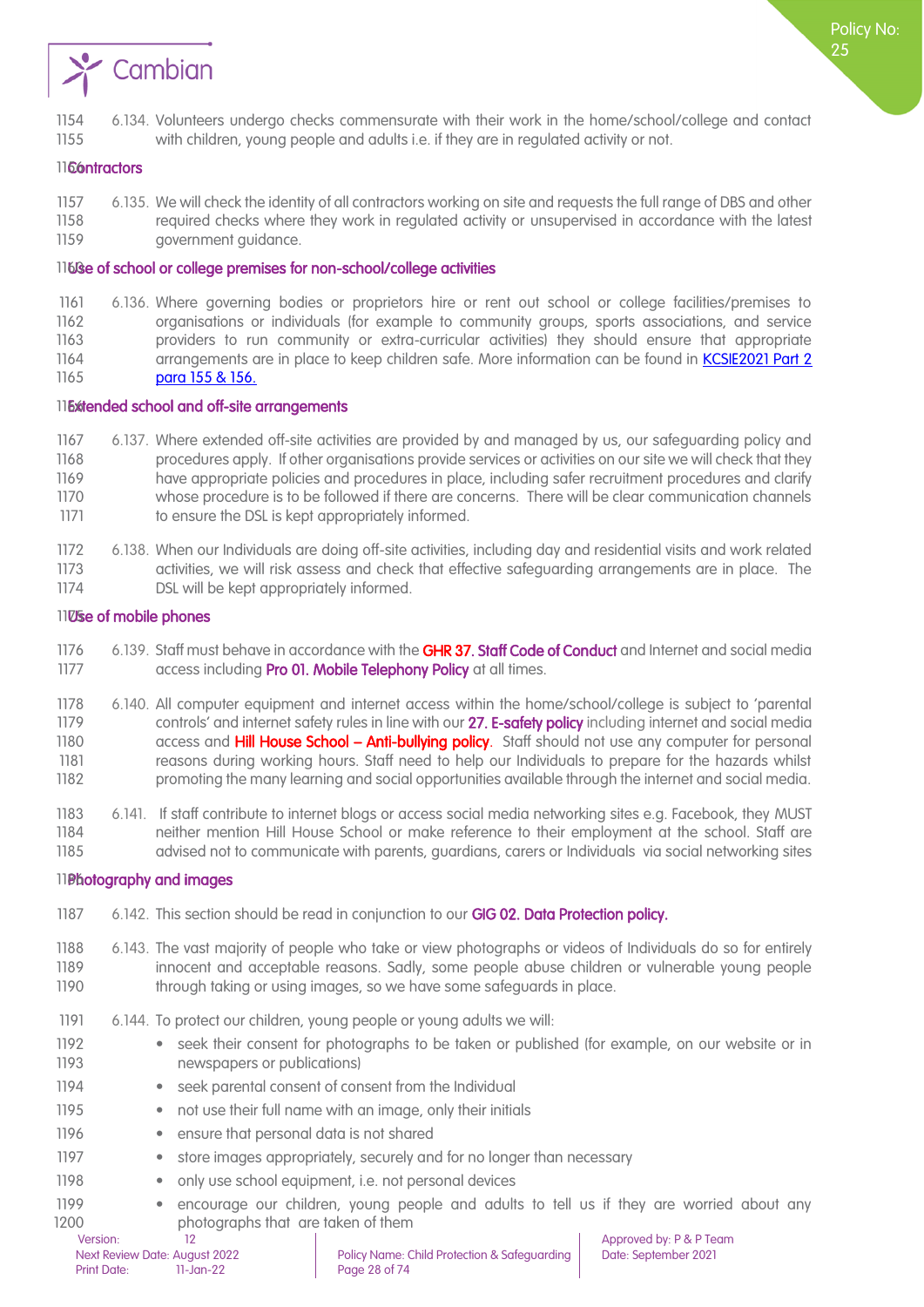

#### <span id="page-28-0"></span>12Physical intervention and use of reasonable force

 6.145. All staff are encouraged to use de-escalation techniques and creative alternative strategies that are 1203 specific to each Individual and in line with 45 Behaviour support policy and 46 Physical Intervention **policy** and training. Restraint will only be used as a last resort and all incidents of this are reviewed, recorded and monitored.

#### <span id="page-28-1"></span>128faff Taking Medication or other substances

- 1207 6.146. Staff members must not be under the influence of alcohol or any other substance which may affect 1208 their ability to care for the Individuals. If they are taking medication they should seek medical advice 1209 and inform the Home Manager/Head/Principal who will review the medical advice and take a decision 1210 as to whether they are fit for work.
- 1211 6.147. We only allow staff to work if medical advice confirms that their ability to look after Individuals is unlikely 1212 to be impaired. Should a member of staff need to bring their medication to the home/school/college, 1213 it must be securely stored and out of reach of all children, young people and young adults. This section 1214 should be read in conjunction with our **GHR 12 Drug and Alcohol Policy.**

#### <span id="page-28-2"></span>12Information for individuals and relatives/carers

- 1216 6.148. Individuals and carers will be informed that their concerns or complaints will be taken seriously, be 1217 dealt with independently and that they will be kept involved in the process to the degree that they wish<br>1218 to be. They will be reassured that they will receive help and support in taking action. to be. They will be reassured that they will receive help and support in taking action.
- 1219 6.149. They will also be advised that they can nominate an advocate or representative to speak and act on 1220 their behalf if they wish. For individuals assessed as lacking capacity to make decisions about how 1221 they could be protected, an Independent Mental Capacity Advocate (IMCA) must be considered and 1222 may be appointed. They will be advised of rights to legal aid in where appropriate to victim support 1223 and compensation.

#### <span id="page-28-3"></span>12Recruitment and vetting

- 1225 6.150. Our GHR 03. [Recruitment Policy](file://///cambianpoint/DavWWWRoot/pandp/Documents/GHR%2003%20POLICY%20-%20Recruitment%20v5.doc) reflects Safer Recruitment guidelines and legislation in Appendix 2. 1226 **Legislation and quidance** as well as carrying out further checks and precautions such as Good Conduct 1227 Certificates. HTs / Principals, DSLs and member of Recruitment team including those directly supporting 1228 schools should read the whole KCSIE2021 guidance including Part 3 dedicated to Safer Recruitment.
- 1229 6.151. Each Education location maintains a **Single Central Record (SCR)**. This covers all staff including supply 1230 teaching and teacher trainees, agency care staff as well as multisite managers and members of the 1231 proprietor body. This is regularly audited by the school/college SLT and available for inspection.
- 1232 6.152. For agency workers we obtain written confirmation that all checks have been completed, in line with 1233 safer recruitment from the employment business that is supplying the member of agency staff. All 1234 Locations must ensure that an agreement exists between the Location and the agency to confirm that,<br>1235 in the event of there being a disclosure on a DBS certificate, the Location will have sight of the certificate in the event of there being a disclosure on a DBS certificate, the Location will have sight of the certificate 1236 before that person can begin work at the home/school/college.
- 1237 6.153. All Locations must check the identity of any person deemed 'supply' or 'agency' staff separately to the 1238 agency.
- 1239 6.154. Where other Cambian staff (e.g. care staff) work on the same site as a school they must be subject to 1240 the same recruitment regulations and procedures as the education staff.

#### <span id="page-28-4"></span>12Requirements to inform Disclosure and Barring Services (DBS)

- 1242 6.155. The employer has a legal duty to make a referral to the DBS for consideration of whether inclusion on 1243 the barred lists is required.
- 1244 6.156. Services will promptly make a referral to the Disclosure and Barring Service (but no longer than one 1245 month after leaving the Location) if a person in regulated activity has been dismissed or removed due 1246 to safeguarding concerns, or would have been had they not resigned.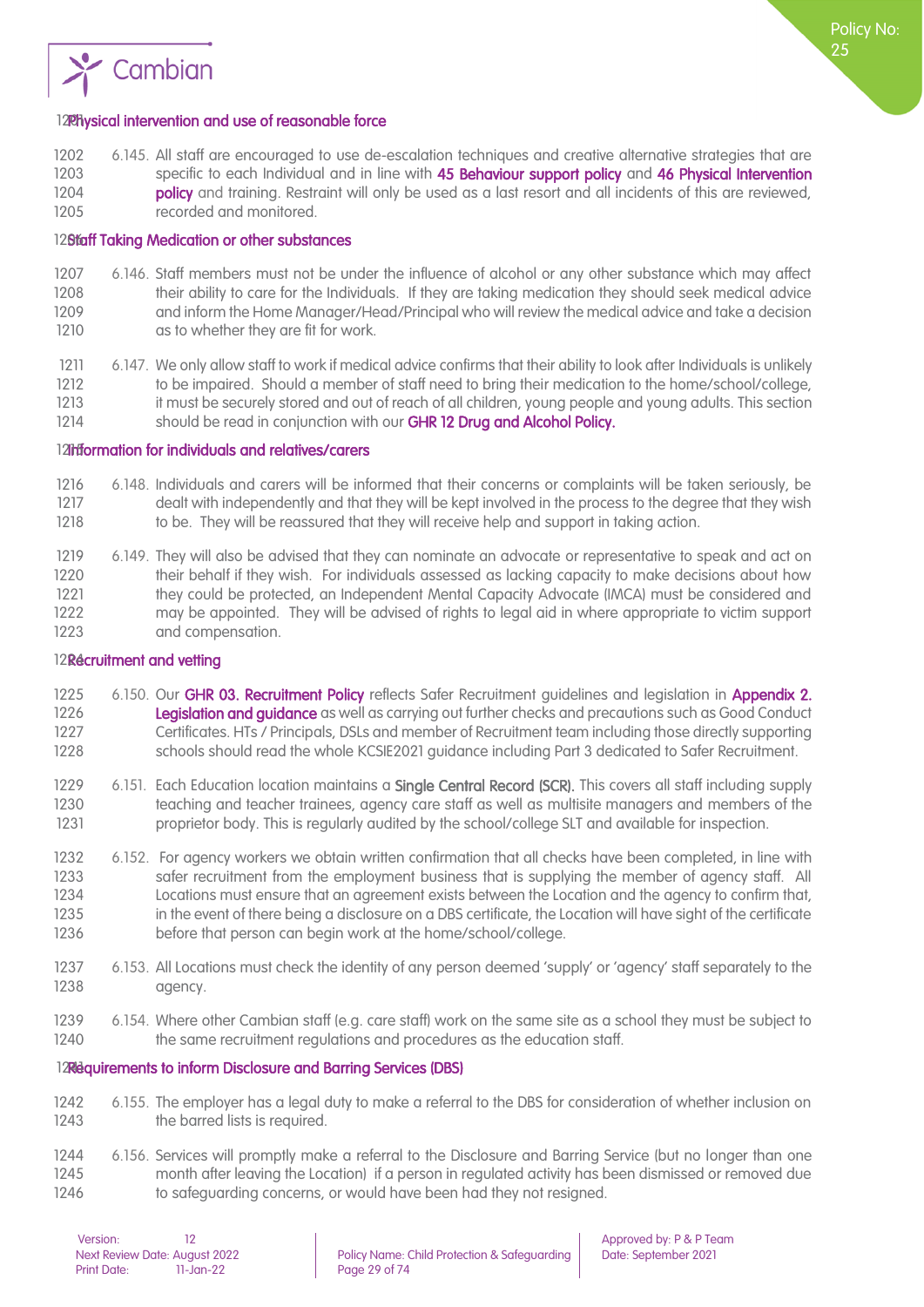

- 1247 6.157. In the case of a member of teaching staff at a school or sixth form college, the case manager must consider whether to refer the matter to the TRA to consider prohibiting the individual from teaching **[\(paragraph 143 for further information\).](https://assets.publishing.service.gov.uk/government/uploads/system/uploads/attachment_data/file/999348/Keeping_children_safe_in_education_2021.pdf)**
- 1250 6.158. Referrals to the Disclosure and Barring Service will be made for any person (whether employed, contracted (e.g. supply), a volunteer or student) whose services are no longer required because he/she 1252 is considered unsuitable to work with children and young people.
- 6.159. This is a legal duty and failure to refer when the criteria are met is a criminal offence. More detail is provided at paragraph 179.
- 6.160. All Managers must read the Group leavers policy all referrals must be recorded with HR so they can 1256 ensure any future references are correct. The references team log referrals so this can be completed.<br>1257 This will apply to both: DBS and TRA. This will apply to both: DBS and TRA.

#### <span id="page-29-0"></span>12Record-keeping

- 6.161. Record keeping is an important element of safeguarding. Whenever a complaint or allegation of abuse is made, staff must keep clear and accurate records using a Concern Form.
- 6.162. All concerns, discussions and decisions made, and the reasons for those decisions, should be recorded in writing. Information should be kept confidential and stored securely. It is good practice to keep concerns and referrals in a separate child protection file for each child. Schools/colleges using 1264 Behaviour Watch have Concern/Safeguarding function to record any concerns being raised. A report per child/young person can also be generated.
- 6.163. Records should be factual, accurate, concise, ethical and relevant.
- 6.164. All recording of written information should be legible and discussions with other professionals and 1268 agencies should be recorded chronologically.
- 6.165. There will be a safeguarding section/folder for each Individual which will hold any concerns/safeguarding documentation for that individual. At the front of each folder there is an [Index](#page-33-0)  [for Individual's Concerns](#page-33-0). This is to enable the location to keep accurate records of any concerns raised regarding the individual and aid the monitoring/ reviewing of safeguarding incidents. The folders 1273 should be kept in a secure location.
- 1274 6.166. Each location apart from those using Behaviour Watch system will also maintain 25.07. Central Log of **Concerns and Safeauardina** of all concerns raised at the location including the safeauarding 1276 information where the concern has escalated. Where this is held as a paper version this is to be made 1277 into a bound booklet and completed by the DSL. If kept electronically, access is to be restricted to the DSL and deputies only. In either case this should be kept in a secure location.

#### <span id="page-29-1"></span>**Monitoring**

 6.167. A quality assurance cycle operates to ensure that safeguarding incidents and notifications are recorded, managed and responded to at the Location, at a regional level and at a whole divisional 1282 level, see **section 9. Accountability**. The cycle is informed by a weekly (Monday) submission of Key 1283 Performance Indicators (KPIs) using **CambianKPI** and the identification and management of 1284 safeguarding risks. A report on the position of every site in relation to their KPIs is produced every Wednesday.

#### <span id="page-29-2"></span>*Training*

 6.168. All staff will receive information regarding Child Protection and Safeguarding on induction. The induction introduces the new staff member to the policy, procedure and practice at the location. They will also be orientated as to where to find information regarding safeguarding including relevant posters around the location. As part of their induction all staff are required to read this policy and confirm that they understand their role in safeguarding and protecting young people within the service 1292 they are going to work.

Policy No: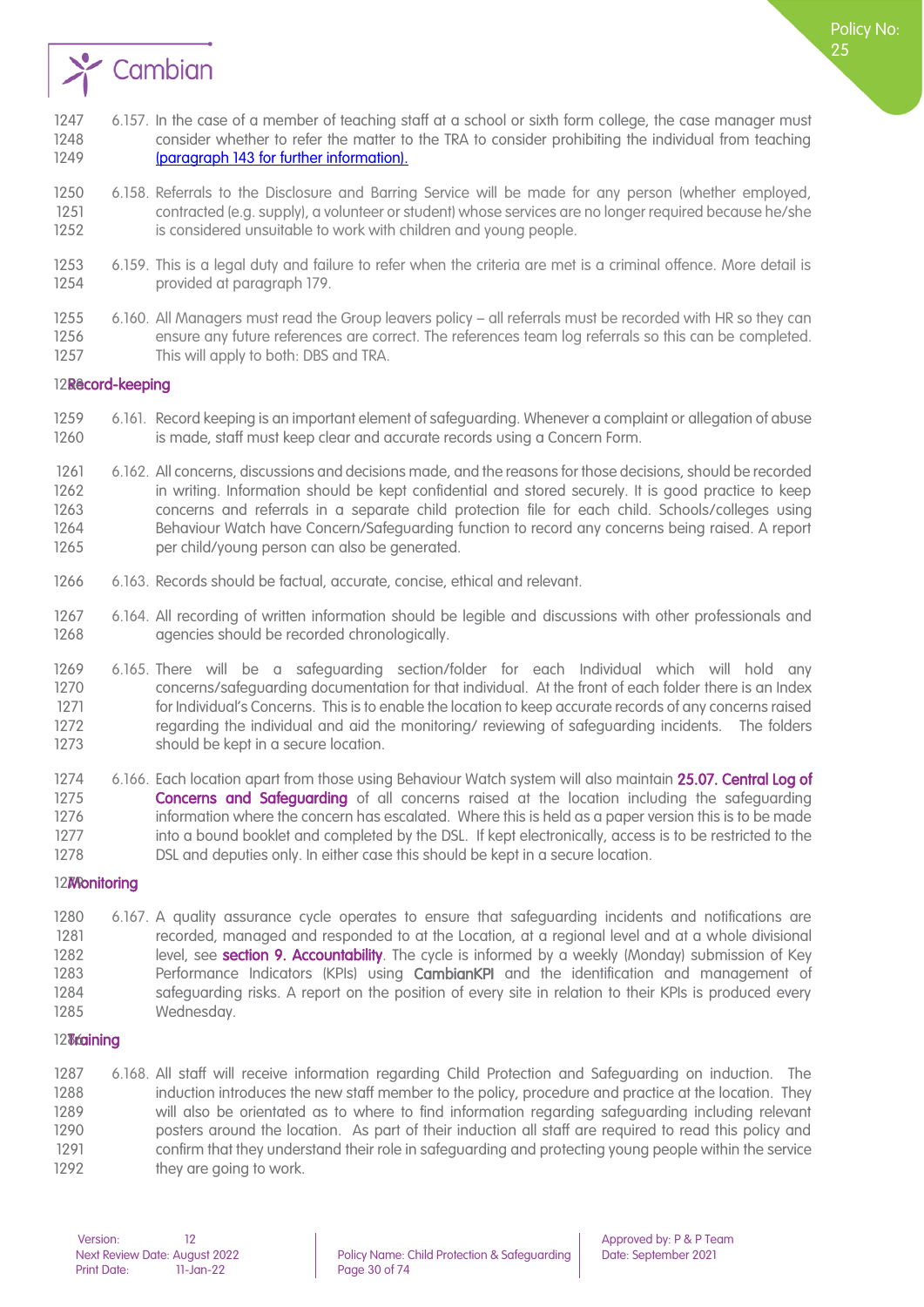

- 6.170. Staff will not be allowed to work with Individuals unless they have completed the above training. The school/college/home must check that supply/agency staff have completed basic awareness training 1299 before being allowed into contact with Individuals.
- 6.171. Contractors and others on site who might have unsupervised access to Individuals must also complete basic awareness training before being allowed to start work.
- 6.172. The DSL will ensure that all staff receive regular updates regarding safeguarding policy, procedure and practice throughout the year. This can be undertaken in various forums: as a face to face or online session, staff meetings or workshops. In addition to this safeguarding updates are provided to schools 1305 and colleges by the external Safeguarding Network.
- 6.173. The DSL and DSL Deputies should undergo the same level of training providing them with the knowledge and skills required to carry out the role. The DSL's/DSL Deputies' training should be provided by the LA within the boundaries they operate and be refreshed at least every two years. Both should 1309 also undertake Prevent awareness training.

#### <span id="page-30-0"></span>1300nfidentiality and information sharing

- 6.174. Information sharing is vital in identifying and tackling all forms of abuse and neglect, and in promoting child's/young person's welfare, including their educational outcomes. Schools and colleges have clear powers to share, hold and use information for these purposes. Staff should be proactive in sharing information as early as possible to help identify, assess and respond to risks or concerns about the safety and welfare of children/ young people whether this is when problems are first emerging, or where a child is already known to local authority children's social care.
- 6.175. Where the police are involved, wherever possible the school or college should ask the police to obtain consent from the individuals involved to share their statements and evidence for use in the employer's disciplinary process. This should be done as their investigation proceeds and will enable the police to share relevant information without delaying the conclusion of their investigation or any court case.
- 6.176. The Safeguarding authority should adopt a similar procedure when making enquiries to determine whether the child or children named in the allegation are in need of protection or services, so that any information obtained in the course of those enquiries which is relevant to a disciplinary case can be **passed to the employer without delay.**
- 6.177. The case manager should take advice from the LADO, police and Safeguarding Authority to agree the following:
- 1327 who needs to know and exactly what information can be shared;
- 1328 how to manage speculation, leaks and gossip
- what, if any, information can be reasonably given to the wider community to reduce 1330 speculation; and
- 1331 how to manage press interest if, and when, it should arise.

 6.178. Exchange or disclose of personal information with other agencies will be completed in accordance with [Data Protection and Confidentiality](#page-33-0) Code of Practice policies and all relevant legislation including the Data Protection Act 2018 and GDPR which places duty on organisations and individuals to process personal information fairly and lawfully and to keep the information they hold safe and secure.

 6.179. Information relating to individual Safeguarding cases is confidential, although some information can 1337 be shared with relevant staff. This should be done only on a 'need to know' basis.

Policy No: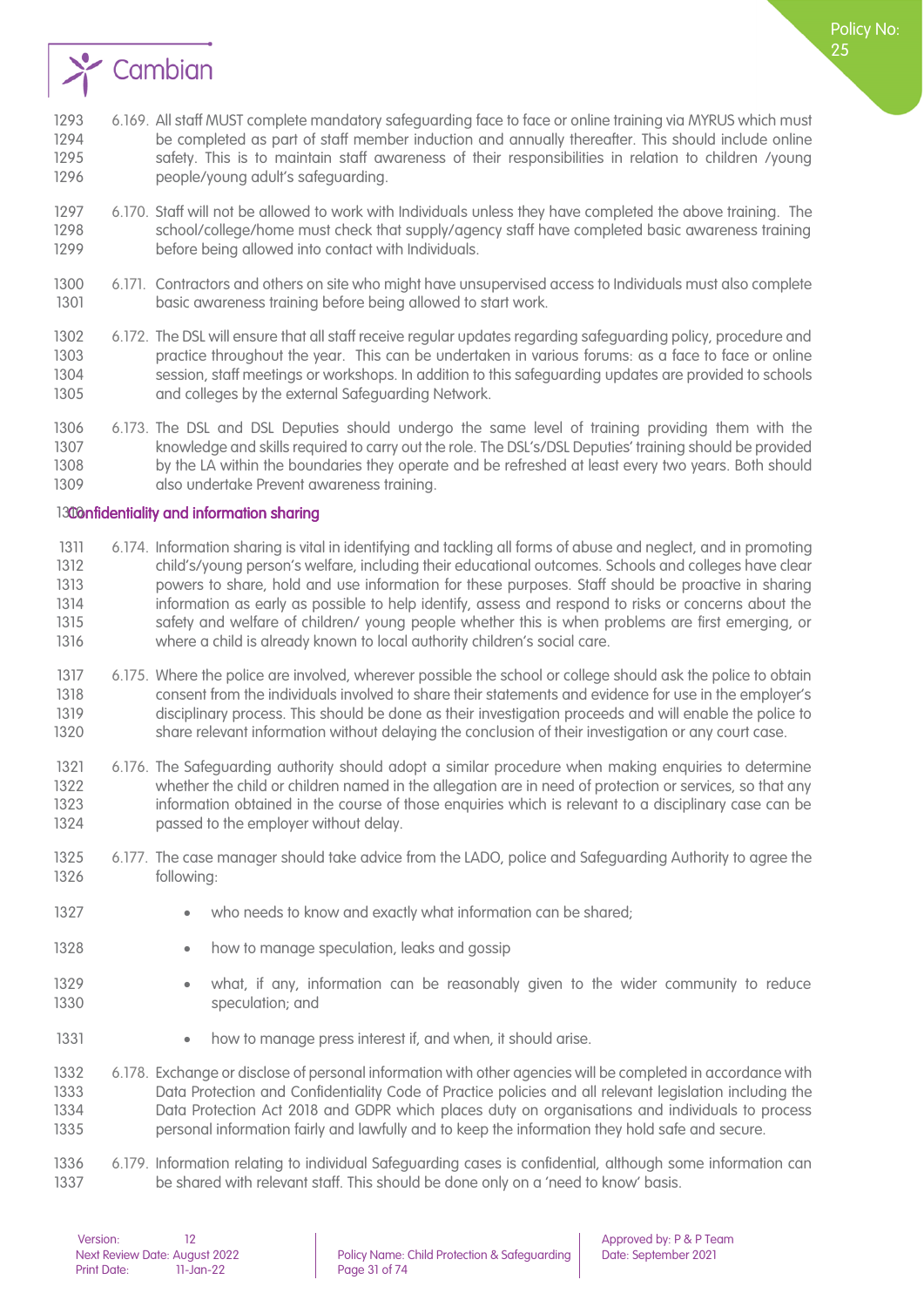

- 1338 6.180. Governing bodies and proprietors should ensure relevant staff have due regard to the relevant data 1339 protection principles, which allow them to share (and withhold) personal information, as provided for 1340 in the Data Protection Act 2018 and the GDPR. This includes:
- 1341 being confident of the processing conditions which allow them to store and share information for 1342 safeguarding purposes, including information which is sensitive and personal, and should be 1343 treated as 'special category personal data'.
- 1344 understanding that 'safeguarding of children and individuals at risk' is a processing condition that 1345 allows practitioners to share special category personal data. This includes allowing practitioners to 1346 share information without consent where there is good reason to do so, and that the sharing of 1347 information will enhance the safeguarding of a child in a timely manner but it is not possible to gain 1348 consent, it cannot be reasonably expected that a practitioner gains consent, or if to gain consent 1349 would place a child at risk.
- 1350 for schools, not providing pupils' personal data where the serious harm test under the legislation is met. For example, in a situation where a child is in a refuge or another form of emergency 1352 accommodation, and the serious harms test is met, they must withhold providing the data in 1353 compliance with schools' obligations under the Data Protection Act 2018 and the GDPR. Where in 1354 doubt schools should seek independent legal advice.
- 1355 6.181. When sharing safeguarding information regarding an individual, staff will need to consider the 1356 following:
- 1357 Information should only be shared on a 'need to know' basis when it is in the best interests of the 1358 individual
- 1359 Informed consent should be obtained but, if this is not possible and other adults are at risk of abuse 1360 or neglect, it may be necessary to override the requirement
- 1361 Distinguish fact from opinion
- 1362 Ensure you are giving the right information about the right person
- 1363 Ensure you are sharing information securely
- 1364 Inform the person that the information has been shared if they were not already aware of this and 1365 if it would not create or increase risk of harm to them/others.
- 1366 6.182. The Data Protection Act 2018 and GDPR do not prevent the sharing of information for the purposes of 1367 keeping children safe. Fears about sharing information must not be allowed to stand in the way of the 1368 need to safeguard and promote the welfare and protect the safety of children.
- 1369 6.183. Further details on information sharing can be found in:
- 1370 Chapter one of Working Together to Safeguard Children, which includes a myth-busting quide to 1371 **information sharing**
- 1372 Information Sharing: Advice for Practitioners Providing Safeguarding Services to Children, Young 1373 People, Parents and Carers. The seven golden rules for sharing information will be especially useful
- 1374 The Information Commissioner's Office (ICO), which includes ICO GDPR FAQs and quidance from 1375 the department
- 1376 [Data protection: toolkit for schools -](https://assets.publishing.service.gov.uk/government/uploads/system/uploads/attachment_data/file/747620/Data_Protection_Toolkit_for_Schools_OpenBeta.pdf) Guidance to support schools with data protection activity, 1377 **including compliance with the GDPR.**
- 1378 6.184. The following wording is to be added to any covering letter where we are sharing documentation: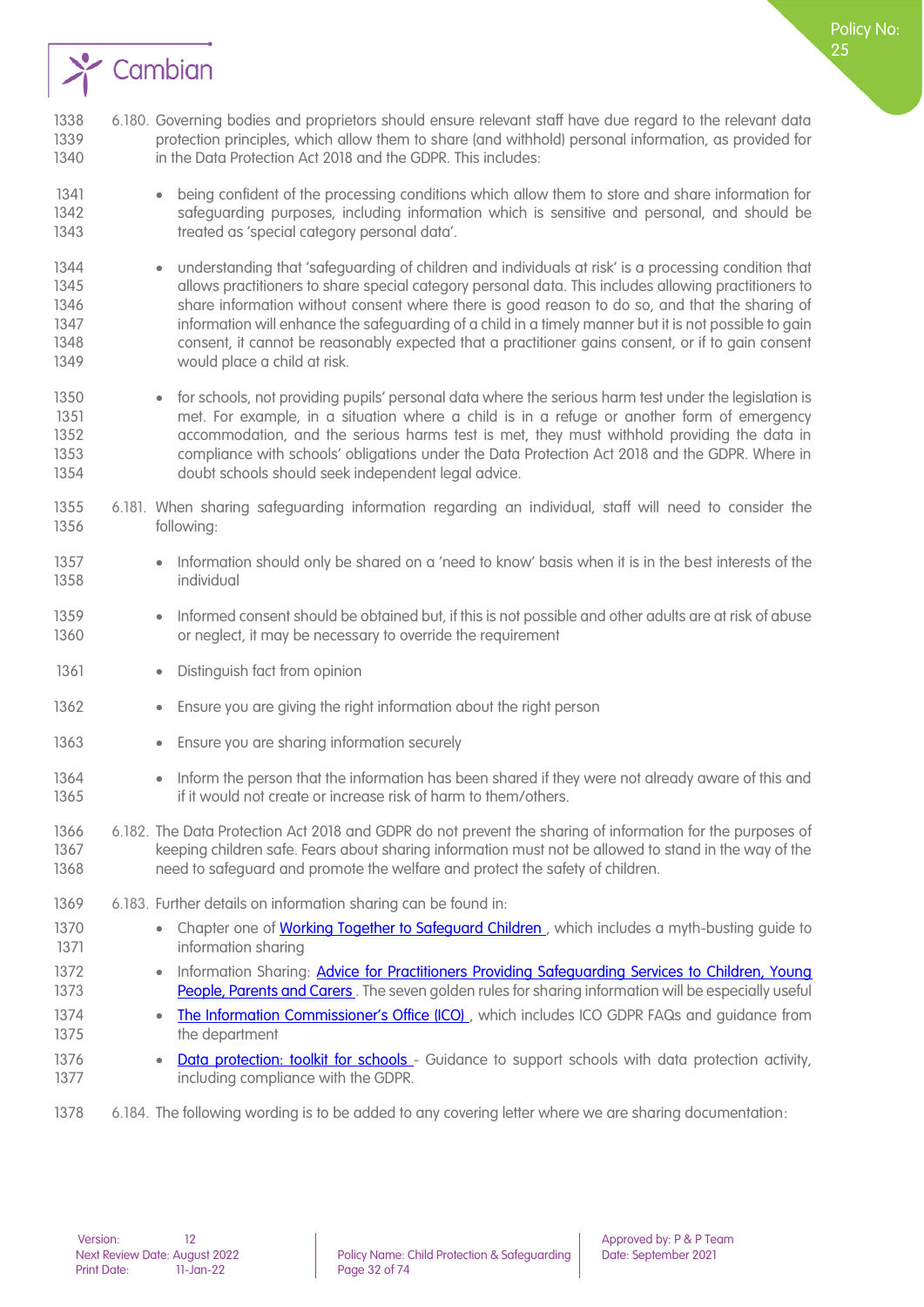

- 1379 "The material contained in this letter and its enclosures are confidential to Cambian Group and the persons 1380 named within the documentation. The documentation is delivered only in accordance with a perceived 1381 legal obligation to make the documentation available and upon the strict understanding that the 1382 recipient and all members of the recipient's staff will undertake to preserve confidentiality and not in 1383 any way share the documentation or any details of the information therein contained with any other 1384 party. Any person receiving this information who breaches these obligations of confidentiality will be 1385 held strictly responsible and will be expected to indemnify Cambian Group and any persons named 1386 within the documentation against any losses that may arise as a result of misuse of this material".
- 1387 6.185. If in doubt, the DSL or deputies must ligise with the company Caldicott Guardian. The contact details 1388 for the Caldicott Guardian at our location is the Principal, Kate Landells.
- 1389 6.186. Failure to follow this policy and local procedure may result in disciplinary action.

#### <span id="page-32-0"></span>1300mplaints and Monitoring

1391 6.187. All complaints arising from the operation of this policy will be considered under a complaints procedure 1392 with reference to the our Designated Safeguarding Officer who is Louisa Burden (DSL) and Hampshire 1393 Safeguarding Children's Board

## <span id="page-32-1"></span>1394 7. Accountability

- 1395 7.1. Louisa Burden is the DSL at Cambian Hill House School and has lead responsibility for protecting and 1396 safeguarding children, young people and young adults and liaising with the local authority and other 1397 local agencies as appropriate. This includes young person protections, referrals, raising awareness, 1398 training, allocating resources and supporting/directing staff within the Location. In all matters relating 1399 to young person protection and safeguarding, Hill House School will follow the procedures outlined in 1400 this policy.
- 1401 7.2. The content and effective implementation of policy and procedures are subject to routine monitoring 1402 by the Head of Service. Our Managing/ Operations Director, Andrew Sutherland will undertake a full 1403 annual review of the content and effective application of this policy and associated procedures. The 1404 date for the next scheduled review is set out on page 2. The policy will be reviewed earlier in<br>1405 accordance with changes in legislation, regulatory requirements or as a result of best practice accordance with changes in legislation, regulatory requirements or as a result of best practice 1406 quidance.
- 1407 7.3. Safeguarding at a strategic level is overseen by Amanda Sherlock the Group Executive Director 1408 Compliance, who will support and promote the development of initiatives to improve the prevention, 1409 identification and response to abuse and neglect. As the Director accountable for safeguarding, she is 1410 also responsible for reporting on safeguarding and providing executive leadership.
- 1411 7.4. Managers are responsible for ensuring that staff are aware of this policy and offer support to those 1412 reporting abuse. It is important to recognise that dealing with situations involving abuse and neglect 1413 can be stressful and distressing for staff.
- 1414 7.5. Regulated professionals Staff governed by professional regulation (for example, social workers, 1415 doctors, allied health professionals and nurses) should understand how their professional standards 1416 and requirements underpin their organisational roles to prevent, recognise and respond to abuse and 1417 neglect.
- 1418 7.6. All staff are responsible for identifying and responding to allegations of abuse. Staff at operational level 1419 need to share a common view of what types of behaviour may be abuse or neglect and what should 1420 be an initial response to suspicion or allegation of abuse or neglect.
- 1421 7.7. All staff MUST make sure that they have familiarised themselves with their local multi-agency 1422 safeguarding policy as this policy is designed to complement rather than replace the multi-agency 1423 policies which define the local practice that must be followed.
- 1424 7.8. In the event that the DSL or DSL Deputy are on leave or away from the Location and not contactable 1425 alternative arrangements must be put in place, cascaded to staff and displayed so staff can access 1426 contact names and details if required.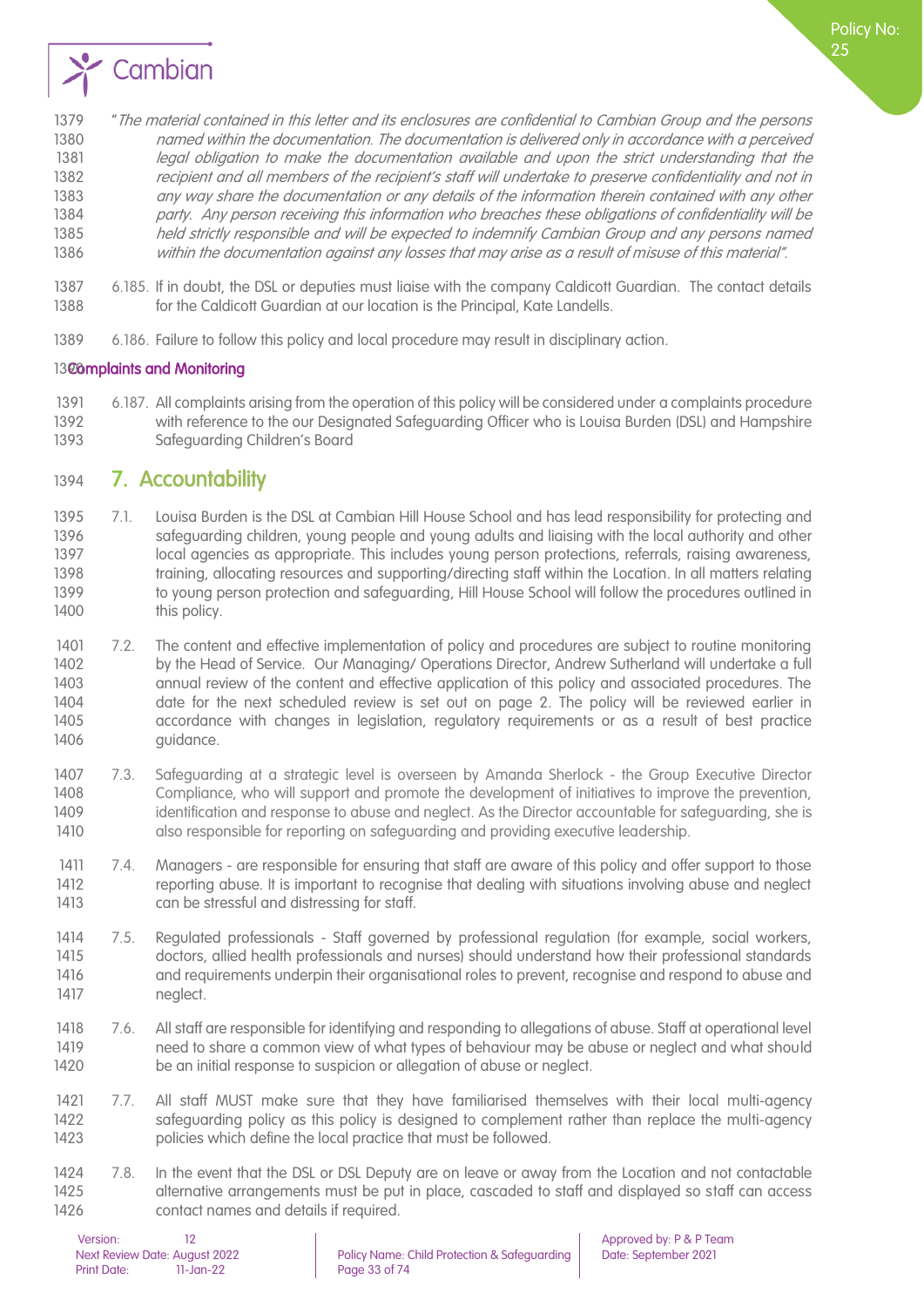

# <span id="page-33-0"></span>1427 8. Further Safeguarding information – what everyone need to know (Appendix 1428 11)

 8.1. All staff should have an awareness of safeguarding issues that can put children at risk of harm. Behaviours linked to issues such as drug taking and or alcohol misuse, deliberately missing education and consensual and non-consensual sharing of nudes and semi-nudes images and/or videos can be 1432 signs that children are at risk. Other safeguarding issues such as peer on peer (child on child) abuse 1433 all staff should be aware of are explored in the Appendix 11. Further Safeguarding information – what everyone need to know.

### <span id="page-33-1"></span>1435 9. Appendices

#### <span id="page-33-2"></span>1426 pendix 1: Relevant policies and documents

- 1437 **1.** Child Protection and Safeguarding
- 1438 a) 25.01 Index Form for Individuals Concern File
- 1439 b) 25.02 Abuse Poster Individual
- 1440 c) 25.03 Individual Safeguarding booklet Easy Read
- 1441 d) 25.04 Concern Form
- 1442 e) 25.05 Safeguarding Tracking Pack
- 1443 f) 25.06 Visitor Information Leaflet template
- 1444 g) 25.07 Central Log of Concerns and Safeguarding excel version
- 1445 h) 25.08 Guidance to staff who had an allegation made against them
- 1446 i) 25.09 Local Safeguarding procedure
- 1447 i) 25.10 Staff Safeguarding Information poster
- 1448 k) 25.11 Guidance notes for Designated or On call person
- 1449 | 25.12 Static body chart
- 1450 m) 25.13 Weekly body chart
- 1451 n) 25.14 Guidance for Investigating Unexplained Body Marks
- 1453 **2.** Whistleblowing
- 1454 **3.** Anti-bullying

- 1455 **4.** Child Sexual Exploitation
- 1456 **5.** Intimate and Invasive Care
- 1457 **6.** Self-harm and suicide
- 1458 7. Behaviour Support
- 1459 **8.** Physical Intervention
- 1460 9. Complaints Policy
- 1461 **10.** Health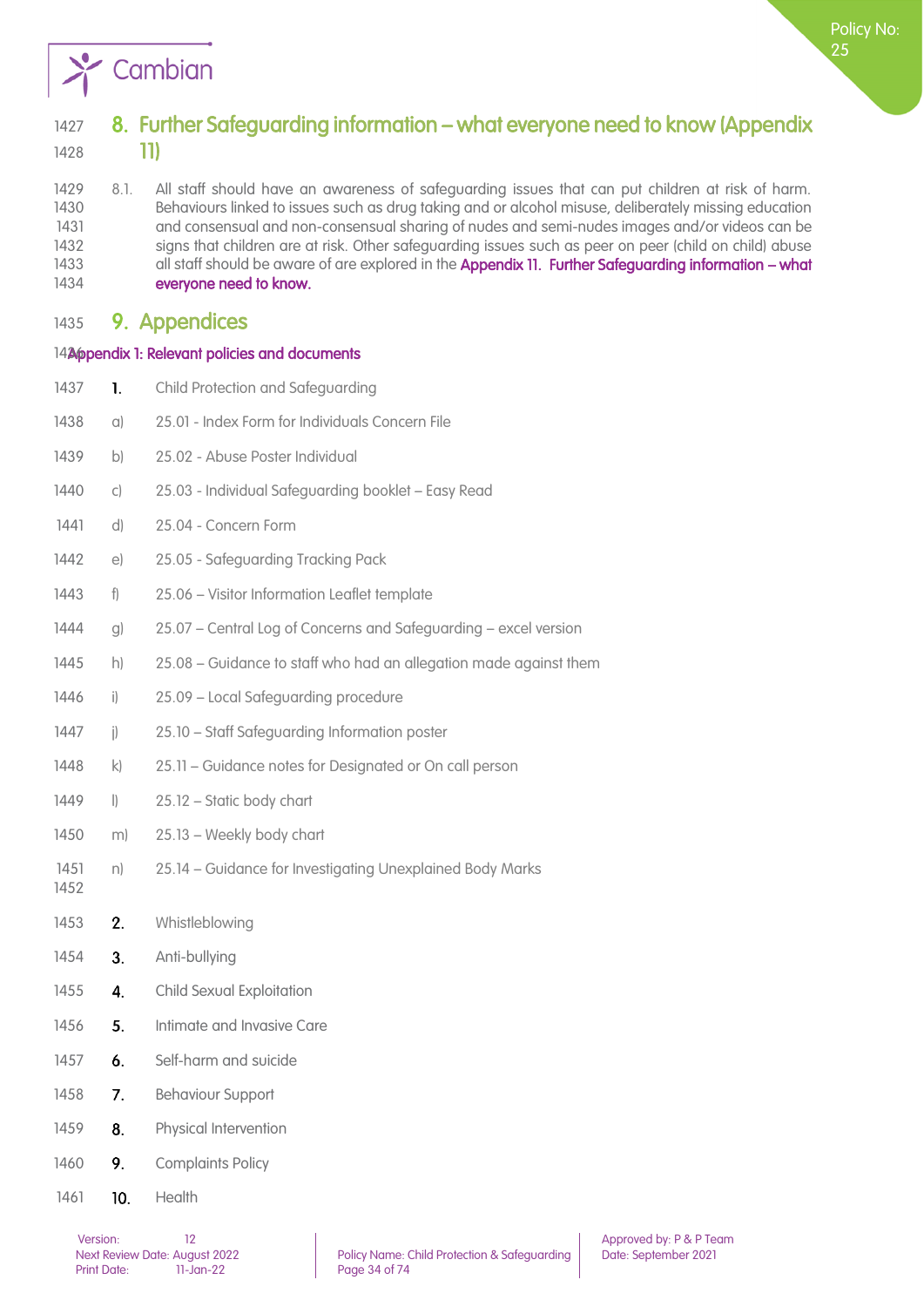

| 1462         | 11. | E-safety                                     |
|--------------|-----|----------------------------------------------|
| 1463         | 12. | Capacity to consent                          |
| 1464         | 13. | Prevent                                      |
| 1465         | 14. | Recruitment                                  |
| 1466         | 15. | Code of Conduct                              |
| 1467         |     | 16. Data Protection                          |
| 1468         |     | 17. Confidentiality                          |
| 1469         | 18. | Disciplinary                                 |
| 1470         |     | 19. Complaints                               |
| 1471         |     | 20. Code of Practice                         |
| 1472         | 21. | Mobile telephony                             |
| 1473         |     | 22. SUI Caretech children's services process |
| 1474         | 23. | <b>Caretech - Group Leaving Policy</b>       |
| 1475         |     | 24. GHR 02 - Harassment and Bullying         |
| 1476         |     | 25. GHR 41 - Reference Requests              |
| 1477         |     | 26. GHR 41.1 DBS referral log                |
| 1478         |     |                                              |
| 1479         |     |                                              |
| 1480         |     |                                              |
| 1481         |     |                                              |
| 1482         |     |                                              |
| 1483         |     |                                              |
| 1484         |     |                                              |
| 1485<br>1486 |     |                                              |
|              |     |                                              |
| 1487<br>1488 |     |                                              |
| 1489         |     |                                              |
| 1490         |     |                                              |
| 1491         |     |                                              |
| 1492         |     |                                              |
| 1493         |     |                                              |
| 1494         |     |                                              |
|              |     |                                              |
| 1495         |     |                                              |
| 1496         |     |                                              |
| 1497         |     |                                              |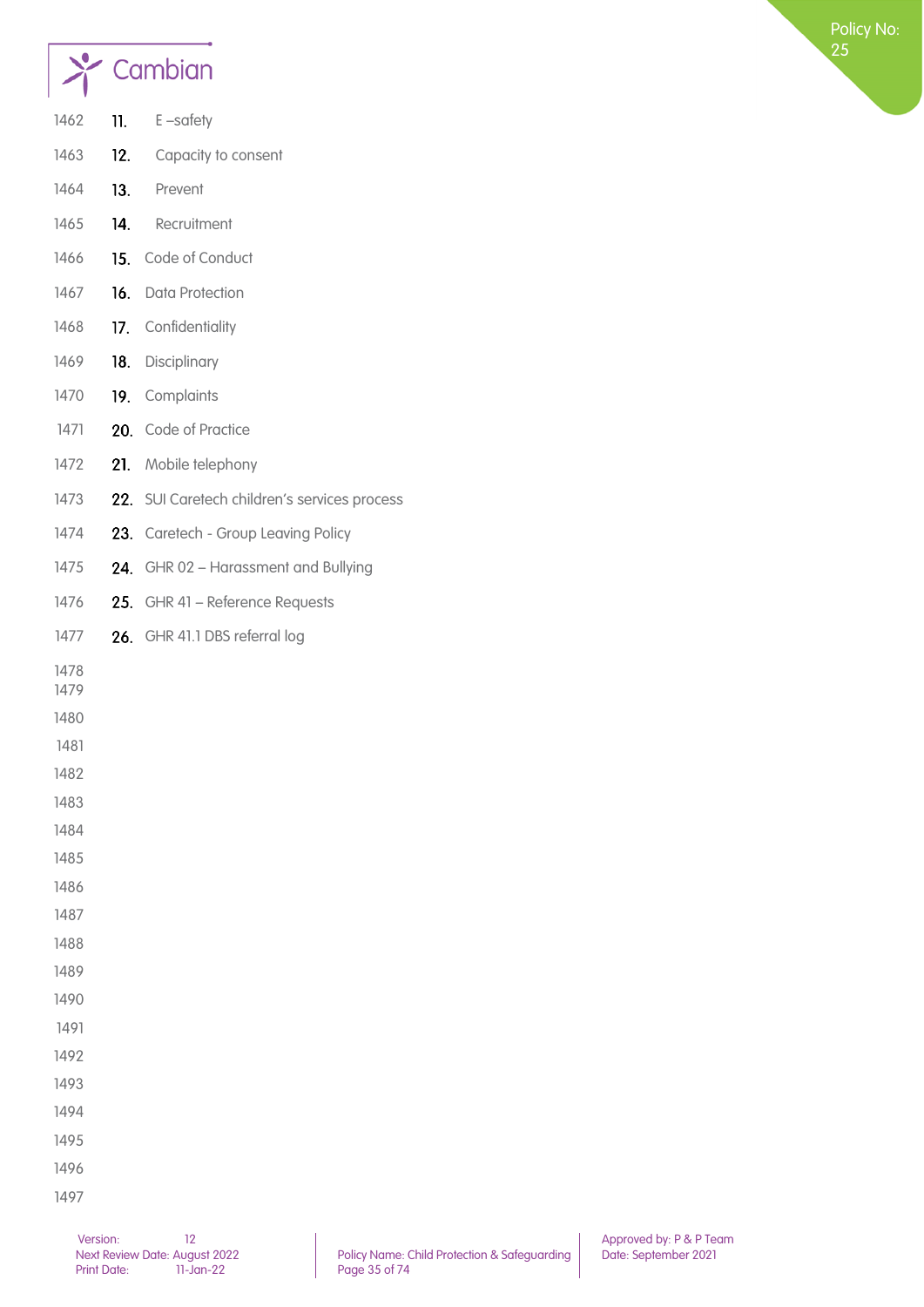

#### <span id="page-35-0"></span>14% appendix 2: Legislation and guidance

<span id="page-35-1"></span>

| 1499                 | $\bullet$ | The Children Act 2004, as amended by the Children and Social Work Act 2017                                                                                                                                                                                      |
|----------------------|-----------|-----------------------------------------------------------------------------------------------------------------------------------------------------------------------------------------------------------------------------------------------------------------|
| 1500<br>1501         | $\bullet$ | Statutory Instrument 2015 No.541 Social Care, England The Young people's/care home Homes<br>(England) Regulations 2015 in force as of 1st April 2015                                                                                                            |
| 1502<br>1503         | $\bullet$ | Guide to the Young people's/care home Homes Regulations including the Quality Standards (DfE: April<br>2015                                                                                                                                                     |
| 1504<br>1505         | $\bullet$ | This policy is also in accordance with the Local Safeguarding Young people Board (LSCP) locally agreed<br>inter-agency safeguarding processes and procedures                                                                                                    |
| 1506<br>1507<br>1508 | $\bullet$ | Prevent Duty Guidance: for England and Wales (March 2015) (Prevent). Prevent is supplemented by The<br>Prevent duty: Departmental advice for schools and young person minders (June 2015) and The use of<br>social media for on-line radicalisation (July 2015) |
| 1509                 | $\bullet$ | The Health and Social Care Act 2008 (Regulated Activities) Regulations 2015                                                                                                                                                                                     |
| 1510                 | $\bullet$ | Female Genital Mutilation Act 2003, (as inserted by section 74 of the Serious Crime Act 2015)                                                                                                                                                                   |
| 1511                 | $\bullet$ | <b>Terrorism Act 2000</b>                                                                                                                                                                                                                                       |
| 1512                 | $\bullet$ | <b>Counter Terrorism and Security Act 2015</b>                                                                                                                                                                                                                  |
| 1513                 | $\bullet$ | The School staffing regulations, England 2009                                                                                                                                                                                                                   |
| 1514                 | $\bullet$ | The Teachers Disciplinary regulations, 2012                                                                                                                                                                                                                     |
| 1515                 | $\bullet$ | Parts 3 and 4 Schedule to the Education independent Schools Standard Regulations, 2014.                                                                                                                                                                         |
| 1516                 | $\bullet$ | All Wales Child Protection Procedures 2008                                                                                                                                                                                                                      |
| 1517                 | $\bullet$ | All Wales POVA Guidance 2008                                                                                                                                                                                                                                    |
| 1518                 | $\bullet$ | Keep learners Safe 2015                                                                                                                                                                                                                                         |
| 1519                 | ۰         | The Care Act 2014                                                                                                                                                                                                                                               |
| 1520                 | $\bullet$ | Social services and wellbeing Act 2014                                                                                                                                                                                                                          |
| 1521                 | $\bullet$ | <b>Working Together to Safeguard Children 2018</b>                                                                                                                                                                                                              |
| 1522                 | $\bullet$ | Keeping children safe in Education 2021                                                                                                                                                                                                                         |
| 1523                 | $\bullet$ | Keeping children safe in education - part one 2021                                                                                                                                                                                                              |
| 1524                 | $\bullet$ | Regulated activity in relation to children: scope                                                                                                                                                                                                               |
| 1525                 | $\bullet$ | What to do if you're worried a child is being abused                                                                                                                                                                                                            |
| 1526                 | ۰         | Sexual violence and sexual harassment between children in schools and colleges 2021                                                                                                                                                                             |
| 1527                 | $\bullet$ | Violence against women and girls                                                                                                                                                                                                                                |
| 1528                 |           | https://learning.nspcc.org.uk/safeguarding-child-protection/safer-recruitment/                                                                                                                                                                                  |
| 1529                 |           | Teaching online safety in school.pdf                                                                                                                                                                                                                            |
| 1530                 |           |                                                                                                                                                                                                                                                                 |
| 1531                 |           |                                                                                                                                                                                                                                                                 |
| 1532                 |           |                                                                                                                                                                                                                                                                 |
| 1533                 |           |                                                                                                                                                                                                                                                                 |
| 1534                 |           |                                                                                                                                                                                                                                                                 |
| 1535                 |           |                                                                                                                                                                                                                                                                 |
| 1536                 |           |                                                                                                                                                                                                                                                                 |
| 1537                 |           |                                                                                                                                                                                                                                                                 |
| 1538                 |           |                                                                                                                                                                                                                                                                 |
| 1539                 |           |                                                                                                                                                                                                                                                                 |
| 1540                 |           |                                                                                                                                                                                                                                                                 |
| 1541                 |           |                                                                                                                                                                                                                                                                 |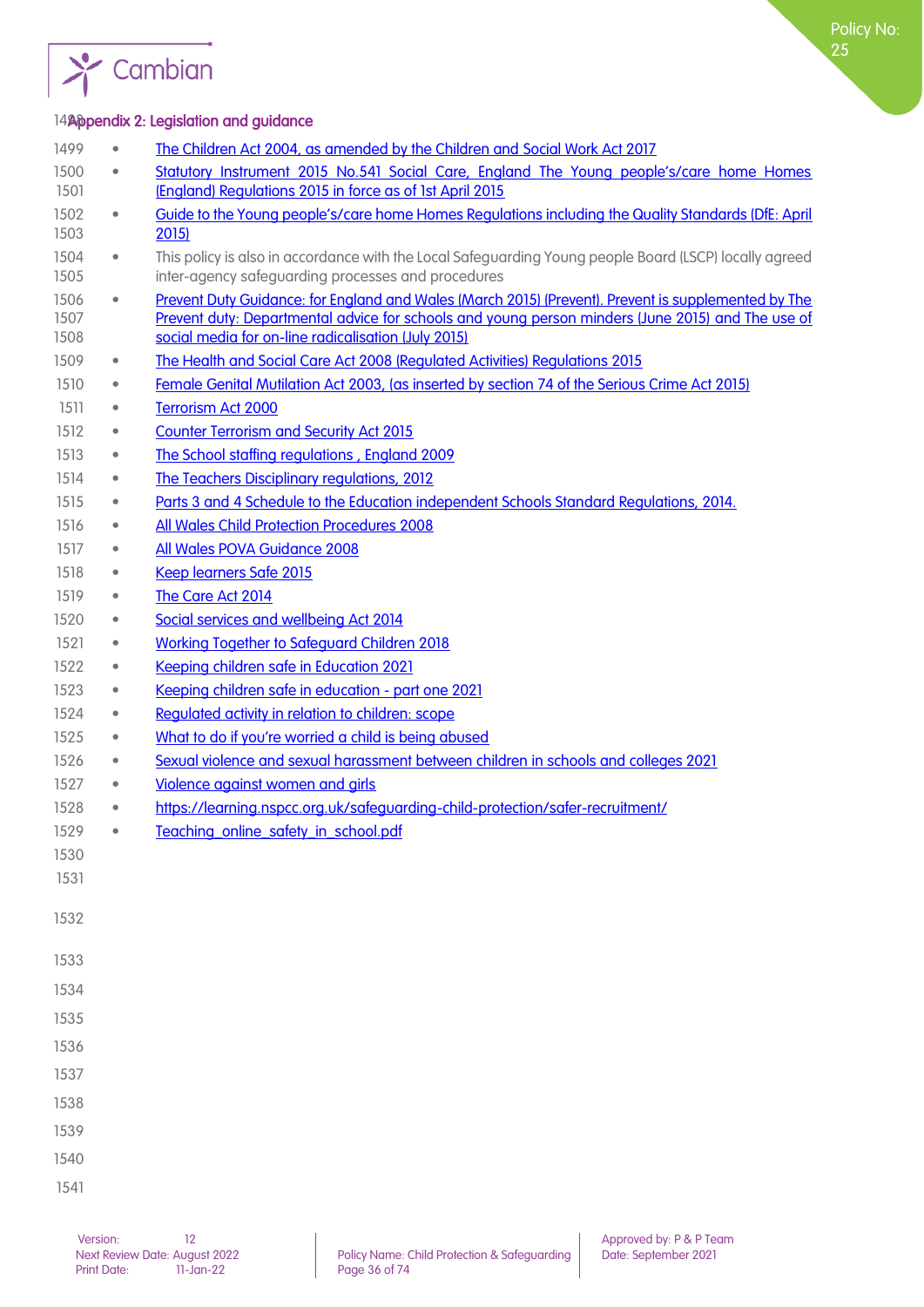

### 15Appendix 3: Child Protection and safeguarding procedure (Flow chart)

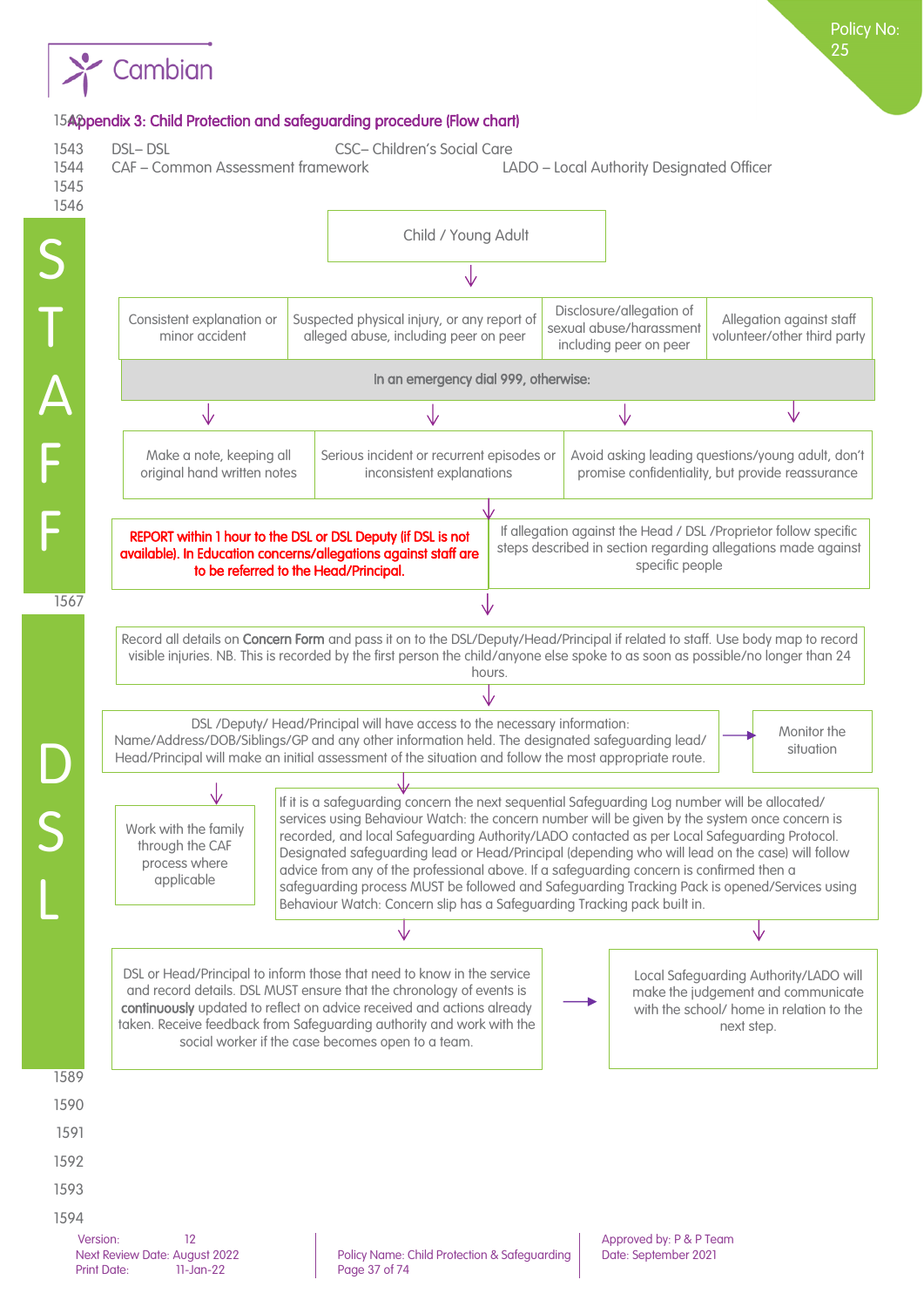

#### Appendix 4: Types of abuse – children

- 1596 Abuse: a form of maltreatment of a child. Somebody may abuse or neglect a child by inflicting harm or by failing to act to prevent harm. Children may be abused in a family or in an institutional or community setting by those known to them or, more rarely, by others. Abuse can take place wholly online, or technology may be used to facilitate offline abuse. Children may be abused by an adult or 1600 adults or by another child or children
- 1601 Physical abuse: a form of abuse which may involve hitting, slapping, shaking, throwing, poisoning, burning or scalding, drowning, suffocating or otherwise causing physical harm to a child. Physical harm may also be caused when a parent or carer fabricates the symptoms of, or deliberately induces, illness in a child.
- 1605 Emotional abuse: the persistent emotional maltreatment of a child such as to cause severe and 1606 adverse effects on the child's emotional development. It may involve conveying to a child that they are worthless or unloved, inadequate, or valued only insofar as they meet the needs of another person. It may include not giving the child opportunities to express their views, deliberately silencing them or 'making fun' of what they say or how they communicate. It may feature age or developmentally inappropriate expectations being imposed on children. These may include interactions that are beyond a child's developmental capability as well as overprotection and limitation of exploration and learning, or preventing the child participating in normal social interaction. It may involve seeing or hearing the ill-treatment of another. It may involve serious bullying (including cyberbullying), causing children frequently to feel frightened or in danger, or the exploitation or corruption of children. Some level of emotional abuse is involved in all types of maltreatment of a child, although it may occur alone.
- 1617 Sexual abuse: Sexual abuse may involve physical contact, including assault by penetration (for example rape or oral sex) or non-penetrative acts such as masturbation, kissing, rubbing and touching outside of clothing. They may also include non-contact activities, such as involving children in the production of sexual images, forcing children to look at sexual images or watch sexual activities, encouraging children to behave in sexually inappropriate ways, or grooming a child in preparation for abuse (including via the internet). Sexual abuse is not solely perpetrated by adult males. Women can also commit acts of sexual abuse, as can other children. The sexual abuse of children by other children is a specific safeguarding issue (also known as peer on peer abuse) in education and all staff should be aware of it and of their school or colleges policy and procedures for dealing with it,
- 1627 Child Sexual Exploitation and Child Criminal Exploitation are forms of abuse that occur where an individual or group takes advantage of an imbalance in power to coerce, manipulate or deceive a child into taking part in sexual or criminal activity, in exchange for something the victim needs or wants, and/or for the financial advantage or increased status of the perpetrator or facilitator and/or through violence or the threat of violence. CSE and CCE can affect children, both male and female and can include children who have been moved (commonly referred to as trafficking) for the purpose of exploitation Child Sexual Exploitation does not always involve physical contact; it can also occur 1634 through the use of technology.
- 1635 Neglect: the persistent failure to meet a child's basic physical and/or psychological needs, likely to result in the serious impairment of the child's health or development. Neglect may occur during pregnancy as a result of maternal substance abuse. Once a child is born, neglect may involve a parent or carer failing to: provide adequate food, clothing and shelter (including exclusion from home or abandonment); protect a child from physical and emotional harm or danger; ensure adequate supervision (including the use of inadequate care-givers); or ensure access to appropriate medical care or treatment. It may also include neglect of, or unresponsiveness to, a child's basic emotional needs.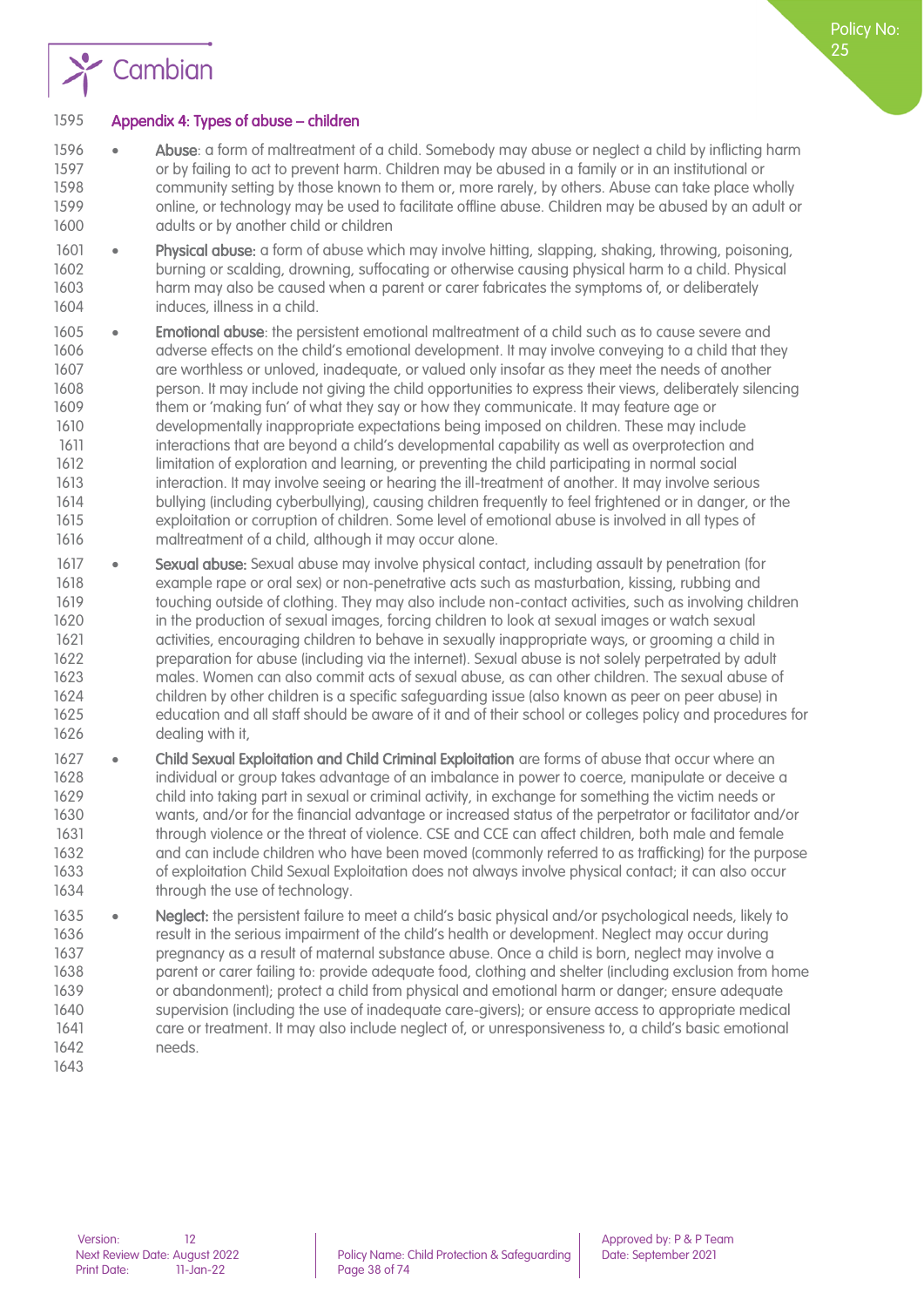

1644 • Online abuse - abuse that is facilitated using internet-connected technology. It may take place through social media, online games or other channels of digital communication. Children can also be re-victimised if evidence of their abuse is recorded or uploaded online. Technology can facilitate a number of illegal abusive behaviours including, but not limited to: harassment; stalking; threatening behaviour; child sexual abuse material; inciting a child to sexual activity; sexual exploitation; grooming; sexual communication with a child; and, causing a child to view images or watch videos of a sexual act. Using technology to facilitate any of the above activities is online abuse. Alongside those illegal activities that are perpetrated online and constitute abuse, children may also be exposed to online harms, such as inappropriate behaviours or content online. For instance, children may be bullied online by their peers or they might, either accidentally or intentionally, view content which is intended for adults. Both online abuse and exposure to unsuitable content or behaviour can have a long-lasting impact on the wellbeing of children and young people.

Policy No: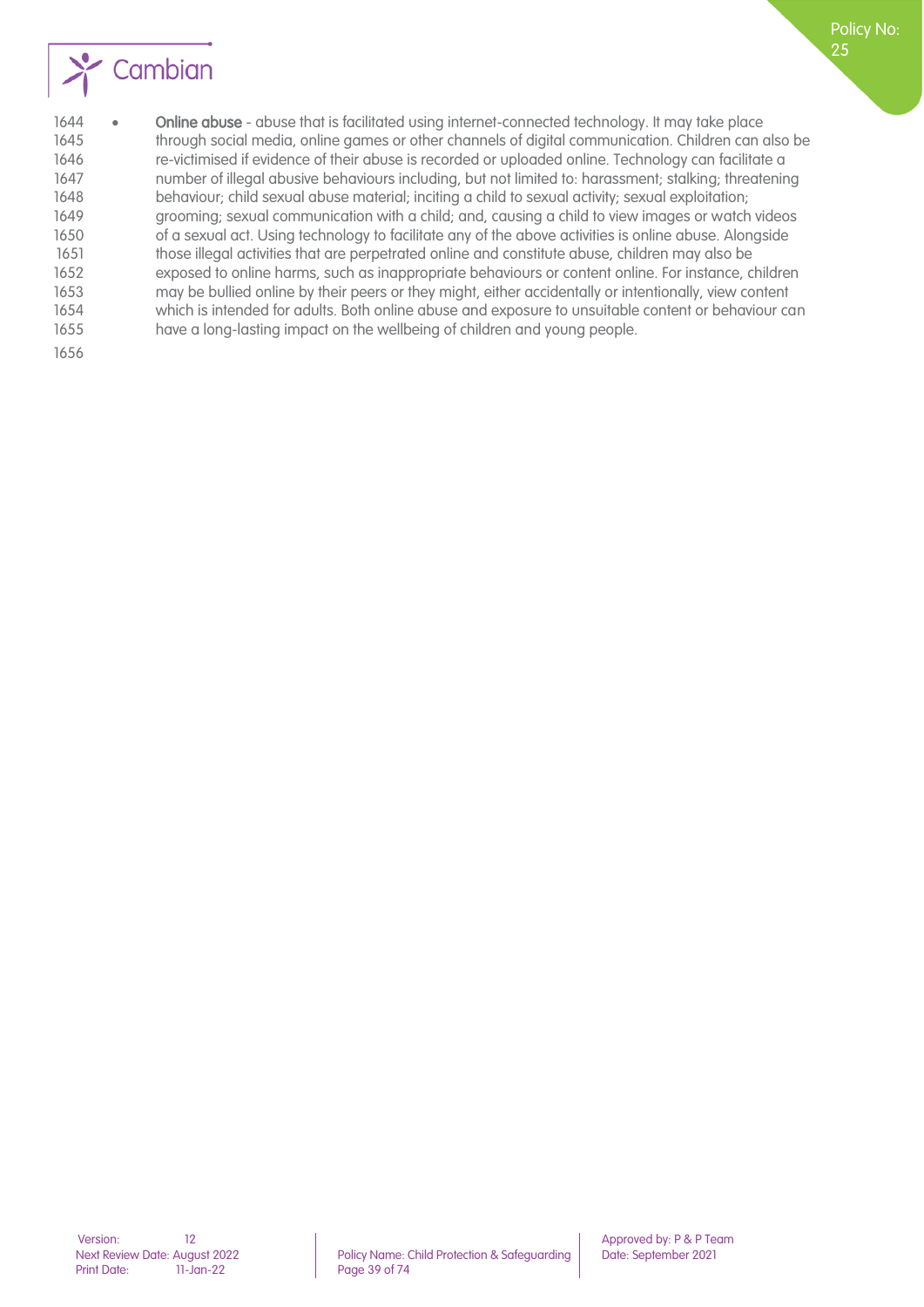

#### Appendix 5: Types of abuse - adults

- Physical abuse assault, hitting, slapping, punching, kicking, hair-pulling, biting, pushing, rough handling, scalding and burning, physical punishments, inappropriate or unlawful use of restraint, making someone purposefully uncomfortable, involuntary isolation or confinement, misuse of medication, forcible feeding or withholding food, unauthorized restraint, restricting movement.
- Honour based abuse encompasses Incidents/crimes which have been committed to protect/defend the honour of the family and/or the community including female genital mutilation (FGM), forced marriage and practices such as breast ironing. Abuse committed in the context of preserving "honour" often involves a wider network of family or community pressure and can include multiple perpetrators. It is important to be aware of this dynamic and additional risk factors when deciding what form of safeguarding action to take. All forms of HBA are abuse (regardless if the motivation) and should be handled and escalated as such. Professionals in all agencies, individuals and groups in relevant communities, need to be alert to the possibility of a child being at risk of HBA, or already having suffered HBA.
- 1671 Domestic violence or abuse this type of abuse can be characterised by any of the indicators of abuse outlined in this briefing relating to: psychological, physical, sexual financial, emotional. Domestic violence and abuse includes any incident or pattern of incidents of controlling, coercive or threatening behaviour, violence or abuse between those aged 16 or over who are or have been, intimate partners or family members regardless of gender or sexuality.
- Sexual abuse Rape, attempted rape or sexual assault, inappropriate touch anywhere, non- consensual masturbation of either or both persons, non- consensual sexual penetration or attempted penetration of the vagina, anus or mouth, any sexual activity that the person lacks the capacity to consent to, inappropriate looking, sexual teasing or innuendo or sexual harassment, sexual photography or forced use of pornography or witnessing of sexual acts, Indecent exposure.
- 1681 Sexual harassment- unwanted conducts of a sexual nature that can occur online and offline, sexual harassment is likely to: violate a child's dignity, and/or make them feel intimidated, degraded or humiliated, and/or create a hostile, offensive or sexualised environment.
- Psychological or emotional abuse Enforced social isolation and/or preventing someone accessing services, educational and social opportunities and seeing friends, removing mobility or communication aids or intentionally leaving someone unattended when they need assistance, preventing someone from meeting their religious and cultural needs, preventing the expression of choice and opinion, failure to respect privacy, preventing stimulation, meaningful occupation or activities, intimidation, coercion, harassment, use of threats, humiliation, bullying, swearing or verbal abuse, addressing a person in a patronising or infantilising way, threats of harm or abandonment, cyber bullying.
- 1691 Financial or material abuse Theft of money or possessions, scamming, preventing a person from accessing their own money, benefits or assets, employees taking a loan from a person using the service, undue pressure, duress, threat or undue influence put on the person in connection with loans, wills, property, inheritance or financial transactions, arranging less care than is needed to save money to maximise inheritance, denying assistance to manage/monitor financial affairs, denying assistance to access benefits, misuse of personal allowance in a care home, misuse of benefits or direct payments in a family home, someone moving into a person's home and living rent free without agreement or under duress, false representation, using another person's bank account, cards or documents, exploitation of a person's money or assets, e.g. unauthorised use of a car, misuse of a power of 1700 attorney, deputy, appointeeship or other legal authority.
- 1701 Modern slavery Human trafficking, forced labour, domestic servitude, sexual exploitation, such as escort work, prostitution and pornography, debt bondage – being forced to work to pay off debts that 1703 realistically they never will be able to.
- 1704 Discriminatory abuse Unequal treatment based on age, disability, gender reassignment, marriage and civil partnership, pregnancy and maternity, race, religion and belief, sex or sexual orientation (known as 'protected characteristics' under the Equality Act 2010). Verbal abuse, derogatory remarks or inappropriate use of language related to a protected characteristic, denying access to communication aids, not allowing access to an interpreter, signer or lip-reader, harassment or deliberate exclusion on the grounds of a protected characteristic, denying basic rights to healthcare, education, employment and criminal justice relating to a protected characteristic, substandard service provision relating to a protected characteristic.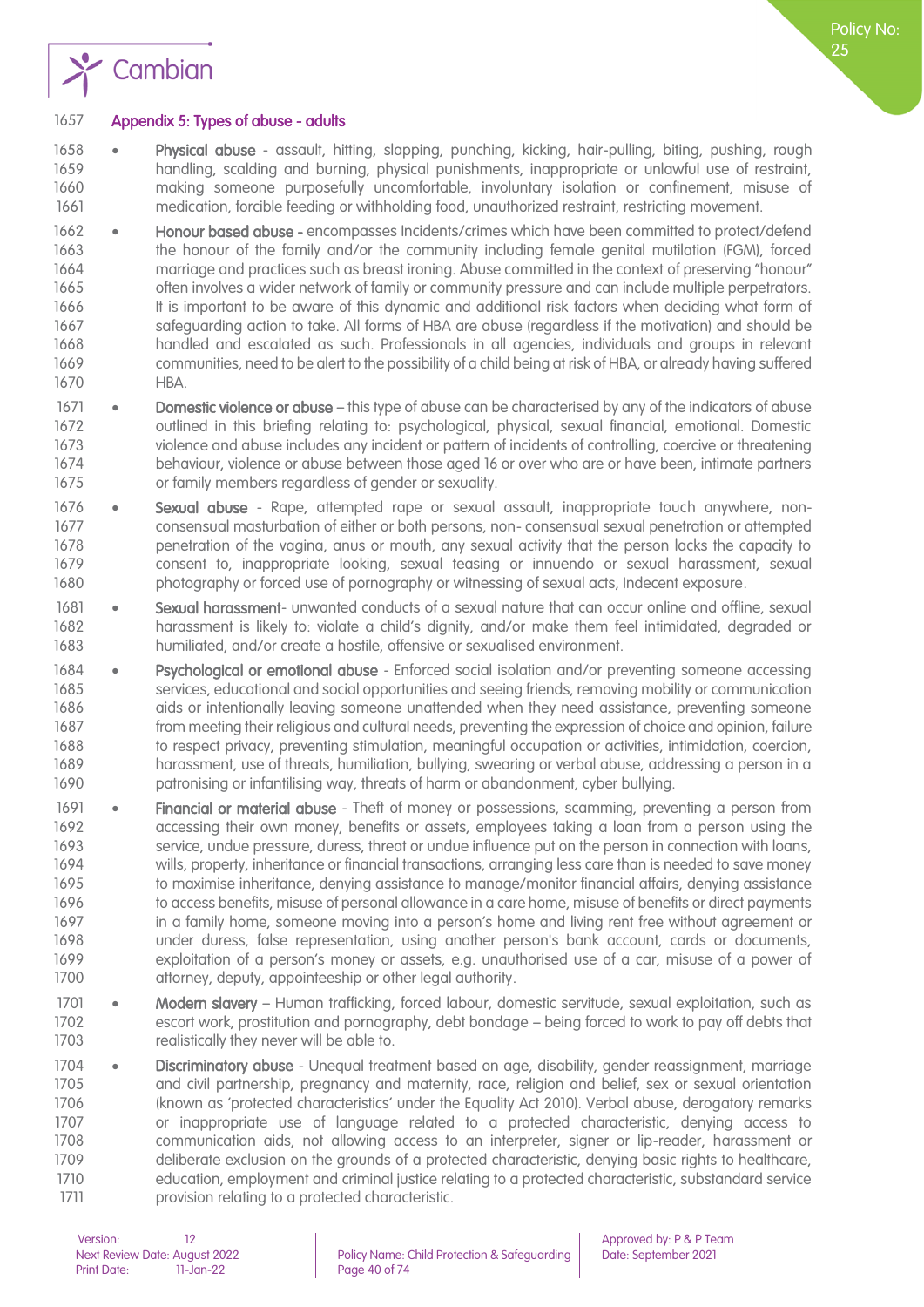

1712 • Organisational or institutional abuse - Discouraging visits or the involvement of relatives or friends, run- down or overcrowded establishment, authoritarian management or rigid regime, lack of leadership and supervision, insufficient staff or high turnover resulting in poor quality care, abusive and disrespectful attitudes towards people using the service, inappropriate use of restraints, lack of respect for dignity and privacy, failure to manage residents with abusive behaviour, not providing adequate food and drink, or assistance with eating, not offering choice or promoting independence, misuse of medication, failure to provide care with dentures, spectacles or hearing aids, not taking account of individuals' cultural, religious or ethnic needs, failure to respond to abuse appropriately, interference with personal correspondence or communication, failure to respond to complaints.

- 1721 Neglect or acts of omission Failure to provide or allow access to food, shelter, clothing, heating, stimulation and activity, personal or medical care, providing care in a way that the person dislikes, failure to administer medication as prescribed, refusal of access to visitors, not taking account of individuals' cultural, religious or ethnic needs, not taking account of educational, social and recreational needs, ignoring or isolating the person, preventing the person from making their own decisions, preventing access to glasses, hearing aids, dentures, etc., failure to ensure privacy and dignity.
- 1727 Self-neglect -The Care Act 2014 statutory auidance for adults includes self-neglect in the categories of abuse or neglect relevant to safeguarding adults with care and support needs. In some circumstances, 1729 where there is a serious risk to the health and wellbeing of an individual, it may be appropriate to raise self-neglect as a safeguarding concern. However, interventions for self-neglect are usually more appropriate under the parts of the Care Act dealing with assessment, planning, information and 1732 advice, and prevention.
- 
- 
- 

Policy No: りに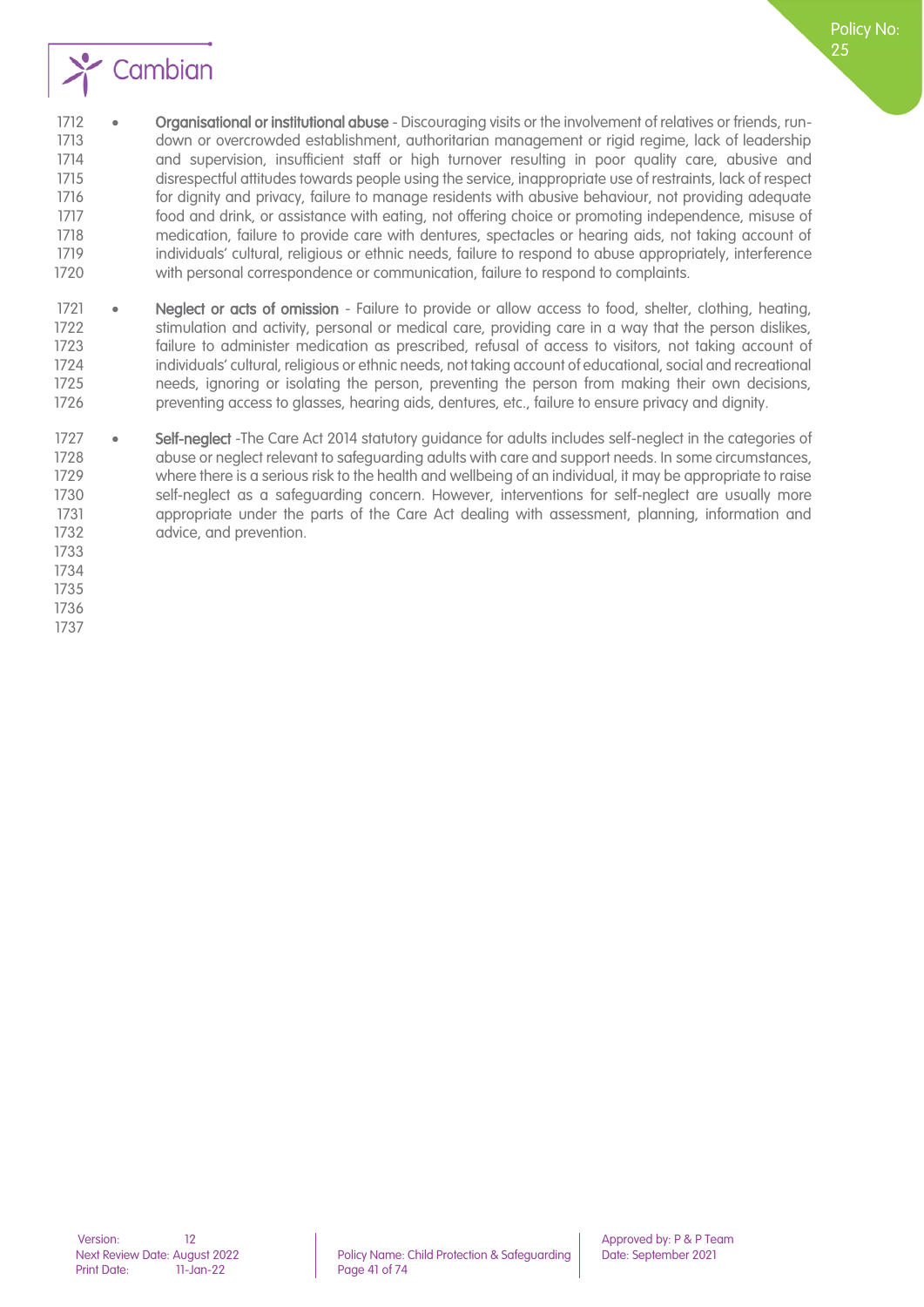

#### 17<sup>2</sup> Appendix 6: Signs that someone could be a victim

| 1739 | <b>Physical abuse</b>                                                                                    |
|------|----------------------------------------------------------------------------------------------------------|
| 1740 | No explanation for injuries or an inconsistent account of what happened<br>$\bullet$                     |
| 1741 | Injuries that don't seem likely, given the person's lifestyle<br>$\bullet$                               |
| 1742 | Bruising, cuts, welts, burns, marks on the body or loss of hair in clumps<br>$\bullet$                   |
| 1743 | Frequent injuries<br>$\bullet$                                                                           |
| 1744 | Unexplained falls<br>$\bullet$                                                                           |
| 1745 | Subdued or changed behaviour in the presence of a particular person<br>$\bullet$                         |
| 1746 | Signs of malnutrition (not having enough to eat)<br>$\bullet$                                            |
| 1747 | Failure to seek medical treatment or frequent changes of GP<br>$\bullet$                                 |
| 1748 | Sexual abuse                                                                                             |
| 1749 | Bruising, particularly to the thighs, buttocks and upper arms and marks on the neck<br>$\bullet$         |
| 1750 | Torn, stained or bloody underclothing<br>$\bullet$                                                       |
| 1751 | Bleeding, pain or itching in the genital area<br>$\bullet$                                               |
| 1752 | Unusual difficulty in walking or sitting<br>$\bullet$                                                    |
| 1753 | Foreign bodies in genital or rectal openings<br>$\bullet$                                                |
| 1754 | Infections, unexplained genital discharge, or sexually transmitted diseases<br>$\bullet$                 |
| 1755 | Pregnancy in a child or young person who cannot consent to sexual intercourse<br>$\bullet$               |
| 1756 | Using unexpectedly explicit sexual language<br>$\bullet$                                                 |
| 1757 | Major changes in sexual behaviour or attitude<br>$\bullet$                                               |
| 1758 | Incontinence not to do with a medical condition<br>$\bullet$                                             |
| 1759 | Self-harming<br>$\bullet$                                                                                |
| 1760 | Poor concentration, withdrawal, sleep disturbance<br>$\bullet$                                           |
| 1761 | Excessive fear of or withdrawal from relationships<br>$\bullet$                                          |
| 1762 | Fear of receiving help with personal care<br>$\bullet$                                                   |
| 1763 | Not wanting to be alone with a particular person<br>$\bullet$                                            |
| 1764 | Psychological or emotional abuse                                                                         |
| 1765 | An air of silence when a particular person is present<br>$\bullet$                                       |
| 1766 | Withdrawal or change in the psychological state of the person<br>$\bullet$                               |
| 1767 | Insomnia (not sleeping)<br>$\bullet$                                                                     |
| 1768 | Low self-esteem<br>$\bullet$                                                                             |
| 1769 | Uncooperative and aggressive behaviour<br>$\bullet$                                                      |
| 1770 | A change of appetite, weight loss or gain<br>۰                                                           |
| 1771 | Signs of distress: tearfulness, anger<br>$\bullet$                                                       |
| 1772 | Apparent false claims by someone involved with the person, to attract unnecessary treatment<br>$\bullet$ |
| 1773 | Neglect and acts of omission                                                                             |
| 1774 | Poor environment - dirty or unhygienic<br>$\bullet$                                                      |
| 1775 | Poor physical condition and/or personal hygiene<br>$\bullet$                                             |
| 1776 | Pressure sores or ulcers<br>$\bullet$                                                                    |
| 1777 | Malnutrition or unexplained weight loss<br>$\bullet$                                                     |
| 1778 | Untreated injuries and medical problems<br>$\bullet$                                                     |
| 1779 | Inconsistent or reluctant contact with medical and social care organizations<br>$\bullet$                |
| 1780 | A build-up of medication that hasn't been taken<br>$\bullet$                                             |
| 1781 | Uncharacteristic failure to engage in social interaction<br>$\bullet$                                    |
|      |                                                                                                          |

1782 Unsuitable clothing or not enough clothes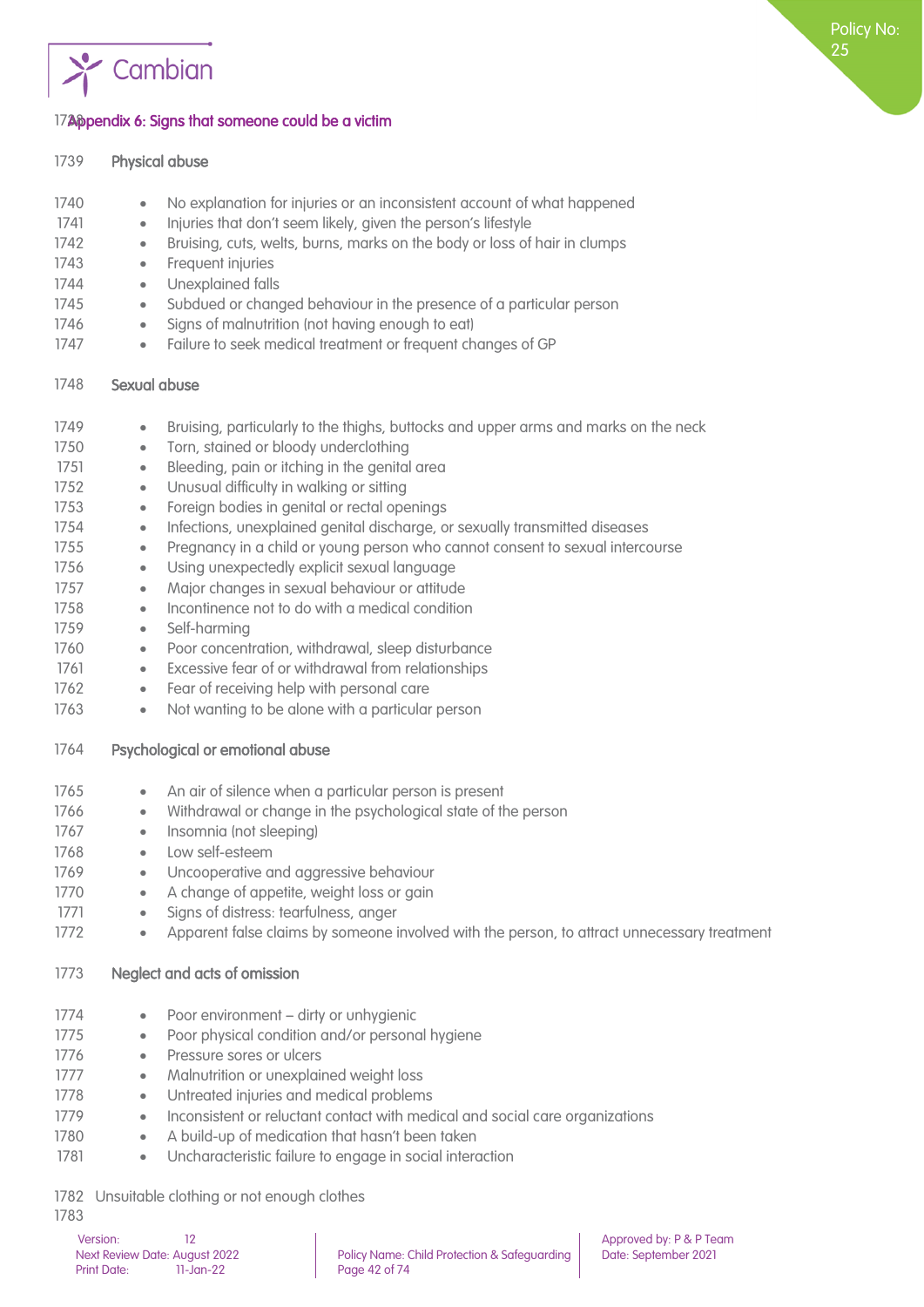

| 1785<br>1786<br>1787<br>1788<br>1789<br>1790<br>1791<br>1792<br>1793<br>1794<br>1795<br>1797<br>1798<br>1799<br>1800<br>1801<br>1802<br>1803<br>1804<br>1805<br>1806<br>1807                                                 | 1784 Domestic abuse<br>becoming anxious or depressed<br>$\bullet$<br>having difficulty sleeping<br>$\bullet$<br>complaining of physical symptoms such as tummy aches<br>$\bullet$<br>starting to wet their bed<br>$\bullet$<br>behaving as though they are much younger than they are<br>$\bullet$<br>having problems with school<br>$\bullet$<br>becoming aggressive or they may internalise their distress and withdraw from other people<br>$\bullet$<br>having a lowered sense of self-worth<br>$\bullet$<br>older children may begin to play truant or start to use alcohol or drugs<br>$\bullet$<br>they beginning to self-harm by taking overdoses or cutting themselves<br>$\bullet$<br>1796 Peer on Peer abuse<br>absence from school or disengagement from school activities<br>$\bullet$<br>physical injuries<br>$\bullet$<br>mental or emotional health issues<br>$\bullet$<br>becoming withdrawn - lack of self esteem<br>$\bullet$<br>lack of sleep<br>$\bullet$<br>alcohol or substance misuse<br>$\bullet$<br>changes in behavior<br>$\bullet$<br>inappropriate behavior doe age<br>$\bullet$<br>abusive towards others<br>$\bullet$ |
|------------------------------------------------------------------------------------------------------------------------------------------------------------------------------------------------------------------------------|------------------------------------------------------------------------------------------------------------------------------------------------------------------------------------------------------------------------------------------------------------------------------------------------------------------------------------------------------------------------------------------------------------------------------------------------------------------------------------------------------------------------------------------------------------------------------------------------------------------------------------------------------------------------------------------------------------------------------------------------------------------------------------------------------------------------------------------------------------------------------------------------------------------------------------------------------------------------------------------------------------------------------------------------------------------------------------------------------------------------------------------------------|
| 1808<br>1809<br>1810<br>1811<br>1812<br>1813<br>1814<br>1815<br>1816<br>1817<br>1818<br>1819<br>1820<br>1821<br>1822<br>1823<br>1824<br>1825<br>1826<br>1827<br>1828<br>1829<br>1830<br>1831<br>1832<br>1833<br>1834<br>1835 |                                                                                                                                                                                                                                                                                                                                                                                                                                                                                                                                                                                                                                                                                                                                                                                                                                                                                                                                                                                                                                                                                                                                                      |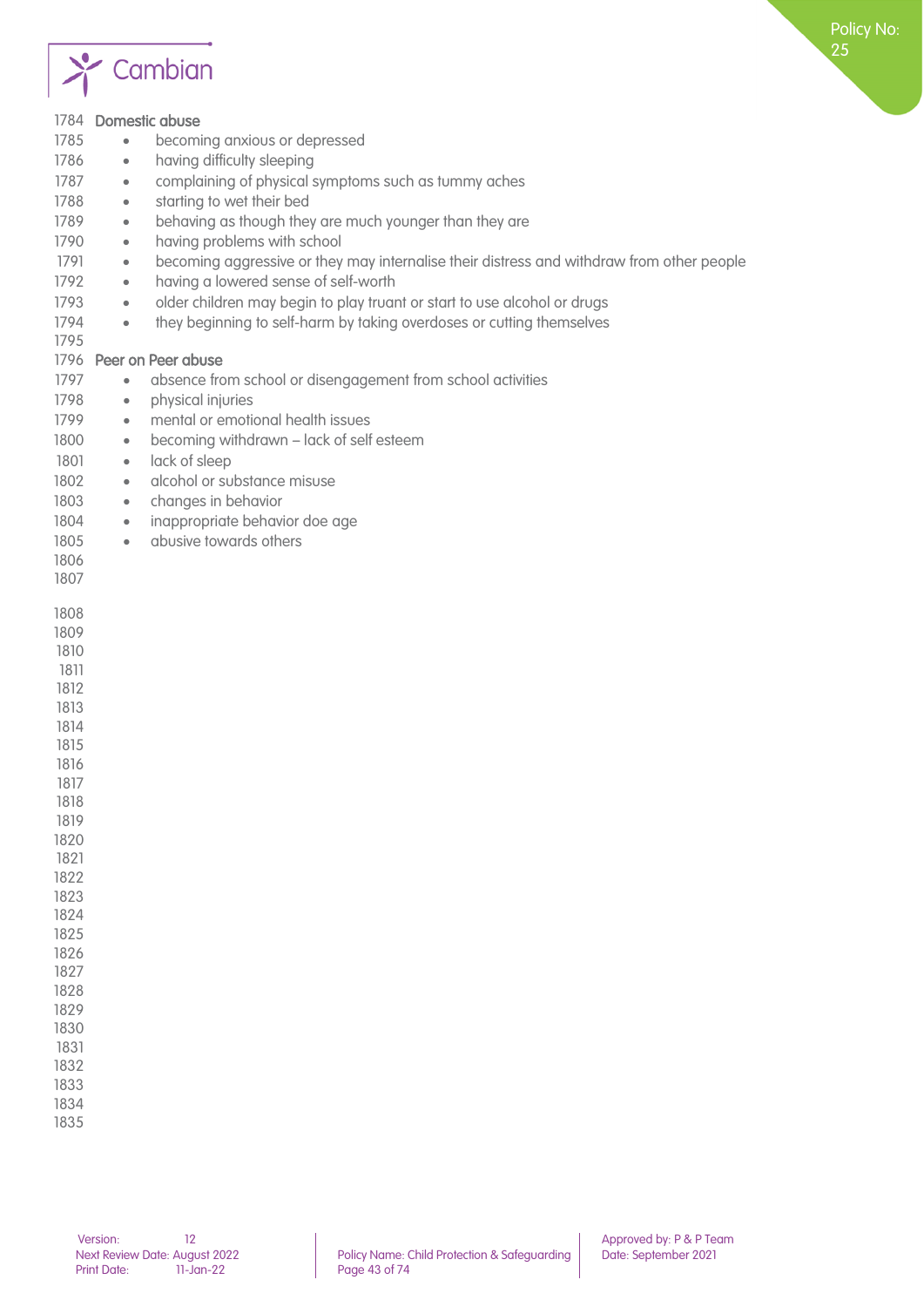

## 1826 pendix 7: Signs that someone could be an abuser

| 1837         | $\bullet$ | Using restraint when it's not needed                                                                                                                |
|--------------|-----------|-----------------------------------------------------------------------------------------------------------------------------------------------------|
| 1838         | $\bullet$ | Having favourites                                                                                                                                   |
| 1839         | $\bullet$ | Giving treats, presents or money to certain people without permission from a manager                                                                |
| 1840<br>1841 | $\bullet$ | Finding ways to spend time with a particular child, young person or young adult, perhaps by working<br>longer hours or giving up free time          |
| 1842<br>1843 | $\bullet$ | Finding ways to spend time alone with a particular child, young person or young adult, for example in<br>a car or somewhere else                    |
| 1844<br>1845 | $\bullet$ | Inviting a particular child, young person or young adult at risk to their own house without permission<br>from a manager                            |
| 1846<br>1847 | $\bullet$ | Being over-friendly with a child, young person or young adult's parents or guardians without<br>permission from a manager                           |
| 1848         | $\bullet$ | Taking photos of the child, young person or young adult that aren't for work purposes                                                               |
| 1849<br>1850 | $\bullet$ | Trying to make private contact with a particular child, young person or young adult, including by text,<br>email, mobile phone, online or in letter |
| 1851         | $\bullet$ | Finding ways to have physical contact, like play-fighting or tickling                                                                               |
| 1852         | $\bullet$ | Keeping collections of toys or other items that might attract children or people at risk                                                            |
| 1853         | $\bullet$ | controlling behaviour                                                                                                                               |
| 1854         | $\bullet$ | Narcissistic characteristics                                                                                                                        |
| 1855         | $\bullet$ | bullying                                                                                                                                            |
| 1856         | $\bullet$ | being forced into a sexual act                                                                                                                      |
| 1857         | $\bullet$ | humiliation                                                                                                                                         |
| 1858         | $\bullet$ | constant yelling and shouting                                                                                                                       |
| 1859         | $\bullet$ | the threat or use of violence                                                                                                                       |
| 1860         | $\bullet$ | destroying personal items                                                                                                                           |
| 1861         | $\bullet$ | limiting contact with family, friends and work colleagues                                                                                           |
| 1862         | $\bullet$ | checking up on your whereabouts                                                                                                                     |
| 1863         | $\bullet$ | accusing the child/young person (the victim), of committing the abuse when it is the other way around.                                              |
| 1864         |           |                                                                                                                                                     |
| 1865         |           |                                                                                                                                                     |
| 1866<br>1867 |           |                                                                                                                                                     |
|              |           |                                                                                                                                                     |
| 1868<br>1869 |           |                                                                                                                                                     |
| 1870         |           |                                                                                                                                                     |
| 1871         |           |                                                                                                                                                     |
| 1872         |           |                                                                                                                                                     |
| 1873         |           |                                                                                                                                                     |
| 1874         |           |                                                                                                                                                     |
| 1875         |           |                                                                                                                                                     |
| 1876         |           |                                                                                                                                                     |
| 1877         |           |                                                                                                                                                     |
| 1878         |           |                                                                                                                                                     |
| 1879         |           |                                                                                                                                                     |
|              |           |                                                                                                                                                     |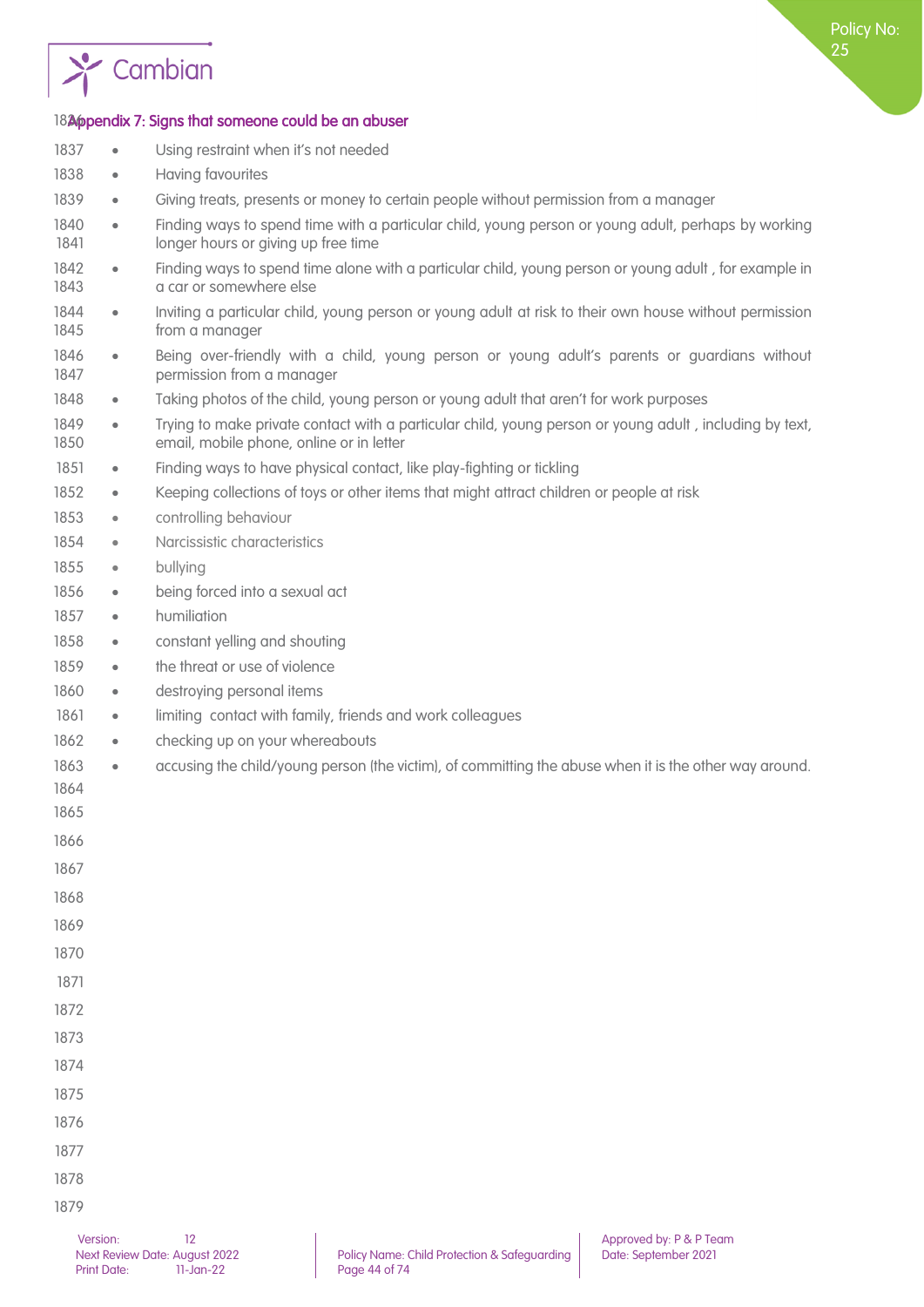

#### Appendix 8: DSL/DSL Deputy, Head/Principal (if the concern/allegation is related to staff) – actions, reporting 1881 and recording procedure

- 1882 Staff notifies the DSL /Head/Principal of their concern as soon as it is possible but no later than within 1883 1883 1 hour from the moment of disclosure/report from the child/young person/other person, completes and passes the Concern form as soon as it is possible, but no later than 24hrs from the moment of disclosure/report. If the DSL is unavailable, passes it on to the DSL Deputy. In Education, if the concern 1886 is related to the staff and the Head/Principal is not available, staff must report their concern to the DSL instead, so there is no delay in reporting of the concern. The DSL will then liaise with the Head/Principal 1888 to agree on the next step. Services using Behaviour Watch: staff must report their concern verbally before completing the Concern/Safeguarding slip in the system.
- DSL/DSL Deputy or Head/Principal (depending on who will lead on the case) enters the concern details 1891 on the 25.07. Central Log of Concerns and Safeguarding and inserts the concern reference number on 1892 the Concern Form. Services using Behaviour Watch – DSL/DSL Deputy or Head/Principal reviews the concern and decides on the next step which may lead to Safeguarding Tracking Pack being opened (Safeguarding Tracking Pack is built as part of the concern slip should the case proceed to safeguarding).
- 1896 If it is deemed to be a child protection/safeguarding (children and adults) matter the DSL/DSL Deputy or Head/Principal will then also additionally allocate the next sequential Safeguarding Reference 1898 number on the 25.07. Central Log of Concerns and Safeguarding, write this number on the Concern form and immediately (or at least within one hour of receiving the concern form, make a referral to the local Safeguarding Authority and the Local Authority Designated Officer (LADO) where required, to discuss the allegation and agree a course of action. DSL/DSL Deputy or Head/Principal using the Behaviour Watch system will progress to the next stage – Safeguarding part of the concern/SG slip which is only accessible to the Safeguarding Team.
- If the local Safeguarding Authority/LADO confirms that they do not consider the matter to be a safeguarding concern, then the date and time of the contact is recorded on the Concern Form and on the Central Log of Concerns and Safeguarding and it is marked as a Safeguarding Level 1 – Initial Informal Investigation. The Head of Service/Head/Principal/DSL/DLS Deputy MUST ensure that a member of their Senior Management Team is assigned to look into the concern. The review must be recorded and outcomes shared with the people involved. Feedback from the review session MUST be provided to local Safeguarding Authority/LADO. Services using the Behaviour Watch system will follow 1911 the same set of steps apart from populating the Central Log of Concerns and Safeguarding as the log can be generated by the system using chosen filtering criteria.
- It is important to allocate a Safeguarding reference on the log even if no further action needs to be taken. This diligent approach will ensure a clear historic record of contact with local Safeguarding Authority/LADO for any matter which is deemed by the DSL to be of concern and has been raised with the local Safeguarding Authority/LADO whichever appropriate.
- If the local Safeguarding Authority/LADO confirms that the matter is a safeguarding concern and that 1918 it requires investigation either at internal or external level then a 25.05 Safeguarding Tracking pack must be opened with the next sequential Safeguarding Reference included on the form and details as 1920 such entered on the central log.
- Services using the Behaviour Watch system where a concern progresses to Safeguarding Tracking Pack being opened, a one record will be created including the original concern, with the whole document having the same slip number.

Policy No: りに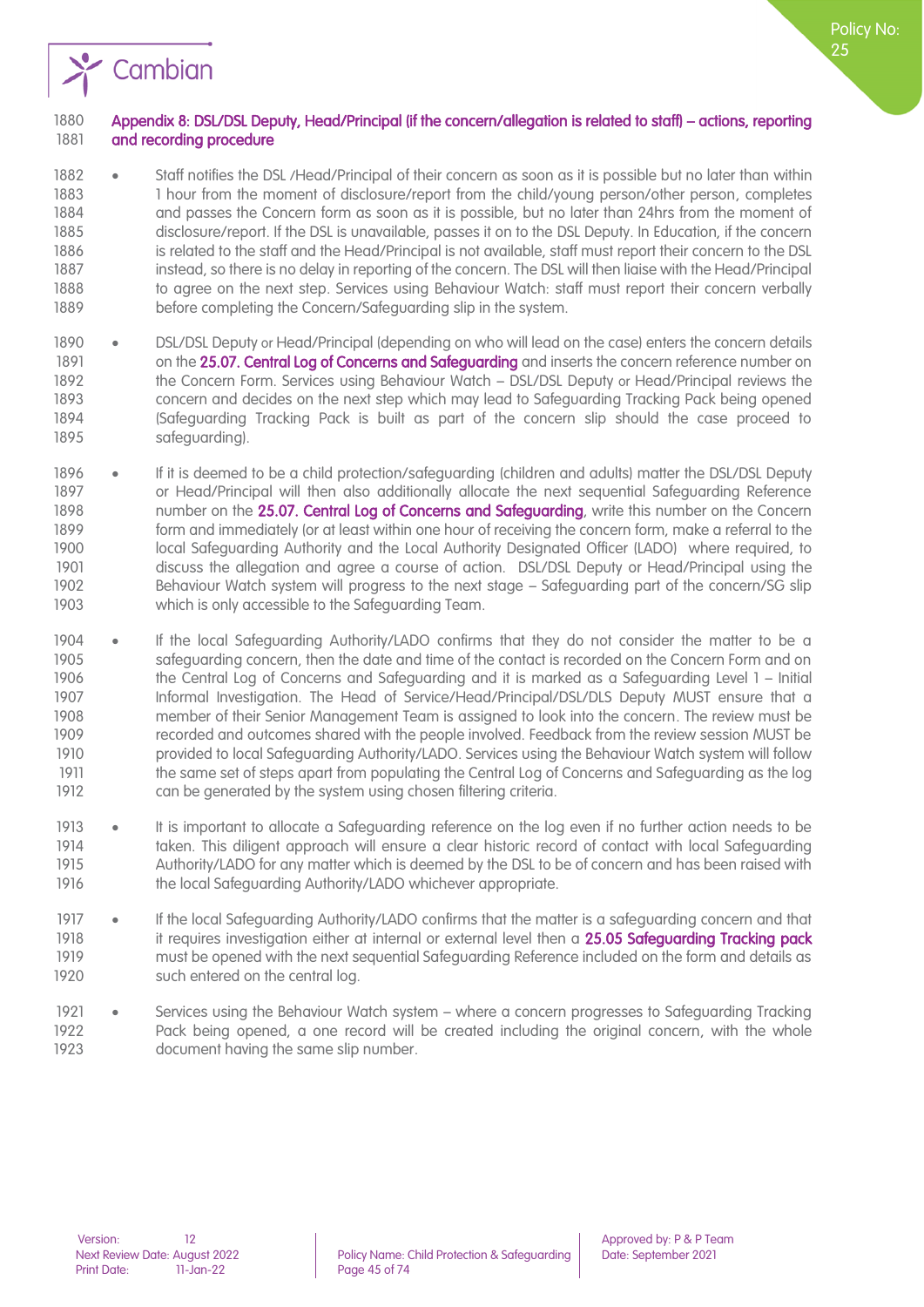

Policy No:

 file/Behaviour Watch – Concern/SG module. • In the case of serious harm, and/or the child/young person or young adult is in immediate danger the local Police should be informed immediately as well and they can take immediate protective action as necessary.

schools will update relevant Directors. This original form will be saved in the Safeguarding

- 1936 If the matter is a more general concern then ensure that the 'Action Taken' log on the concern form is completed and the form is filed within the Safeguarding file. Either way the form must be signed by 1938 the DSL/DSL Deputy or Head/Principal. Services using the Behaviour Watch system can use Concern/Safeguarding 'Other' slip to record concerns which are not related to children/young people, staff or children/young people and staff.
- 1941 The relevant concern form should be referenced in the Individual's 25.01 Index form for Individual 1942 concern/safeguarding file and the site's 25.07 Central Log of Concerns and Safeguarding. Services using Behaviour Watch will be able to filer information per chosen criteria and also generate reports per each child/young person in the school, college, children's or care homes.
- 1945 All information relating to the Safeguarding concern is recorded on the 25.05 Safeguarding Tracking Pack /Behaviour Watch Concern/SG module.
- The Safeguarding Concern will remain open until local Safeguarding Authority/LADO have confirmed in writing that the concern is closed and Responsible/Nominated Individual and Regional Education Manager in day schools has signed the Safeguarding tracking pack to confirm that the investigation is completed in full and can be closed. The Safeguarding will remain open until both elements of sign-**off have been completed.** Once the Safeguarding tracking Pack is signed, it MUST be filed in the 1952 Safeguarding file.
- If it is believed that the Individual is in imminent danger urgent advice should be sought from the Local Authority and/or the police. The individual can be kept in their care home or on the school/college site fully supported (e.g. if they are a day student) if advised to do so.
- 1956 The parent/carers should be informed and a decision should be made with the Local Authority and the Police about what action is to be taken and whom by.
- If the DSL/DSL Deputy or Head/Principal is unsure about what the Individual has said or what has been said by others they can phone the Local Authority to discuss concerns. To do so would not constitute an abuse referral but may help to clarify the situation but they must record all details of any conversation and advice received on a concern form. He/she can then move to a formal referral or 1962 actively monitor the situation.
- 1963 The local Safeguarding Authority/LADO will oversee any subsequent investigation of any suspicion or allegation of abuse directed against anyone working within the establishment. The establishment MUST not internally investigate any allegations of abuse without first taking instruction from the local Safeguarding Authority/LADO.
- Once agreed by local Safeguarding Authority/LADO that the provider can commence the internal management investigation (level 2), the investigation process will commence.
- Once agreed by local Safeguarding Authority/LADO that the investigation will be completed by the external agency (level 3), Head of Service/Head/Principal /DSL/DSL Deputy will take appropriate steps to assist the external agency to ensure the investigation is completed without a delay.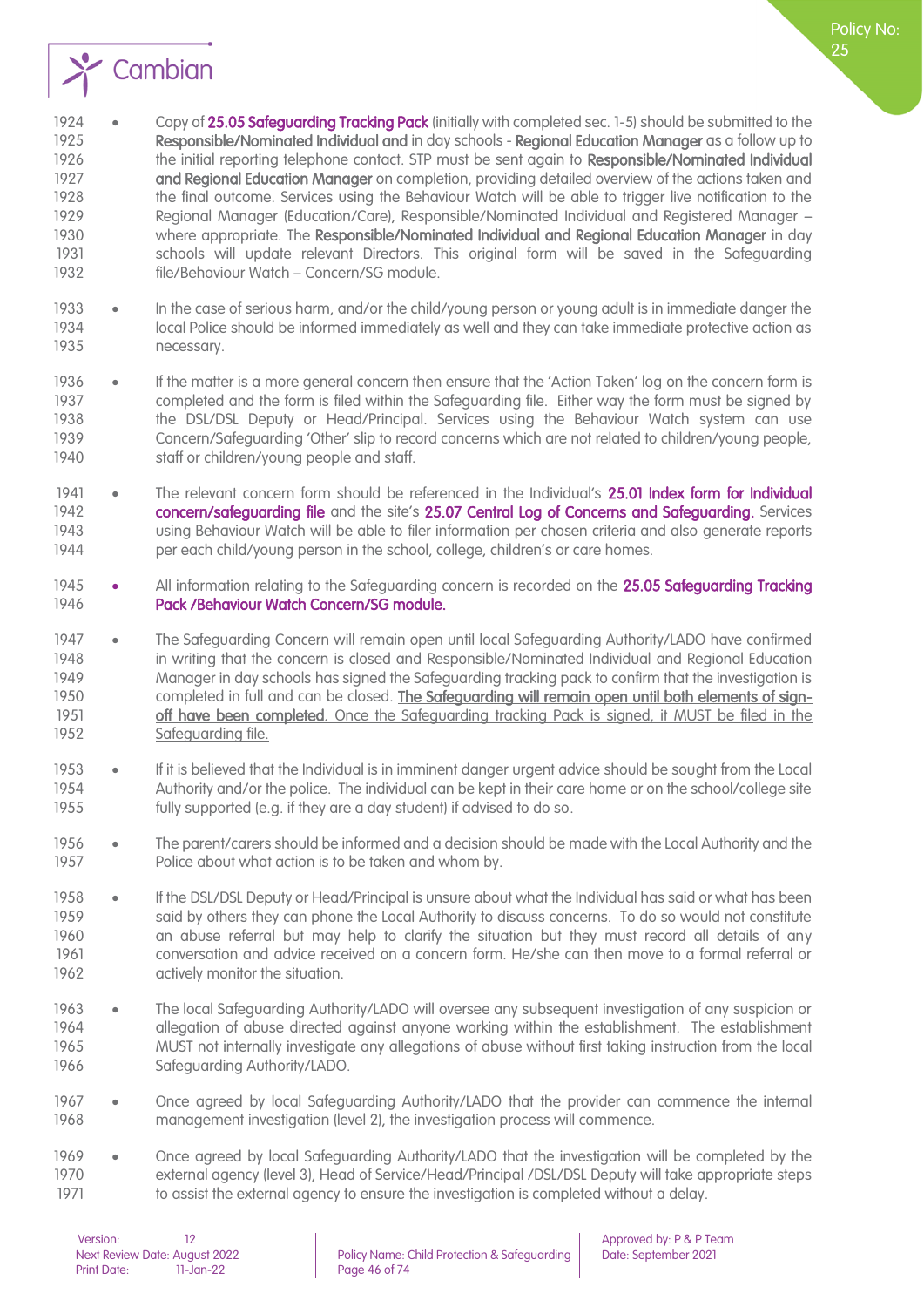

 • If as the result of an investigation there has been a substantiated allegation against a member of staff, we will work with the local Safeguarding Authority/LADO to determine whether there are any 1977 improvements to be made to our safeguarding policy, procedures and practice to prevent similar events in the future. Also we will work with our internal Human Resources department and may 1979 commence proceedings under GHR 27. Disciplinary policy and procedure.

- 1980 We will co-operate entirely with any investigation carried out by the Local Authority and/or the Police. Records are kept of all conversations as part of the investigation process and made available as required.
- 

Policy No: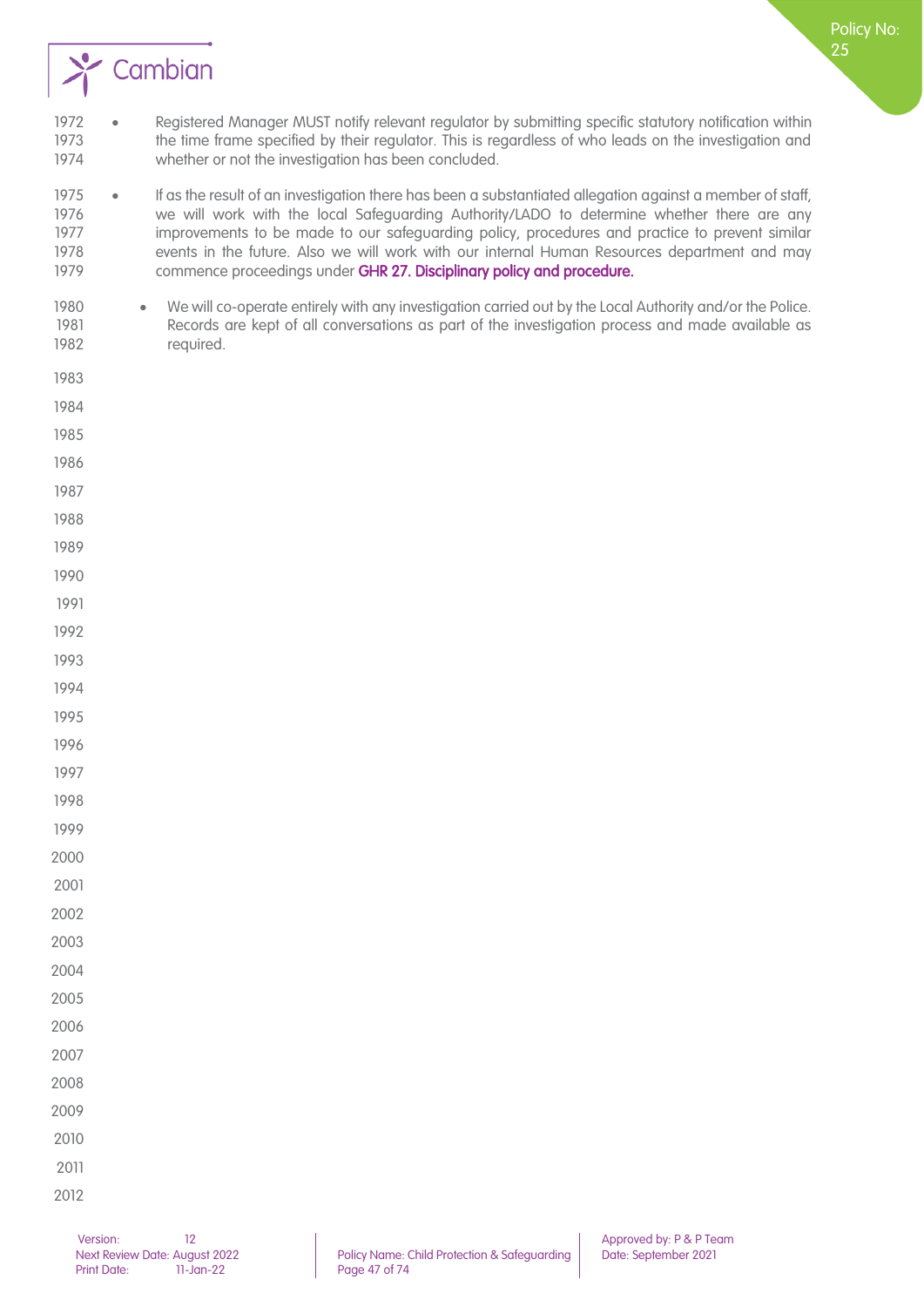

#### 20Appendix 9: Key contacts

| 2014<br>20DSL is Louisa Burden                    |                                                                        |        |                                                                                                            |
|---------------------------------------------------|------------------------------------------------------------------------|--------|------------------------------------------------------------------------------------------------------------|
| 2016                                              |                                                                        | Email: |                                                                                                            |
| 201elephone (24hrs) 07584 020825<br>2018          |                                                                        |        | louisa.burden@cambiangroup.com                                                                             |
| 20DSL Deputy is Kate Landells<br>2020             |                                                                        |        |                                                                                                            |
| 20 Zelephone (24hrs) 07834 328501                 |                                                                        |        | Email: kate.landells@cambiangroup.com                                                                      |
| 2022                                              |                                                                        |        |                                                                                                            |
| 20DSL Deputy is Kirsty Marsden<br>2024            |                                                                        |        |                                                                                                            |
| 20Telephone (24hrs)<br>2026                       | 07917 152596                                                           |        | Email: kirsty.marsden@cambiangroup.com                                                                     |
| 2008L Deputy is Greg Jagger<br>2028               |                                                                        |        |                                                                                                            |
| 20 <b>Telephone (24hrs)</b><br>2030               | 07917 653701                                                           |        | Email: greg.jagger@cambiangroup.com                                                                        |
| 2032                                              |                                                                        |        | 203 Utside of hours please refer to your school/home on-call rota and 24/7 contact number.                 |
| 20Präncipal / Home Manager<br>2034                |                                                                        |        |                                                                                                            |
| 20 Telephone (24hrs) 07834 328501<br>2036         |                                                                        |        | Email: kate.landells@cambiangroup.com                                                                      |
| 20Managing Director is Andrew Sutherland          |                                                                        |        |                                                                                                            |
| 2038<br>20 Jelephone (24hrs)                      |                                                                        |        | Email: andrew.sutherland@cambiangroup.com                                                                  |
| 2040                                              |                                                                        |        |                                                                                                            |
| 2042                                              | 20Gioup Executive Director - Children's Services is Jeremy Wiles       |        |                                                                                                            |
| 2048lephone: 079190232207                         |                                                                        |        | Email: Jeremy. Wiles@caretech-uk.com                                                                       |
| 2044<br>2046                                      |                                                                        |        | 20@Fganisation's Strategic Safeguarding Lead is Amanda Sherlock - Group Executive Director - Compliance    |
| 207 Telephone: 01707 601 800<br>2048              |                                                                        |        | Email: Amanda.Sherlock@caretech-uk.com                                                                     |
|                                                   |                                                                        |        | 20Representative, Proprietor - Caretech Education Services is Andrew Sutherland - MD of Education Services |
| 2050<br>20 Telephone: 07701314378<br>2052         |                                                                        |        | Email: Andrew.Sutherland@caretech-uk.com                                                                   |
| 20 <b><i><u>E6cal</u></i></b> authority           |                                                                        |        |                                                                                                            |
| 2054                                              | 2055 mpshire Local Authority & Hampshire Safeguarding Partners         |        |                                                                                                            |
| 2056lephone 0300 555 1384 / 0845 603 5620<br>2057 |                                                                        | Email  | childrens.services@hants.gov.uk                                                                            |
| 2059                                              | 2068fice hours: Monday to Thursday 9:00am-5:15pm, Friday 9:00am-5:00pm |        |                                                                                                            |
| 206@mpshire police 0845 0454545                   |                                                                        |        |                                                                                                            |
| 2061<br>2063                                      | 2062e non-emergency police telephone number is: 101                    |        |                                                                                                            |
| 205dr young people under the age of 18:           |                                                                        |        |                                                                                                            |
| 2065<br>2067                                      | 2066e Local Authority Designated Officer (LADO) is Mark Blackwell      |        |                                                                                                            |
| 2068lephone Office hours: 01962 876364            |                                                                        |        |                                                                                                            |
|                                                   |                                                                        |        | 2069broard of office hours/weekends, the emergency duty team can be contacted on: 0845 6004555             |
|                                                   |                                                                        |        |                                                                                                            |

Print Date: 11-Jan-22 Page 48 of 74

Next Review Date: August 2022 Policy Name: Child Protection & Safeguarding Date: September 2021

Version: 12 Approved by: P & P Team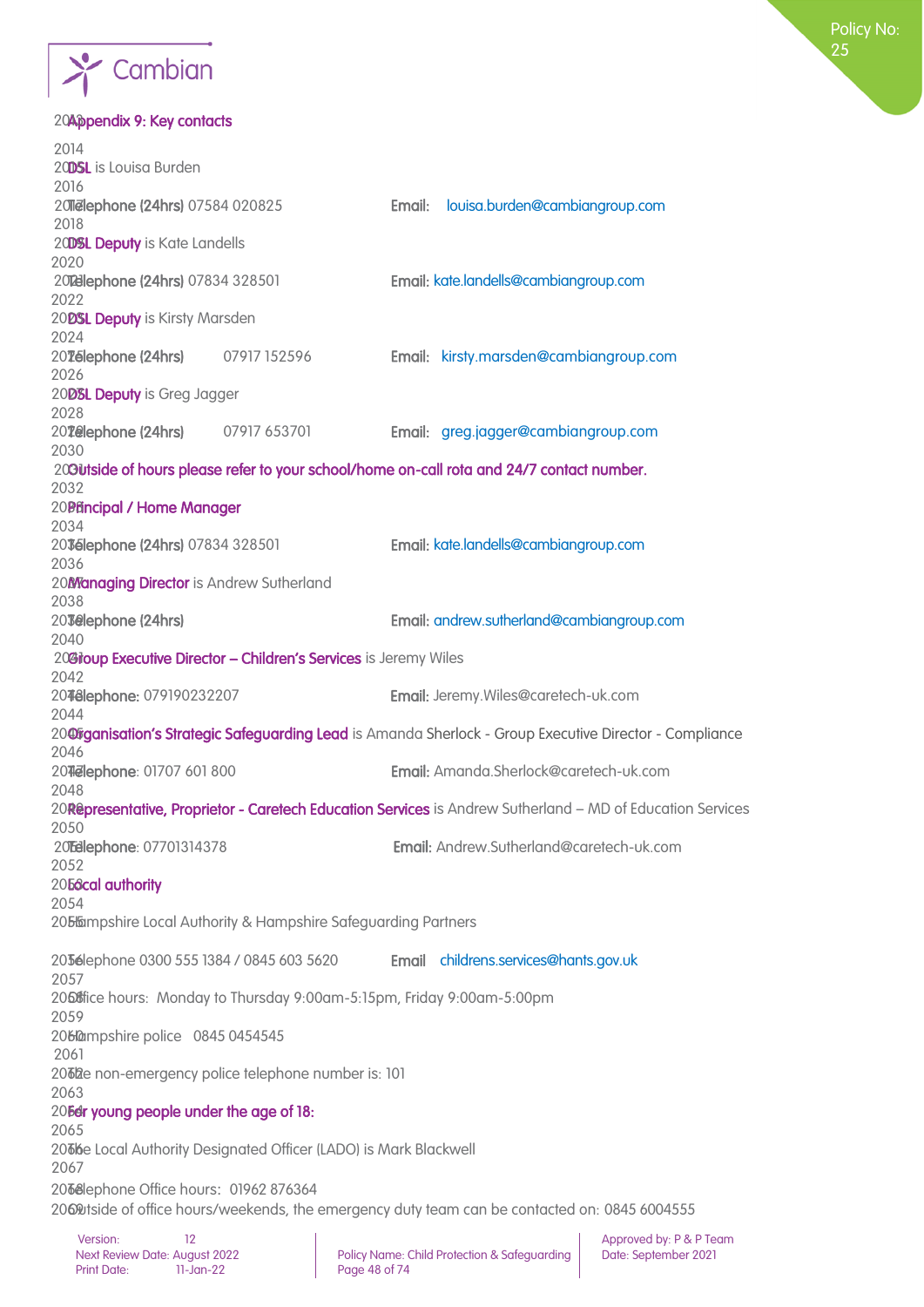

| 2070<br>20 Zidcal Safeguarding Children Partners/ Local Safeguarding Adult's Board<br>2072e name, address and contact details for the Local Safeguarding Board is as follows:<br>2073<br>20Telephone (24hrs): 0300 555 1386 / 01329 316192<br>2075<br>2076 |
|------------------------------------------------------------------------------------------------------------------------------------------------------------------------------------------------------------------------------------------------------------|
| 2077                                                                                                                                                                                                                                                       |
| 2078                                                                                                                                                                                                                                                       |
| 2079                                                                                                                                                                                                                                                       |
| 2080                                                                                                                                                                                                                                                       |
| 2081                                                                                                                                                                                                                                                       |
| 2082                                                                                                                                                                                                                                                       |
| 2083                                                                                                                                                                                                                                                       |
| 2084                                                                                                                                                                                                                                                       |
| 2085                                                                                                                                                                                                                                                       |
| 2086                                                                                                                                                                                                                                                       |
| 2087                                                                                                                                                                                                                                                       |
| 2088                                                                                                                                                                                                                                                       |
| 2089                                                                                                                                                                                                                                                       |
| 2090                                                                                                                                                                                                                                                       |
| 2091                                                                                                                                                                                                                                                       |
| 2092                                                                                                                                                                                                                                                       |
| 2093                                                                                                                                                                                                                                                       |
| 2094                                                                                                                                                                                                                                                       |
| 2095                                                                                                                                                                                                                                                       |
| 2096                                                                                                                                                                                                                                                       |
| 2097                                                                                                                                                                                                                                                       |
| 2098                                                                                                                                                                                                                                                       |
| 2099                                                                                                                                                                                                                                                       |
| 2100                                                                                                                                                                                                                                                       |
| 2101                                                                                                                                                                                                                                                       |
| 2102                                                                                                                                                                                                                                                       |
| 2103                                                                                                                                                                                                                                                       |
| 2104                                                                                                                                                                                                                                                       |
| 2105                                                                                                                                                                                                                                                       |
|                                                                                                                                                                                                                                                            |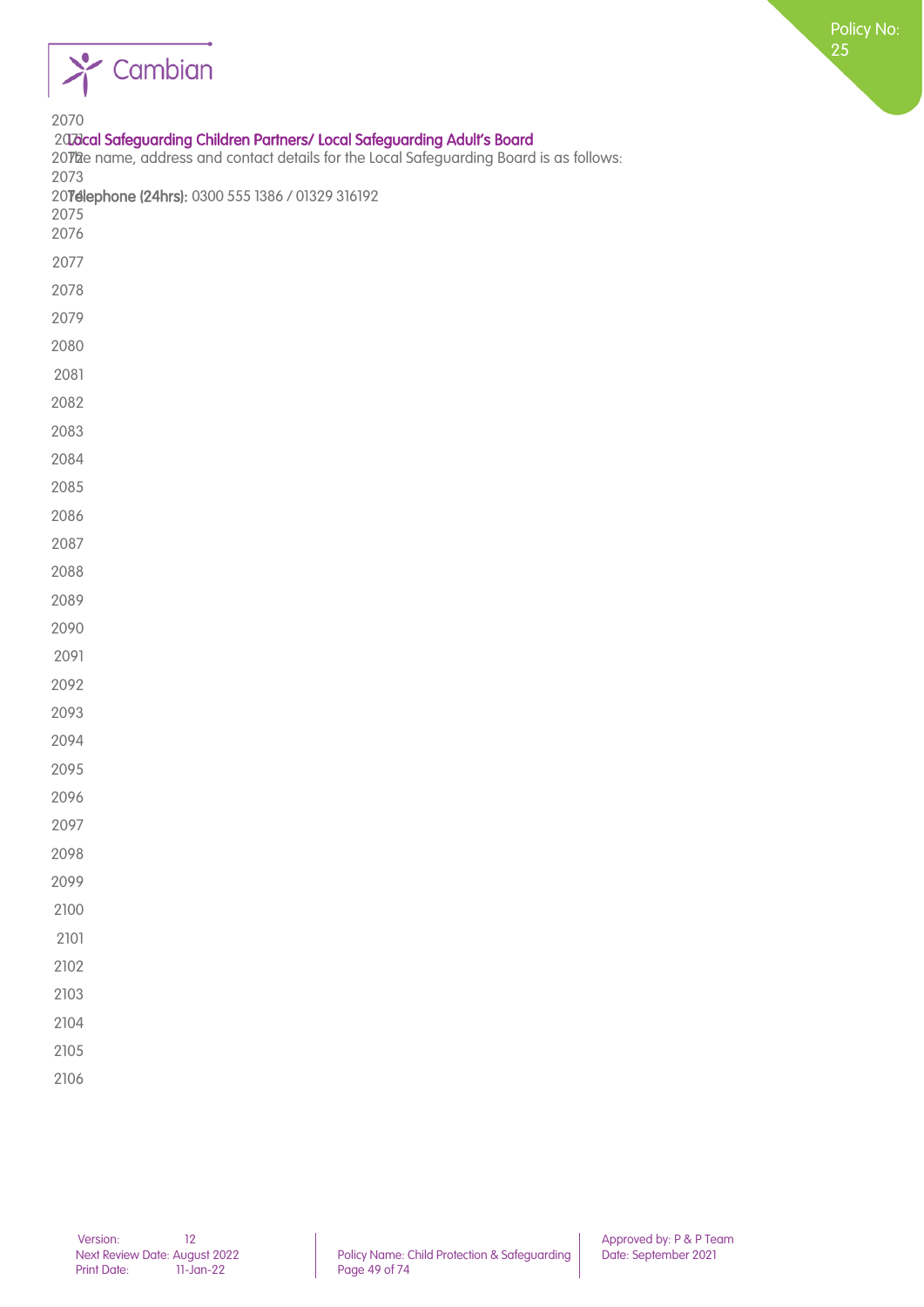

Appendix 10. Safeguarding in children's Services - illustration

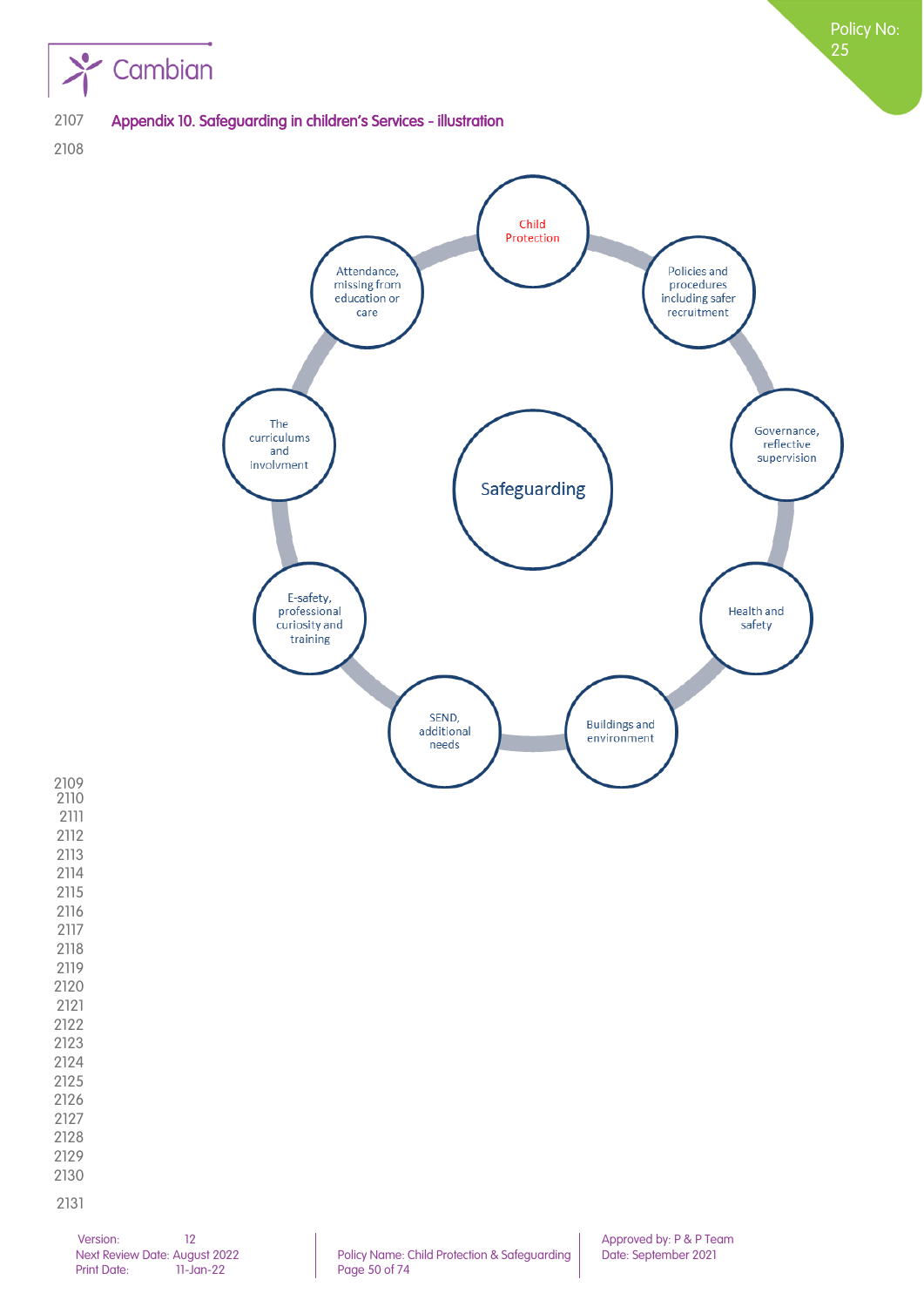

#### 2132Appendix 11. Further Safeguarding information – what everyone needs to know

#### Contextual safeguarding

- 9.1. Contextual Safeguarding is 'an approach to understanding, and responding to, young people's experiences of significant harm beyond their families. It recognises that the different relationships that young people form in their neighbourhoods, schools, colleges, children's/care homes and online can feature violence and abuse. Parents and carers have little influence over these contexts, and young people's experiences of extra-familial abuse can undermine parent-child relationships. Therefore children's social care practitioners need to engage with individuals and sectors who do have influence over/within extra- familial contexts, and recognise that assessment of, and intervention with, these spaces are a critical part of safeguarding practices. Contextual Safeguarding, therefore, expands the objectives of child protection systems in recognition that young people are vulnerable to abuse in a range of social contexts'.
- 9.2. All staff should be aware that safeguarding incidents and/or behaviours can be associated with factors outside the school or college and/or can occur between children outside of these environments. All staff, but especially the DSL (and deputies) should consider whether children are at risk of abuse or exploitation in situations outside their families. Extra-familial harms take a variety of different forms and children can be vulnerable to multiple harms including (but not limited to) sexual exploitation, criminal exploitation, and serious youth violence (KCSiE2021). Further advice for schools and colleges is provided 2150 in the [Home Office's Preventing youth violence and gang involvement](https://assets.publishing.service.gov.uk/government/uploads/system/uploads/attachment_data/file/418131/Preventing_youth_violence_and_gang_involvement_v3_March2015.pdf) and its Criminal exploitation of [children and vulnerable adults: county lines guidance](https://www.gov.uk/government/publications/criminal-exploitation-of-children-and-vulnerable-adults-county-lines/criminal-exploitation-of-children-and-vulnerable-adults-county-lines)
- 9.3. Children's social care assessments should consider where children are being harmed in contexts outside the home (family home, children's/care home), so it is important that schools, colleges and children's/care homes provide as much information as possible as part of the referral process. This will allow any assessment to consider all the available evidence and enable a contextual approach to 2156 address such harm. More information about Contextual safequarding can be found on [NSPCC website.](https://learning.nspcc.org.uk/news/2019/october/what-is-contextual-safeguarding)
- 2157 9.4. We will consider the various factors that have an interplay with the life of any child/young person about whom we have concerns within the setting and the level of influence that these factors have on their ability to be protected and remain free from harm particularly when it comes to child exploitation or criminal activity.
- 9.5. Whilst this term applies to this specific definition, the notion of considering a child/young person within a specific context is also important. What life is like for e.g. day/part time/38 weeks student outside the school, college, children's/care home gates, within their family home when they visit (children attending residential education), within the family (day students) and within the community (extracurricular off site activities, events, groups and clubs) are key considerations when the DSL is looking at any concerns.
- Bullying 2168 9.6. Our approach to bullying is set out in a separate 0.21. Anti - bullying policy and procedure acknowledges that to allow or condone bullying may lead to consideration under child protection procedures. Bullying is a safeguarding matter that if left unresolved can become a child protection matter. Our settings take seriously any bullying concerns and both investigate and take action to protect 2172 Individuals where appropriate.
- Peer on peer (child on child) abuse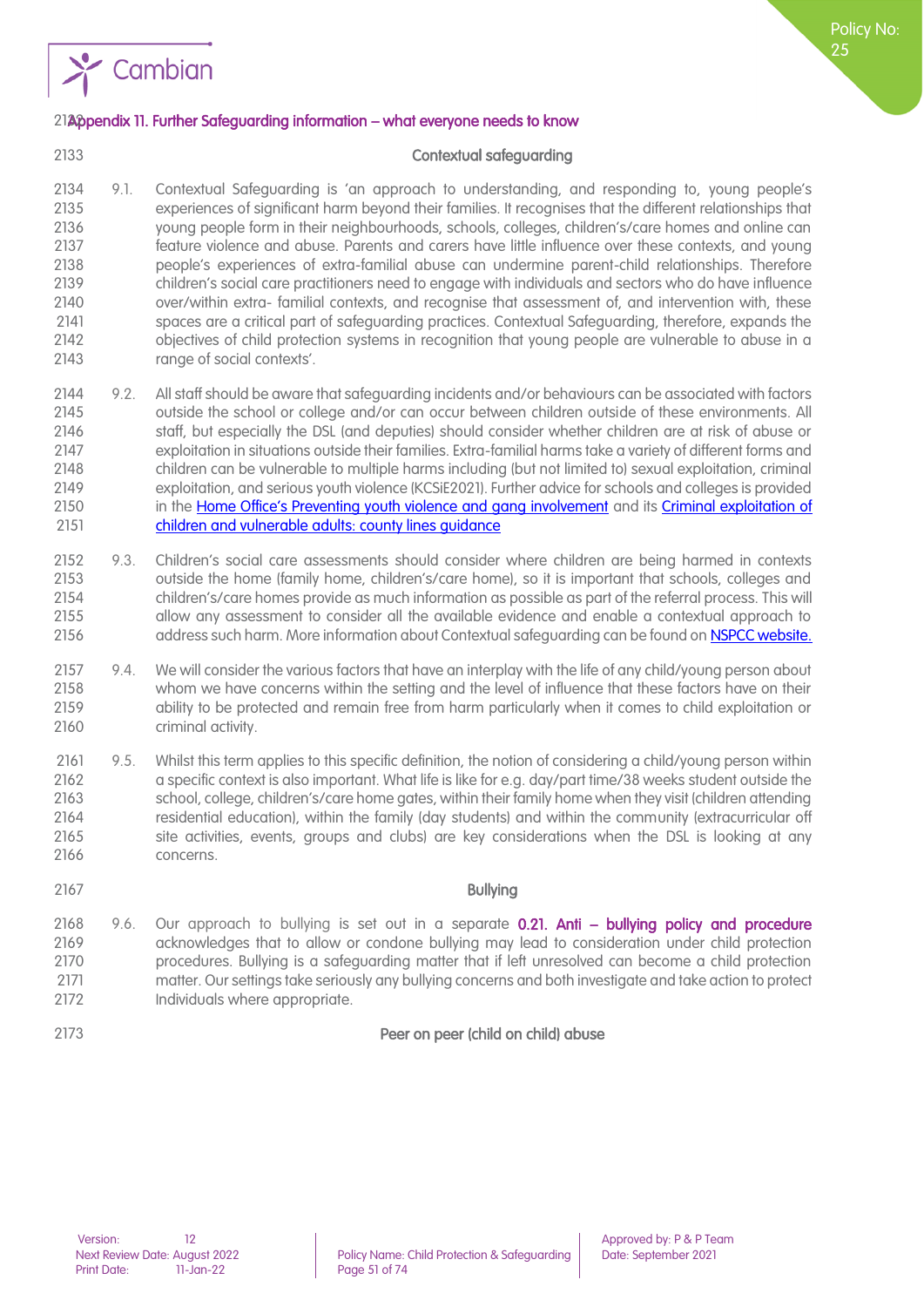

 9.7. Boarding schools, residential special schools, residential colleges and children's homes and care homes for young adults attending education (FE colleges) have additional factors to consider with 2176 regard to safeguarding. Schools and colleges that provide such residential accommodation and/or are registered as children's homes should be alert to signs of abuse in such settings (for example, inappropriate pupil or student relationships and the potential for peer on peer abuse, particularly in schools and colleges where there are significantly more girls than boys or vice versa) and work closely with the host local authority and, where relevant, any local authorities that have placed their children there. All residential setting within the Organisation children's service will continuously maintain their communication with the internal and external Education providers to ensure the additional factors are being considered and any concerns shared in a timely manner and with the right people.

- 9.8. All staff should be aware that children can abuse other children (often referred to as peer on peer abuse) and that it can happen both inside and outside of school/college/children's/care home and online. It is important that all staff recognise the indicators and signs of peer on peer abuse and know how to identify it and respond to reports. In some schools, colleges, children's / care homes site – based or regional members of therapy teams might need to be involved and support the SLT to identify the most effective ways of communication with the child/young person who may have potentially been 2190 the victim of Peer on Peer abuse and who instigated it.
- 9.9. It must be recognised that children and young people would require varied approaches and communication mechanisms to be present and available so they can report abuse. Children must be regularly reassured that their concern/reports will be treated seriously every time they report it.
- 9.10. Children needs to be told what will happen from the moment their concern is shared, so the lack of knowledge of what may happen next will not prevent them from sharing their concern/s in the future. Children need to know that that their concerns will be investigated and dealt with. Child's/young person's preference in terms of how feedback should be provided must be taken into consideration so 2198 this can be planed for in advance.
- 2199 9.11. The communication with each child throughout the process of Peer on peer abuse investigation must<br>2200 be reaular, proportionate and take place using suitable communication. be regular, proportionate and take place using suitable communication.
- 2201 9.12. In [Ofsted review of sexual abuse in schools and colleges](https://www.gov.uk/government/publications/review-of-sexual-abuse-in-schools-and-colleges), young people stated that some of them didn't receive timely and appropriate support from the school/college, hence the communication and support must become one of the critical points of a significant priority to those responding to and those managing peer on peer abuse cases including those of a sexual nature. Other consideration for all providers were:
- to assume it is happening here and plan accordingly
- work on and strengthen the whole school, college, children's/care home approach to developing a safeguarding culture
- 2209 to ensure staff model respectful behaviour
- to ensure children and young people are clear about acceptable and unacceptable behaviour
- 2211 to ensure children/young people are confident to ask for help
- to ensure carefully planned and implemented RSHE curriculum
- to ensure the behavioural approach with sanctions & interventions for poor behaviour
- to have mechanisms to support students who need it in the way they need it
- to ensure staff have access to suitable training & that there are clear expectation for staff and Managers
- 2217 to ensure pupil's voice in heard and responded to

Policy No: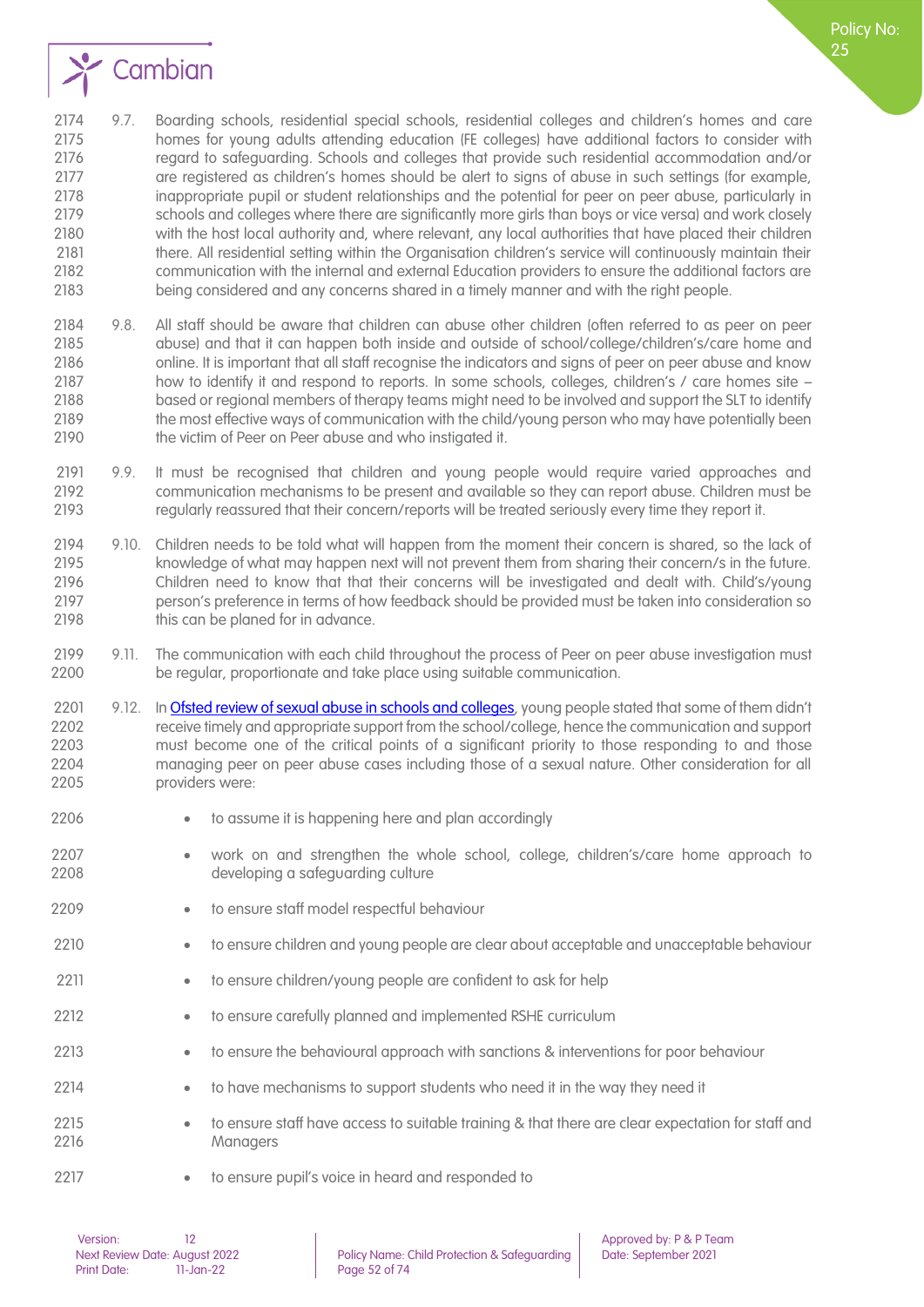

- to ensure DSLs have some protected time to engage with local safeguarding partners and LADOs, so those relationships can be strengthen
- to ensure staff follow the guidance in Keeping Children Safe in Education
- 9.13. All staff should understand, that even if there are no reports in their schools or colleges it does not mean it is not happening, it may be the case that it is just not being reported. As such it is important if staff have any concerns regarding peer on peer abuse they should speak to their DSL (or deputy).
- 2225 9.14. The Organisation has zero tolerance approach to any type of abuse including sexual violence and<br>2226 harassment. Staff must NOT take the view that it doesn't not happen in their setting. It is essential that harassment. Staff must NOT take the view that it doesn't not happen in their setting. It is essential that all staff understand the importance of challenging inappropriate behaviours between peers, many of which are listed below, that are actually abusive in nature. Downplaying certain behaviours, for example dismissing sexual harassment as "just banter", "just having a laugh", "part of growing up" or "boys being boys" can lead to a culture of unacceptable behaviours, an unsafe environment for 2231 children and in worst case scenarios a culture that normalises abuse leading to children accepting it<br>2232 as normal and not comina forward to report it. as normal and not coming forward to report it.
- 2233 9.15. The Organisation recognises that it is more likely that girls will be victims and boys' perpetrators, but<br>2234 that all peer on peer abuse is unacceptable and will be taken seriously. It is essential that all vi that all peer on peer abuse is unacceptable and will be taken seriously. It is essential that all victims are reassured that they are being taken seriously and that they will be supported and kept safe.
- 9.16. Peer on peer abuse is most likely to include, but may not be limited to:
- bullying (including cyberbullying, prejudice-based and discriminatory bullying);
- abuse in intimate personal relationships between peers
- physical abuse such as hitting, kicking, shaking, biting, hair pulling, or otherwise causing physical harm (this may include an online element which facilitates, threatens and/or encourages physical abuse)
- sexual violence, such as rape, assault by penetration and sexual assault; (this may include an online 2244 element which facilitates, threatens and/or encourages sexual violence). For further information<br>2245 about sexual violence see Annex B. about sexual violence see **Annex B.**
- sexual harassment, such as sexual comments, remarks, jokes and online sexual harassment, which may be standalone or part of a broader pattern of abuse; For further information about sexual 2248 harassment see [Annex B.](https://assets.publishing.service.gov.uk/government/uploads/system/uploads/attachment_data/file/999348/Keeping_children_safe_in_education_2021.pdf)
- causing someone to engage in sexual activity without consent, such as forcing someone to strip, touch themselves sexually, or to engage in sexual activity with a third party
- consensual and non-consensual sharing of nudes and semi nudes images and or videos (also known as sexting or youth produced sexual imagery). For more information about this read UKCIS 2253 guidance: [Sharing nudes and semi-nudes advice for education settings.](https://www.gov.uk/government/publications/sharing-nudes-and-semi-nudes-advice-for-education-settings-working-with-children-and-young-people/sharing-nudes-and-semi-nudes-how-to-respond-to-an-incident-overview)
- Upskirting ( For further information about upskirting see Annex B) which typically involves taking a picture under a person's clothing without their permission, with the intention of viewing their genitals or buttocks to obtain sexual gratification, or cause the victim humiliation, distress or alarm; and
- 9.17. initiation/hazing type violence and rituals (this could include activities involving harassment, abuse or humiliation used as a way of initiating a person into a group and may also include an online element)
- 9.18. Staff must be clear as to the school/college's/home's procedures with regards to peer on peer abuse and the important role they have to play in preventing it and responding where they believe a child may be at risk from it.
- 9.19. All Individuals will be provided with safeguarding information in a format which is appropriate for their understanding and communication. This may take the form of posters or a leaflet/booklet.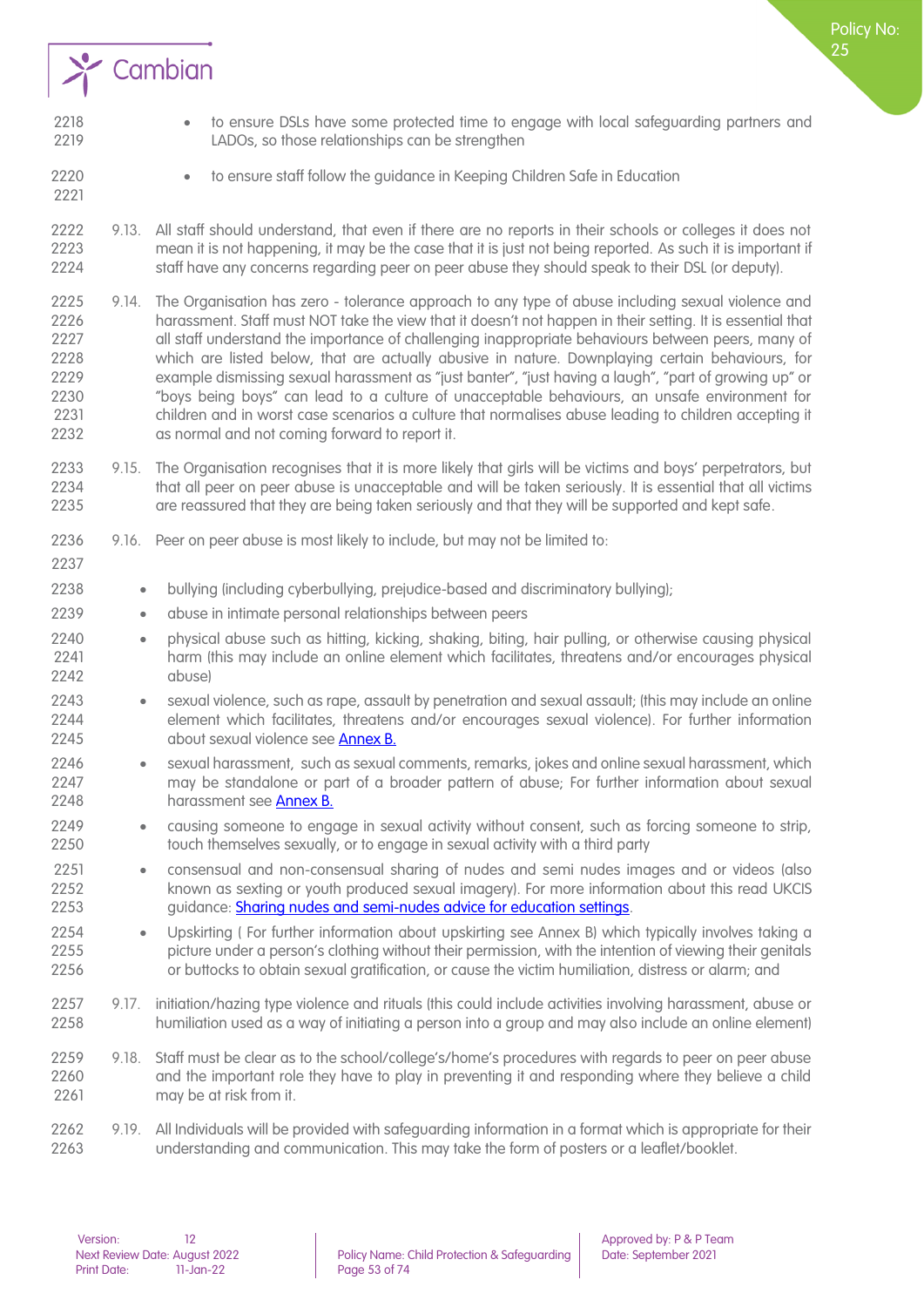

2264 9.20. All contact behaviours that have a sexual nature to them such as pushing or rubbing against, grabbing bottoms, breasts or genitals, pinging or flicking bras, lifting skirts or pulling down trousers will be challenged by staff and appropriate levels of action, which may include disciplinary action will be taken. This is to ensure children/young people and staff are clear that these behaviours will not be tolerated or acceptable. However, it is critical to state that some children with cognitive impairment may not be 2269 able to fully understand how children on the receiving end of such behaviour may feel, therefore staff will work with each of the children affected by the situation in order to enhance their understanding of the seriousness of their behaviour, so any behaviour of such nature in the future can be prevented.

#### Serious violence

Policy No:

- 9.21. All staff should be aware of the indicators, which may signal children are at risk from, or are involved with serious violent crime. These may include increased absence from school, a change in friendships or relationships with older individuals or groups, a significant decline in performance, signs of self- harm or a significant change in wellbeing, or signs of assault or unexplained injuries. Unexplained gifts or new possessions could also indicate that children have been approached by, or are involved with, individuals associated with criminal networks or gangs and may be at risk of criminal exploitation.
- 2279 9.22. All staff should be aware of the range of risk factors which increase the likelihood of involvement in serious violence, such as being male, having been frequently absent or permanently excluded from school, having experienced child maltreatment and having been involved in offending, such as theft or robbery. Advice for schools and colleges is provided in the Home Office's Preventing youth violence 2283 and gang involvement and its Criminal exploitation of children and vulnerable adults: county lines **guidance**.
- 2285 9.23. Sexual violence and sexual harassment between children can occur between two children of any age 2286 and sex from primary to secondary stage and into colleges. It can also occur online. It can also occur 2287 through a group of children sexually assaulting or sexually harassing a single child or group of children.
- 2288 9.24. Children who are victims of sexual violence and sexual harassment will likely find the experience<br>2289 stressful and distressing. This will, in all likelihood, adversely affect their educational attainment and stressful and distressing. This will, in all likelihood, adversely affect their educational attainment and will be exacerbated if the alleged perpetrator(s) attends the same school or college or lives in the same children's/care home. Sexual violence and sexual harassment exist on a continuum and may overlap, 2292 they can occur online and face to face (both physically and verbally) and are never acceptable. All staff working with children are advised to maintain an attitude of 'it could happen here'.
- 9.25. It is essential that all victims are reassured that they are being taken seriously and that they will be 2295 supported and kept safe. A victim should never be given the impression that they are creating a<br>2296 **problem by reporting sexual violence or sexual harassment**. Nor should a victim ever be made to feel problem by reporting sexual violence or sexual harassment. Nor should a victim ever be made to feel ashamed for making a report.
- 9.26. Reports of sexual violence and sexual harassment are extremely complex to manage. It is essential that victims are protected, offered appropriate support and every effort is made to ensure their education is not disrupted. It is also important that other children, adult students and school and college staff are supported and protected as appropriate.
- 2302 9.27. There is support available for schools and colleges. Paragraph 52 and Annex A in the Sexual [Violence and Sexual Harassment Between Children in Schools and Colleges](https://www.gov.uk/government/publications/sexual-violence-and-sexual-harassment-between-children-in-schools-and-colleges) advice provides detailed information and links to resources.
- 9.28. Staff should be aware that some groups are potentially more at risk. Evidence shows girls, children with special educational needs and disabilities (SEND) and LGBT children are at greater risk.
- 9.29. Staff should be aware of the importance of:
- 2308 challenging inappropriate behaviours;
- making clear that sexual violence and sexual harassment is not acceptable, will never be tolerated and is not an inevitable part of growing up;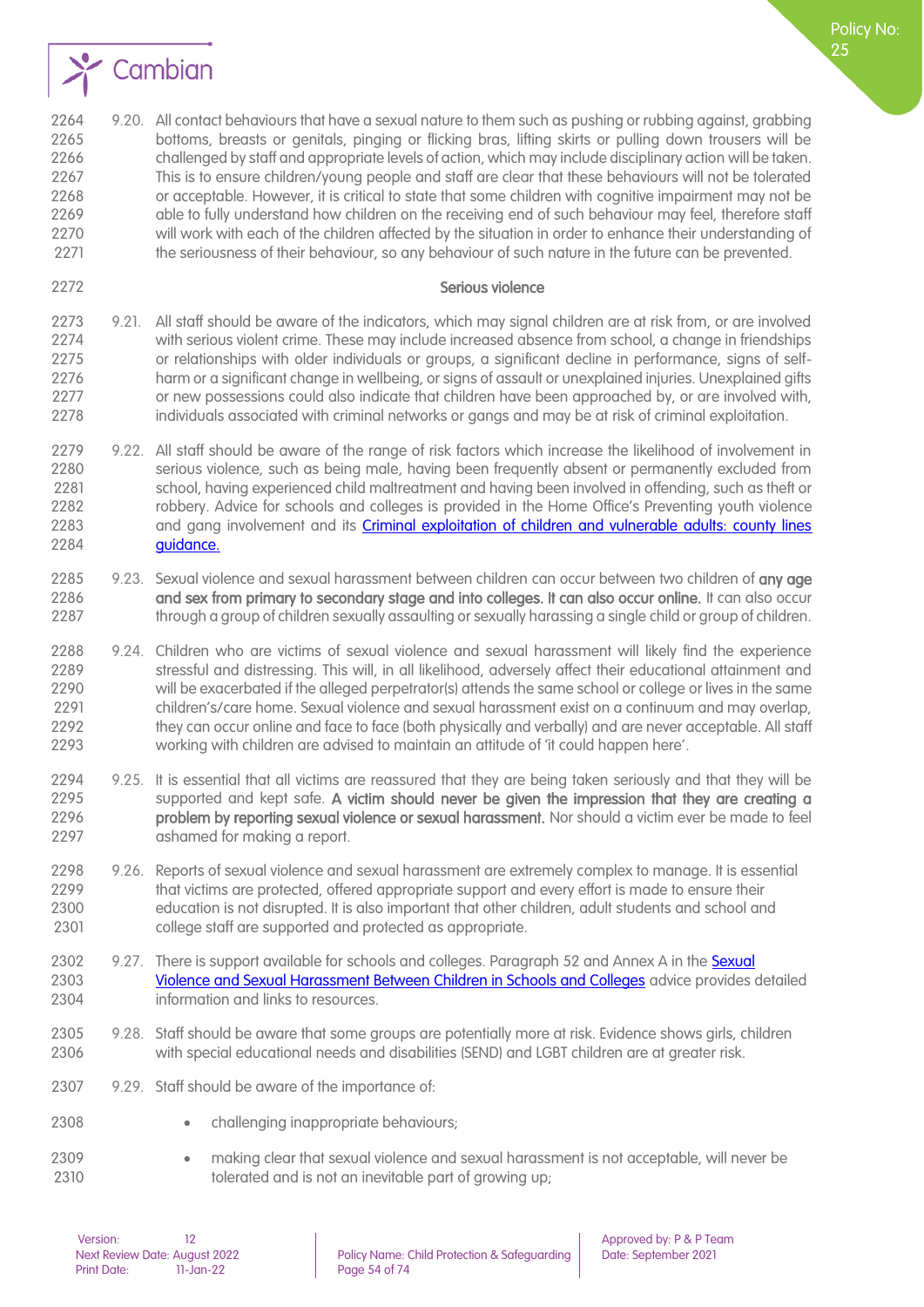

- 2311 not tolerating or dismissing sexual violence or sexual harassment as "banter", "part of growing up", "just having a laugh" or "boys being boys"; and
- challenging physical behaviours (potentially criminal in nature), such as grabbing bottoms, breasts and genitalia, pulling down trousers, flicking bras and lifting up skirts. Dismissing or tolerating such behaviours risks normalising them.
- 9.30. Children's sexual behaviour exists on a wide continuum, from normal and developmentally expected to inappropriate, problematic, abusive and violent. Problematic, abusive and violent sexual behaviour is developmentally inappropriate and may cause developmental damage. An umbrella term for these 2319 types of behaviour are often referred to as "harmful sexual behaviour". The term has been widely adopted in child protection. Harmful sexual behaviour can occur online and/or offline and can also occur simultaneously between the two. Harmful sexual behaviour should be considered in a child protection context.
- 9.31. Situations where children/young people are forced or coerced into sexual activity by peers or 2324 associates can be related with gang / serious youth violence activity but that is not always the case.<br>2325 Peer influence or peer pressure is a major factor in the decisions made by young people to join Peer influence or peer pressure is a major factor in the decisions made by young people to join particular groups. Many young people see it as a "way out" from their day to day life and feel a strong bond with their peers, one which they may be lacking at home. Examples of peer-on-peer abuse including sexualised online bullying include:
- Racist and Religious Bullying a range of hurtful behaviour, both physical and psychological, that makes a person feel unwelcome, marginalised, excluded, powerless or worthless because of their colour, ethnicity, culture, faith community, national origin or national status.
- 2332 Sexual, Sexist Bullying any behaviour, whether physical or non-physical, where sexuality or gender is used as a weapon by boys or girls, this may also include any of the following:
- 2334 spreading rumors about someone's alleged [sex life](https://en.wikipedia.org/wiki/Sex_life)
- using offensive terms to describe a person
- inappropriate touching or attempts to do so
- 2337 non-consensual sharing of sexual images and videos
- unwanted sexual comments and messages, including those on social media
- 2339 any sexual exploitation, coercion and threats
- 2340 sexual assault and rape
- Upskirting taking a picture under a person's clothing without their permission and /or knowledge, with the intention of viewing their genitals or buttocks (with or without underwear) to obtain sexual gratification, or cause the victim humiliation, distress or alarm. It is a criminal offence. Anyone of any gender, can be a victim The Voyeurism Offences Act, which was commonly known as the Upskirting Bill, was introduced on 21 June 2018. It came into force on 12 April 2019.
- Transphobic bullying is based on fear, hatred, disbelief, or mistrust of people who are [transgender,](https://www.plannedparenthood.org/learn/sexual-orientation-gender/trans-and-gender-nonconforming-identities) thought to be transgender, or whose gender expression doesn't conform to traditional [gender roles.](https://www.plannedparenthood.org/learn/sexual-orientation-gender/gender-gender-identity/what-are-gender-roles-and-stereotypes) Transphobia can prevent transgender and gender nonconforming people from living full lives free from harm.
- Homophobic Bullying targets someone because of their sexual orientation (or perceived sexual orientation);
- Disablist Bullying targets a young person solely based on their disability. This can include manipulative bullying where a perpetrator forces the victim to act in a certain way, or exploiting a certain aspect of the victim's disability.

Policy No: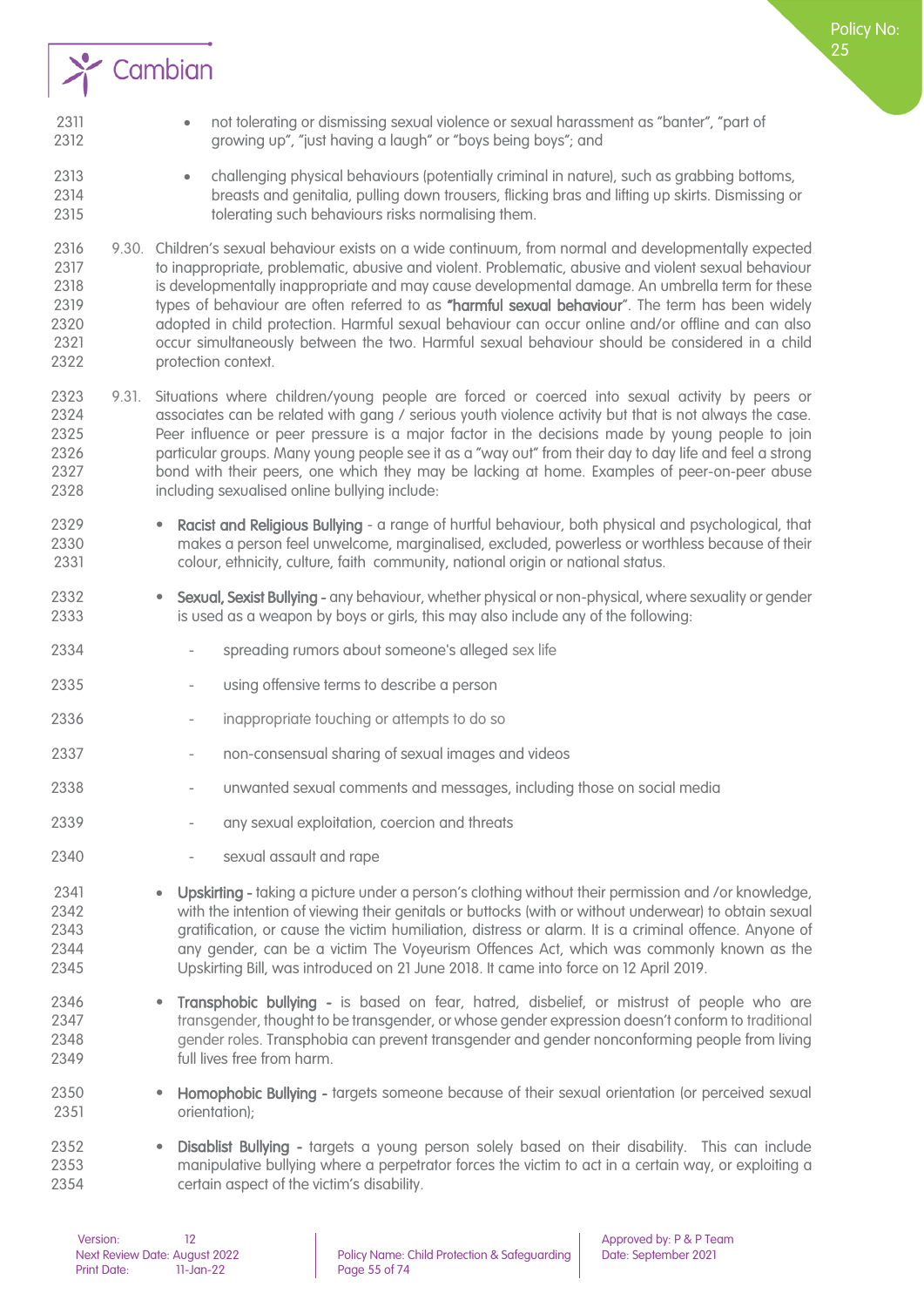

- 2355 Prejudice based and discriminatory bullying Prejudice is an unjustified or incorrect attitude (usually negative) towards an individual based solely on the individual's membership of a social group. For example, a person may hold prejudiced views towards a certain race or gender etc. (e.g. 2358 sexist). Discrimination is the behavior or actions, usually negative, towards an individual or group of people, especially on the basis of sex/race/social class.
- 2360 9.32. Definitions related to sexual violence and sexual harassment can be accessed via [KCSIE2021/Annex B](https://assets.publishing.service.gov.uk/government/uploads/system/uploads/attachment_data/file/999348/Keeping_children_safe_in_education_2021.pdf) 2361 (pages 139 – 140) and more details about how to respond have been included in **KCSIE 2021 Part 5.**<br>2362 **Child on child sexual violence and sexual harassment** [Child on child sexual violence and sexual harassment.](https://assets.publishing.service.gov.uk/government/uploads/system/uploads/attachment_data/file/999348/Keeping_children_safe_in_education_2021.pdf)
- 

#### 2363 What staff should do if they have concerns about the child/young person

Policy No:

- 9.33. Staff working with children/young people are advised to maintain an attitude of 'it could happen here' where safeguarding is concerned. When concerned about the welfare of a child/young person, staff should always act in the best interests of the child/young person
- 9.34. If staff have any concerns about a child's/young person welfare, they should act on them immediately by following this procedure and reporting their concern to the DSL/DSL Deputy.

#### Opportunities to teach safeguarding

- 9.35. Governing bodies and proprietors should ensure that, as part of the requirement for staff to undergo regular updated safeguarding training, including online safety and the requirement to ensure children are taught about safeguarding, including online safety, that safeguarding training for staff, including online safety training, is integrated, aligned and considered as part of the whole school or college safeguarding approach and wider staff training and curriculum planning.
- 2375 9.36. Whilst considering the above training requirements, governing bodies and proprietors should have<br>2376 regard to the Teachers' Standards which set out the expectation that all teachers manage behaviour regard to the [Teachers' Standards](https://www.gov.uk/government/publications/teachers-standards) which set out the expectation that all teachers manage behaviour effectively to ensure a good and safe educational environment and requires teachers to have a clear understanding of the needs of all pupils.
- 9.37. Governing bodies and proprietors should ensure that children are taught about safeguarding, 2380 including online safety, and recognise that a one size fits all approach may not be appropriate for all children, and a more personalised or contextualised approach for more vulnerable children, victims of abuse and some SEND children might be needed.
- 9.38. Schools should consider all of this as part of providing a broad and balanced curriculum (colleges may cover relevant issues through tutorials). This may include covering relevant issues for schools through Relationships Education (for all primary pupils) and Relationships and Sex Education (for all secondary 2386 pupils) and Health Education (for all pupils in state-funded schools). The statutory auidance can be found here: [Statutory guidance: relationships education relationships and sex education \(RSE\) and](https://www.gov.uk/government/publications/relationships-education-relationships-and-sex-education-rse-and-health-education)  [health education.](https://www.gov.uk/government/publications/relationships-education-relationships-and-sex-education-rse-and-health-education)
- 9.39. The Department has produced a one-stop page for teachers on GOV.UK, which can be accessed here: Teaching about relationships sex and health. This includes teacher training modules on the RSHE topics and non-statutory implementation guidance. The following resources may also help schools and colleges understand and teach about safeguarding:
- 
- **•** DfE advice for schools: **teaching online safety in schools**;
- UK Council for Internet Safety (UKCIS)32 guidance: [Education for a connected world;](https://www.gov.uk/government/publications/education-for-a-connected-world)
- UKCIS guidance: [Sharing nudes and semi-nudes: advice for education settings working](https://www.gov.uk/government/publications/sharing-nudes-and-semi-nudes-advice-for-education-settings-working-with-children-and-young-people)  **[with children and young people;](https://www.gov.uk/government/publications/sharing-nudes-and-semi-nudes-advice-for-education-settings-working-with-children-and-young-people)**
- 2397 The UKCIS external visitors quidance will help schools and colleges to ensure the maximum impact of any online safety sessions delivered by external visitors;
- 2399 National Crime Agency's CEOP education programme: Thinkuknow: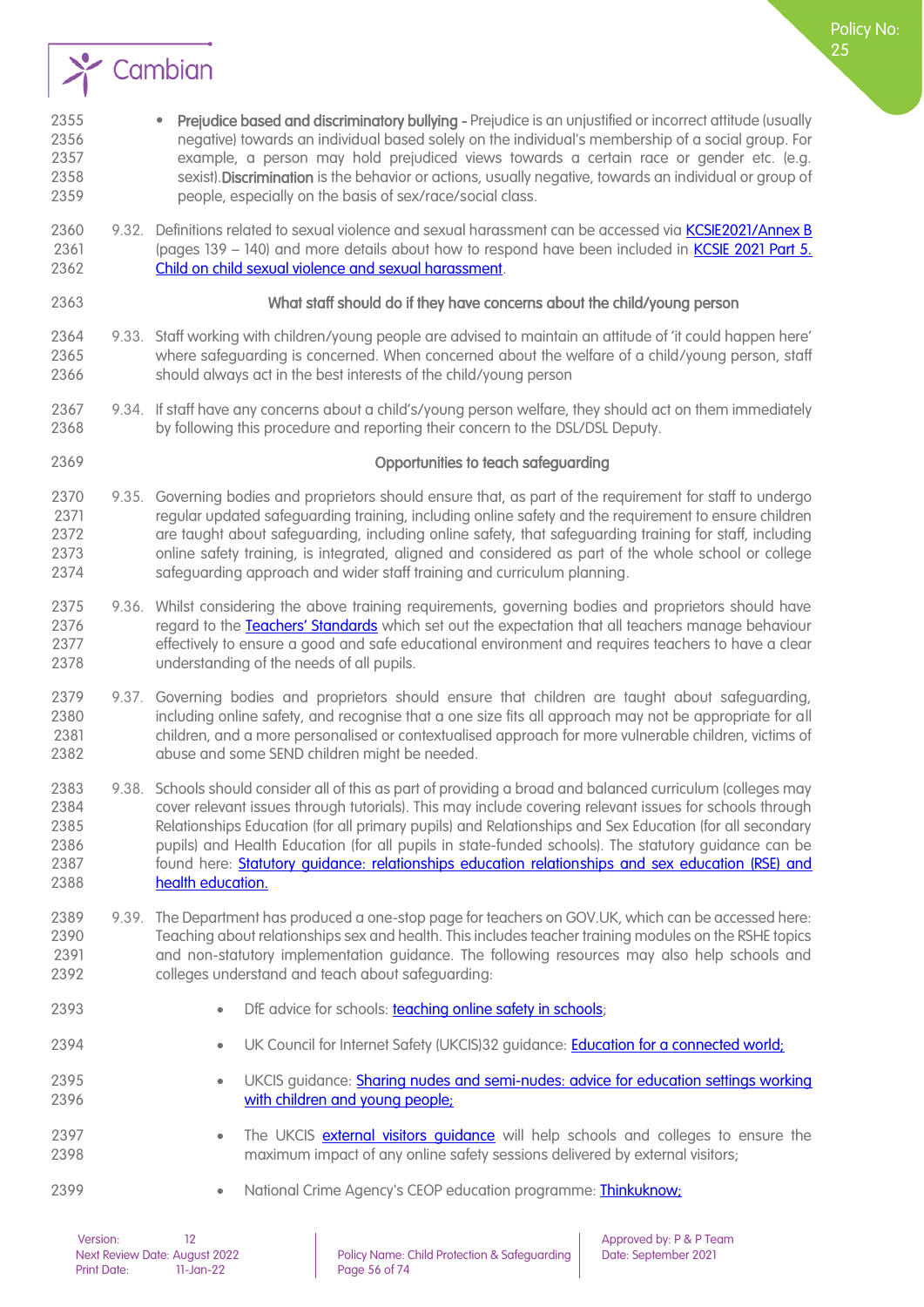



- 
- 2400 Public Health England[: Rise Above](https://campaignresources.phe.gov.uk/schools/topics/mental-wellbeing/overview)
- 9.40. As schools and colleges increasingly work online, it is essential that children are safeguarded from potentially harmful and inappropriate online material. Whilst it is essential that governing bodies and proprietors ensure that appropriate filters and monitoring systems are in place, they should be careful that "over blocking" does not lead to unreasonable restrictions as to what children can be taught with regard to online teaching and safeguarding.
- Online safety
- 9.41. It is essential that children are safeguarded from potentially harmful and inappropriate online material. An effective whole school and college approach to online safety empowers a school or college to protect and educate pupils, students, and staff in their use of technology and establishes mechanisms 2410 to identify, intervene in, and escalate any concerns where appropriate.
- 9.42. The breadth of issues classified within online safety is considerable, but can be categorised into four **areas of risk which we'll refer to as 4Cs later on:**
- 
- content: being exposed to illegal, inappropriate or harmful content, for example: pornography, fake news, racism, misogyny, self-harm, suicide, anti-Semitism, radicalisation and extremism.
- 2416  **contact:** being subjected to harmful online interaction with other users; for example: peer<br>2417  **Contact:** peer pressure commercial advertising and adults posing as children or young adults to peer pressure, commercial advertising and adults posing as children or young adults with the intention to groom or exploit them for sexual, criminal, financial or other purposes'.
- conduct: personal online behaviour that increases the likelihood of, or causes, harm; for example, making, sending and receiving explicit images (e.g consensual and non- consensual sharing of nudes and semi-nudes and/or pornography, sharing other explicit images and online bullying; and
- commerce risks such as online gambling, inappropriate advertising, phishing and or financial scams. If you feel your pupils, students or staff are at risk, please report it to the Anti-Phishing Working Group<https://apwg.org/>
- 9.43. Schools and colleges should ensure online safety is a running and interrelated theme whilst devising and implementing policies and procedures. This will include considering how online safety is reflected as required in all relevant policies and considering online safety whilst planning the curriculum, any teacher training, the role and responsibilities of the DSL and any parental engagement.
- Online safety policy
- 9.44. Online safety and the school or college's approach to it should be reflected in the child protection policy. Considering the 4Cs (above) will provide the basis of an effective online policy. The school or college should have a clear policy on the use of mobile and smart technology. Amongst other things this will reflect the fact many children have unlimited and unrestricted access to the internet via mobile phone networks (i.e. 3G, 4G and 5G). This access means some children, whilst at school or college, sexually harass their peers via their mobile and smart technology, share indecent images: consensually and non-consensually (often via large chat groups), and view and share pornography and other harmful content. Schools and colleges should carefully consider how this is managed on their premises and reflect in their mobile and smart technology policy and their child protection policy.
- 9.45. Information and support available to schools and colleges to keep children safe online can be found in [KCSIE 2021 Annex D.](https://assets.publishing.service.gov.uk/government/uploads/system/uploads/attachment_data/file/999348/Keeping_children_safe_in_education_2021.pdf)

Remote Learning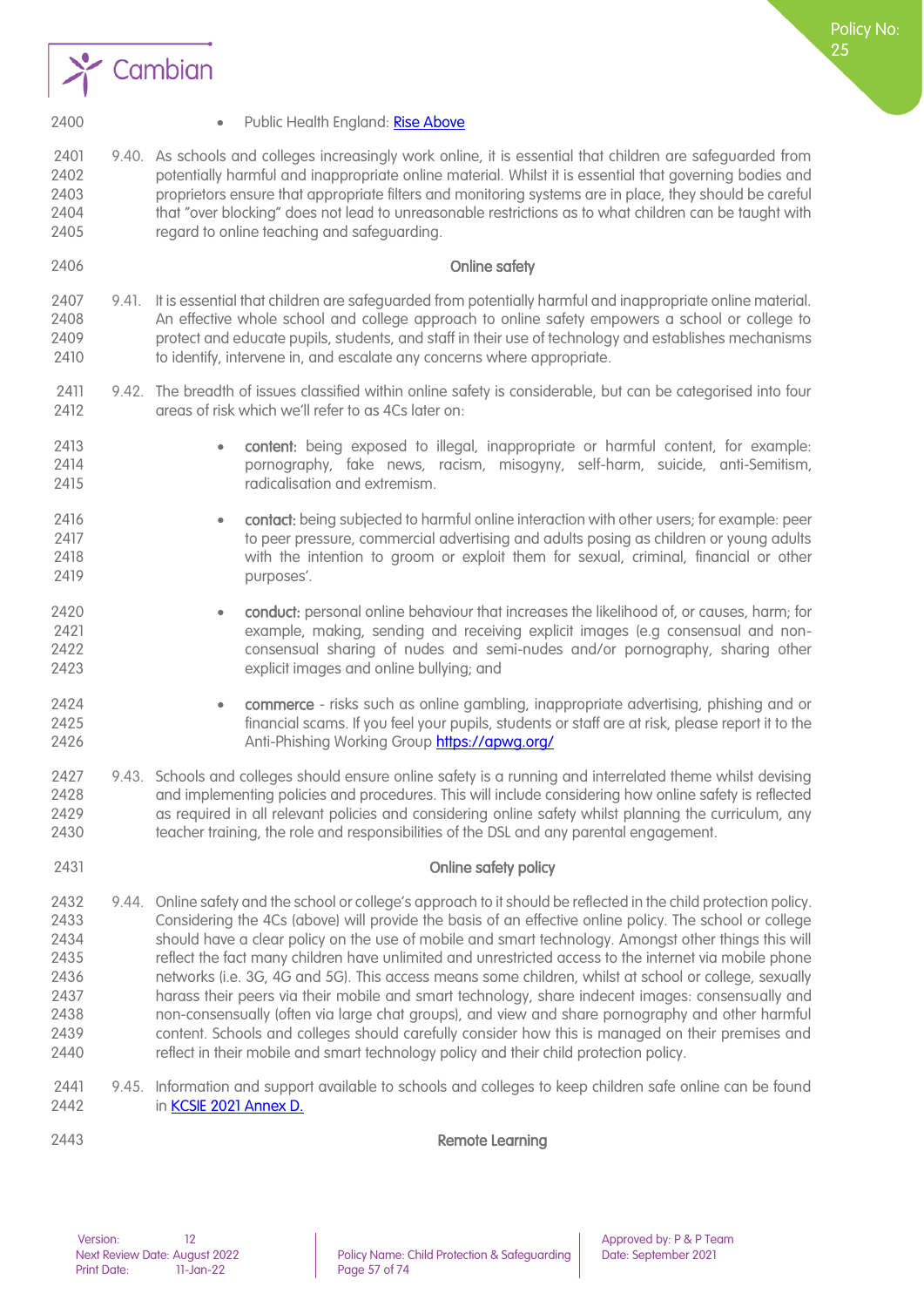

2444 9.46. Where children are being asked to learn online at home the Department has provided advice to support 2445 schools and colleges do so safely: **Schools Covid-19 operational quidance** (this covers Remote 2446 education) and **safeguarding and remote education**. The NSPCC and PSHE Association also provide helpful advice: • NSPCC Learning - [Undertaking remote teaching safely during school closures](https://learning.nspcc.org.uk/news/covid/undertaking-remote-teaching-safely) • PSHE - [PSHE Association coronavirus hub](https://learning.nspcc.org.uk/news/covid/undertaking-remote-teaching-safely) **Filters and monitoring**  9.47. Whilst considering their responsibility to safeguard and promote the welfare of children and provide 2452 them with a safe environment in which to learn, governing bodies and proprietors should be doing all that they reasonably can to limit children's exposure to the above risks from the school's or college's IT system. As part of this process, governing bodies and proprietors should ensure their school or college has appropriate filters and monitoring systems in place. Governing bodies and proprietors should consider the age range of their children, the number of children, how often they access the IT system and the proportionality of costs vs risks. Schools will work with the internal Cambian/Care tech IT team and seek advice and support required. 9.48. The appropriateness of any filters and monitoring systems are a matter for individual schools and 2460 colleges and will be informed in part, by the risk assessment required by the **Prevent Duty**. The UK Safer Internet Centre has published guidance as to what "appropriate" filtering and monitoring might 2462 look like: UK Safer Internet Centre: [appropriate filtering and monitoring.](https://www.saferinternet.org.uk/advice-centre/teachers-and-school-staff/appropriate-filtering-and-monitoring) Information security and access management 9.49. Education settings are directly responsible for ensuring they have the appropriate level of security protection procedures in place, in order to safeguard their systems, staff and learners and review the effectiveness of these procedures periodically to keep up with evolving cyber-crime technologies. Guidance on e-security is available from the National Education Network. In addition, broader 2468 guidance on cyber security including considerations for governors and trustees can be found at 2469 NCSC.GOV.UK. Reviewing online safety 2471 9.50. Technology, and risks and harms related to it evolve and changes rapidly. Schools and colleges should consider carrying out an annual review of their approach to online safety, supported by an annual risk 2473 assessment that considers and reflects the risks their children face. A free online safety self-review tool 2474 for schools can be found via the [360 safe website.](https://360safe.org.uk/) 2475 9.51. UKCIS has published [Online safety in schools and colleges: Questions from the governing board.](https://www.gov.uk/government/publications/online-safety-in-schools-and-colleges-questions-from-the-governing-board) The questions can be used to gain a basic understanding of the current approach to keeping children safe online; learn how to improve this approach where appropriate; and find out about tools which can be used to improve the approach. It has also published an Online Safety Audit Tool which helps mentors of trainee teachers and newly qualified teachers induct mentees and provide ongoing support, development and monitoring. Information and support 9.52. There is a wealth of additional information available to support schools, colleges and parents to keep 2483 children safe online. A sample is provided at **Annex D** (page 152 – 154). Cyberbullying 9.53. Central to Anti-bullying policy is the principle that 'bullying is always unacceptable' and that 'all children/young people have a right not to be bullied'. School/colleges also recognises that it must take note of bullying perpetrated outside school/college which spills over into the school/college; therefore once aware services will respond to any cyber-bullying we become aware of carried out by children/young people when they are away from the site.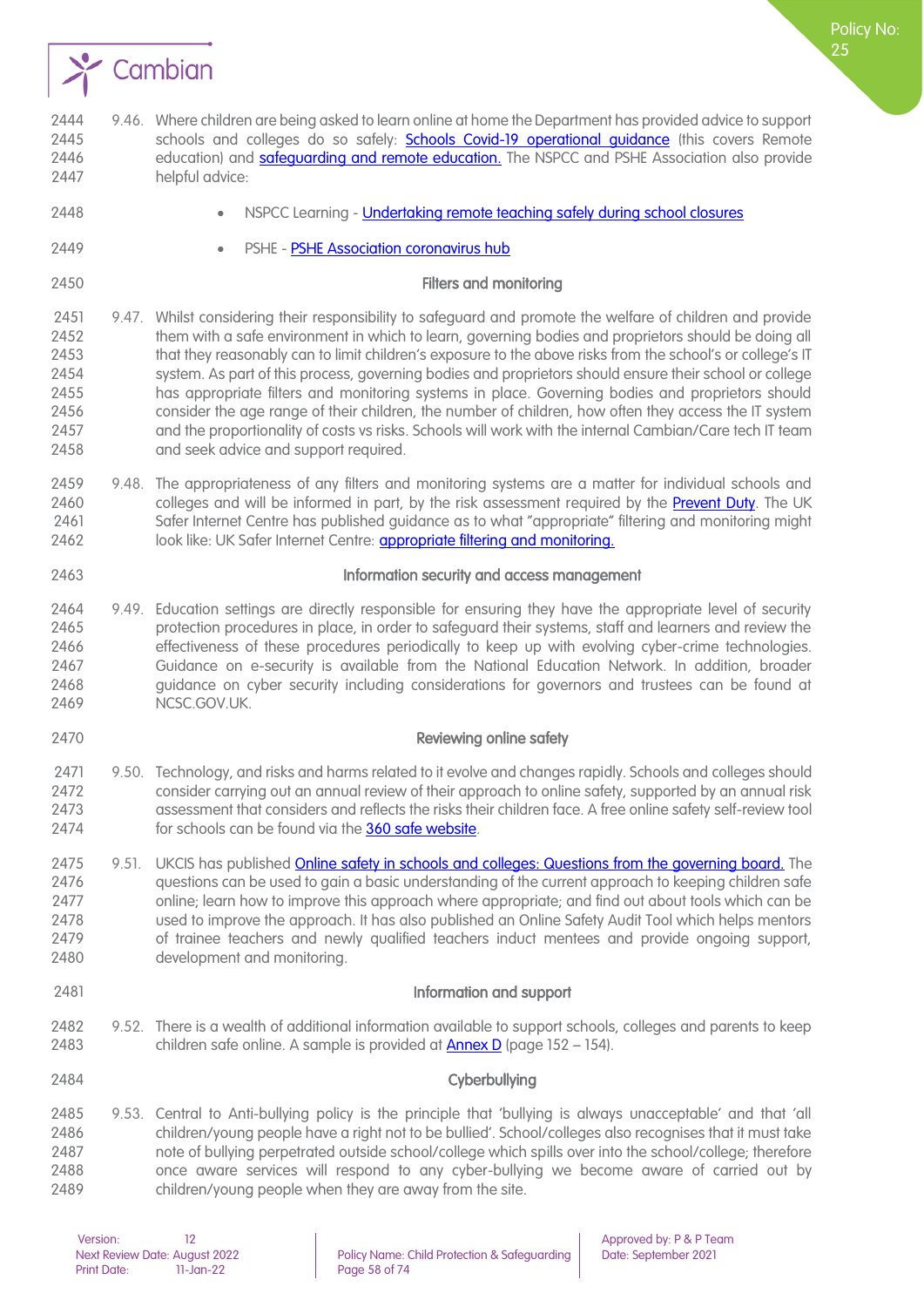

- By cyber-bullying, we mean bullying by electronic media:
- Bullying by texts or messages or calls on mobile 'phones
- The use of mobile 'phone cameras to cause distress, fear or humiliation
- Posting threatening, abusive, defamatory or humiliating material on websites, to include blogs, personal websites, social networking sites
- 2498 Using e-mail to message others
- 2499 Hijacking/cloning e-mail accounts
- Making threatening, abusive, defamatory or humiliating remarks in on-line forums
- 9.55. Cyber-bullying may be at a level where it is criminal in character. It is unlawful to disseminate defamatory information in any media including internet sites.
- 9.56. Section 127 of the Communications Act 2003 makes it an offence to send, by public means of a public electronic communications network, a message or other matter that is grossly offensive or one of an indecent, obscene or menacing character.
- 9.57. The Protection from Harassment Act 1997 makes it an offence to knowingly pursue any course of conduct amounting to harassment.
- 9.58. If services become aware of any incidents of cyberbullying, they will need to consider each case individually as to any criminal act that may have been committed. The services will pass on information 2510 to the police if it feels that it is appropriate or is required to do so.
- Gaming raising awareness
- 9.59. Online gaming is an activity in which the majority of children and young people and many adults get involved. The services will raise awareness by talking to children/young people/key workers/staff and also where appropriate parents/carers involved about the games their children play and help them identify whether they are appropriate.
- 

Nudes/semi nudes images or videos

- 9.60. Sexting is when someone shares sexual, naked or semi-naked images or videos of themselves or others, or sends sexually explicit messages. They can be sent using mobiles, tablets, smartphones, laptops - any device that enables the sharing of media and messages. Sexting may also be called: trading nudes, dirties, pic for pic.
- 9.61. Sexting can be seen as harmless, but creating or sharing explicit images of a child is illegal, even if the person doing it is a child. A young person is breaking the law if they:
- take an explicit photo or video of themselves or a friend
- share an explicit image or video of a child, even if it's shared between children of the same age
- possess, download or store an explicit image or video of a child, even if the child gave their permission for it to be created.
- 9.62. However, if a young person is found creating or sharing images, the police can choose to record that 2528 a crime has been committed but that taking formal action isn't in the public interest. There are many reasons why a young person may want to send a naked or semi-naked picture, video or message to someone else:

Policy No: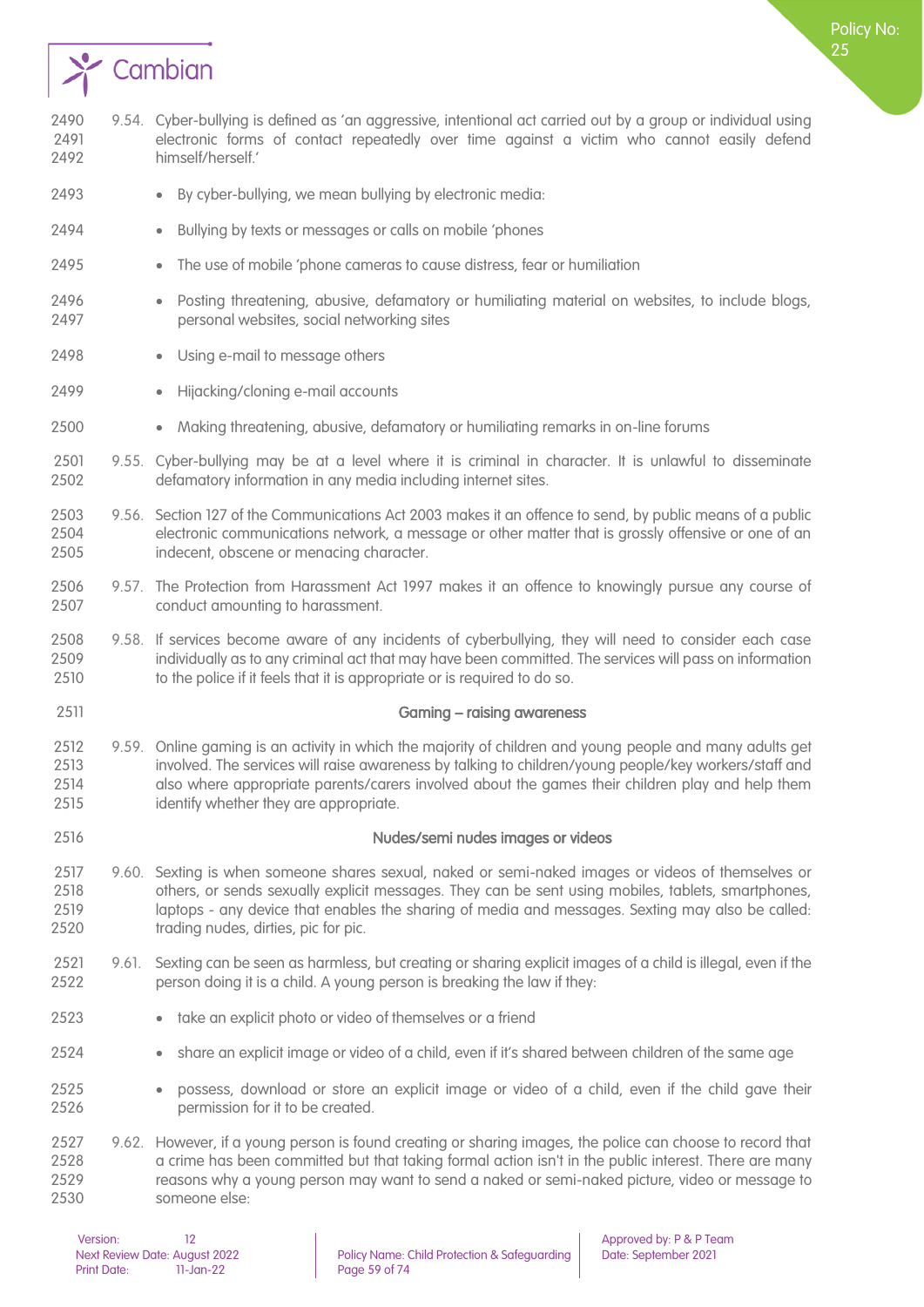# $\rightarrow$  Cambian

| 2531                                         | joining in because they think that 'everyone is doing it'<br>$\bullet$                                                                                                                                                                                                                                                                                                                                                                                                                                                                                     |
|----------------------------------------------|------------------------------------------------------------------------------------------------------------------------------------------------------------------------------------------------------------------------------------------------------------------------------------------------------------------------------------------------------------------------------------------------------------------------------------------------------------------------------------------------------------------------------------------------------------|
| 2532                                         | boosting their self-esteem<br>$\bullet$                                                                                                                                                                                                                                                                                                                                                                                                                                                                                                                    |
| 2533                                         | flirting with others and testing their sexual identity                                                                                                                                                                                                                                                                                                                                                                                                                                                                                                     |
| 2534                                         | exploring their sexual feelings                                                                                                                                                                                                                                                                                                                                                                                                                                                                                                                            |
| 2535                                         | to get attention and connect with new people on social media<br>$\bullet$                                                                                                                                                                                                                                                                                                                                                                                                                                                                                  |
| 2536<br>2537                                 | they may find it difficult to say no if somebody asks them for an explicit image, especially if the<br>person asking is persistent                                                                                                                                                                                                                                                                                                                                                                                                                         |
| 2538<br>2539<br>2540<br>2541<br>2542<br>2543 | 9.63. The risks of sexting are that the young person has no control over the images and how these are<br>shared, and the subsequent risks of blackmail, bullying and harm. In response to this Cambian Group<br>will provide education and guidance to prevent individuals from becoming victims of such situations<br>by encouraging them to think about the risk of sexting and understand how to seek help when<br>approached to take part in sexting. More information can be found on: Keeping-children-safe/online-<br>safety/sexting-sending-nudes. |
| 2544                                         | Online reputation                                                                                                                                                                                                                                                                                                                                                                                                                                                                                                                                          |
| 2545<br>2546<br>2547<br>2548<br>2549         | 9.64. Online reputation is the opinion others get of a person when they encounter them on-line. It is formed<br>by posts, photos that have been uploaded and comments made by others on people's profiles. It is<br>important that children/young people and staff are aware that anything that is posted could influence<br>their future professional reputation. The majority of organisations and work establishments now check<br>digital footprint before considering applications for positions or places on courses.                                |
| 2550                                         | Grooming                                                                                                                                                                                                                                                                                                                                                                                                                                                                                                                                                   |
| 2551<br>2552<br>2553<br>2554                 | 9.65. On-line grooming is the process by which one person with an inappropriate sexual interest in<br>children/young people will approach a child/young person on-line, with the intention of developing a<br>relationship with that child/young person, to be able to meet them in person and intentionally cause<br>harm.                                                                                                                                                                                                                                |
| 2555<br>2556                                 | 9.66. The services will build awareness amongst children/young people, parents/carers and staff about<br>ensuring that the child/young person:                                                                                                                                                                                                                                                                                                                                                                                                             |
| 2557                                         | Only has friends on-line that they know in real life                                                                                                                                                                                                                                                                                                                                                                                                                                                                                                       |
| 2558<br>2559                                 | Is aware that if they communicate with somebody that they have met on-line, that relationship<br>should stay on-line.                                                                                                                                                                                                                                                                                                                                                                                                                                      |
| 2560                                         | 9.67. Where appropriate that the services will support parents/carers to:                                                                                                                                                                                                                                                                                                                                                                                                                                                                                  |
| 2561                                         | Recognise the signs of grooming<br>$\bullet$                                                                                                                                                                                                                                                                                                                                                                                                                                                                                                               |
| 2562<br>2563                                 | Have regular conversations with their children/young people about on-line activity and how to stay<br>safe on-line                                                                                                                                                                                                                                                                                                                                                                                                                                         |
| 2564                                         | 9.68. Where appropriate the services will raise awareness by:                                                                                                                                                                                                                                                                                                                                                                                                                                                                                              |
| 2565                                         | Regular communication with the families<br>$\bullet$                                                                                                                                                                                                                                                                                                                                                                                                                                                                                                       |
| 2566                                         | Schools/colleges will Include awareness around grooming as part of their curriculum                                                                                                                                                                                                                                                                                                                                                                                                                                                                        |
| 2567<br>2568                                 | Identifying with the families and children/young people how they can be safeguarded against<br>grooming.                                                                                                                                                                                                                                                                                                                                                                                                                                                   |
| 2569                                         | Violence against women and girls (VAWG)                                                                                                                                                                                                                                                                                                                                                                                                                                                                                                                    |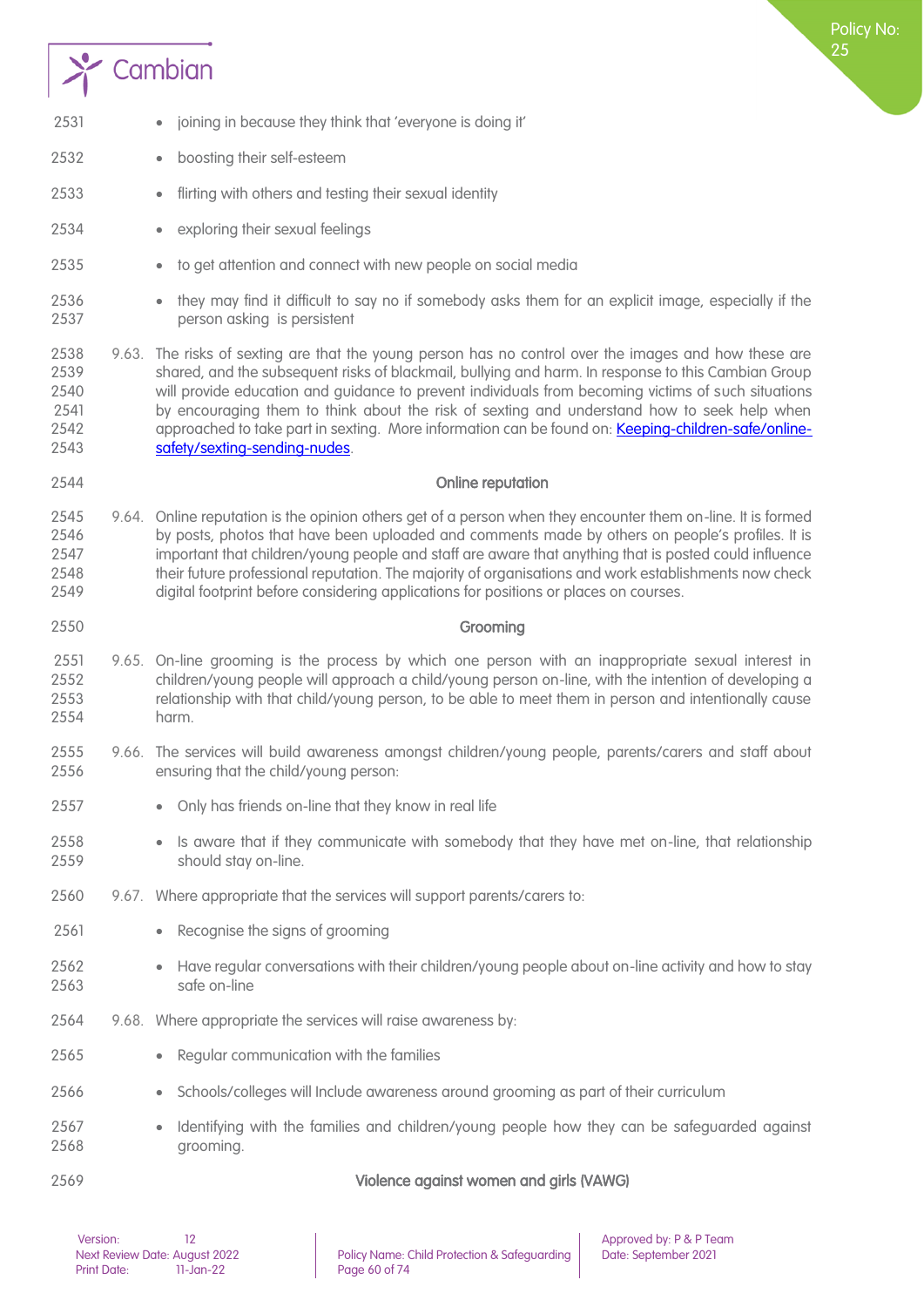

 9.70. It is also one of the most oppressive forms of gender inequality and stands as a fundamental barrier to equal participation of women and men in social, economic, and political spheres. Such violence impedes gender equality and the achievement of a range of development outcomes. VAWG is a complex and multifaceted problem that cannot effectively be addressed from a single vantage point. The prevention of and response to such violence require coordinated action across multiple sectors. 

#### Female genital mutilation (FGM)

- 9.71. FGM comprises all procedures involving partial or total removal of the external female genitalia or other injury to the female genital organs for non-medical reasons, hence interferes with the natural function of girls' and women's bodies. It has no health benefits and harms girls and women in many ways.
- 9.72. The age at which girls undergo FGM varies enormously according to the community in which they live. The procedure may be carried out when the girl is new-born, during childhood or adolescence, just before marriage or during the first pregnancy. However, the majority of cases of FGM are thought to take place between the ages of 5 to 8 years and therefore girls within that age bracket are at a higher risk.
- 9.73. In 2003 FGM became a criminal offence for UK nationals or permanent UK residents to take their child abroad to have female genital mutilation. Anyone found guilty of the offence faces a maximum penalty of 14 years in prison. It is mandatory for teachers to report known cases of FGM to the police.

#### Forced marriage

- 9.74. In the case of children and young people: 'a forced marriage is a marriage in which one or both spouses cannot consent to the marriage and duress is involved. Duress can include physical, psychological, financial, sexual and emotional pressure.' In developing countries approx. 11% of girls are married before the age of 15. One in 3 victims of forced marriage in the UK are under 18 years old.
- 9.75. It is important that all members of staff recognise the presenting symptoms, know how to respond if 2596 there are concerns and where to turn for advice.
- 2597 9.76. Advice and help can be obtained nationally through the Forced Marriage Unit on +44 (0) 20 7008 0151 and locally through the local police safeguarding team or children's social care.
- 9.77. While all members of staff (education, care, clinical) have important responsibilities with regard to children, young people or adults who may be at risk of forced marriage, managers and leaders should not undertake roles in this regard that are most appropriately discharged by other children's services professionals such as police officers or social workers.
- Breast ironing
	- 9.78. Breast ironing, also known as breast flattening, is the pounding and massaging of a pubescent girl's breasts, using hard or heated objects, to try to make them stop developing or disappear. It is typically carried out by the girl's mother who will say she is trying to protect the girl from sexual harassment and rape, to prevent early pregnancy that would tarnish the family name, or to allow the girl to pursue education rather than be forced into early marriage. It is mostly practiced in parts of Cameroon, where boys and men may think that girls whose breasts have begun to grow are ready for sex. Some reports suggest that it has spread to the Cameroonian diaspora, for example to Britain. The most widely used implement for breast ironing is a wooden pestle normally used for pounding tubers.
	- 9.79. Any suspected cases of breast ironing MUST be reported immediately under this Child Protection and Safeguarding policy and the Individual offered medical help.

Teenage relationship abuse

# Version: 12 12<br>Next Review Date: August 2022 Policy Name: Child Protection & Safeguarding Date: September 2021 Print Date: 11-Jan-22 Page 61 of 74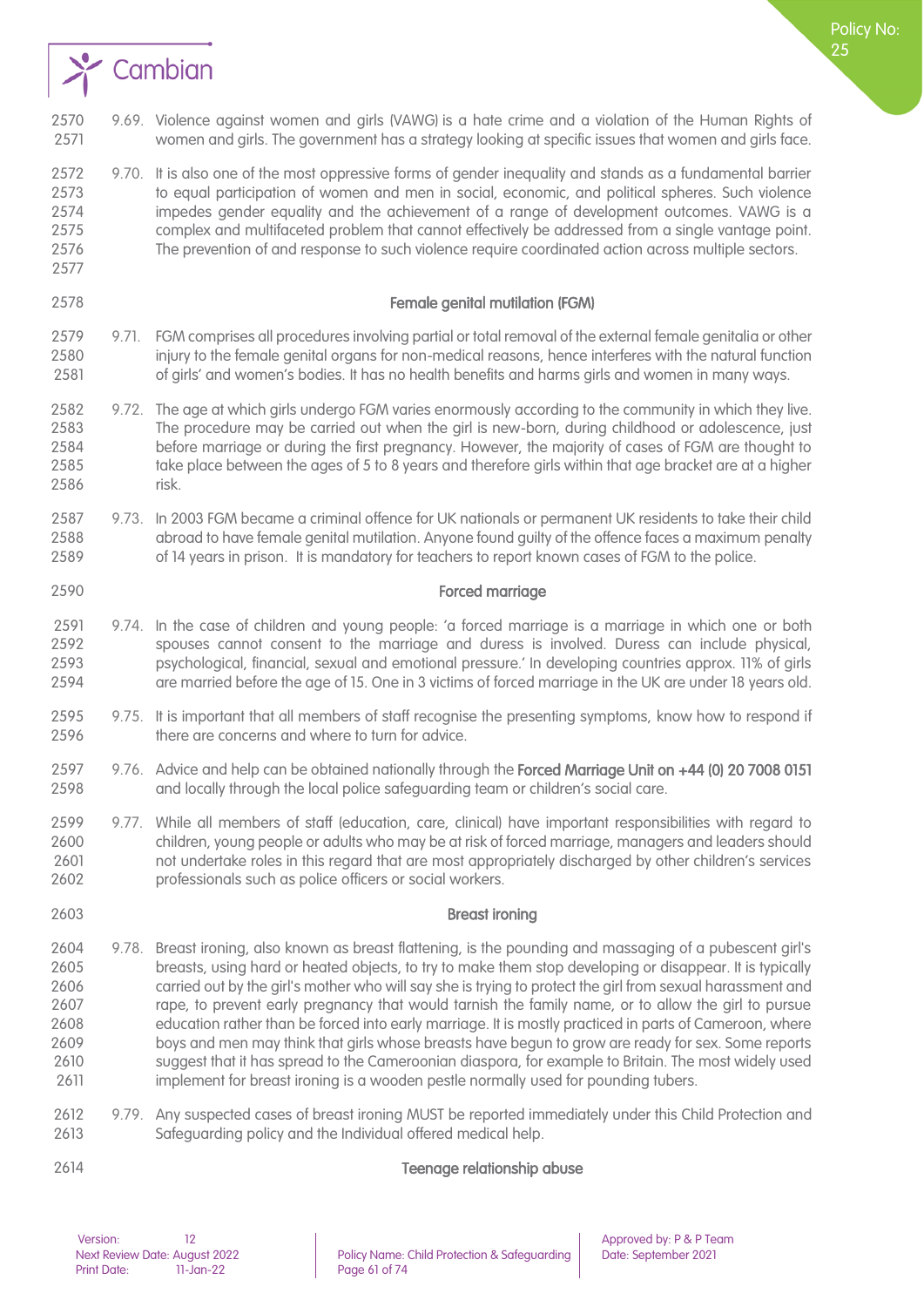

- 9.80. Research has shown that teenagers don't readily understand what constitutes abusive behaviour such as controlling behaviours, which can escalate to physical abuse, e.g. checking someone's phone, 2617 telling them what to wear, who they can/can't see or speak to and that this abuse is prevalent within 2618 teen relationships.
- 9.81. Further research shows that teenagers don't understand what consent means within their relationships. They often hold the common misconception that rape can only be committed by a 2621 stranger down a dark alley and don't understand that it could happen within their own relationships.<br>2622 This can lead to these abusive behaviours feeling 'normal' and therefore unchallenged as they are not This can lead to these abusive behaviours feeling 'normal' and therefore unchallenged as they are not recognised as being 'abusive'.
- 9.82. Vulnerable Individuals may struggle to understand such concepts and the potential consequences of their own, their peers or others behaviour towards them. Therefore significant effort will be made to 2626 raise awareness of it and respond effectively to such situations.
- 9.83. In response to this Cambian Group will provide education and guidance to prevent teenagers from becoming victims and perpetrators of abusive relationships - encouraging them to rethink their views of violence, abuse and controlling behaviours, and understand what consent means within relationships.

### Honour-based violence

- 9.84. It is often linked to family members or acquaintances who mistakenly believe someone has brought shame to their family or community by doing something that is not in keeping with the traditional beliefs of their culture. However, abuse committed in the context of preserving "honour" often involves a wider network of family or community pressure and can include multiple perpetrators. It is important to be aware of this dynamic and additional risk factors when deciding what form of safeguarding action to take" for example, honour-based violence might be committed against individuals who:
- become involved with a boyfriend or girlfriend from a different culture or religion
- want to get out of an arranged marriage
- want to get out of a forced marriage
- wear clothes or take part in activities that might not be considered traditional within a particular culture.
- 9.85. Girls and women are the most common victims of honour-based violence however it can also affect men and boys. Crimes of 'honour' do not always include violence. Crimes committed in the name of 'honour' might include: domestic abuse, threats of violence, assault, sexual or psychological abuse, forced marriage, being held against their will or taken somewhere they don't want to go.
- 9.86. If staff believe that the Individual is at risk from honour-based violence the DSL will follow the usual safeguarding referral process. However, if it is clear that a crime has been committed or the Individual 2649 is at immediate risk the police will be contacted in the first place, this is a mandatory duty placed on teachers. It is important that if honour-based violence is known or suspected, communities and family members must NOT be contacted prior to referral to the police or social care as this could increase the 2652 risk to the individual.

#### Preventing extremism and radicalisation

- 9.87. All staff are fully aware of their duty in assessing the risk of Individuals being drawn into terrorism 2655 including support for terrorism ideology and extremist ideas. In accordance with our 026. Preventing **Extremism and Radicalisation policy** and **0.27 E-safety policy** we all need to be vigilant in ensuring the 2657 safety from extremist and terrorist material when accessing the internet. We take into account Insert Local Authority Safeguarding Children's Board arrangements to fulfil its Prevent duties.
- 9.88. Children are vulnerable to extremist ideology and radicalisation. Similar to protecting children from other forms of harms and abuse, protecting children from this risk should be a part of a schools' or colleges' safeguarding approach.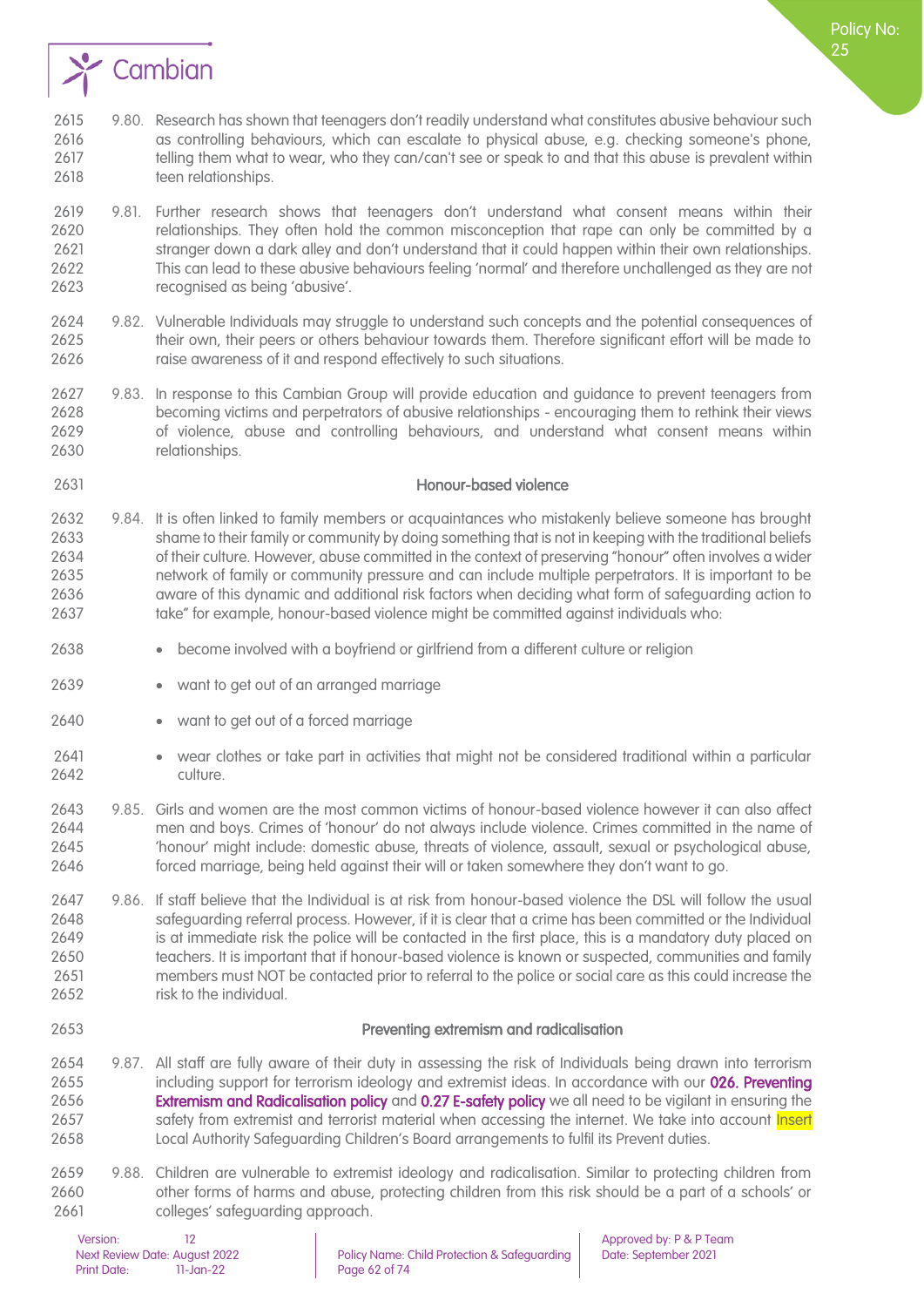

- Extremism is the vocal or active opposition to our fundamental values, including democracy, the rule of law, individual liberty and the mutual respect and tolerance of different faiths and beliefs. This also includes calling for the death of members of the armed forces.
- Radicalisation refers to the process by which a person comes to support terrorism and extremist ideologies associated with terrorist groups.
- Terrorism is an action that endangers or causes serious violence to a person/people; causes serious damage to property; or seriously interferes or disrupts an electronic system. The use 2669 or threat must be designed to influence the government or to intimidate the public and is made for the purpose of advancing a political, religious or ideological cause.
- 9.89. There is no single way of identifying whether a child is likely to be susceptible to an extremist ideology. Background factors combined with specific influences such as family and friends may contribute to a child's vulnerability. Similarly, radicalisation can occur through many different methods (such as social media or the internet) and settings (such as within the home).
- 2675 9.90. However, it is possible to protect vulnerable people from extremist ideology and intervene to prevent<br>2676 those at risk of radicalisation being radicalised. As with other safeauarding risks, staff should be ale those at risk of radicalisation being radicalised. As with other safeguarding risks, staff should be alert to changes in children's behaviour, which could indicate that they may be in need of help or protection. Staff should use their judgement in identifying children who might be at risk of radicalisation and act proportionately which may include making a Prevent referral.
- 9.91. The school's or college's DSL (and any deputies) should be aware of local procedures for making a Prevent referral
- 9.92. All schools and colleges are subject to a duty under section 26 of the Counter-Terrorism and Security Act 2015 (the CTSA 2015), in the exercise of their functions, to have "due regard to the need to prevent 2684 people from being drawn into terrorism". This duty is known as the Prevent duty.
- 2685 9.93. [An online general awareness training module on Channel is available.](https://www.elearning.prevent.homeoffice.gov.uk/channel_awareness/01-welcome.html) The module is suitable for school staff and other front-line workers. It provides an introduction to the topics covered by this advice, including how to identify factors that can make people vulnerable to radicalisation, and case studies illustrating the types of intervention that may be appropriate, in addition to Channel.
- 
- **Prevent Duty**
- 9.94. The Prevent duty should be seen as part of schools' and colleges' wider safeguarding obligations. DSLs 2691 and other senior leaders in schools should familiarise themselves with the revised Prevent duty [guidance: for England and Wales,](https://www.gov.uk/government/publications/prevent-duty-guidance) especially paragraphs 57-76, which are specifically concerned with schools (and also covers childcare). DSLs and other senior leaders in colleges should familiar 2694 themselves with th[e Prevent duty guidance: for further education institutions in England and Wales.](https://www.gov.uk/government/publications/prevent-duty-guidance/prevent-duty-guidance-for-further-education-institutions-in-england-and-wales) The guidance is set out in terms of four general themes: risk assessment, working in partnership, staff **training**, and IT policies.
- 9.95. Local authorities will be expected to ensure appropriate frontline staff, including those of it's contractors, have a good understanding of Prevent are trained to recognise vulnerability to being drawn into terrorism and are aware of available programmes to deal with this issue.
- 9.96. As the independent body responsible for standards and quality improvement for further education, the Education and Training Foundation will work with the sector to ensure that appropriate training is available. This will include and draw from training provided through the network of Prevent co-ordinators.
- 

### Child Sexual Exploitation (CSE) and Child Criminal Exploitation (CCE)

2705 9.97. This section of the policy must be read in conjunction with our 0.29 Child Sexual Exploitation policy.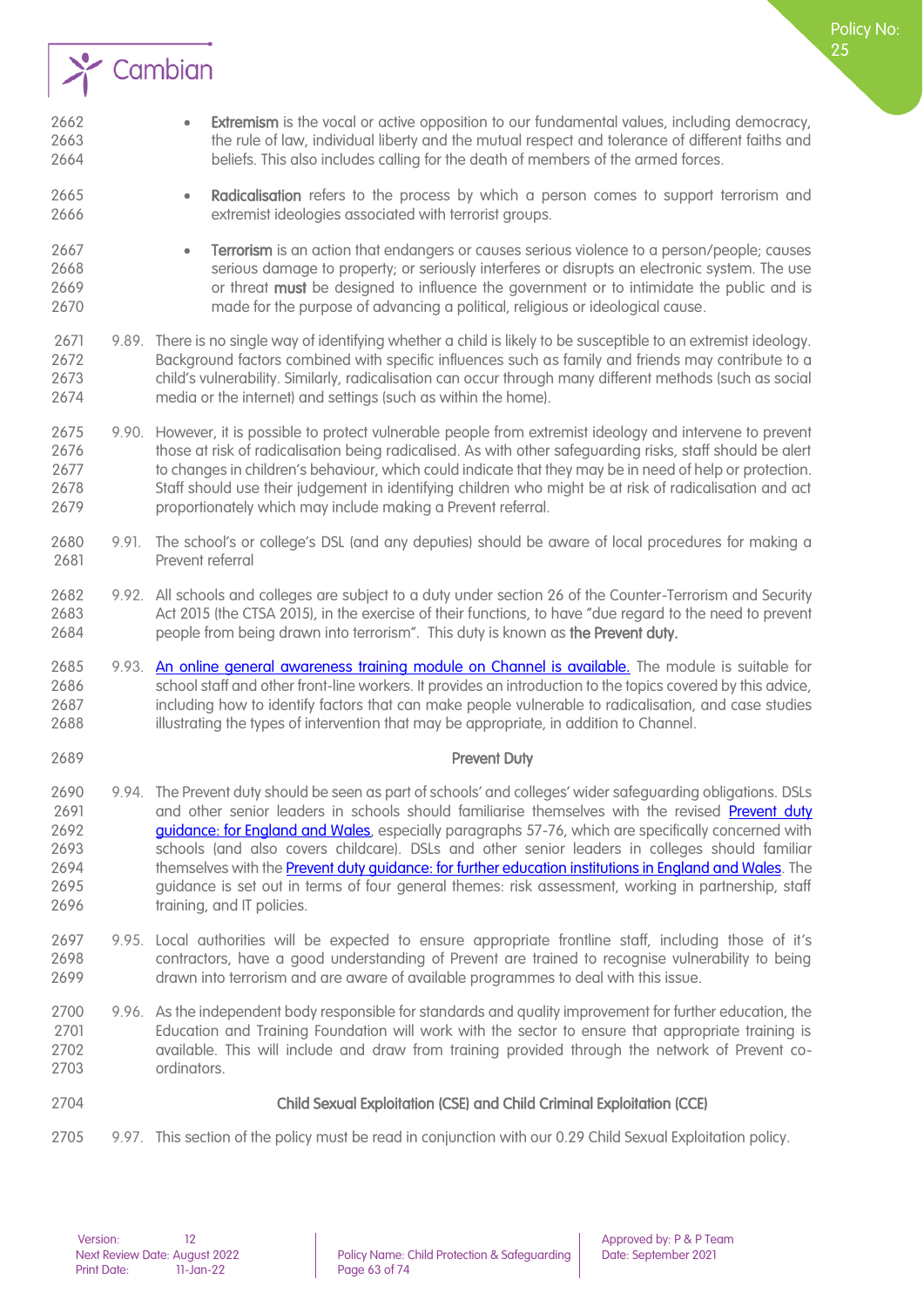

#### Child Criminal Exploitation (CCE)

- 9.99. Some specific forms of CCE can include children being forced or manipulated into transporting drugs 2714 or money through county lines, working in cannabis factories, shoplifting or pickpocketing. They can also be forced or manipulated into committing vehicle crime or threatening/committing serious violence to others. Children can become trapped by this type of exploitation as perpetrators can threaten victims (and their families) with violence, or entrap and coerce them into debt. They may be coerced into carrying weapons such as knives or begin to carry a knife for a sense of protection from harm from others. As children involved in criminal exploitation often commit crimes themselves, their 2720 vulnerability as victims is not always recognised by adults and professionals, (particularly older<br>2721 children), and they are not treated as victims despite the harm they have experienced. They may still children), and they are not treated as victims despite the harm they have experienced. They may still have been criminally exploited even if the activity appears to be something they have agreed or consented to.
- 9.100. It is important to note that the experience of girls who are criminally exploited can be very different to that of boys. The indicators may not be the same, however professionals should be aware that girls are at risk of criminal exploitation too. It is also important to note that both boys and girls being criminally exploited may be at higher risk of sexual exploitation.
- 

#### Child Sexual Exploitation (CSE)

- 9.101. CSE is a form of child sexual abuse. Sexual abuse may involve physical contact, including assault by penetration (for example, rape or oral sex) or non-penetrative acts such as masturbation, kissing, rubbing, and touching outside clothing. It may include noncontact activities, such as involving children in the production of sexual images, forcing children to look at sexual images or watch sexual activities, encouraging children to behave in sexually inappropriate ways or grooming a child in preparation for abuse including via the internet.
- 9.102. CSE can occur over time or be a one-off occurrence, and may happen without the child's immediate knowledge e.g. through others sharing videos or images of them on social media.
- 9.103. CSE can affect any child, who has been coerced into engaging in sexual activities. This includes 16 and 2738 17 year olds who can legally consent to have sex. Some children may not realise they are being exploited e.g. they believe they are in a genuine romantic relationship
- 2740 9.104. Children with learning difficulties can be particularly vulnerable to exploitation as can children from<br>2741 particular aroups, e.g. looked after children, voung carers, children who have a history of physical, particular groups, e.g. looked after children, young carers, children who have a history of physical, sexual emotional abuse or neglect or mental health problems; children who use drugs or alcohol, children who go missing from home or school, children involved in crime, children with parents/carers who have mental health problems, learning difficulties/other issues, children who associate with other children involved in exploitation. However, it is important to recognise that any child can be targeted.
- 9.105. Whilst age may be the most obvious, this power imbalance can also be due to a range of other factors including gender, sexual identity, cognitive ability, physical strength, status, and access to economic or 2748 other resources. In some cases, the abuse will be in exchange for something the victim needs or wants and/or will be to the financial benefit or other advantage (such as increased status) of the perpetrator or facilitator.
- 2751 9.106. The abuse can be perpetrated by individuals or groups, males or females, and children (under the age of 18 years, including 16 and 17 year olds who can legally consent to have sex) or adults. It is critical to know that children/young people may also be exploited by other children/young people, who themselves may be experiencing exploitation – where this is the case, it is important that the child/young person perpetrator is also recognised as a victim.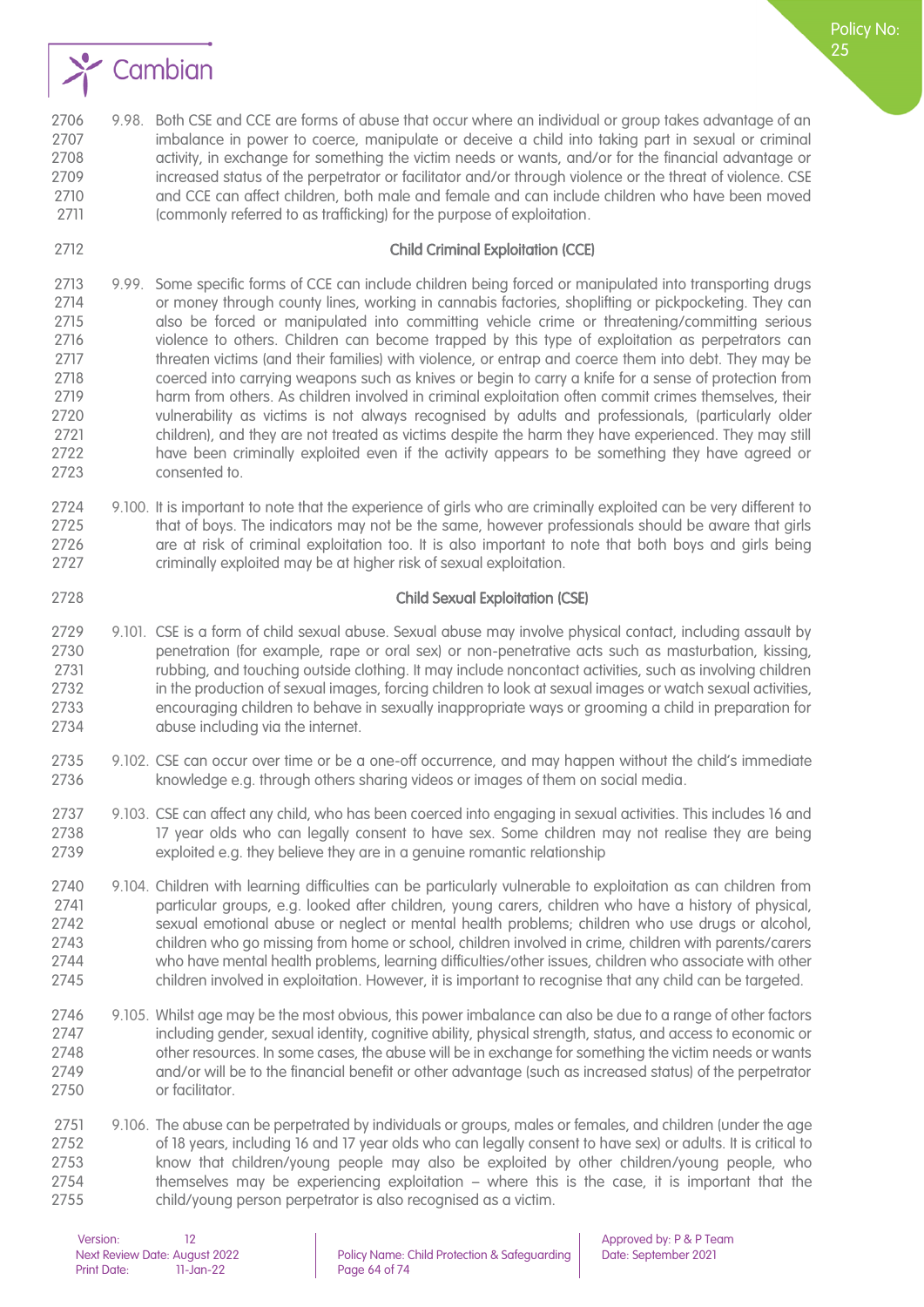

2756 9.107. The abuse can be a one-off occurrence or a series of incidents over time, and range from opportunistic to complex organised abuse. It can involve force and/or enticement-based methods of compliance and may, or may not, be accompanied by violence or threats of violence. Victims can be exploited even when activity appears consensual and it should be noted exploitation as well as being physical can be facilitated and/or take place online. More information include definitions and indicators are included 2761 in - [KCSIE2021 -](https://assets.publishing.service.gov.uk/government/uploads/system/uploads/attachment_data/file/912593/Keeping_children_safe_in_education_part_1_Sep_2020.pdf) Part One. Some of the following can be indicators of both child criminal and sexual exploitation where children:

- 2763 appear with unexplained gifts or new professions:
- 2764 associate with other young people involved in exploitation;
- 2765 suffer from changes in emotional well-being;
- 2766 misuse drugs and alcohol;
- go missing for periods of time or regularly or come home late; and
- regularly miss school or education or do not take part in education.
- 9.108. Some additional specific indicators that may be present in CSE and children who:
- 2770 Children who have older boyfriends or girlfriends; and
- Children who suffer from sexually transmitted infections, display sexual behaviours beyond expected sexual development or or become pregnant.
- 2773 9.109. Further information on signs of a child's involvement in sexual exploitation is available in Home Office<br>2774 and auidance: Child sexual exploitation: quide for practitioners. quidance: Child sexual exploitation: quide for practitioners.
- 9.110. As an organisation we do recognise that the same level of exploitation may take place involving vulnerable young people/adults at risk above the age of 18. An adult at risk is any person who is aged 2777 18 years or over and at risk of abuse or neglect because of their needs for care and/or support (The Care Act 2014). As we do provide services for vulnerable young people/adults at risk, therefore it is expected that the above statement will equally apply to those who are 18+ across England and Wales.
- 9.111. Children under the age of criminal responsibility (under the age of 10), or young people who have increased vulnerability due to push and pull factors who are manipulated, coerced or forced into criminal activity provide opportunity for criminals to distance themselves from crime.
- 

### County Lines

- 9.112. County lines is a term used to describe gangs and organised criminal networks involved in exporting illegal drugs using dedicated mobile phone lines or other form of "deal line". This activity can happen locally as well as across the UK - no specified distance of travel is required. Children and vulnerable adults are exploited to move, store and sell drugs and money. Offenders will often use coercion, intimidation, violence (including sexual violence) and weapons to ensure compliance of victims. Children can be targeted and recruited. Exploitation is an integral part of the county lines, children may become victims through: coercion, intimidation, violence (including sexual) and weapons.
- 2791 9.113. Children can be targeted and recruited into county lines in a number of locations including schools, further and higher educational institutions, pupil referral units, special educational needs schools, children's homes and care homes. Children are often recruited to move drugs and money between locations and are known to be exposed to techniques such as 'plugging', where drugs are concealed 2795 internally to avoid detection. Children can easily become trapped by this type of exploitation as county lines gangs create drug debts and can threaten serious violence and kidnap towards victims (and their families) if they attempt to leave the county lines network.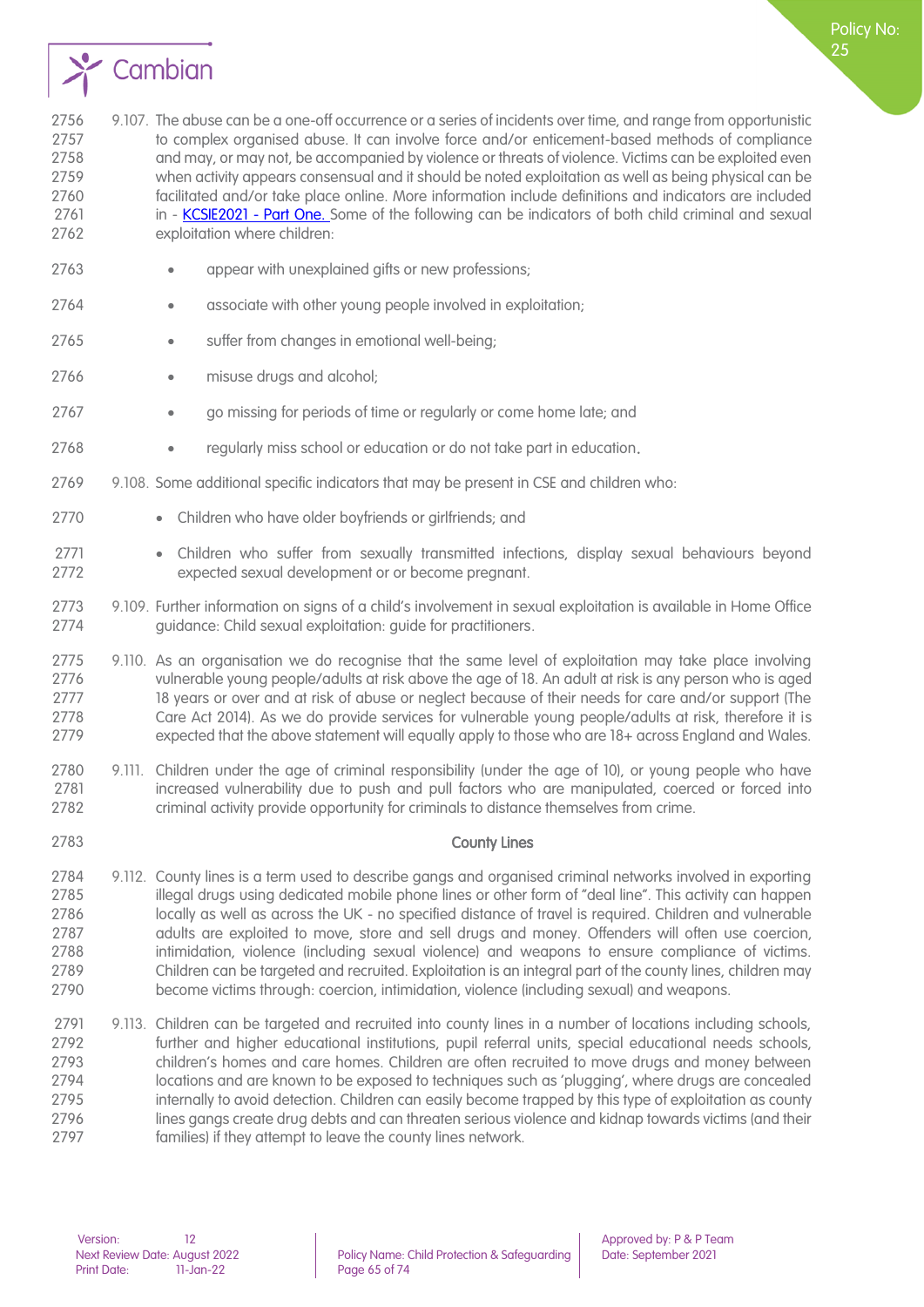

- 9.115. The group, or individuals exploited by them, travel regularly between the urban hub and the rural marketplace, to replenish stock and deliver cash. This movement is not unique to county lines drug supply but is generally more frequent and in smaller deal amounts compared to most other drug supply methods.
- 9.116. A number of the indicators for CSE and CCE as detailed above may be applicable to where children are involved in county lines. Some additional specific indicators that may be present where a child is criminally exploited through involvement in county lines are children who:
- 2812 go missing and are subsequently found in areas away from their home;
- have been the victim or perpetrator of serious violence (e.g. knife crime);
- are involved in receiving requests for drugs via a phone line, moving drugs, handing over and collecting money for drugs;
- are exposed to techniques such as 'plugging', where drugs are concealed internally to avoid 2817 detection:
- are found in accommodation that they have no connection with, often called a 'trap house or cuckooing' or hotel room where there is drug activity;
- 2820 owe a 'debt bond' to their exploiters:
- 2821 have their bank accounts used to facilitate drug dealing.
- 9.117. If a child is suspected to be at risk of or involved in county lines, a safeguarding referral should be considered alongside consideration of availability of local services/third sector providers who offer support to victims of county lines exploitation.
- Cuckooing
- 9.118. This is the exploitation of young people that might be vulnerable is a common feature in the facilitation of county lines drugs supply, whether for the storage or supply of drugs, the movement of cash, or to secure the use of dwellings held by vulnerable people in the rural marketplace - commonly referred to as cuckooing.
- 9.119. Cuckooing is a form of crime in which drug dealers take over the home of a vulnerable person in order to use it as a base for drug dealing. As of the 2010s, cuckooing is becoming an increasingly common problem in the South of England. The crime is named for the cuckoo's practice of taking over other birds' nests for its young.
- 9.120. The group is inclined to use intimidation, violence and weapons, including knives, corrosives and firearms.
- 9.121. Additional to the list under Serious Violent Crime section, other indicators that a child may be criminally 2837 exploited include:
- Increase in missing episodes (Education and/or Care) particular key as children/young people can be missing for days and drug run in other counties
- 2840 Having unexplained amounts of money, new high cost items and multiple mobile phones
- **Increased social media and phone/text use, almost always secretly**

Policy No: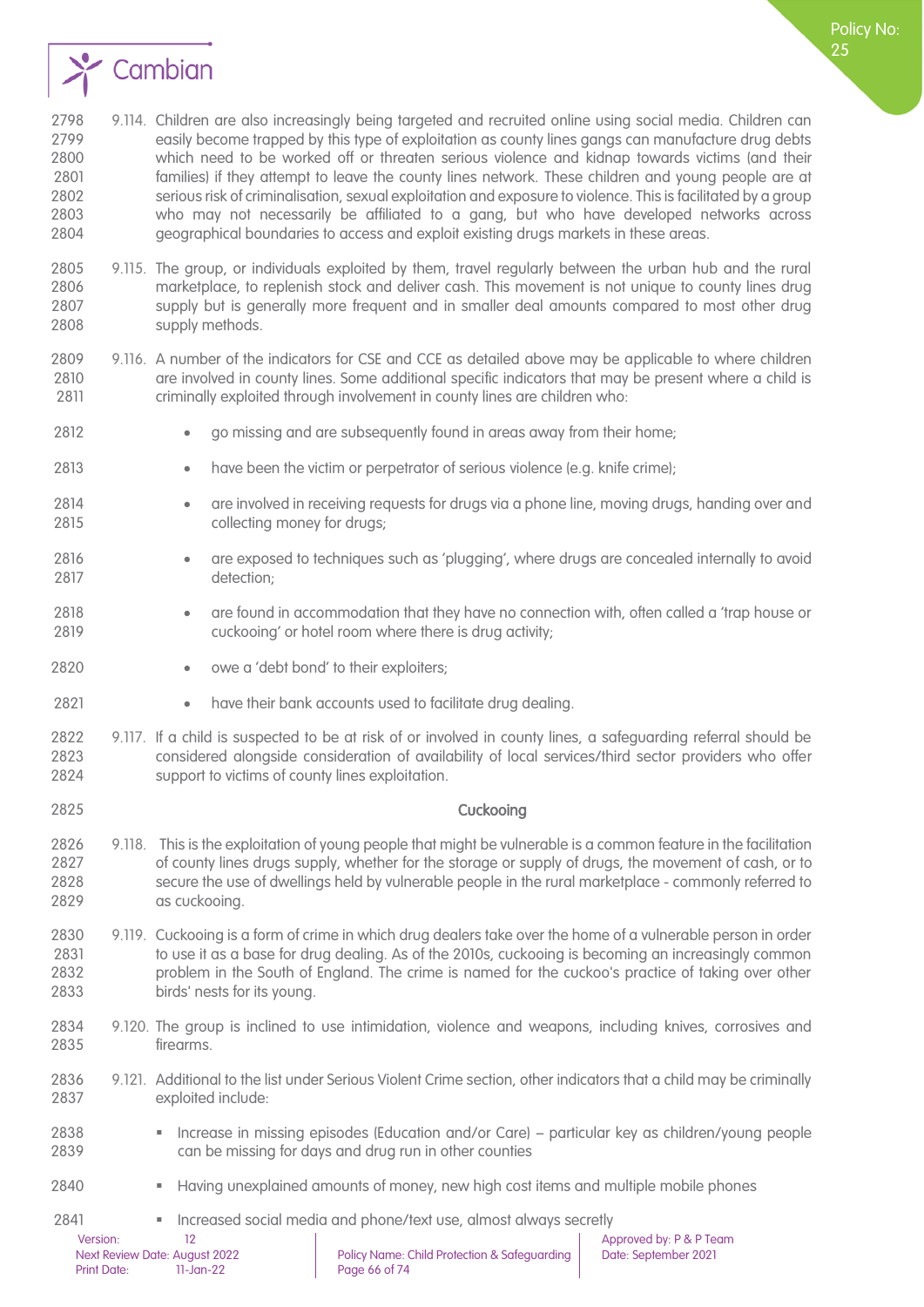# $\sum$  Cambian

| 2842                                 | Older males in particular seen to be hanging around and driving<br>ш                                                                                                                                                                                                                                                                                                                                                                                                                         |
|--------------------------------------|----------------------------------------------------------------------------------------------------------------------------------------------------------------------------------------------------------------------------------------------------------------------------------------------------------------------------------------------------------------------------------------------------------------------------------------------------------------------------------------------|
| 2843                                 | Having injuries that are unexplained and unwilling to be looked at<br>ш                                                                                                                                                                                                                                                                                                                                                                                                                      |
| 2844                                 | Increase in aggression, violence and fighting<br>U,                                                                                                                                                                                                                                                                                                                                                                                                                                          |
| 2845                                 | Carrying weapons - knives, baseball bats, hammers, acid<br>ш                                                                                                                                                                                                                                                                                                                                                                                                                                 |
| 2846                                 | Travel receipts that are unexplained<br>ш                                                                                                                                                                                                                                                                                                                                                                                                                                                    |
| 2847                                 | Significant missing cases from education and disengaging from previous positive peer groups<br>ш                                                                                                                                                                                                                                                                                                                                                                                             |
| 2848                                 | Parents/carers concerns and significant changes in behaviour that affect emotional wellbeing<br>Ш                                                                                                                                                                                                                                                                                                                                                                                            |
| 2849<br>2850<br>2851                 | 9.122. We will treat any child/young person who may be criminally exploited as a victim in the first instance<br>and refer to the Local Safeguarding Authority in the first instance. If a referral to the police is also<br>required as crimes have been committed on the school premises, these will also be made.                                                                                                                                                                         |
| 2852                                 | Knife crime                                                                                                                                                                                                                                                                                                                                                                                                                                                                                  |
| 2853<br>2854<br>2855                 | 9.123. Ofsted report Knife crime safeguarding children and young people (Lessons from London) makes<br>references to both; to the use of knives against children either to threaten or to wound them and to<br>instances when children may have been carrying or using knives for a range of purposes.                                                                                                                                                                                       |
| 2856<br>2857                         | 9.124. Knife crime is a term used commonly in the media to refer, primarily, to street-based knife assaults<br>and knife-carrying. However, there are many different criminal offences relating to knives. For example:                                                                                                                                                                                                                                                                      |
| 2858                                 | it is an offence to threaten or cause harm to a person with a bladed weapon<br>$\bullet$                                                                                                                                                                                                                                                                                                                                                                                                     |
| 2859<br>2860                         | some bladed weapons are prohibited from being sold or purchased, including to anyone<br>$\bullet$<br>under the age of 18                                                                                                                                                                                                                                                                                                                                                                     |
| 2861                                 | offences such as robbery or assault can be aggravated if a knife is involved<br>$\bullet$                                                                                                                                                                                                                                                                                                                                                                                                    |
| 2862                                 | it is also an offence to carry a knife in a public place without good reason.<br>$\bullet$                                                                                                                                                                                                                                                                                                                                                                                                   |
| 2863<br>2864<br>2865<br>2866         | It is clear that knife crime is an increasing safeguarding risk to children and young people,<br>$\bullet$<br>both at school and in their local communities. While Ofsted have not sought to answer<br>the question of the causes of knife crime, leaders told Ofsted that, in their experience,<br>children are in three categories of risk of knife-carrying.                                                                                                                              |
| 2867<br>2868                         | 9.125. The highest level of risk is for those children who have been groomed into gangs, for the purposes of<br>criminal exploitation.                                                                                                                                                                                                                                                                                                                                                       |
| 2869<br>2870<br>2871<br>2872         | 9.126. Underneath this lies a group of children who have witnessed other children carrying knives, have been<br>the victim of knife crime or know someone who has carried a knife for protection or status-acquisition<br>or who are encouraged to believe knife-carrying is normal through the glamorisation of gangs and<br>knives on social media.                                                                                                                                        |
| 2873<br>2874                         | 9.127. Then there are children who carry knives to school as an isolated incident. For example, they may carry<br>a penknife that a grandparent has gifted them                                                                                                                                                                                                                                                                                                                              |
| 2875<br>2876                         | 9.128. It is important to remember that knife crime does not exist in a vacuum and children who are victims<br>or perpetrators may also be experiencing multiple vulnerabilities.                                                                                                                                                                                                                                                                                                            |
| 2877<br>2878<br>2879<br>2880<br>2881 | 9.129. Some children and young people can be more at risk of being drawn into criminality, multiple studies<br>demonstrate a clear link between inequality and high rates of violence for example. There is a need to<br>both understand and address individual risk factors as well as address the social challenges that<br>underpin criminal exploitation and serious violence in our communities, from poor mental health,<br>addiction, poverty, unemployment and poor-quality housing. |
| 2882                                 | Missing young people and the link between missing and county lines                                                                                                                                                                                                                                                                                                                                                                                                                           |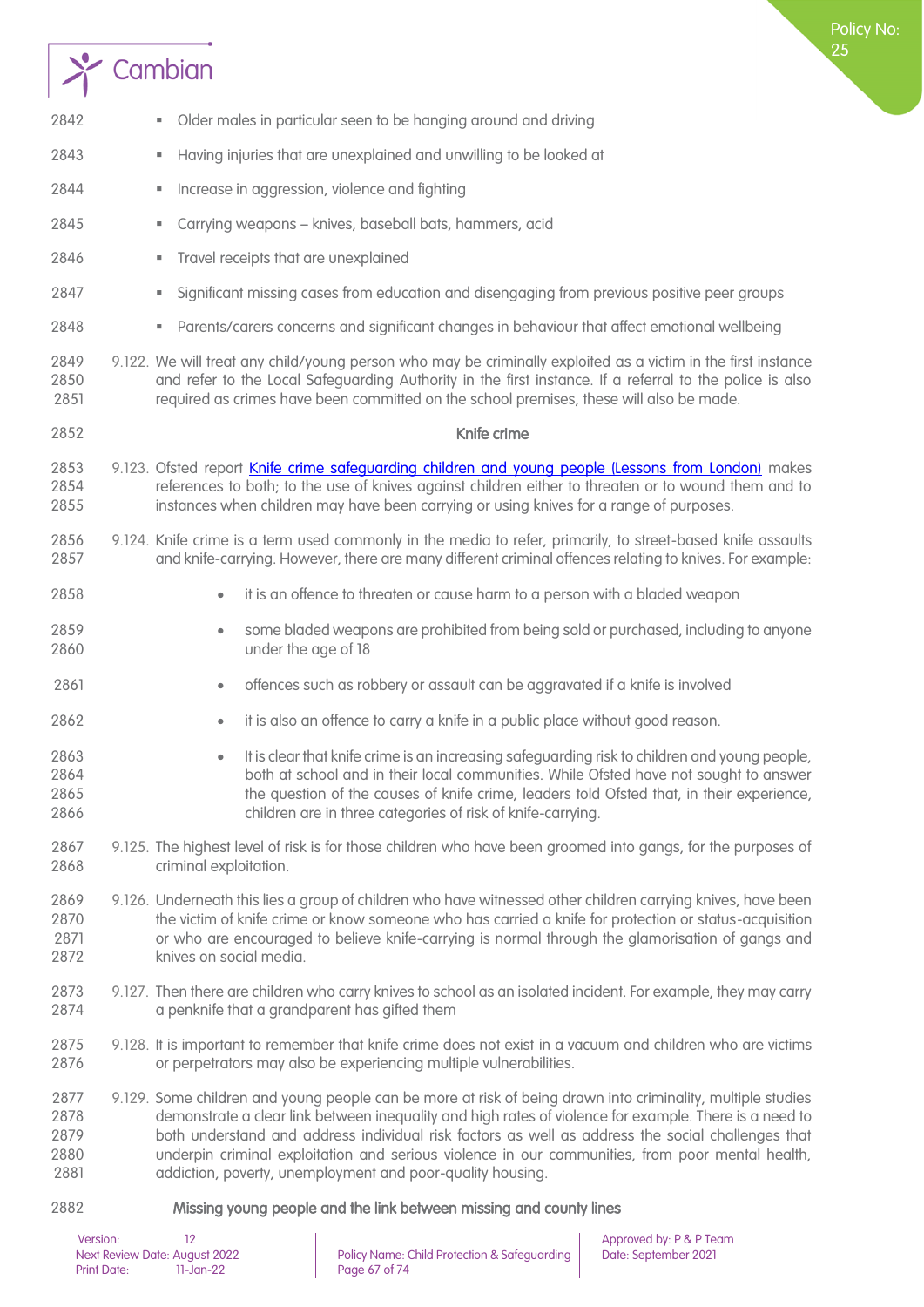

Policy No:

- 9.130. Every precaution is taken through the use of risk assessments and thorough planning and supervision to ensure that children, young people and young adults are safe both at school, college, home, and on outings. If a child, young person or young adult goes missing from our Location it is considered a potential indicator of abuse or neglect.
- 2887 9.131. Our staff members must follow our 0.23. [Missing from Care](#page-33-0) and Education policy in the event of someone going missing. All homes/schools/colleges must inform the LA of any student who fails to 2889 attend school regularly or has been absent without the school's permission for a continuous period of 10 days or more or as such intervals agreed with the Local Authority. It is essential that all staff are alert to signs such as travelling to conflict zones, FGM and forced marriage.
- 9.132. Coercion and manipulation often increase a young person's vulnerability to exploitation, pushing them towards going missing and becoming involved in criminal activities. Some individuals may be pulled towards exploitation through the promise of money, gifts, affection and status. However, they may be then be forced to work for these people as they are coerced into believing that they are indebted to them.

#### Domestic abuse

- 9.133. The Domestic Abuse Act 2021 received Royal Assent on 29 April 2021. The Act introduces the first ever 2899 statutory definition of domestic abuse and recognises the impact of domestic abuse on children, as<br>2900 victims in their own right, if they see, hear or experience the effects of abuse. The statutory definition of victims in their own right, if they see, hear or experience the effects of abuse. The statutory definition of domestic abuse, based on the previous cross-government definition, ensures that different types of relationships are captured, including ex-partners and family members. The definition captures a range of different abusive behaviours, including physical, emotional and economic abuse and coercive and controlling behaviour. Both the person who is carrying out the behaviour and the person to whom the behaviour is directed towards must be aged 16 or over and they must be "personally connected" (as defined in section 2 of the 2021 Act).
- 9.134. Types of domestic abuse include intimate partner violence, abuse by family members, teenage relationship abuse and child/adolescent to parent violence and abuse. Anyone can be a victim of domestic abuse, regardless of gender, age, ethnicity, socioeconomic status, sexuality or background and domestic abuse can take place inside or outside of the home. The government will issue statutory guidance to provide further information for those working with domestic abuse victims and perpetrators, including the impact on children.
- 9.135. All children can witness and be adversely affected by domestic abuse in the context of their home life where domestic abuse occurs between family members. Experiencing domestic abuse and/or violence can have a serious, long lasting emotional and psychological impact on children. In some cases, a child may blame themselves for the abuse or may have had to leave the family home as a result.
- 9.136. Young people can also experience domestic abuse within their own intimate relationships. This form of peer on peer abuse is sometimes referred to as 'teenage relationship abuse'. Depending on the age of the young people, this may not be recognised in law under the statutory definition of 'domestic abuse' (if one or both parties are under 16). However, as with any child under 18, where there are concerns about safety or welfare, child safeguarding procedures should be followed and both young victims and young perpetrators should be offered support. The Act's provisions, including the new definition, will be commenced over the coming months.
- 2924 9.137. [Operation Encompass](https://www.operationencompass.org/) operates in all police forces across England. It helps police and schools work together to provide emotional and practical help to children. The system ensures that when police are called to an incident of domestic abuse, where there are children in the household who have experienced the domestic incident, the police will inform the key adult (usually the DSL) in school before the child or children arrive at school the following day. This ensures that the school has up to date relevant information about the child's circumstances and can enable immediate support to be put in place, according to the child's needs. Operation Encompass does not replace statutory safeguarding procedures. Where appropriate, the police and/or schools should make a referral to children's social care if they are concerned about a child's welfare. More information about the scheme and how schools can become involved is available on the Operation Encompass website.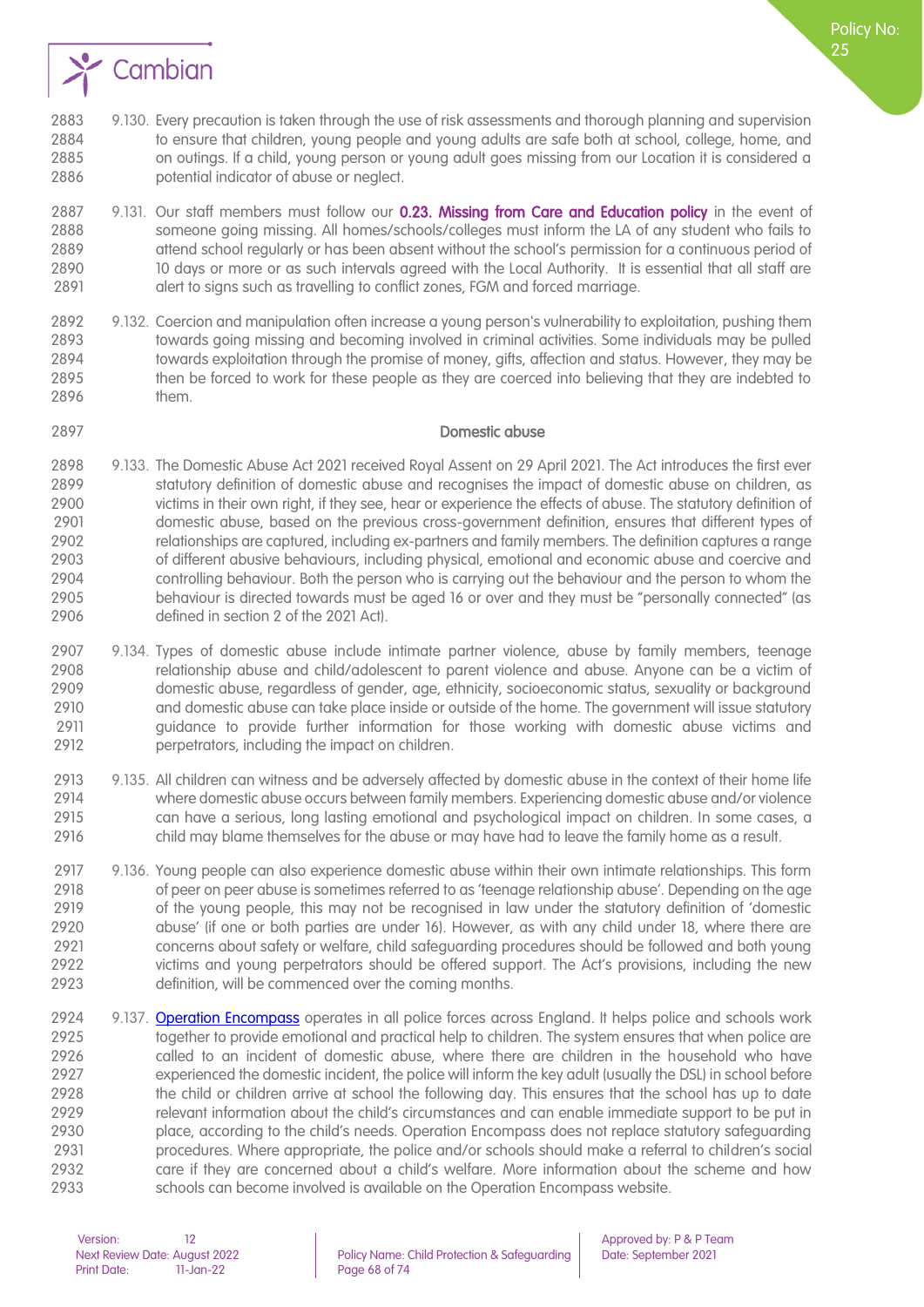

 9.138. Refuge runs the National Domestic Abuse Helpline, which can be called free of charge and in confidence, 24 hours a day on 0808 2000 247. Its website provides guidance and support for potential victims, as well as those who are worried about friends and loved ones. It also has a form through which a safe time from the team for a call can be booked. Additional advice on identifying children who are affected by domestic abuse and how they can be helped is available at:

 • NSPCC- [UK domestic-abuse Signs Symptoms Effects](https://learning.nspcc.org.uk/child-abuse-and-neglect/domestic-abuse#:~:text=Children%20who%20experience%20domestic%20abuse%20may%20feel%20on,in%20immediate%20danger%2C%20contact%20the%20police%20on%20999.)  • [Refuge what is domestic violence/effects of domestic violence on children](http://www.refuge.org.uk/get-help-now/support-for-women/what-about-my-children/)  **• SafLives: young people and domestic abuse.**  • [Domestic abuse: specialist sources of support -](https://www.gov.uk/government/publications/domestic-abuse-get-help-for-specific-needs-or-situations/domestic-abuse-specialist-sources-of-support) GOV.UK (www.gov.uk) (includes information for adult victims, young people facing abuse in their own relationships and parents experiencing child to parent violence/abuse) 2945 • Home : **[Operation Encompass](https://www.operationencompass.org/)** (includes information for schools on the impact of domestic abuse on children Serious Violent Crime 9.139. All staff should be aware of indicators, which may signal that children are at risk from, or are involved with serious violent crime. These may include: • increased absence from school with a significant decline in performance, • a change in friendships or relationships with older individuals or group, • signs of self-harm or a significant change in well-being, or signs of assault or unexplained injuries, • unexplained gifts or new possessions could also indicate that children have been approached by, or are involved with individuals associated with criminal networks or gangs. 9.140. All staff should be aware of the associated risks and understand the measures in place to measure these. Advice for schools and colleges is provided in the Home Office's Preventing youth violence and 2957 gang involvement and its criminal exploitation of children and vulnerable adults: County Lines quidance - [September 2018.](https://assets.publishing.service.gov.uk/government/uploads/system/uploads/attachment_data/file/741194/HOCountyLinesGuidanceSept2018.pdf) Mental Health 9.141. Schools, colleges and homes have an important role to play in supporting the mental health and wellbeing of young people. All staff should be aware that mental health problems can, in some cases, be an indicator that a child has suffered or is at risk of suffering abuse, neglect or exploitation. 9.142. Schools/colleges and homes need to ensure they have clear systems and processes in place for identifying possible mental health problems, including routes to escalate and clear referral and accountability systems. 9.143. The Department is providing funding to support costs of a significant training program for senior mental 2967 health leads and the national rollout of the [Link Program.](https://www.annafreud.org/schools-and-colleges/research-and-practice/the-link-programme-working-together-for-children-and-young-peoples-mental-health/) Training for senior mental health leads, will be available to all state-funded schools and colleges by 2025, to help introduce or develop their whole school or college approach to mental health. 9.144. Only appropriately trained professionals should attempt to make a diagnosis of a mental health 2971 problem. Staff however, are well placed to observe children day-to-day and identify those whose behaviour suggests that they may be experiencing a mental health problem or be at risk of developing one. If staff suspect this might be the case they should report their concerns to a senior leader within the school and if possible bring their concerns to a member of the clinical team.

Policy No: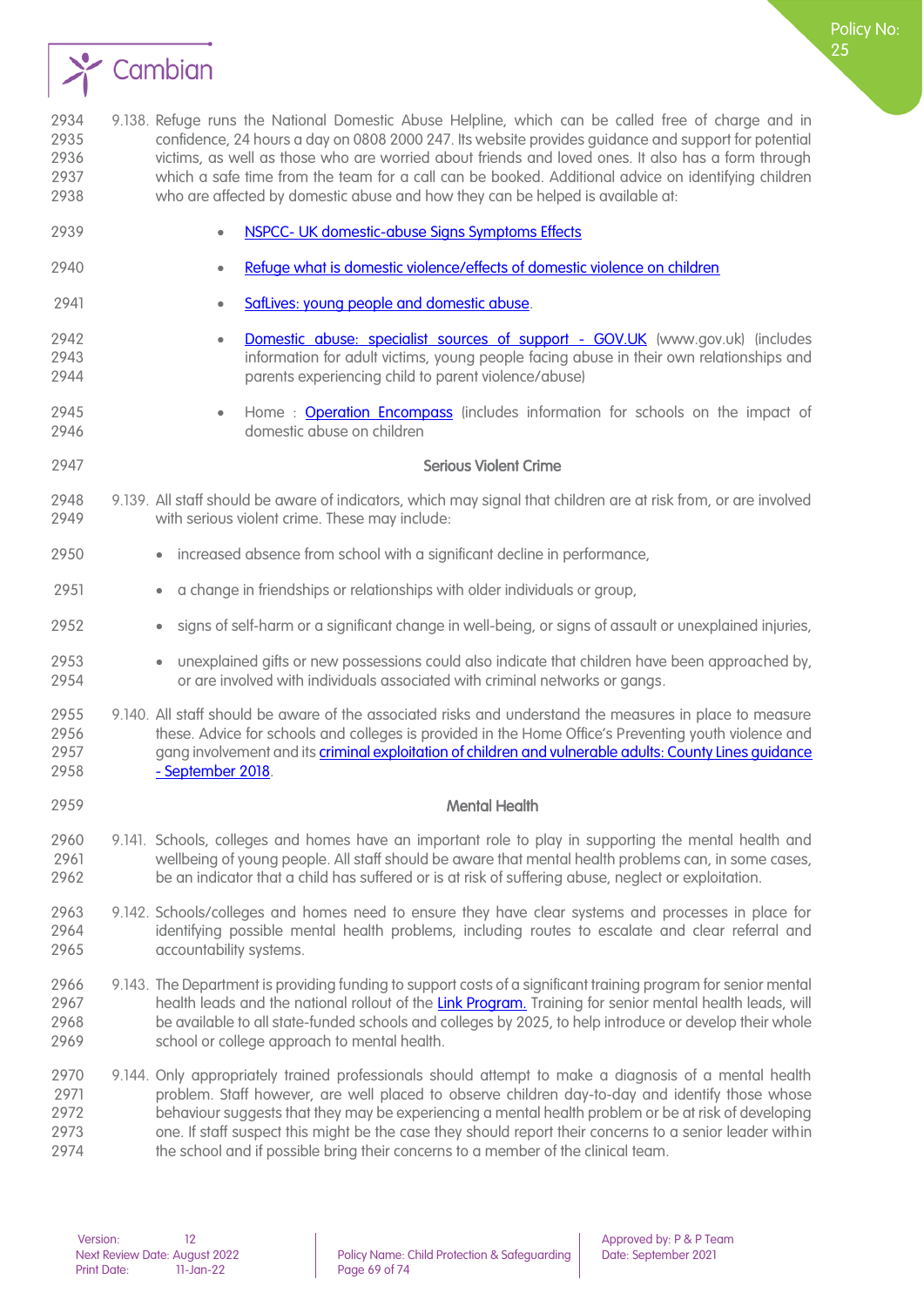

- 9.146. If staff have a mental health concern about a child that is also a safeguarding concern, immediate action should be taken. Staff should follow their child protection policy and speak immediately to the DSL or a deputy.
- 9.147. Schools and colleges can access a range of advice to help them identify children in need of extra mental health support, this includes working with external agencies. More information can be found 2984 in the mental health and behaviour in schools quidance, colleges may also wish to follow this quidance as best practice. Public Health England has produced a range of resources to support secondary school teachers to promote positive health, wellbeing and resilience among children.
- 2987 9.148. The DfE has published advice and guidance on [Preventing and Tackling Bullying](https://assets.publishing.service.gov.uk/government/uploads/system/uploads/attachment_data/file/623895/Preventing_and_tackling_bullying_advice.pdf) (which may also be 2988 useful for colleges). The [Promoting and supporting mental health and wellbeing in Schools](https://www.gov.uk/guidance/mental-health-and-wellbeing-support-in-schools-and-colleges) sets out how schools and colleges can help prevent mental health problems by promoting resilience as part of an integrated, whole school/college approach to social and emotional wellbeing, which is tailored to 2991 the needs of their pupils.
- 2992 9.149. In addition, Public Health England has produced a range of resources to support secondary schools to promote positive health, wellbeing and resilience among children including its guidance Promoting children and young people's emotional health and wellbeing. Its resources include social media, 2995 forming positive relationships, smoking and alcohol. Se[e Rise Above](https://riseabove.org.uk/) for links to all materials and lesson 2996 plans. The Department has also published, ['Every interaction matters',](https://www.minded.org.uk/Component/Details/685525) a pre-recorded webinar which provides staff with a simple framework for promoting wellbeing, resilience, and mental health. This sits 2998 alongside our **[Wellbeing for education recovery program](https://www.gov.uk/government/publications/education-recovery-support)** content, which covers issues such as bereavement, loss, anxiety, stress and trauma.

### Human trafficking

- 9.150. Human trafficking is defined by the UNHCR in respect of children/young people/young adults as a process that is a combination of:
- Movement (including within the UK);
- Control, through harm / threat of harm or fraud
- For the purpose of exploitation
- 9.151. Traffickers and slave drivers trick, force and/or persuade individuals to leave their homes. Grooming methods are used to gain the trust of a person first, e.g. the promise of a better life, which results in a life of abuse, servitude and inhumane treatment.
- 9.152. Any individual transported for exploitative reasons is considered to be a trafficking victim. There is significant evidence that children/young people/young adults (both of UK and other citizenship) are being trafficked internally within the UK and this is regarded as a more common form of trafficking in the UK.
- 9.153. There are a number of indicators which suggest that a child/young person/young adult may have been trafficked into the UK, and may still be controlled by the traffickers or receiving adults. These are as follows:
- Shows signs of physical or sexual abuse, and/or has contracted a sexually transmitted infection or has an unwanted pregnancy
- Has a history with missing links and unexplained moves
- 3019 Is required to earn a minimum amount of money every day
- Works in various locations

Print Date: 11-Jan-22 Page 70 of 74

Version: 12 12<br>Next Review Date: August 2022 Policy Name: Child Protection & Safeguarding Date: September 2021

Policy No: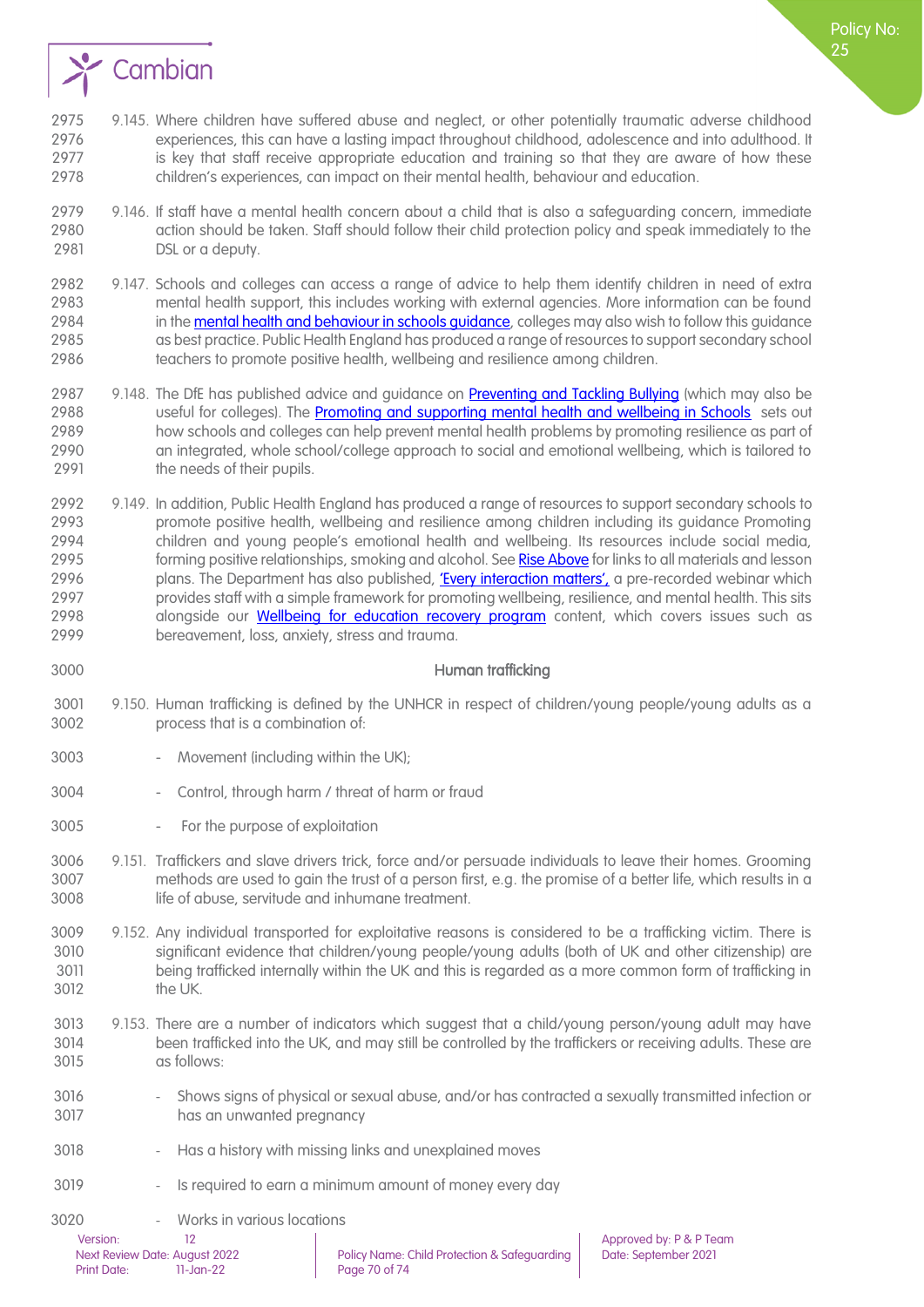

| 3021                 |                              | Has limited freedom of movement                                                                                                                                                                                                                                      |
|----------------------|------------------------------|----------------------------------------------------------------------------------------------------------------------------------------------------------------------------------------------------------------------------------------------------------------------|
| 3022                 | $\qquad \qquad \blacksquare$ | Appears to be missing for periods                                                                                                                                                                                                                                    |
| 3023                 | $\overline{\phantom{a}}$     | Is known to beg for money                                                                                                                                                                                                                                            |
| 3024<br>3025         | $\overline{\phantom{a}}$     | Is being cared for by adult/s who are not their parents and the quality of the relationship between<br>the child and their adult carers is not good                                                                                                                  |
| 3026                 | $\overline{\phantom{a}}$     | Is one among a number of unrelated children found at one address                                                                                                                                                                                                     |
| 3027                 | $\overline{\phantom{a}}$     | Has not been registered with or attended a GP practice                                                                                                                                                                                                               |
| 3028                 | $\overline{\phantom{a}}$     | Is excessively afraid of being deported.                                                                                                                                                                                                                             |
| 3029<br>3030         |                              | 9.154. For those children/young people/young adults who are internally trafficked within the UK indicators<br>include:                                                                                                                                               |
| 3031                 |                              | Physical symptoms (bruising indicating either physical or sexual assault)                                                                                                                                                                                            |
| 3032                 | $\overline{\phantom{a}}$     | Prevalence of a sexually transmitted infection or unwanted pregnancy                                                                                                                                                                                                 |
| 3033                 | $\overline{\phantom{a}}$     | Reports from reliable sources suggesting the likelihood of involvement in                                                                                                                                                                                            |
| 3034                 | $\qquad \qquad -$            | Sexual exploitation / the child has been seen in places known to be used for sexual exploitation                                                                                                                                                                     |
| 3035                 |                              | Evidence of drug, alcohol or substance misuse                                                                                                                                                                                                                        |
| 3036<br>3037         | $\overline{\phantom{a}}$     | Being in the community in clothing unusual for a child i.e. inappropriate for age, or borrowing<br>clothing from older people                                                                                                                                        |
| 3038                 | $\qquad \qquad -$            | Relationship with a significantly older partner                                                                                                                                                                                                                      |
| 3039<br>3040         | $\qquad \qquad -$            | Accounts of social activities, expensive clothes, mobile phones or other possessions with no<br>plausible explanation of the source of necessary funding                                                                                                             |
| 3041                 |                              | Persistently missing, staying out overnight or returning late with no plausible explanation                                                                                                                                                                          |
| 3042                 |                              | Returning after having been missing, looking well cared for despite having not been at home                                                                                                                                                                          |
| 3043                 |                              | Having keys to premises other than those known about                                                                                                                                                                                                                 |
| 3044<br>3045         |                              | Low self- image, low self-esteem, self-harming behaviour including cutting, overdosing, eating<br>disorder, promiscuity                                                                                                                                              |
| 3046                 |                              | Truancy / disengagement with education                                                                                                                                                                                                                               |
| 3047                 | $\overline{\phantom{a}}$     | Entering or leaving vehicles driven by unknown adults                                                                                                                                                                                                                |
| 3048<br>3049         |                              | Going missing and being found in areas where the child/young person/young adult has no known<br>links; and/or                                                                                                                                                        |
| 3050<br>3051         |                              | Possible inappropriate use of the internet and forming on-line relationships, particularly with<br>adults/other adults.                                                                                                                                              |
| 3052<br>3053         |                              | 9.155. These behaviours themselves do not indicate that an Individual is being trafficked, but should be<br>considered as indicators that this may be the case.                                                                                                      |
| 3054                 |                              | Modern slavery and the National Referral Mechanism                                                                                                                                                                                                                   |
| 3055<br>3056<br>3057 |                              | 9.156. Modern slavery encompasses human trafficking and slavery, servitude and forced or compulsory<br>labour. Exploitation can take many forms, including: sexual exploitation, forced labour, slavery,<br>servitude, forced criminality and the removal of organs. |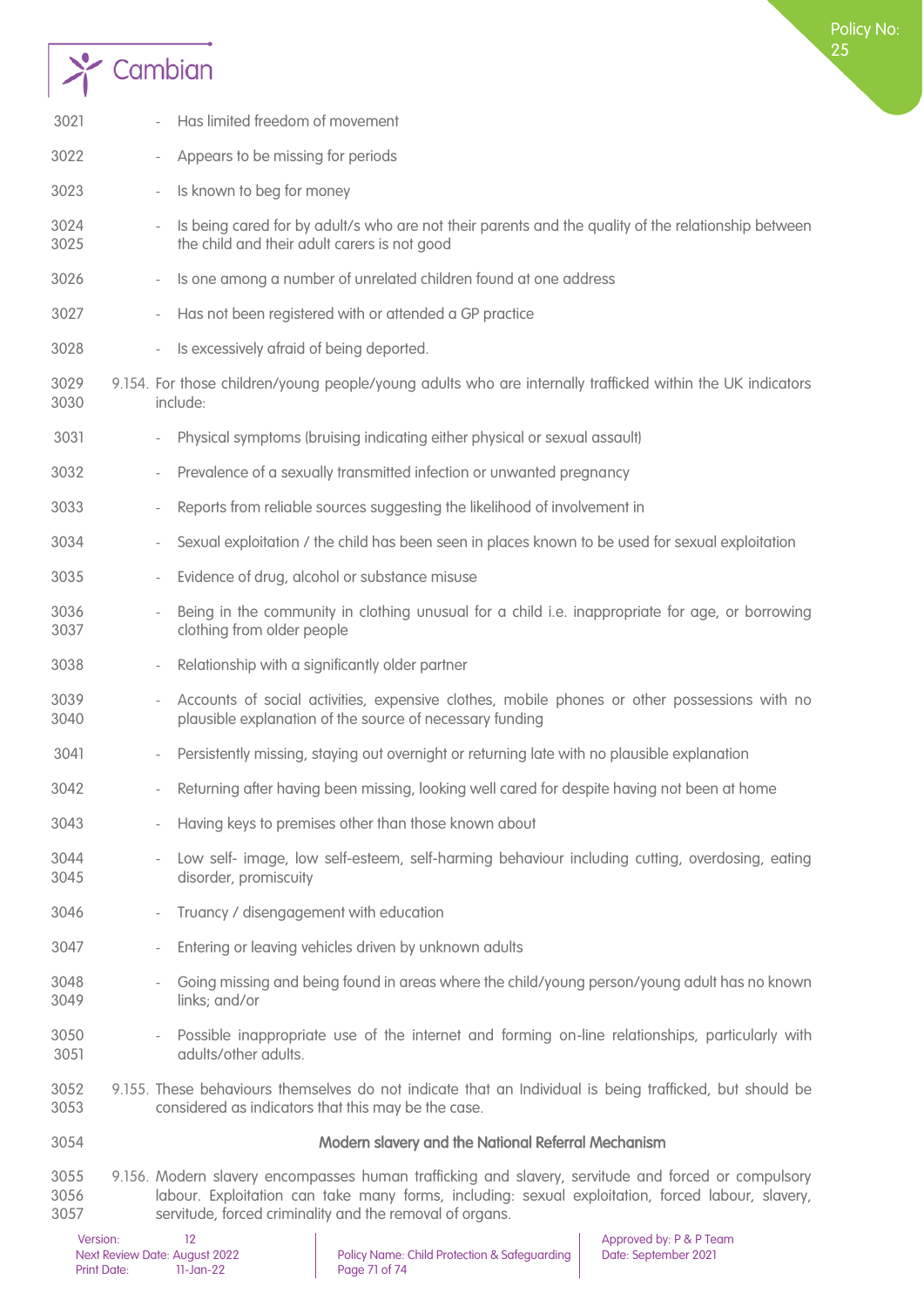

- 9.158. Young people are being forced to work in restaurants, nail bars, car washes and harvesting fruit, vegetables or other foods have all been slaves 'hiding in plain sight' within the U.K and rescued from slavery. Other forms of slavery such as sex slaves or household slaves are more hidden but have also been rescued within the UK.
- 9.159. If staff believe that a child/young person/young adult is being trafficked or is a slave, this must be reported to the DSL/RM/Head of Service for referral to be considered to local Safeguarding Authority.
- 9.160. Further information on the signs that someone may be a victim of modern slavery, the support available to victims and how to refer them to the NRM is available in the Modern Slavery Statutory Guidance. Modern slavery: how to identify and support victims - GOV.UK (www.gov.uk)
- 

Cybercrime

- 9.161. Cybercrime is criminal activity committed using computers and/or the internet. It is broadly categorised as either 'cyber-enabled' (crimes that can happen off-line but are enabled at scale and at speed on- line) or 'cyber dependent' (crimes that can be committed only by using a computer). Cyber-dependent crimes include:
- unauthorised access to computers (illegal 'hacking'), for example accessing a school's computer network to look for test paper answers or change grades awarded;
- denial of Service (Dos or DDoS) attacks or 'booting'. These are attempts to make a computer, network or website unavailable by overwhelming it with internet traffic from multiple sources; and
- making, supplying or obtaining malware (malicious software) such as viruses, spyware, ransomware, botnets and Remote Access Trojans with the intent to commit further offence, including those above.
- 9.162. Children with particular skill and interest in computing and technology may inadvertently or deliberately stray into cyber-dependent crime.
- 9.163. If there are concerns about a child in this area, the DSL (or a deputy), should consider referring into the Cyber Choices programme. This is a nationwide police programme supported by the Home Office and led by the National Crime Agency, working with regional and local policing. It aims to intervene where young people are at risk of committing, or being drawn into, low level cyber-dependent offences and divert them to a more positive use of their skills and interests.
- 9.164. Note that Cyber Choices does not currently cover 'cyber-enabled' crime such as fraud, purchasing of illegal drugs on-line and child sexual abuse and exploitation, nor other areas of concern such as on-3091 line bullying or general on-line safety. Additional advice can be found at[: Cyber Choices,](https://nationalcrimeagency.gov.uk/what-we-do/crime-threats/cyber-crime/cyberchoices) 'NPCC- When [to call the Police'](https://www.npcc.police.uk/documents/Children%20and%20Young%20people/When%20to%20call%20the%20police%20guidance%20for%20schools%20and%20colleges.pdf) and [National Cyber Security Centre -](https://www.ncsc.gov.uk/) NCSC.GOV.UK
- 

#### Initiation/Hazing

- 9.165. Hazing is a form of initiation ceremony which is used to induct newcomers into an organisation such as a private school, sports team etc. There are a number of different forms, from relatively mild rituals to severe and sometimes violent ceremonies in gangs/criminal groups.
- 9.166. The idea behind this practice is that it welcomes newcomers by subjecting them to a series of trials which promote a bond between them. After the hazing is over, the newcomers also have something in common with older members of the organisation, because they all experienced it as part of a rite of passage. Many rituals involve humiliation, embarrassment, abuse, and harassment.
- 9.167. Cambian Group will provide education to prevent individuals from becoming victims of such behaviour and raise awareness of such within all services.

Policy No: りに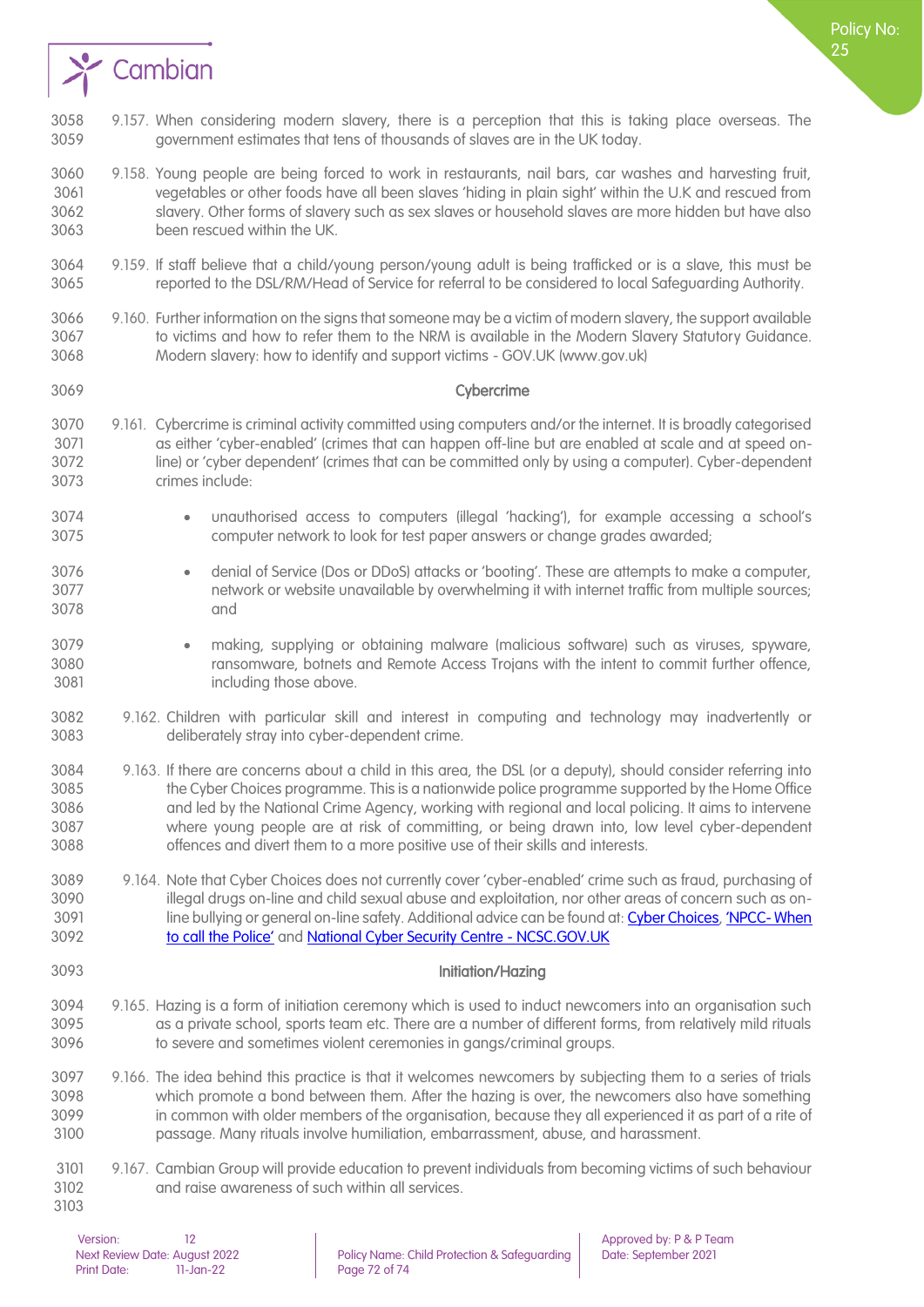



Policy No: